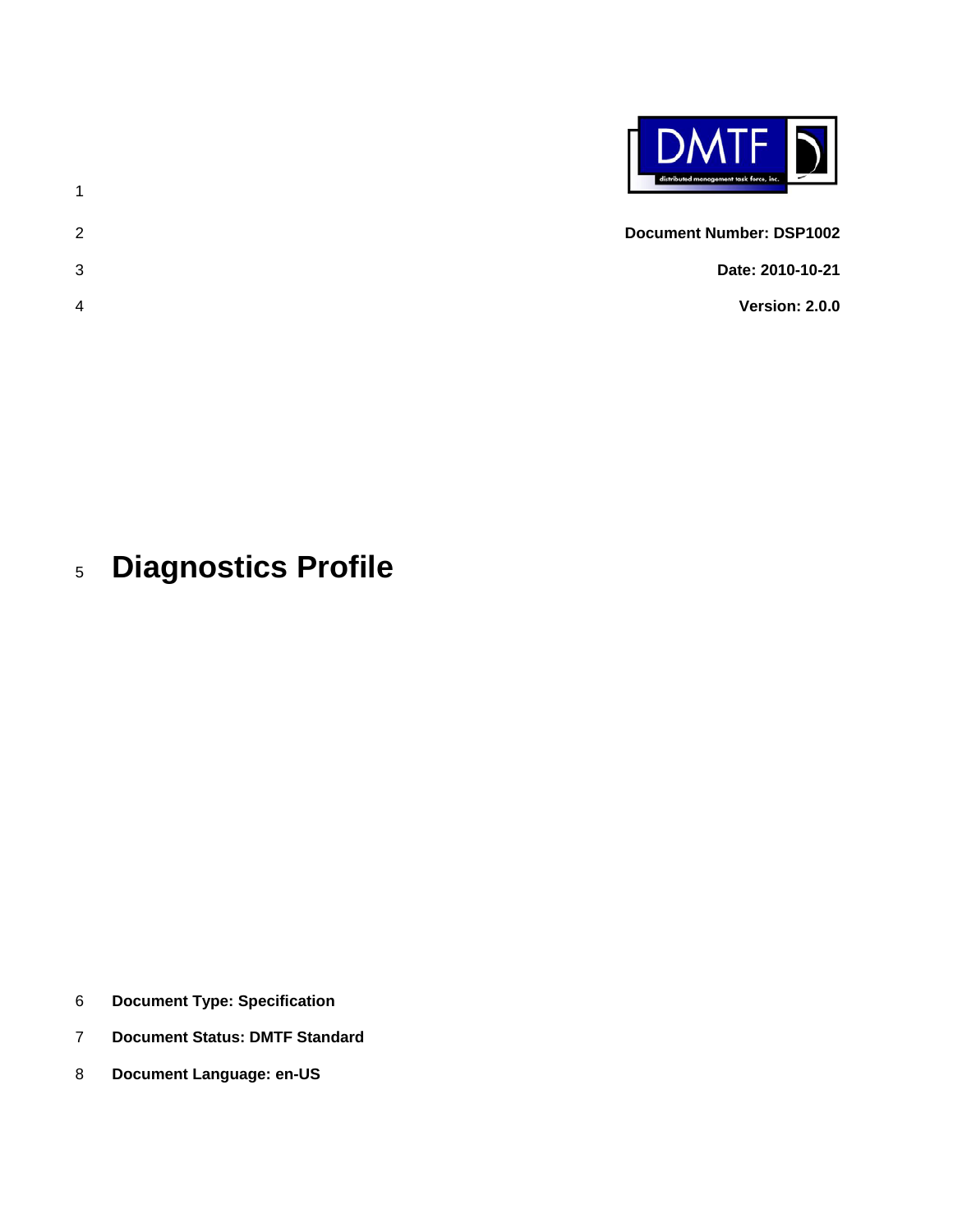### 9 Copyright Notice

10 Copyright © 2006, 2009, 2010 Distributed Management Task Force, Inc. (DMTF). All rights reserved.

11 DMTF is a not-for-profit association of industry members dedicated to promoting enterprise and systems

12 management and interoperability. Members and non-members may reproduce DMTF specifications and 13 documents, provided that correct attribution is given. As DMTF specifications may be revised from time to

14 time, the particular version and release date should always be noted.

- 15 Implementation of certain elements of this standard or proposed standard may be subject to third party
- 16 patent rights, including provisional patent rights (herein "patent rights"). DMTF makes no representations
- 17 to users of the standard as to the existence of such rights, and is not responsible to recognize, disclose,
- 18 or identify any or all such third party patent right, owners or claimants, nor for any incomplete or<br>19 inaccurate identification or disclosure of such rights, owners or claimants. DMTF shall have no li
- inaccurate identification or disclosure of such rights, owners or claimants. DMTF shall have no liability to
- 20 any party, in any manner or circumstance, under any legal theory whatsoever, for failure to recognize, 21 disclose, or identify any such third party patent rights, or for such party's reliance on the standard or
- 22 incorporation thereof in its product, protocols or testing procedures. DMTF shall have no liability to any
- 23 party implementing such standard, whether such implementation is foreseeable or not, nor to any patent
- 

24 owner or claimant, and shall have no liability or responsibility for costs or losses incurred if a standard is<br>25 withdrawn or modified after publication, and shall be indemnified and held harmless by any party withdrawn or modified after publication, and shall be indemnified and held harmless by any party

26 implementing the standard from any and all claims of infringement by a patent owner for such

- 27 implementations.
- 28 For information about patents held by third-parties which have notified the DMTF that, in their opinion,
- 29 such patent may relate to or impact implementations of DMTF standards, visit
- 30 <http://www.dmtf.org/about/policies/disclosures.php>.
- 31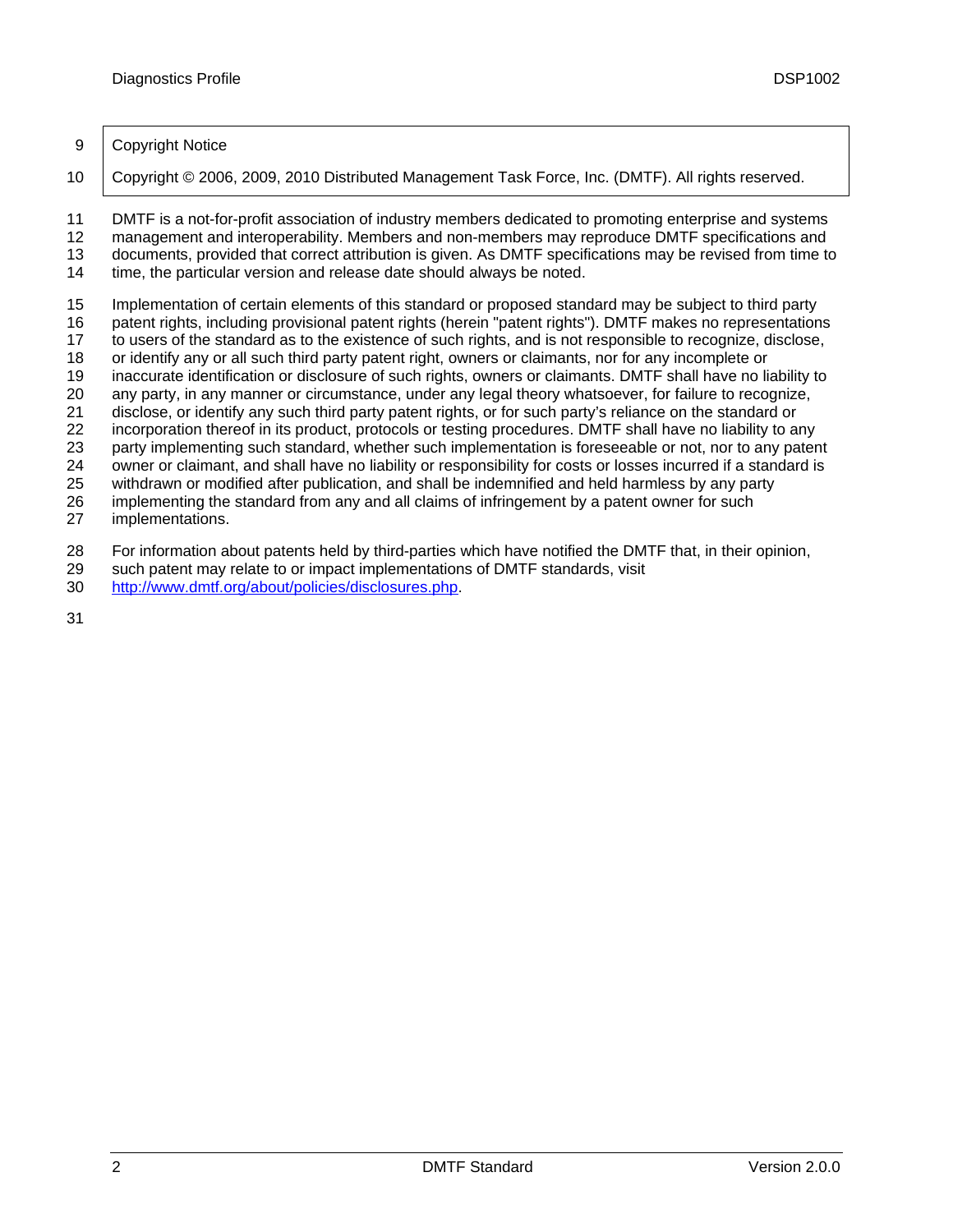### 32

# **CONTENTS**

| 34<br>2<br>35<br>3<br>36<br>4<br>37<br>5<br>38<br>6<br>39<br>7<br>7.1<br>40<br>7.2<br>41<br>7.3<br>42<br>43<br>7.4<br>7.5<br>44<br>45<br>7.6<br>7.7<br>46<br>7.8<br>47<br>48<br>8<br>49<br>8.1<br>8.2<br>50<br>8.3<br>51<br>52<br>8.4<br>53<br>8.5<br>54<br>8.6<br>8.7<br>55<br>56<br>8.8<br>57<br>8.9<br>8.10<br>58<br>8.11<br>59<br>8.12<br>60<br>8.13<br>61<br>62<br>8.14<br>8.15<br>63<br>8.16<br>64<br>8.17<br>65<br>8.18<br>66<br>67<br>8.19<br>8.20<br>68<br>69<br>8.21<br>70<br>8.22<br>8.23<br>71<br>72<br>8.24<br>73<br>8.25<br>8.26<br>74<br>8.27<br>75<br>8.28<br>76<br>8.29<br>77<br>78<br>9<br>9.1<br>79<br>9.2<br>80<br>81<br>9.3<br>82<br>9.4<br>83<br>9.5<br>84 | 33 | 1 |     |  |
|----------------------------------------------------------------------------------------------------------------------------------------------------------------------------------------------------------------------------------------------------------------------------------------------------------------------------------------------------------------------------------------------------------------------------------------------------------------------------------------------------------------------------------------------------------------------------------------------------------------------------------------------------------------------------------|----|---|-----|--|
|                                                                                                                                                                                                                                                                                                                                                                                                                                                                                                                                                                                                                                                                                  |    |   |     |  |
|                                                                                                                                                                                                                                                                                                                                                                                                                                                                                                                                                                                                                                                                                  |    |   |     |  |
|                                                                                                                                                                                                                                                                                                                                                                                                                                                                                                                                                                                                                                                                                  |    |   |     |  |
|                                                                                                                                                                                                                                                                                                                                                                                                                                                                                                                                                                                                                                                                                  |    |   |     |  |
|                                                                                                                                                                                                                                                                                                                                                                                                                                                                                                                                                                                                                                                                                  |    |   |     |  |
|                                                                                                                                                                                                                                                                                                                                                                                                                                                                                                                                                                                                                                                                                  |    |   |     |  |
|                                                                                                                                                                                                                                                                                                                                                                                                                                                                                                                                                                                                                                                                                  |    |   |     |  |
|                                                                                                                                                                                                                                                                                                                                                                                                                                                                                                                                                                                                                                                                                  |    |   |     |  |
|                                                                                                                                                                                                                                                                                                                                                                                                                                                                                                                                                                                                                                                                                  |    |   |     |  |
|                                                                                                                                                                                                                                                                                                                                                                                                                                                                                                                                                                                                                                                                                  |    |   |     |  |
|                                                                                                                                                                                                                                                                                                                                                                                                                                                                                                                                                                                                                                                                                  |    |   |     |  |
|                                                                                                                                                                                                                                                                                                                                                                                                                                                                                                                                                                                                                                                                                  |    |   |     |  |
|                                                                                                                                                                                                                                                                                                                                                                                                                                                                                                                                                                                                                                                                                  |    |   |     |  |
|                                                                                                                                                                                                                                                                                                                                                                                                                                                                                                                                                                                                                                                                                  |    |   |     |  |
|                                                                                                                                                                                                                                                                                                                                                                                                                                                                                                                                                                                                                                                                                  |    |   |     |  |
|                                                                                                                                                                                                                                                                                                                                                                                                                                                                                                                                                                                                                                                                                  |    |   |     |  |
|                                                                                                                                                                                                                                                                                                                                                                                                                                                                                                                                                                                                                                                                                  |    |   |     |  |
|                                                                                                                                                                                                                                                                                                                                                                                                                                                                                                                                                                                                                                                                                  |    |   |     |  |
|                                                                                                                                                                                                                                                                                                                                                                                                                                                                                                                                                                                                                                                                                  |    |   |     |  |
|                                                                                                                                                                                                                                                                                                                                                                                                                                                                                                                                                                                                                                                                                  |    |   |     |  |
|                                                                                                                                                                                                                                                                                                                                                                                                                                                                                                                                                                                                                                                                                  |    |   |     |  |
|                                                                                                                                                                                                                                                                                                                                                                                                                                                                                                                                                                                                                                                                                  |    |   |     |  |
|                                                                                                                                                                                                                                                                                                                                                                                                                                                                                                                                                                                                                                                                                  |    |   |     |  |
|                                                                                                                                                                                                                                                                                                                                                                                                                                                                                                                                                                                                                                                                                  |    |   |     |  |
|                                                                                                                                                                                                                                                                                                                                                                                                                                                                                                                                                                                                                                                                                  |    |   |     |  |
|                                                                                                                                                                                                                                                                                                                                                                                                                                                                                                                                                                                                                                                                                  |    |   |     |  |
|                                                                                                                                                                                                                                                                                                                                                                                                                                                                                                                                                                                                                                                                                  |    |   |     |  |
|                                                                                                                                                                                                                                                                                                                                                                                                                                                                                                                                                                                                                                                                                  |    |   |     |  |
|                                                                                                                                                                                                                                                                                                                                                                                                                                                                                                                                                                                                                                                                                  |    |   |     |  |
|                                                                                                                                                                                                                                                                                                                                                                                                                                                                                                                                                                                                                                                                                  |    |   |     |  |
|                                                                                                                                                                                                                                                                                                                                                                                                                                                                                                                                                                                                                                                                                  |    |   |     |  |
|                                                                                                                                                                                                                                                                                                                                                                                                                                                                                                                                                                                                                                                                                  |    |   |     |  |
|                                                                                                                                                                                                                                                                                                                                                                                                                                                                                                                                                                                                                                                                                  |    |   |     |  |
|                                                                                                                                                                                                                                                                                                                                                                                                                                                                                                                                                                                                                                                                                  |    |   |     |  |
|                                                                                                                                                                                                                                                                                                                                                                                                                                                                                                                                                                                                                                                                                  |    |   |     |  |
|                                                                                                                                                                                                                                                                                                                                                                                                                                                                                                                                                                                                                                                                                  |    |   |     |  |
|                                                                                                                                                                                                                                                                                                                                                                                                                                                                                                                                                                                                                                                                                  |    |   |     |  |
|                                                                                                                                                                                                                                                                                                                                                                                                                                                                                                                                                                                                                                                                                  |    |   |     |  |
|                                                                                                                                                                                                                                                                                                                                                                                                                                                                                                                                                                                                                                                                                  |    |   |     |  |
|                                                                                                                                                                                                                                                                                                                                                                                                                                                                                                                                                                                                                                                                                  |    |   |     |  |
|                                                                                                                                                                                                                                                                                                                                                                                                                                                                                                                                                                                                                                                                                  |    |   |     |  |
|                                                                                                                                                                                                                                                                                                                                                                                                                                                                                                                                                                                                                                                                                  |    |   |     |  |
|                                                                                                                                                                                                                                                                                                                                                                                                                                                                                                                                                                                                                                                                                  |    |   |     |  |
|                                                                                                                                                                                                                                                                                                                                                                                                                                                                                                                                                                                                                                                                                  |    |   |     |  |
|                                                                                                                                                                                                                                                                                                                                                                                                                                                                                                                                                                                                                                                                                  |    |   |     |  |
|                                                                                                                                                                                                                                                                                                                                                                                                                                                                                                                                                                                                                                                                                  |    |   |     |  |
|                                                                                                                                                                                                                                                                                                                                                                                                                                                                                                                                                                                                                                                                                  |    |   |     |  |
|                                                                                                                                                                                                                                                                                                                                                                                                                                                                                                                                                                                                                                                                                  |    |   |     |  |
|                                                                                                                                                                                                                                                                                                                                                                                                                                                                                                                                                                                                                                                                                  |    |   | 9.6 |  |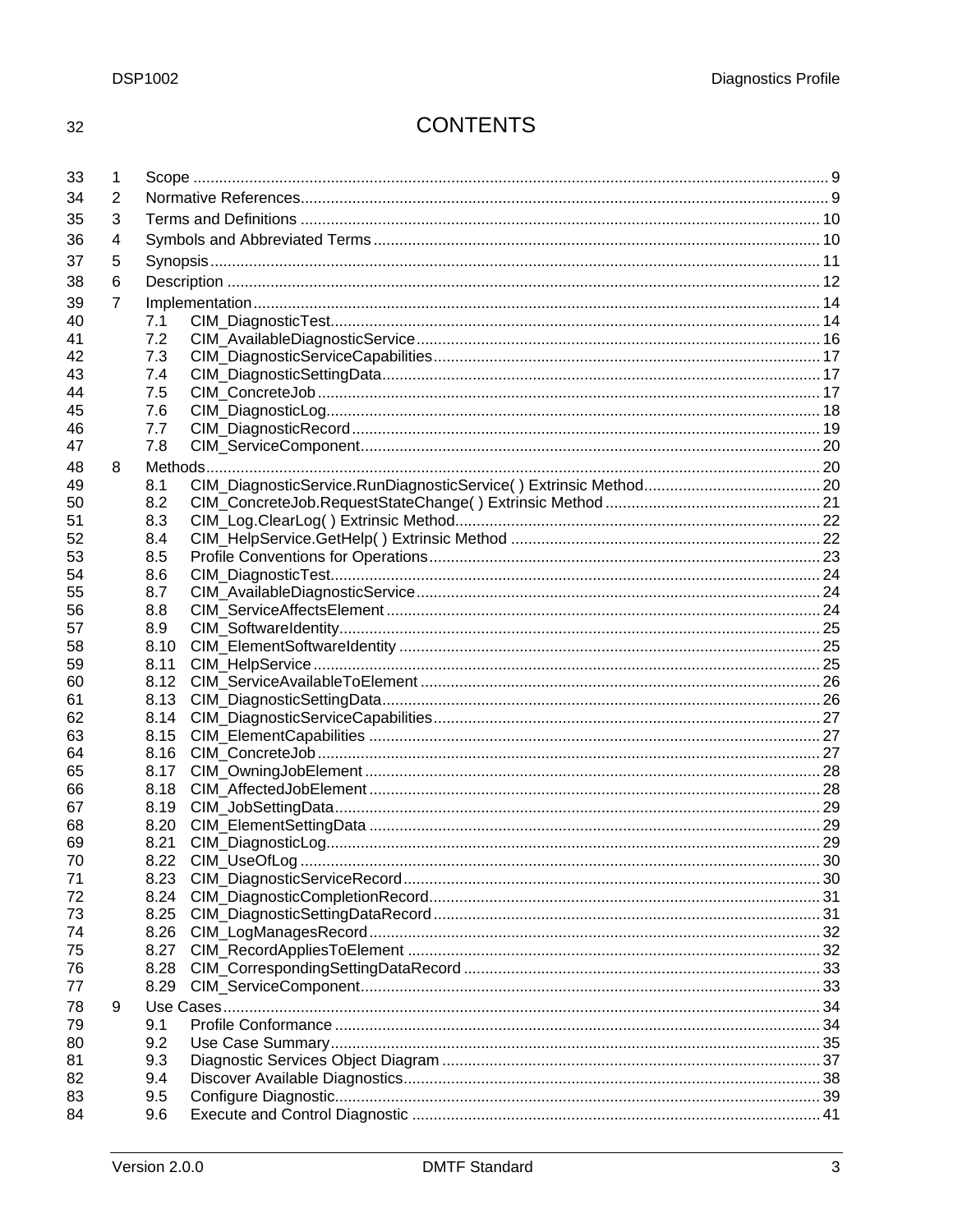| 85         |    | 9.7  |                                                                    |  |
|------------|----|------|--------------------------------------------------------------------|--|
| 86         |    | 9.8  |                                                                    |  |
| 87         | 10 |      |                                                                    |  |
| 88         |    | 10.1 |                                                                    |  |
| 89         |    | 10.2 |                                                                    |  |
| 90         |    | 10.3 |                                                                    |  |
| 91         |    | 10.4 |                                                                    |  |
| 92         |    | 10.5 | CIM_CorrespondingSettingDataRecord (DiagnosticCompletionRecord) 54 |  |
| 93         |    | 10.6 |                                                                    |  |
| 94         |    | 10.7 |                                                                    |  |
| 95         |    | 10.8 |                                                                    |  |
| 96         |    | 10.9 |                                                                    |  |
| 97         |    |      |                                                                    |  |
| 98         |    |      |                                                                    |  |
| 99         |    |      |                                                                    |  |
| 100        |    |      |                                                                    |  |
| 101        |    |      |                                                                    |  |
| 102        |    |      |                                                                    |  |
| 103        |    |      |                                                                    |  |
| 104        |    |      |                                                                    |  |
| 105        |    |      |                                                                    |  |
| 106        |    |      |                                                                    |  |
| 107        |    |      |                                                                    |  |
| 108<br>109 |    |      |                                                                    |  |
| 110        |    |      |                                                                    |  |
| 111        |    |      |                                                                    |  |
| 112        |    |      |                                                                    |  |
| 113        |    |      |                                                                    |  |
| 114        |    |      |                                                                    |  |
| 115        |    |      |                                                                    |  |
| 116        |    |      |                                                                    |  |
| 117        |    |      |                                                                    |  |
| 118        |    |      |                                                                    |  |
|            |    |      |                                                                    |  |

119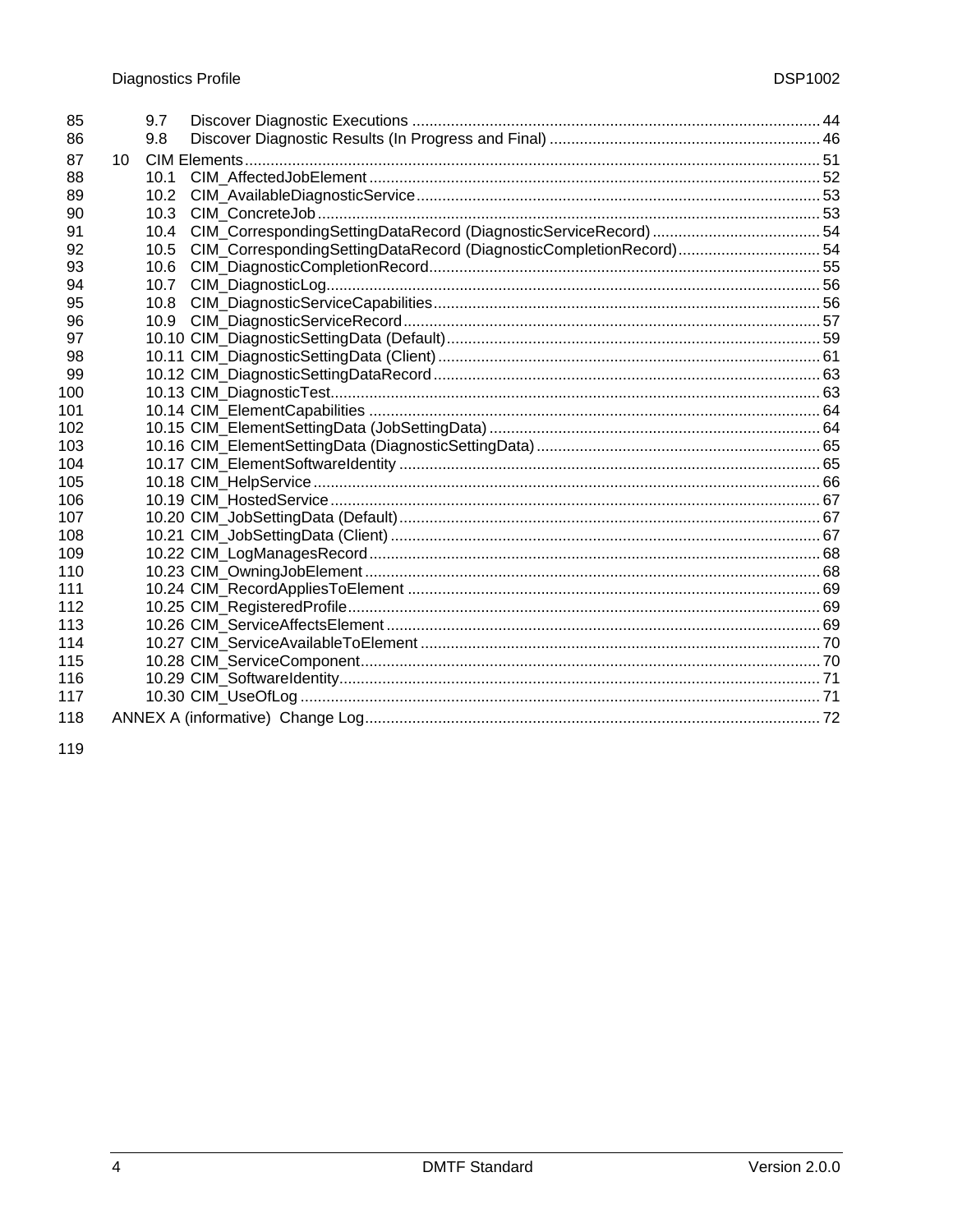# 120 **Figures**

| 121 |  |
|-----|--|
| 122 |  |
| 123 |  |
| 124 |  |
| 125 |  |
| 126 |  |

# 127 **Tables**

| 128 |  |
|-----|--|
| 129 |  |
| 130 |  |
| 131 |  |
| 132 |  |
| 133 |  |
| 134 |  |
| 135 |  |
| 136 |  |
| 137 |  |
| 138 |  |
| 139 |  |
| 140 |  |
| 141 |  |
| 142 |  |
| 143 |  |
| 144 |  |
| 145 |  |
| 146 |  |
| 147 |  |
| 148 |  |
| 149 |  |
| 150 |  |
| 151 |  |
| 152 |  |
| 153 |  |
| 154 |  |
| 155 |  |
| 156 |  |
| 157 |  |
| 158 |  |
| 159 |  |
| 160 |  |
| 161 |  |
| 162 |  |
| 163 |  |
| 164 |  |
| 165 |  |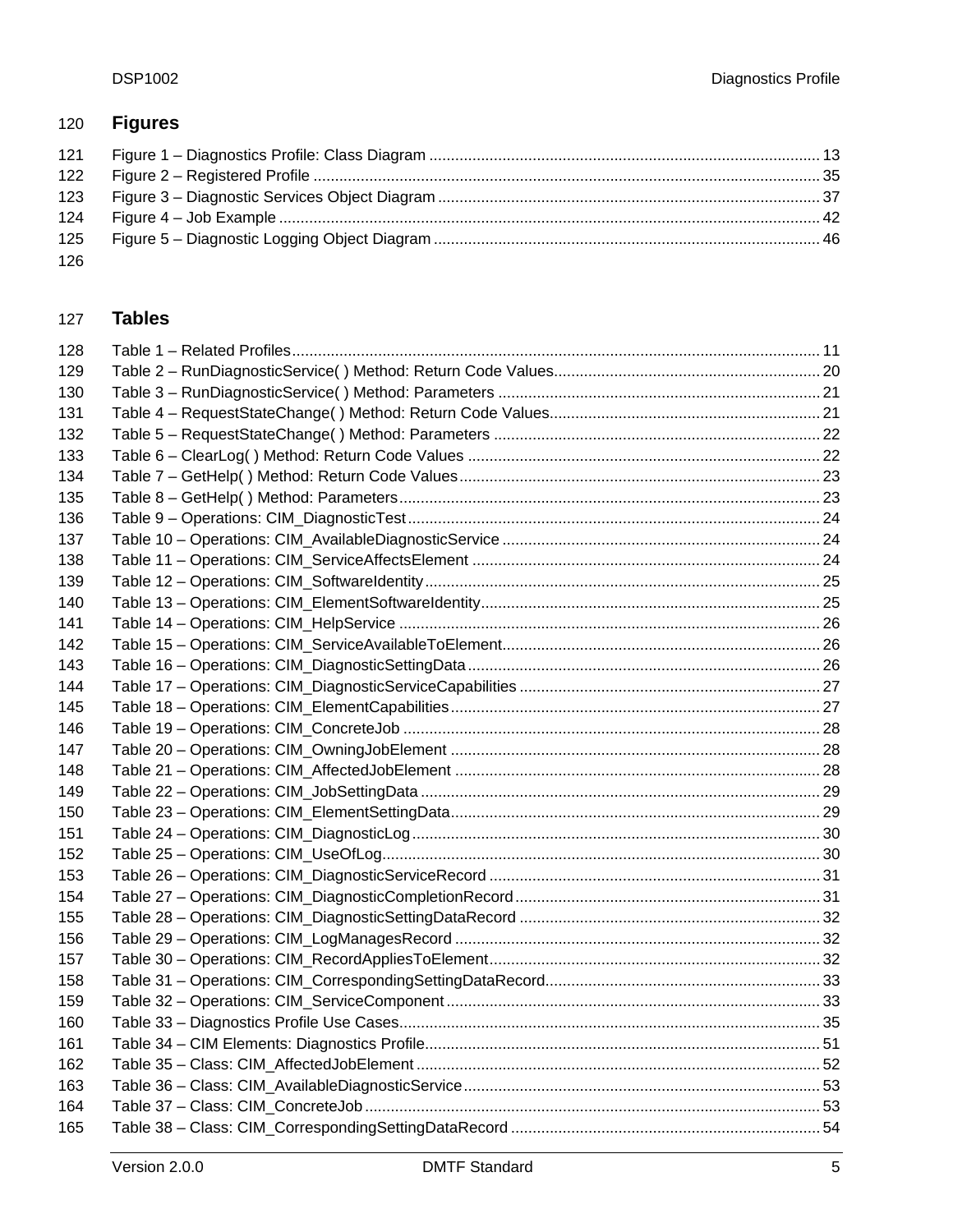| 166 |  |
|-----|--|
| 167 |  |
| 168 |  |
| 169 |  |
| 170 |  |
| 171 |  |
| 172 |  |
| 173 |  |
| 174 |  |
| 175 |  |
| 176 |  |
| 177 |  |
| 178 |  |
| 179 |  |
| 180 |  |
| 181 |  |
| 182 |  |
| 183 |  |
| 184 |  |
| 185 |  |
| 186 |  |
| 187 |  |
| 188 |  |
| 189 |  |
| 190 |  |
| 191 |  |
|     |  |

192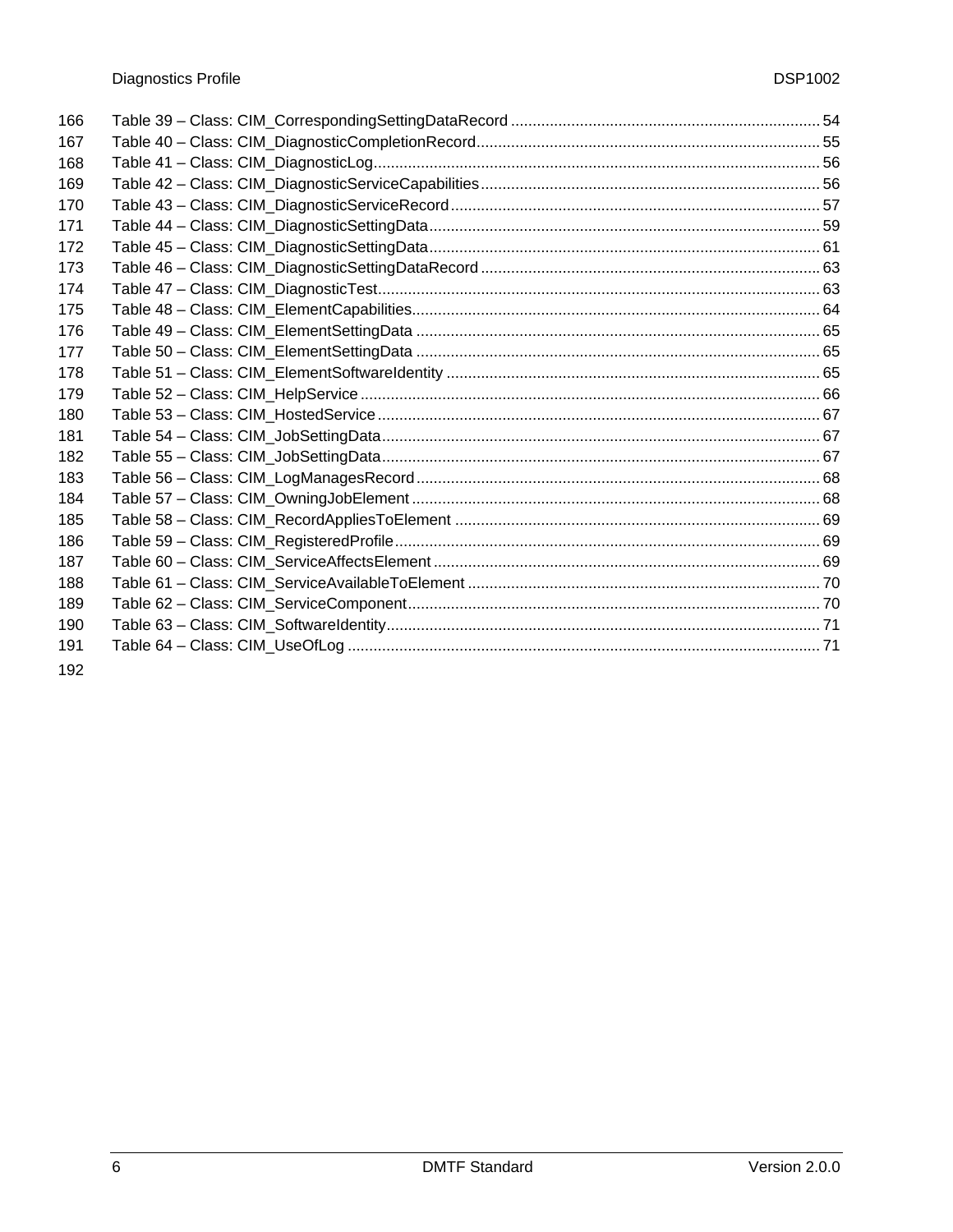| 193        | 3.1 Foreword                                                                                                                                                                                        |  |  |  |  |
|------------|-----------------------------------------------------------------------------------------------------------------------------------------------------------------------------------------------------|--|--|--|--|
| 194        | The Diagnostics Profile (DSP1002) was prepared by the DMTF.                                                                                                                                         |  |  |  |  |
| 195<br>196 | DMTF is a not-for-profit association of industry members dedicated to promoting enterprise and systems<br>management and interoperability. For information about the DMTF, see http://www.dmtf.org. |  |  |  |  |
| 197        | <b>Acknowledgments</b>                                                                                                                                                                              |  |  |  |  |
| 198        | The DMTF acknowledges the following individuals for their contributions to this document:                                                                                                           |  |  |  |  |
| 199        | Editors:                                                                                                                                                                                            |  |  |  |  |
| 200        | Barbara Craig - Hewlett-Packard Company<br>$\bullet$                                                                                                                                                |  |  |  |  |
| 201        | Carl Chan - WBEM Solutions, Inc.<br>$\bullet$                                                                                                                                                       |  |  |  |  |
| 202        | Jim Davis - WBEM Solutions, Inc.<br>٠                                                                                                                                                               |  |  |  |  |
| 203        | Mateus Baur - Hewlett-Packard Company<br>٠                                                                                                                                                          |  |  |  |  |
| 204        | Ray Pedersen - IBM Corporation<br>$\bullet$                                                                                                                                                         |  |  |  |  |
| 205        | Contributors:                                                                                                                                                                                       |  |  |  |  |
| 206        | Aaron Merkin - IBM Corporation<br>$\bullet$                                                                                                                                                         |  |  |  |  |
| 207        | Carl Chan - WBEM Solutions, Inc.<br>$\bullet$                                                                                                                                                       |  |  |  |  |
| 208        | Dave Barrett - Emulex<br>٠                                                                                                                                                                          |  |  |  |  |
| 209        | Eric Tend - Hewlett-Packard Company<br>$\bullet$                                                                                                                                                    |  |  |  |  |
| 210        | Jon Hass - Dell Inc.<br>$\bullet$                                                                                                                                                                   |  |  |  |  |
| 211        | Ken Kotyuk - Hewlett-Packard Company<br>$\bullet$                                                                                                                                                   |  |  |  |  |
| 212        | Kevin Kuelbs - Hewlett-Packard Company<br>$\bullet$                                                                                                                                                 |  |  |  |  |
| 213        | Rodney Brown - IBM Corporation<br>$\bullet$                                                                                                                                                         |  |  |  |  |
| 214        |                                                                                                                                                                                                     |  |  |  |  |
| 215        |                                                                                                                                                                                                     |  |  |  |  |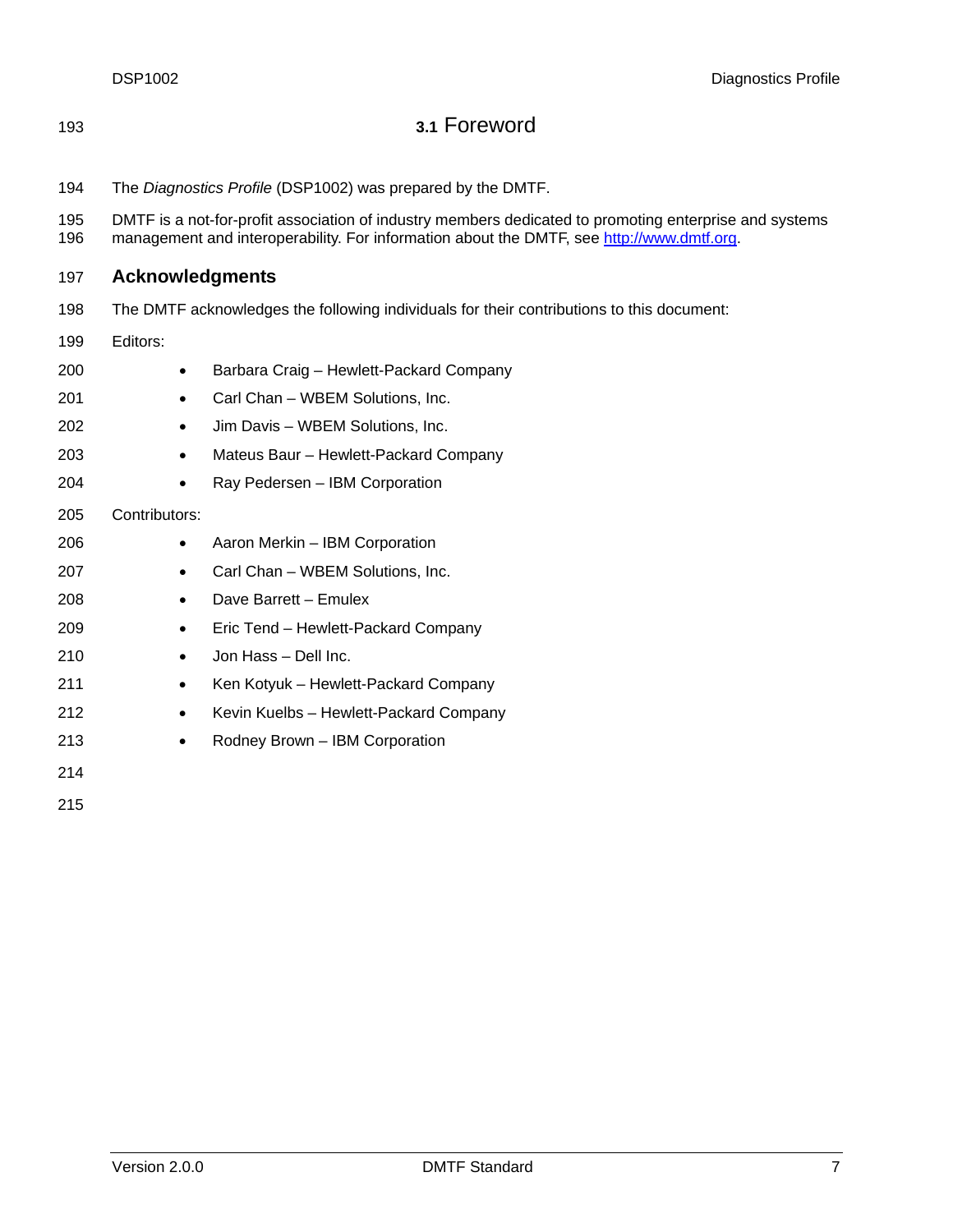# 216 **3.2** Introduction

217 A *profile* is a collection of Common Information Model (CIM) elements and behavior rules that represent a 218 specific area of management. The purpose of a profile is to ensure interoperability in the use of Web-219 Based Enterprise Management (WBEM) services for a specific subset of the Distributed Management

220 Task Force (DMTF) CIM schema for a specific management area — in this case, diagnostics.

221 Diagnostics is a critical component of systems management. Diagnostic services are used in problem 222 containment to maintain availability, achieve fault isolation for system recovery, establish system integrity 223 during boot, increase system reliability, and perform routine proactive system verification. The goal of the 224 Common Diagnostic Model (CDM) is to define industry-standard building blocks, based on and consistent 225 with the DMTF CIM, that enable seamless integration of vendor-supplied diagnostic services into system 226 and SAN management frameworks.

- 227 The CDM is an architecture and methodology for exposing system diagnostic instrumentation through the 228 CIM standard interfaces.
- 229 The ability to transparently run diagnostic tests and exercisers while the user operating system is
- 230 functional (no reboot required) may significantly contribute to the reduction of Total Cost of Ownership
- 231 (TCO) and will also lower warranty costs by reducing the return of defect-free parts for service. This
- 232 functionality is referred to as *OS-Present Diagnostics* (also known as On-line Diagnostics and Concurrent
- 233 Diagnostics).
- 234 A primary objective of the CDM is to standardize the interfaces that diagnostic developers create for their
- 235 OS-Present Diagnostics in the operating environment, making the diagnostics accessible to all
- 236 applications that query CIM for diagnostic data or register with CIM to execute diagnostic methods and 237 receive results.
- 238 Standardization of these interfaces means that clients, implementations, and tests gain a certain degree
- 239 of portability and, in many cases, need only be written once to satisfy multiple environments and
- 240 platforms. OEMs can differentiate their diagnostic offerings by how effectively their applications use the
- 241 information and capabilities available through CIM to maintain and service their systems.
- 242 Reduced cost through standardization is accompanied by the initial investment of coding to a new
- 243 interface. The CDM Forum intends to ease this burden by developing tools to generate most of the
- 244 interface code necessary to communicate with CIM.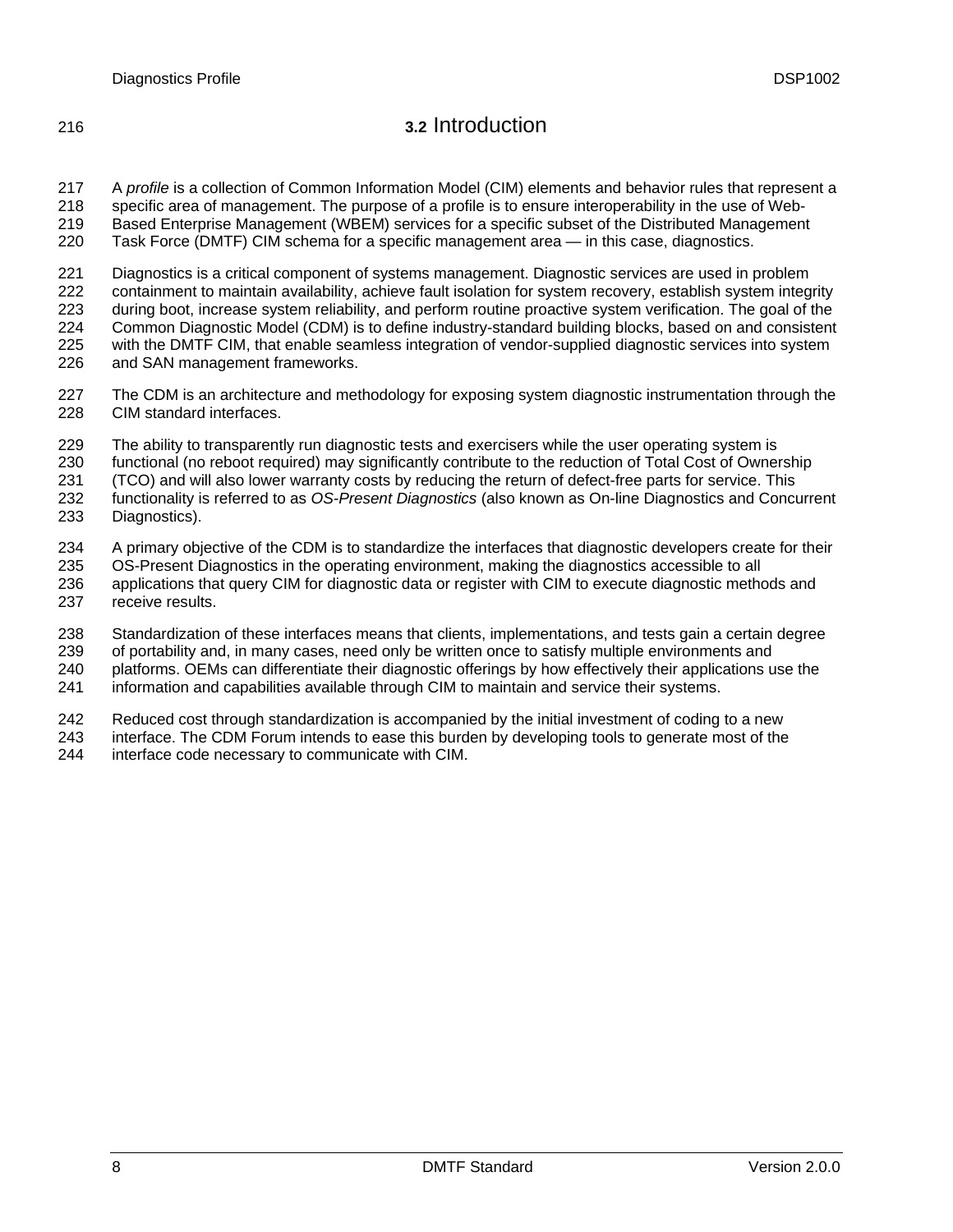# <span id="page-8-0"></span><sup>245</sup>**Diagnostics Profile**

# <span id="page-8-1"></span>246 **1 Scope**

247 The information in this specification should be sufficient for a provider or consumer of this data to identify 248 unambiguously the classes, properties, methods, and values that shall be instantiated and manipulated to 249 represent and manage the diagnostic service components of systems and subsystems that are modeled 250 using the DMTF CIM core and extended model definitions.

251 The target audience for this specification is implementers who are developing implementations or 252 consumers of management interfaces that represent the component described in this document.

# <span id="page-8-2"></span>253 **2 Normative References**

- 254 The following referenced documents are indispensable for the application of this document. For dated or
- 255 versioned references, only the edition cited (including any corrigenda or DMTF update versions) applies.
- 256 For references without a date or version, the latest published edition of the referenced document
- 257 (including any corrigenda or DMTF update versions) applies.
- 258 DMTF DSP0004, *CIM Infrastructure Specification 2.6,*
- 259 [http://www.dmtf.org/standards/published\\_documents/DSP0004\\_2.6.pdf](http://www.dmtf.org/standards/published_documents/DSP0004_2.6.pdf)
- 260 DMTF DSP0200, *CIM Operations over HTTP 1.3*,
- 261 [http://www.dmtf.org/standards/published\\_documents/DSP0200\\_1.3.pdf](http://www.dmtf.org/standards/published_documents/DSP0200_1.3.pdf)
- 262 DMTF DSP0215, *SM Managed Element Addressing Specification (SM ME Addressing) 1.0*, 263 [http://www.dmtf.org/standards/published\\_documents/DSP0215\\_1.0.pdf](http://www.dmtf.org/standards/published_documents/DSP0215_1.0.pdf)
- 264 DMTF DSP1001, *Management Profile Specification Usage Guide 1.0*, 265 [http://www.dmtf.org/standards/published\\_documents/DSP1001\\_1.0.pdf](http://www.dmtf.org/standards/published_documents/DSP1001_1.0.pdf)
- 266 DMTF DSP1004, *Base Server Profile 1.0,*
- 267 [http://www.dmtf.org/standards/published\\_documents/DSP1004\\_1.0.pdf](http://www.dmtf.org/standards/published_documents/DSP1004_1.0.pdf)
- 268 DMTF DSP1033, *Profile Registration Profile 1.0*,
- 269 [http://www.dmtf.org/standards/published\\_documents/DSP1033\\_1.0.pdf](http://www.dmtf.org/standards/published_documents/DSP1033_1.0.pdf)
- 270 ISO/IEC Directives, Part 2, *Rules for the structure and drafting of International Standards*,
- 271 <http://isotc.iso.org/livelink/livelink.exe?func=ll&objId=4230456&objAction=browse&sort=subtype>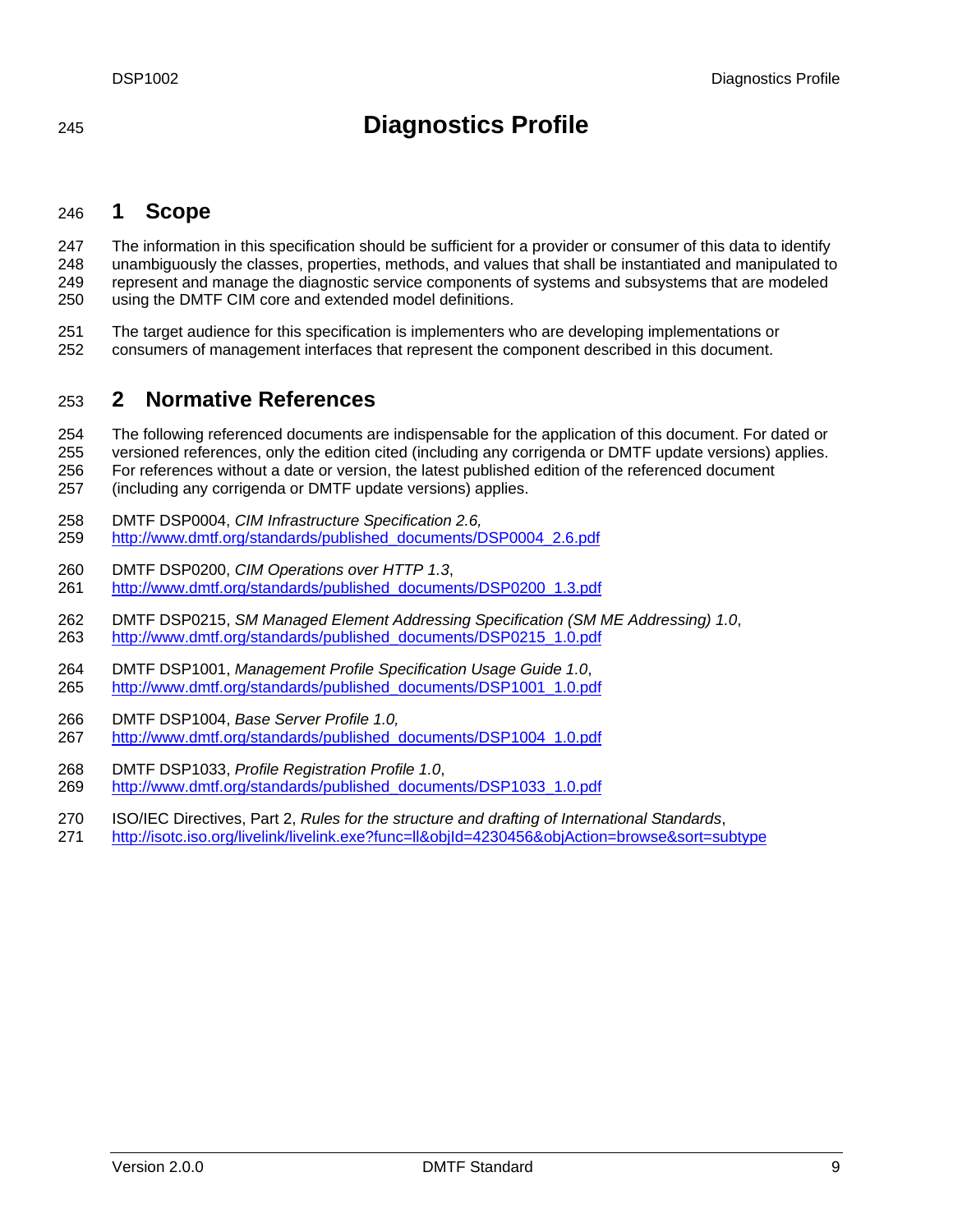# <span id="page-9-1"></span><span id="page-9-0"></span>272 **3 Terms and Definitions**

273 In this document, some terms have a specific meaning beyond the normal English meaning. Those terms 274 are defined in this clause.

275 The terms "shall" ("required"), "shall not," "should" ("recommended"), "should not" ("not recommended"), 276 "may," "need not" ("not required"), "can" and "cannot" in this document are to be interpreted as described 277 in [ISO/IEC Directives, Part 2](#page-8-0), Annex H. The terms in parenthesis are alternatives for the preceding term, 278 for use in exceptional cases when the preceding term cannot be used for linguistic reasons. Note that 279 [ISO/IEC Directives, Part 2,](#page-8-0) Annex H specifies additional alternatives. Occurrences of such additional 280 alternatives shall be interpreted in their normal English meaning.

281 The terms "clause," "subclause," "paragraph," and "annex" in this document are to be interpreted as 282 described in [ISO/IEC Directives, Part 2](#page-8-0), Clause 5.

283 The terms "normative" and "informative" in this document are to be interpreted as described in **ISO/IEC** 284 [Directives, Par](#page-8-0)t 2, Clause 3. In this document, clauses, subclauses, or annexes labeled "(informative)" do

285 not contain normative content. Notes and examples are always informative elements.

- 286 The terms defined in [DSP0004, DSP0200](#page-8-0), [DSP1001,](#page-8-0) and [DSP1033](#page-8-0) apply to this document. For the 287 purposes of this document, the following terms and definitions also apply.
- 288 **3.1**

### 289 **conditional**

- 290 indicates requirements to be followed strictly in order to conform to the document when the specified CIM 291 testable conditions are met
- 292 **3.2**
- 293 **mandatory**
- 294 indicates requirements to be followed strictly in order to conform to the document and from which no 295 deviation is permitted
- 296 **3.3**
- 297 **optional**
- 298 indicates a course of action permissible within the limits of the document

# <span id="page-9-2"></span>299 **4 Symbols and Abbreviated Terms**

- 300 The following abbreviations are used in this document.
- 301 **4.1**
- 302 **CDM**
- 303 Common Diagnostic Model
- 304 **4.2**
- 305 **CIM**
- 306 Common Information Model
- 307 **4.3**
- 308 **CIMOM**
- 309 CIM Object Manager
- 310 **4.4**
- 311 **CRU**
- 312 Customer Replaceable Unit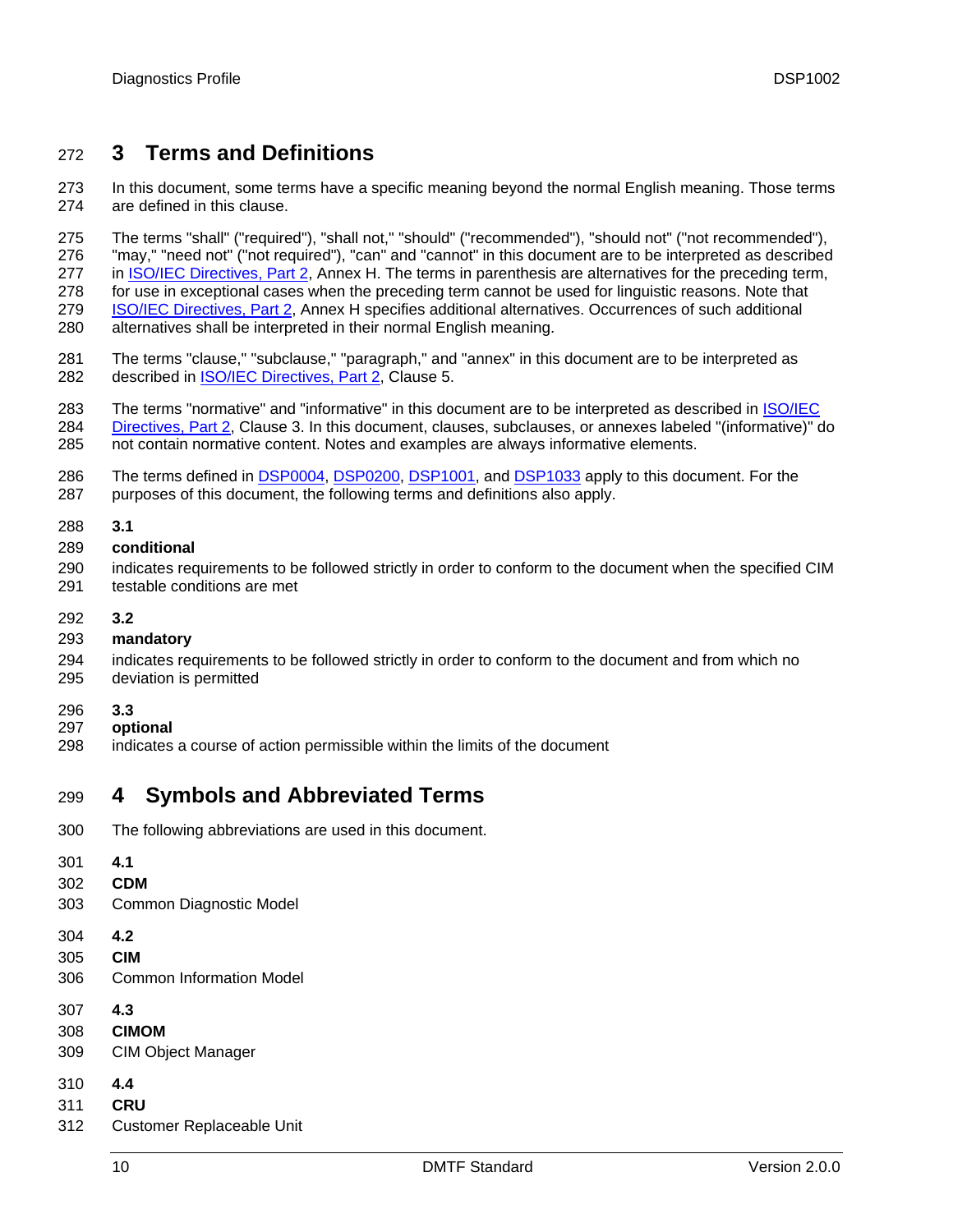<span id="page-10-0"></span>

| 313.  | -4.5                                   |
|-------|----------------------------------------|
| 314   | <b>FRU</b>                             |
| 315 — | <b>Field Replaceable Unit</b>          |
| 316   | 4.6                                    |
| 317   | <b>ME</b>                              |
| 318 — | <b>Managed Element</b>                 |
| 319   | 4.7                                    |
| 320   | <b>MOF</b>                             |
| 321   | Managed Object Format                  |
| 322   | 4.8                                    |
| 323   | <b>PD</b>                              |
|       | 324 Problem Determination              |
| 325   | 4.9                                    |
|       | 326 PFA                                |
| 327   | Predictive Failure Analysis            |
| 328   | 4.10                                   |
| 329   | <b>SAN</b>                             |
| 330   | Storage Area Network                   |
| 331   | 4.11                                   |
| 332   | <b>WBEM</b>                            |
| 333   | <b>Web-Based Enterprise Management</b> |

# <span id="page-10-1"></span>334 **5 Synopsis**

- 335 **Profile Name:** Diagnostics Profile
- 336 **Version:** 2.0.0
- 337 **Organization:** DMTF
- 338 **CIM schema version:** [2.23](http://www.dmtf.org/standards/cim/cim_schema_v211)
- 339 **Central Class:** CIM\_DiagnosticTest
- 340 **Scoping Class:** CIM\_ComputerSystem
- 341 The *Diagnostics Profile* extends the management capability of referencing profiles by adding the
- 342 capability to run diagnostic services in a managed system. This profile includes a specification of the
- 343 Diagnostic Test Service, its configuration, its associated capabilities, its logging mechanisms, and its 344 profile registration information.
- 345 [Table 1](#page-10-2) identifies profiles on which this profile has a dependency.
- 346 CIM DiagnosticTest shall be the Central Class of this profile. The instance of CIM DiagnosticTest shall
- 347 be the Central Instance of this profile. CIM\_ComputerSystem shall be the Scoping Class of this profile.
- 348 The instance of CIM\_ComputerSystem with which the Central Instance is associated through an instance
- 349 of CIM HostedService shall be the Scoping Instance of this profile.

### <span id="page-10-2"></span>350 **Table 1 – Related Profiles**

| Profile Name<br>Relationship<br><b>Behavior</b><br>Version<br>Organization |
|----------------------------------------------------------------------------|
|----------------------------------------------------------------------------|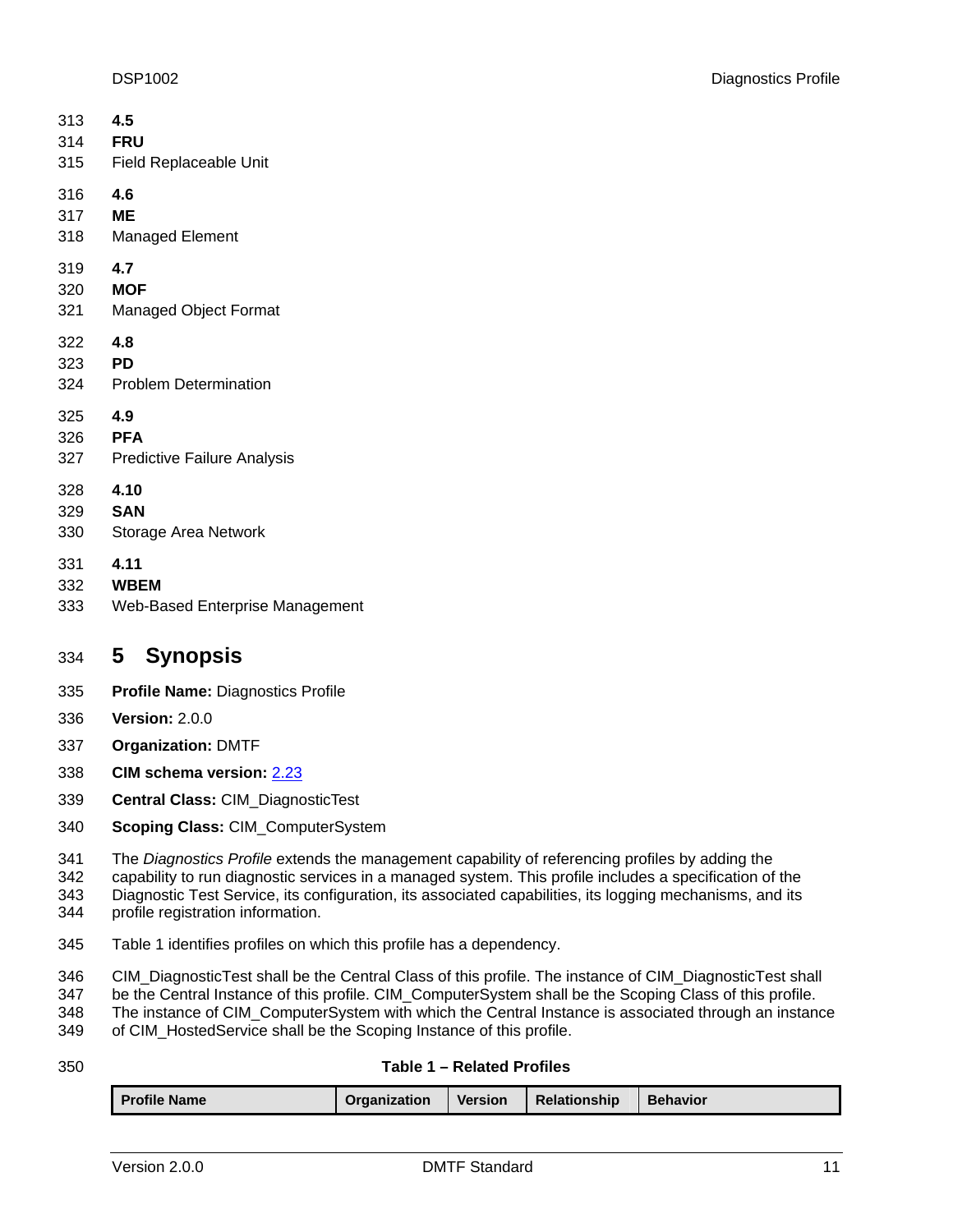<span id="page-11-0"></span>

| <b>Profile Name</b>         | <b>Organization</b> | <b>Version</b> | <b>Relationship</b> | <b>Behavior</b> |
|-----------------------------|---------------------|----------------|---------------------|-----------------|
| <b>Profile Registration</b> | <b>DMTF</b>         | 1.0            | Mandatory           |                 |

351

# <span id="page-11-1"></span>352 **6 Description**

353 This profile describes the CIM schema extensions that compose the Common Diagnostic Model (CDM) 354 and provides guidelines for the development of diagnostic clients and implementations that will promote 355 seamless integration of option diagnostics into Problem Determination and Systems Management 356 applications. Using this profile as a guide, WBEM clients can discover diagnostic services that have been 357 installed on the system and invoke these services to run on their respective devices. The client can 358 monitor the progress of the service, obtain and modify the status of the service, and query for results.

359 The architecture of the CDM is described in the *[CIM Diagnostic Model White Paper](#page-72-0)*. This profile is a 360 normative presentation of the model described in the white paper, and it suggests implementation

361 techniques that will result in the highest degree of interoperability. It is targeted at developers of

362 diagnostic applications (WBEM clients) and hardware instrumentation (for the WBEM server) to help them

363 understand the spirit and intent of the CDM.

364

365 [Figure 1](#page-12-1) presents the class schema for the *Diagnostics Profile*. For simplicity, the prefix CIM\_ has been

366 removed from the names of the classes.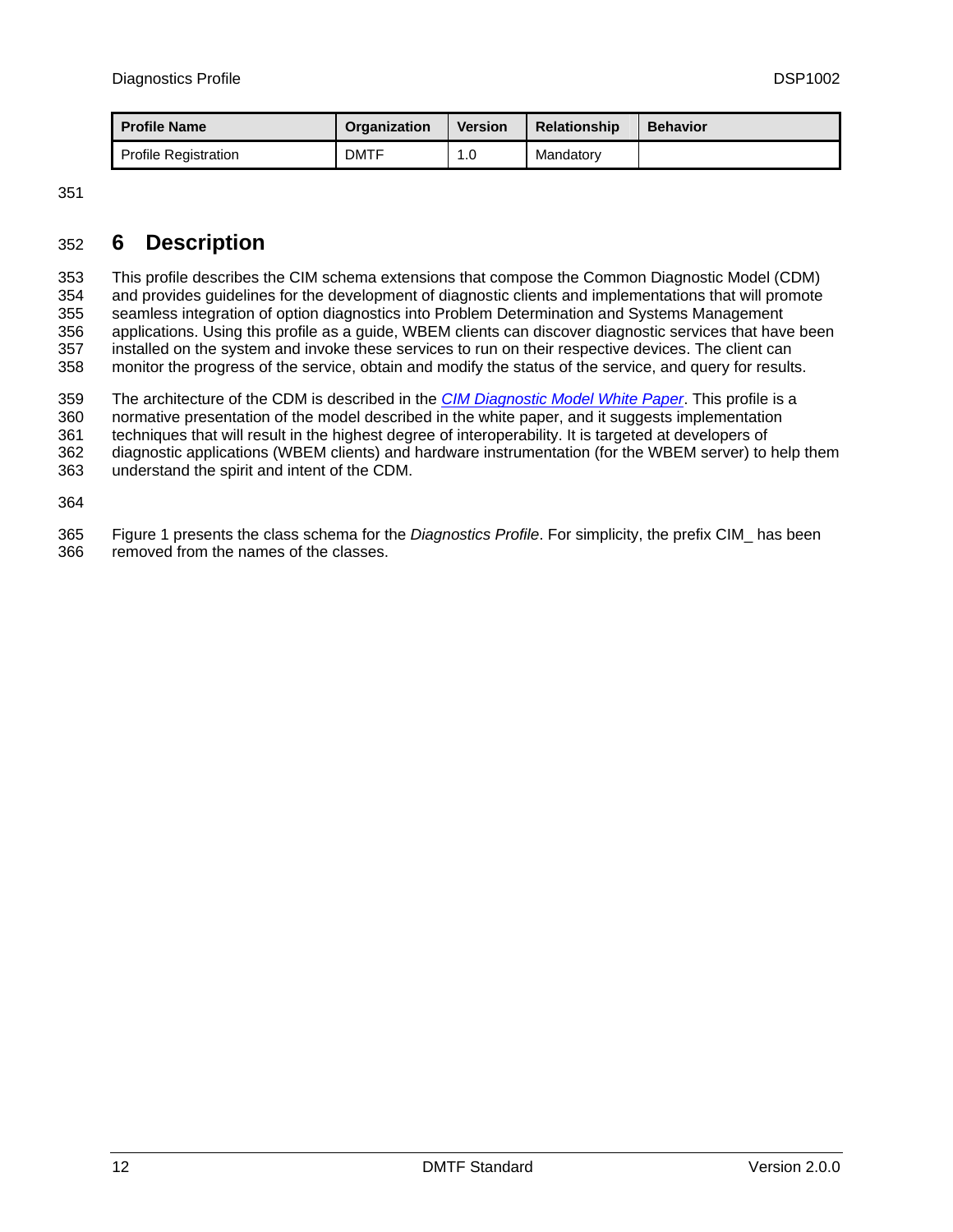<span id="page-12-0"></span>

367

<span id="page-12-1"></span>368 **Figure 1 – Diagnostics Profile: Class Diagram**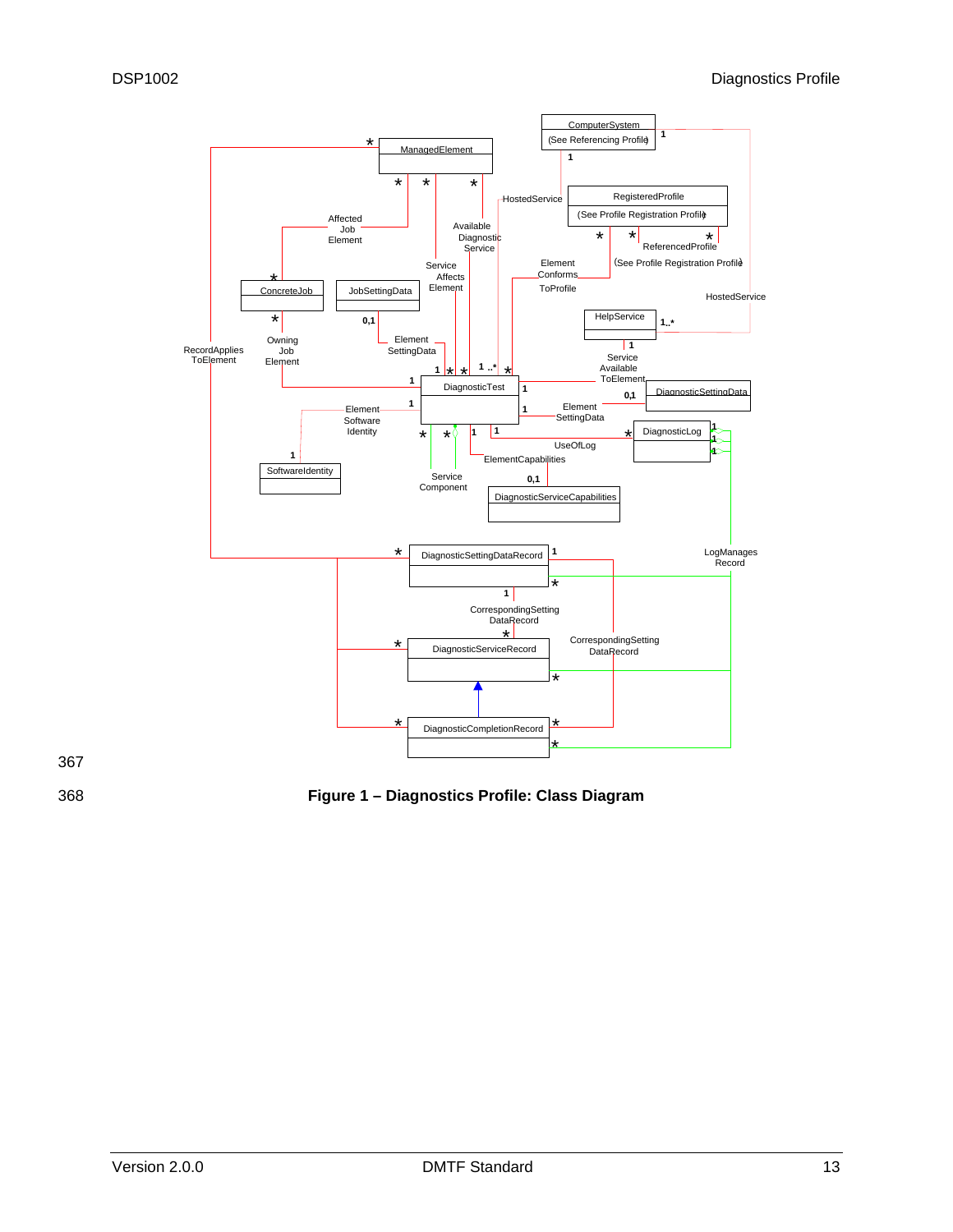# <span id="page-13-1"></span><span id="page-13-0"></span>369 **7 Implementation**

370 This clause details the requirements related to the arrangement of instances and their properties for 371 implementations of this profile.

372 The *Diagnostics Profile* consists of definitions for classes related to the CIM\_DiagnosticService class,

373 such as CIM\_DiagnosticTest, CIM\_DiagnosticSettingData, and CIM\_DiagnosticServiceCapabilities. It

374 also defines the CIM\_DiagnosticLog class and its related classes, CIM\_DiagnosticRecord,

375 CIM\_DiagnosticServiceRecord, and CIM\_DiagnosticSettingDataRecord. Requirements for propagating

376 and formulating certain properties of these classes and their parents are discussed in this clause.

377 Required methods are listed in clause 8, and properties are listed in clause 1[0.](#page-50-3)

# <span id="page-13-2"></span>378 **7.1 CIM\_DiagnosticTest**

379 CIM\_DiagnosticTest is the only defined subclass of CIM\_DiagnosticService. CIM\_DiagnosticTest inherits 380 the RunDiagnosticService() method, which is used to execute a diagnostic test on a managed element.

381 Each diagnostic test shall be represented by an instance of either CIM\_DiagnosticTest or a subclass. 382 Note that a test that actually packages multiple subtests shall also be represented by such an instance 383 and shall set the IsPackage characteristic for that instance (see [7.1.3.5](#page-14-0)).

- 384 An implementation may use
- 385 an instance of CIM\_DiagnosticTest for each test
- 386 an instance of a single subclass (for example, ST\_DiskDiagnosticTest) for each test
- 387 a different subclass and its instance (for example, ST\_DiskDiagnosticSelfTest, 388 ST\_DiskDiagnosticRWVTest) for each test
- 389 The same implementation may use a combination of the preceding approaches.

### 390 **7.1.1 CIM\_DiagnosticTest.Name**

391 The Name property uniquely identifies the service and provides an indication of the functionality that is 392 managed. The value of the Name property shall be unique and should indicate the nature of the service 393 (for example, EjectTest).

- 394 **7.1.2 CIM\_DiagnosticTest.ElementName**
- 395 The ElementName property shall be used to provide a user-friendly name for the service. This name shall 396 be used by clients to identify the service to the user.

### 397 **7.1.3 CIM\_DiagnosticTest.Characteristics**

398 This clause defines the values of the Characteristics property.

### 399 **7.1.3.1 Is Exclusive (value=2)**

- 400 Use this value to indicate that only one instance of the diagnostic test may be running at one time, even if 401 more than one target device exists.
- 402 If the test can run on multiple target devices, but only one instance per device, use
- 403 CIM\_AvailableDiagnosticService.IsExclusiveForMSE.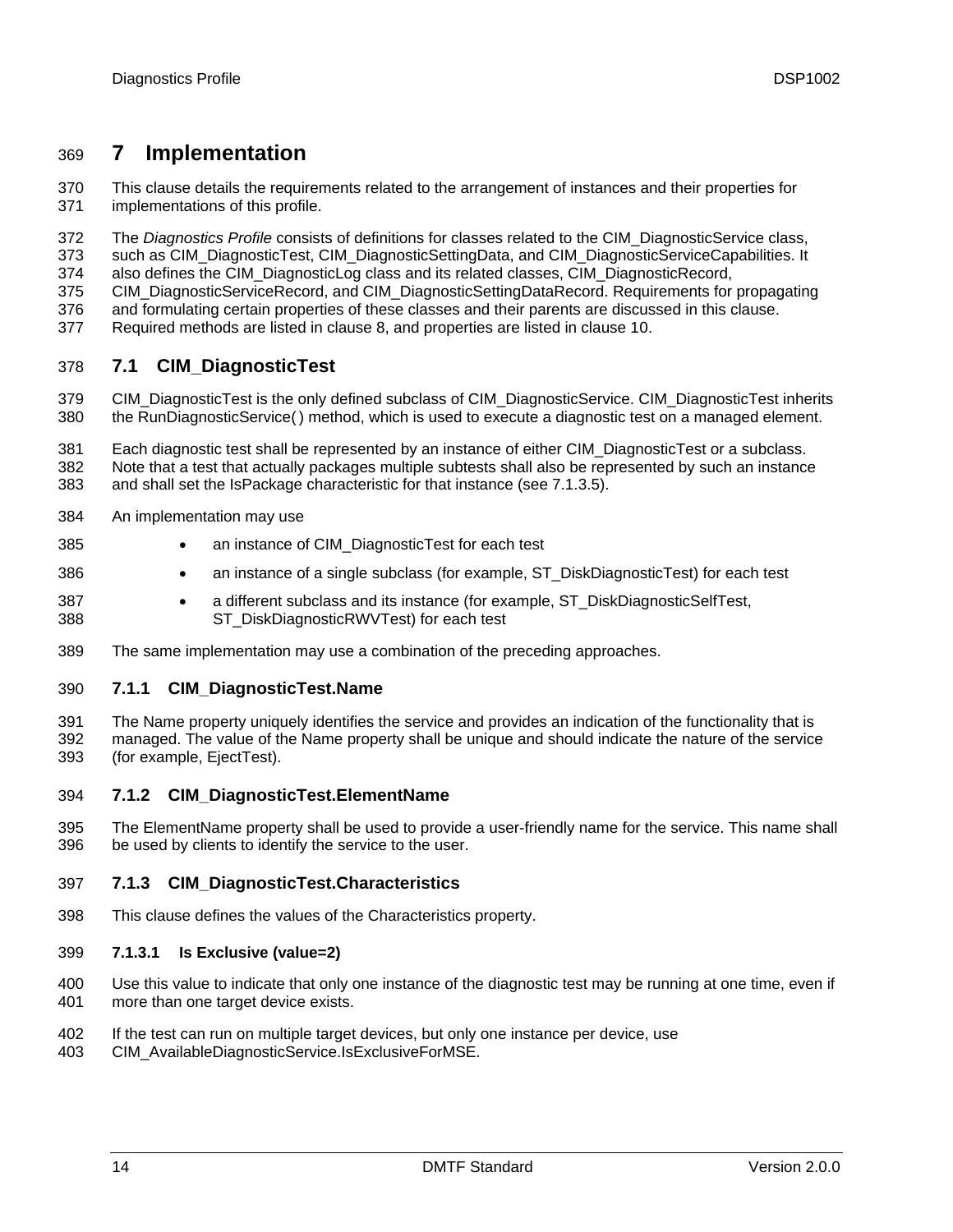### 404 **7.1.3.2 Is Interactive (value=3)**

405 Use this value to indicate that the test requires some interaction with the client at the system under test 406 (for example, when media is required in a device for the test to run).

### 407 **7.1.3.3 Is Destructive (value=4)**

408 Use this value to indicate that the test has the potential for destroying data, permanently altering the 409 state, or reconfiguring the device.

### 410 **7.1.3.4 Is Risky (value=5)**

411 Use this value to indicate that data loss, state change, or reconfiguration may occur if the test is 412 interrupted. For example, a test saves some device data or configuration, changes the device state, 413 performs some operation, and then restores the saved data. If this process is interrupted, the device may 414 be left in an altered state.

### <span id="page-14-0"></span>415 **7.1.3.5 Is Package (value=6)**

416 Use this value to indicate that the test is actually a set of lower-level diagnostics that are packaged 417 together by the test. This packaging is implemented by the test, not aggregated by CIM. Information and 418 results associated with the individual tests in the package may be requested by using the Subtests value 419 in the CIM DiagnosticSettingData.LogOptions array.

- 420 If the lower-level diagnostics are themselves CIM\_DiagnosticTest instances, the packaging test shall be 421 associated to those lower-level diagnostics through an instance of the CIM\_ServiceComponent 422 association. See [7.8](#page-19-1).
- 

### 423 **7.1.3.6 Reserved (value=7)**

424 This value originally contained "Supports PercentOfTestCoverage", which was deprecated and added to 425 the CIM DiagnosticServiceCapabilities class.

### 426 **7.1.3.7 Is Synchronous (value=8)**

427 Use this value to indicate that this diagnostic service will complete before the RunDiagnosticService() 428 method returns to the caller. A job is still created that the client may access for accounting purposes, but 429 the ability to track the progress and status of the job are lost. Additionally, in certain environments, the 430 client may be "blocked" from further action until the service completes. Development of synchronous 431 diagnostic services is not recommended.

### 432 **7.1.3.8 Media Required (value=9)**

433 Use this value to indicate that media must be inserted into the device to perform the service.

### 434 **7.1.3.9 Additional Hardware Required (value=10)**

435 Use this value to indicate that some additional hardware (for example, a wrap plug) must be installed to 436 perform the service.

### 437 **7.1.4 Looping Tests**

- 438 Looping tests or groups of tests is useful for detecting intermittent faults. The client, implementation, or 439 test may control looping, and the method chosen depends on many factors, a few of which follow:
- 440 A client may want to loop a test that does not support looping.
- 441 An implementation may choose to support looping even though its tests do not.
- 442 A stress test may, by its nature, want to repeat a certain operation a large number of times.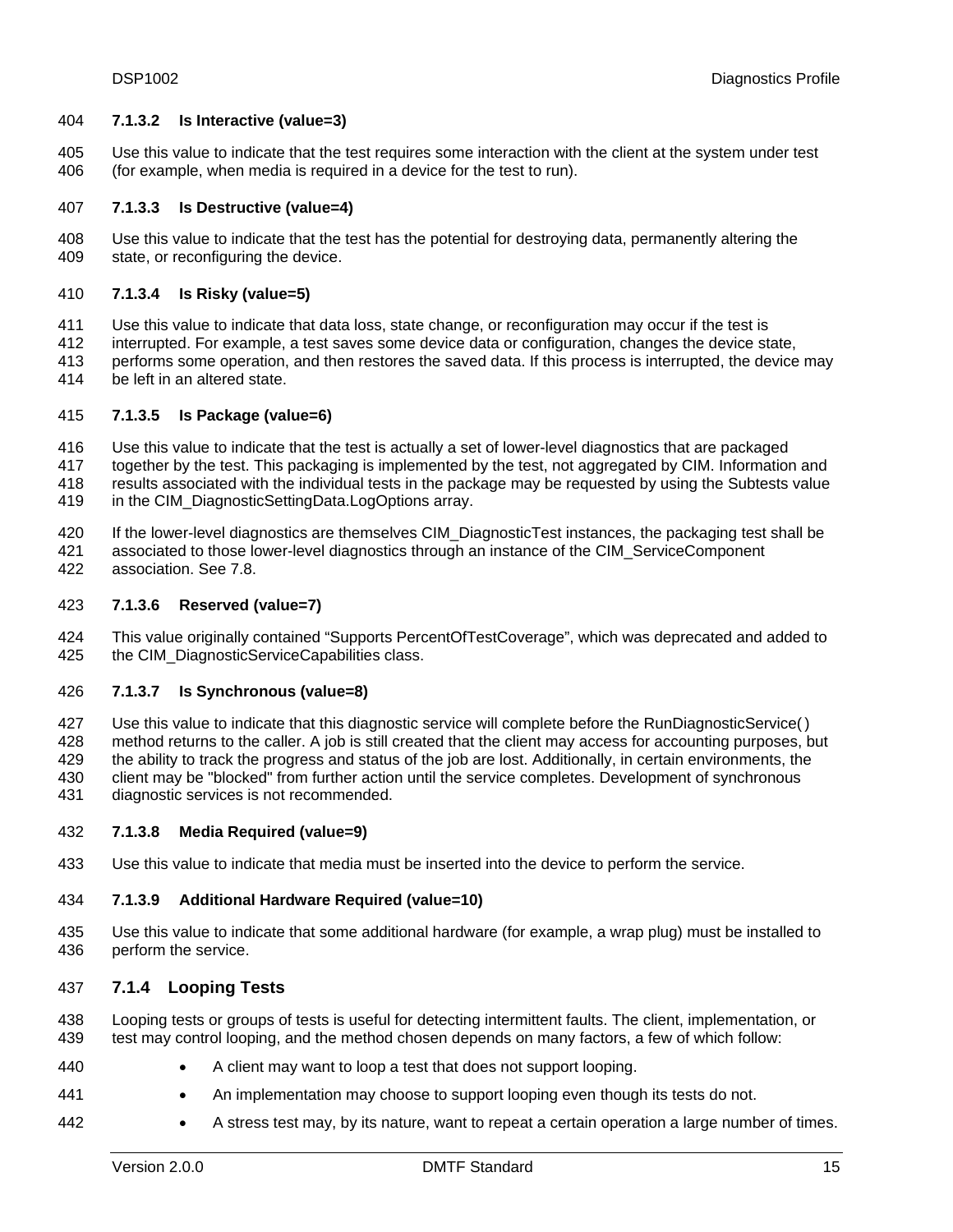- <span id="page-15-0"></span>443 Looping in the implementation and test is under control of the LoopControl() and LoopControlParameter()
- 444 properties of the CIM\_DiagnosticSettingData class. These properties are used to specify the number of
- 445 iterations in the loop, either directly or through a termination condition. If more than one control is set, the 446 first one that reaches its condition terminates the loop.
- 447 Looping in the client is entirely under the control of the client and would generally not affect the 448 CIM DiagnosticSettingData object.
- 449 NOTE: A remote client may incur network delays and CIMOM delays during each iteration of its loop, and this is not 450 an effective way to stress a device.
- 451 It is recommended that all diagnostic tests support looping. Exceptions exist where looping a test leads to 452 an undesirable condition (for example, a risky test, certain user interactions, or excessive mechanical 453 wear).

## 454 **7.1.5 Test Effectiveness**

- 455 Although the focus of this profile is use of the CIM schema, the CDM includes the notion of test
- 456 effectiveness. A perfectly implemented CDM implementation wrapped around an ineffective test is not 457 very useful.
- 458 Diagnostic tests should provide support for all properties in the CIM\_DiagnosticSettingData class.
- 459 The QuickMode property of the CIM\_DiagnosticSettings class shall be supported for "long-running" tests
- 460 (that is, tests with running times in excess of what would be considered compatible with a quick system
- 461 "health check" of a few minutes). QuickMode need not be supported for interactive, risky, or destructive
- 462 tests, because these tests would not be useful as a health check.
- 463 NOTE: QuickMode is distinct from PercentOfTestCoverage in that it is a Boolean property that may be set by a client 464 without any particular knowledge of the test. Use of PercentOfTestCoverage requires that the client be aware of the 465 effects and expected outcome of this "throttling" setting control.

# <span id="page-15-1"></span>466 **7.2 CIM\_AvailableDiagnosticService**

467 An instance of CIM\_AvailableDiagnosticService shall associate a managed element with a diagnostic 468 service that is available for that element. This instance is the means by which clients discover the 469 diagnostic services that are installed for a particular managed element.

# 470 **7.2.1 CIM\_AvailableDiagnosticService.EstimatedDurationOfService**

- 471 All tests shall attempt to accurately set the EstimatedDurationOfService property. As stated in the MOF 472 file for this class, this property is an estimation of magnitude, not absolute time, and is to be used as a 473 guide for the client.
- 474 The CIM DiagnosticSettingData.LoopControl property allows a client to indicate how long a test should 475 run. Tests should use their default values for the LoopControl properties when determining a value for 476 EstimatedDurationOfService.
- 477 Interactive tests have an additional complication because their test execution depends on the responses 478 from the user. However, this type of test is not much different than a test whose execution depends on 479 information from a device and the response time of the hardware, or even on how much CPU time or 480 other system resources are allocated to the test. Interactive tests should assume a user response time. If 481 a test cannot reasonably determine an EstimatedDurationOfService value (for example, a completely 482 interactive test that does not know anything about what it will do until a user tells it what tests to run), it 483 can set the value to 0 (Unknown).

# 484 **7.2.2 CIM\_AvailableDiagnosticService.EstimatedDurationQualifier**

485 The EstimatedDurationQualifier property allows for more accurate quantification of the value specified for 486 the EstimatedDurationOfService property. For example, if EstimatedDurationOfService has the value 2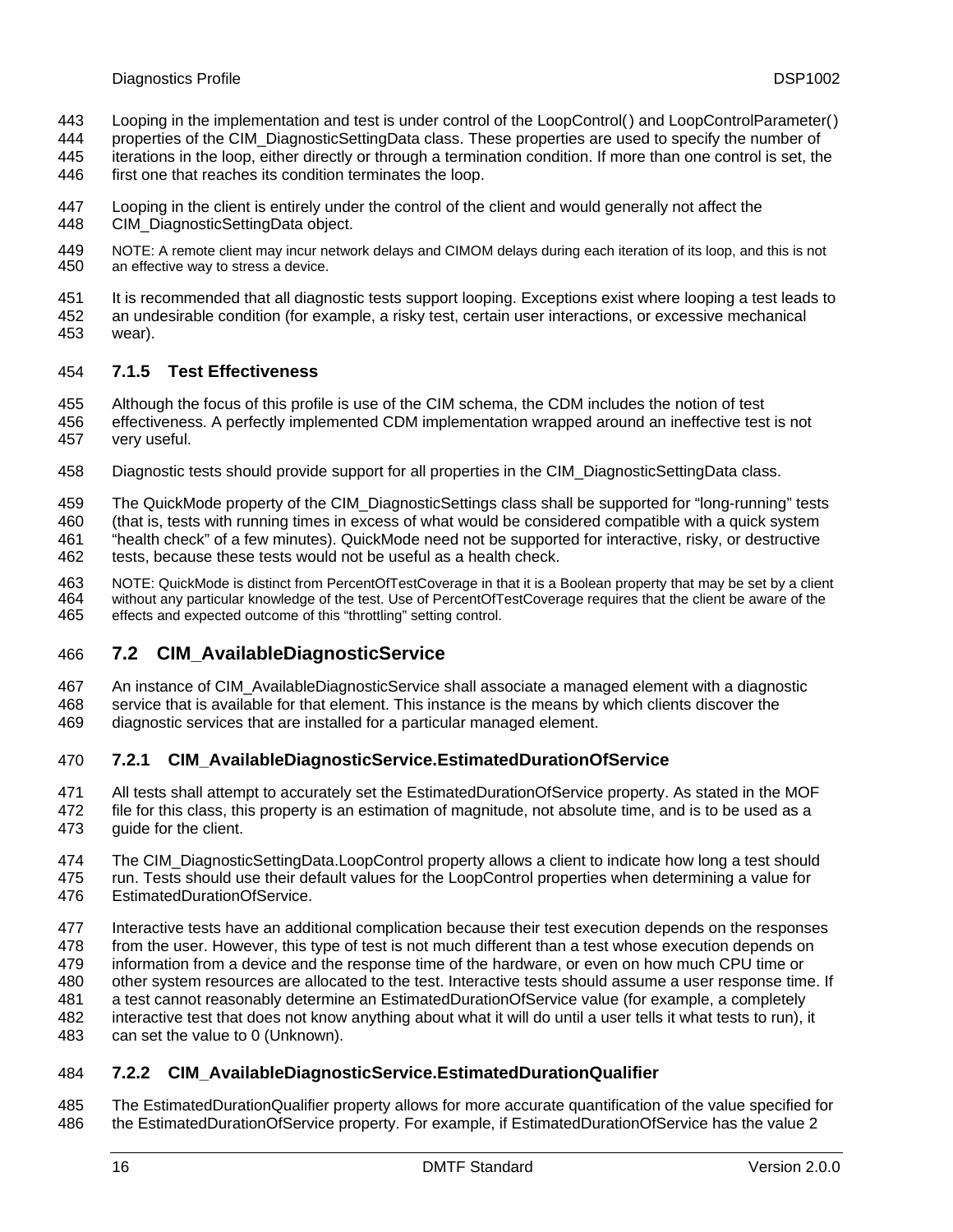- <span id="page-16-0"></span>487 (Seconds) and EstimatedDurationQualifier has a value of 20, then the service has an estimated duration
- 488 of 20 seconds. This property should be implemented if further quantification is possible. In contrast, if
- 489 EstimatedDurationOfService has the value 0 (Unknown), then EstimatedDurationQualifier may be NULL.

## <span id="page-16-1"></span>490 **7.3 CIM\_DiagnosticServiceCapabilities**

- 491 A diagnostic service publishes its support for various options using CIM\_DiagnosticServiceCapabilities. A
- 492 client uses CIM\_ElementCapabilities to find the diagnostic service capabilities.
- 493 CIM\_DiagnosticServiceCapabilities and CIM\_DiagnosticSettingData are closely related and have similar
- 494 properties. The settings used to control the execution of a diagnostic test cannot specify unsupported 495 capabilities.

# <span id="page-16-2"></span>496 **7.4 CIM\_DiagnosticSettingData**

497 This class defines specific diagnostic service parameters and execution instructions. To provide more 498 detailed settings for a type of test (that is, additional properties), subclassing is appropriate. This class 499 can be used in two different ways: 1) by the test to optionally publish its default settings or 2) by the client 500 to optionally override the test default settings.

- 501 NOTE: A CIM\_DiagnosticSettingData object shall not contain any values that conflict with the diagnostic service
- 502 capabilities as indicated by its CIM\_DiagnosticServiceCapabilities object. For example, if
- 503 CIM\_DiagnosticServiceCapabilities.SupportedLoopControl includes the value 5 (No Loop Control), then<br>504 CIM DiagnosticSettingData.LoopControl cannot include the value 3 (Count). Conflicting values shall be
- 504 CIM\_DiagnosticSettingData.LoopControl cannot include the value 3 (Count). Conflicting values shall be ignored by 505 the implementation.

## 506 **7.4.1 Default Setting**

- 507 The default settings for a diagnostic service are obtained by using the CIM\_ElementSettingData 508 association to an instance of (a subclass of) CIM\_DiagnosticSettingData where the IsDefault property has 509 the value of TRUE.
- 510 **7.4.2 Client Override**
- 511 A client can choose to accept the default settings (published or not) or override the default settings by
- 512 creating its own CIM\_DiagnosticSettingData object based upon the settings that an implementation 513 indicates are supported in its CIM\_DiagnosticServiceCapabilities object.
- 
- 514 If a client chooses to accept the default settings (published or not), the DiagnosticSettings argument to 515 the RunDiagnosticService( ) method of DiagnosticTest should be set to NULL or an empty string.
- 516 If a client choose to override default settings, the Setting argument to the RunDiagnosticService() 517 method of DiagnosticTest is set to an encoded form of the CIM\_DiagnosticSettingData object.
- 518 Note that the CIM\_DiagnosticSettingData subclass may have extensions. If the client is aware of the 519 extensions, these may be modified as well. If the client is unaware, the default values should be used.

# <span id="page-16-3"></span>520 **7.5 CIM\_ConcreteJob**

- 521 This clause defines the properties of the CIM\_ConcreteJob class. Each execution of a test will create an 522 instance of CIM\_ConcreteJob so that a client can track the progress and control the execution of the
- 523 executing diagnostic.

### 524 **7.5.1 CIM\_ConcreteJob.TimeBeforeRemoval**

525 This property represents the amount of time that must elapse before the CIM\_ConcreteJob object can be 526 deleted after the job has terminated. A default time is defined in the MOF class definition.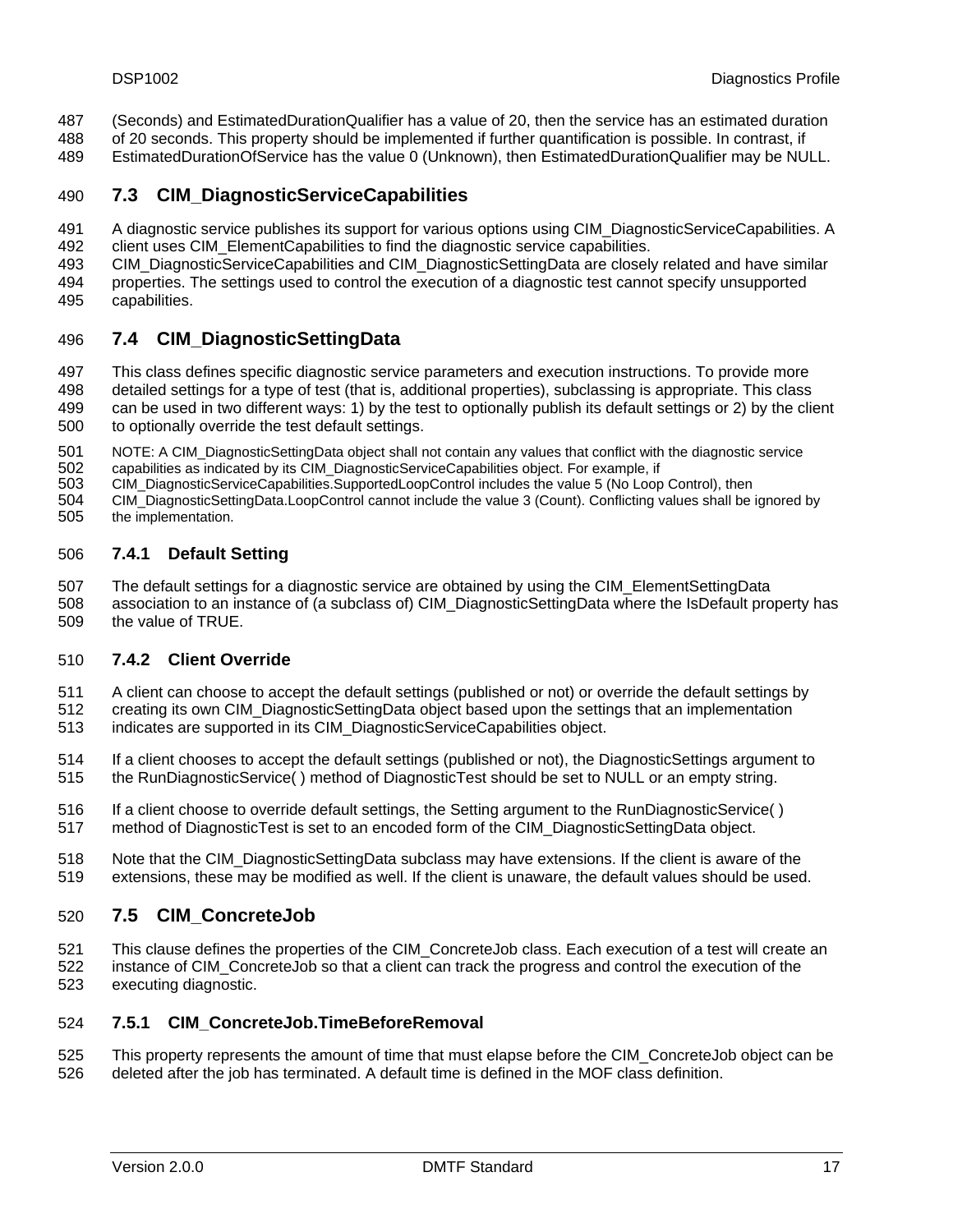- <span id="page-17-0"></span>527 To determine the time at which the CIM\_ConcreteJob object can be deleted, one must first calculate the 528 Completion Time. The algorithm is as follows:
- 529 If JobState=Completed OR Terminated OR Killed, then Completion Time=StartTime + ElapsedTime.
- 530 The CIM\_ConcreteJob object may be deleted at Completion Time + TimeBeforeRemoval.

### 531 **7.5.2 CIM\_ConcreteJob.PercentComplete**

- 532 This property indicates the percentage of the job that has completed at the time that this value is 533 requested.
- 534 Implementation of this property is mandatory in order to provide progress indication to clients.
- 535 The value of this property shall be kept current to be useful. Service implementations should update this 536 property within one second of becoming aware of a progress change.
- 537 The PercentComplete property shall always report the actual percent complete of how much testing was 538 done. It shall be set to 100 percent only when the test is complete. It shall not be set to 100 percent if the 539 test stops for any other reason (for example, the test stopped or was killed by user, the test exited due to 540 a critical failure, or the test found an error and HaltOnError is TRUE) because the actual percent complete 541 is not 100 percent.

## 542 **7.5.3 CIM\_ConcreteJob.InstanceID**

543 CIM\_ConcreteJob.InstanceID should be constructed using the following preferred algorithm:

### 544 <OrgID>:<LocalID>

545 where <OrgID> identifies the business entity (for example, ACME) and <LocalID> is a value that uniquely 546 identifies each ConcreteJob instance that is launched on a system when a test is executed. See the MOF 547 file description for further information.

548 The purpose for <LocalID> is to provide some form of uniqueness within the context of running separate 549 diagnostic tests over a period of time for the domain of the test execution (whether just the local system 550 or several remote systems). In practice, <LocalID> could be an incremented counter or a timestamp in 551 combination with other test identifiers or factors.

- 552 A unique <LocalID> allows a user to easily retrieve test results from the diagnostic log for a specific test
- 553 execution because the InstanceID values of CIM\_ConcreteJob and the subclasses of
- 554 CIM\_DiagnosticRecord are closely related.

# <span id="page-17-1"></span>555 **7.6 CIM\_DiagnosticLog**

556 All diagnostic result messages shall be represented by instances of CIM\_DiagnosticRecord subclasses.

- 557 Moreover, those records shall be aggregated to an instance of CIM\_DiagnosticLog. Each invocation of
- 558 the RunDiagnosticService method of DiagnosticTest shall instantiate a new CIM\_DiagnosticLog object. A
- 559 diagnostic service may also implement other additional logging mechanisms. Any other implemented
- 560 logging mechanism shall be indicated in the LogStorage property of the published capabilities.

# 561 **7.6.1 Logging Results**

562 The ways to record the results of running a diagnostic service are specified by the LogOptions and 563 LogStorage properties of the CIM\_DiagnosticSettingData class. Use LogOptions to specify *what* to log 564 and LogStorage to specify *where* to log it. The MOF file describes these properties in some detail, but it is 565 useful to emphasize the mandatory mechanism here.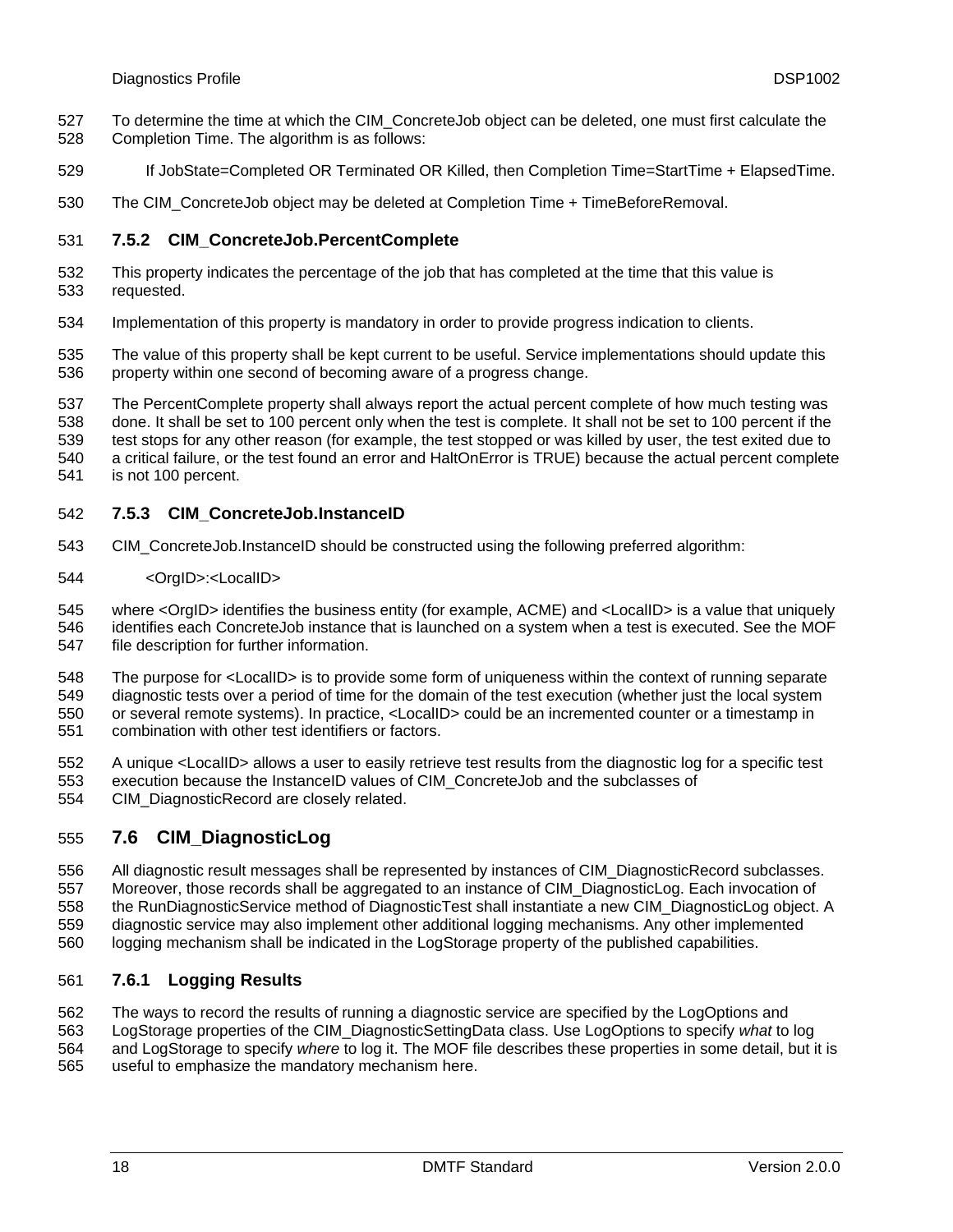- <span id="page-18-0"></span>566 *Diagnostic Records aggregated to the Diagnostic Log* is mandatory for several reasons:
- 567 The heterogeneous nature of the log entries more easily fits into a self-describing record 568 paradigm.
- 569 Keyed records are easier to manage and retrieve.

# <span id="page-18-1"></span>570 **7.7 CIM\_DiagnosticRecord**

- 571 CIM\_DiagnosticRecord has two subclasses: CIM\_DiagnosticServiceRecord and
- 572 CIM\_DiagnosticSettingDataRecord. CIM\_DiagnosticServiceRecord has a single subclass:
- 573 CIM\_DiagnosticCompletionRecord.
- 574 CIM DiagnosticServiceRecord is structured to hold the information that is generated while a particular 575 service is running. One or more CIM\_DiagnosticServiceRecord objects may be created during a single 576 execution of a test.
- 577 CIM\_DiagnosticSettingDataRecord is structured to hold the attributes of the setting object that was used 578 as the DiagSetting parameter to the RunDiagnosticService( ) method. At most, a single
- 579 CIM\_DiagnosticSettingDataRecord may be created during a single execution of a test.
- 580 CIM\_DiagnosticCompletionRecord is structured to hold the information that is generated as a result of 581 running the particular service. A single CIM DiagnosticCompletionDataRecord shall be created during a
- 582 single execution of a test.
- 583 **7.7.1 CIM\_DiagnosticRecord.ExpirationDate**

584 After a diagnostic service produces results, the result objects need to persist for a minimum amount of 585 time to allow diagnostic CIM clients to capture what the application needs. When the data has been 586 captured, the containing objects need to be deleted in a timely fashion.

- 587 CIM\_DiagnosticSettingData.ResultPersistence shall be used by the client to specify to the diagnostic
- 588 service implementation how long the results generated by that service shall persist. A value shall be 589 chosen that allows the minimum time needed by the client to record the data. When the timeout value has
- 590 been reached, the implementation shall delete the data objects that contain the results.
- 591 The value of CIM\_DiagnosticRecord.ExpirationDate shall be calculated by the implementation to account
- 592 for the persistence setting value, time zone, and other applicable factors. When this expiration value has 593 been reached, the record is eligible for immediate deletion by the implementation. It is the
- 594 implementation's responsibility to manage the logs to prevent accumulation of expired records.
- 595 A ResultPersistence value of 0 (zero) indicates that the result does not need to persist; the
- 596 ExpirationDate is set to the current date and time. A ResultPersistence value of 0xFFFFFFFF indicates
- 597 that the result shall persist until it is explicitly deleted by a client DeleteInstance or ClearLog call; the
- 598 ExpirationDate is set to NULL, indicating no expiration date.

### 599 **7.7.2 CIM\_DiagnosticRecord.InstanceID**

- 600 To simplify the retrieval of test data for a specific test execution, the value of InstanceID for
- 601 CIM\_ConcreteJob is closely related to the InstanceID for the subclasses of CIM\_DiagnosticRecord.
- 602 CIM\_DiagnosticRecord.InstanceID should be constructed using the following preferred algorithm:
- 603 <ConcreteJob.InstanceID>:<n>
- 604 <ConcreteJob.InstanceID> is <OrgID>:<LocalID> as described in CIM\_ConcreteJob, and <n> is an
- 605 increment value that provides uniqueness. <n> should be set to 0 for the first record created by the test

606 during this job, and incremented for each subsequent record created by the test during this job. Each new 607 test execution can reset the <n> to 0.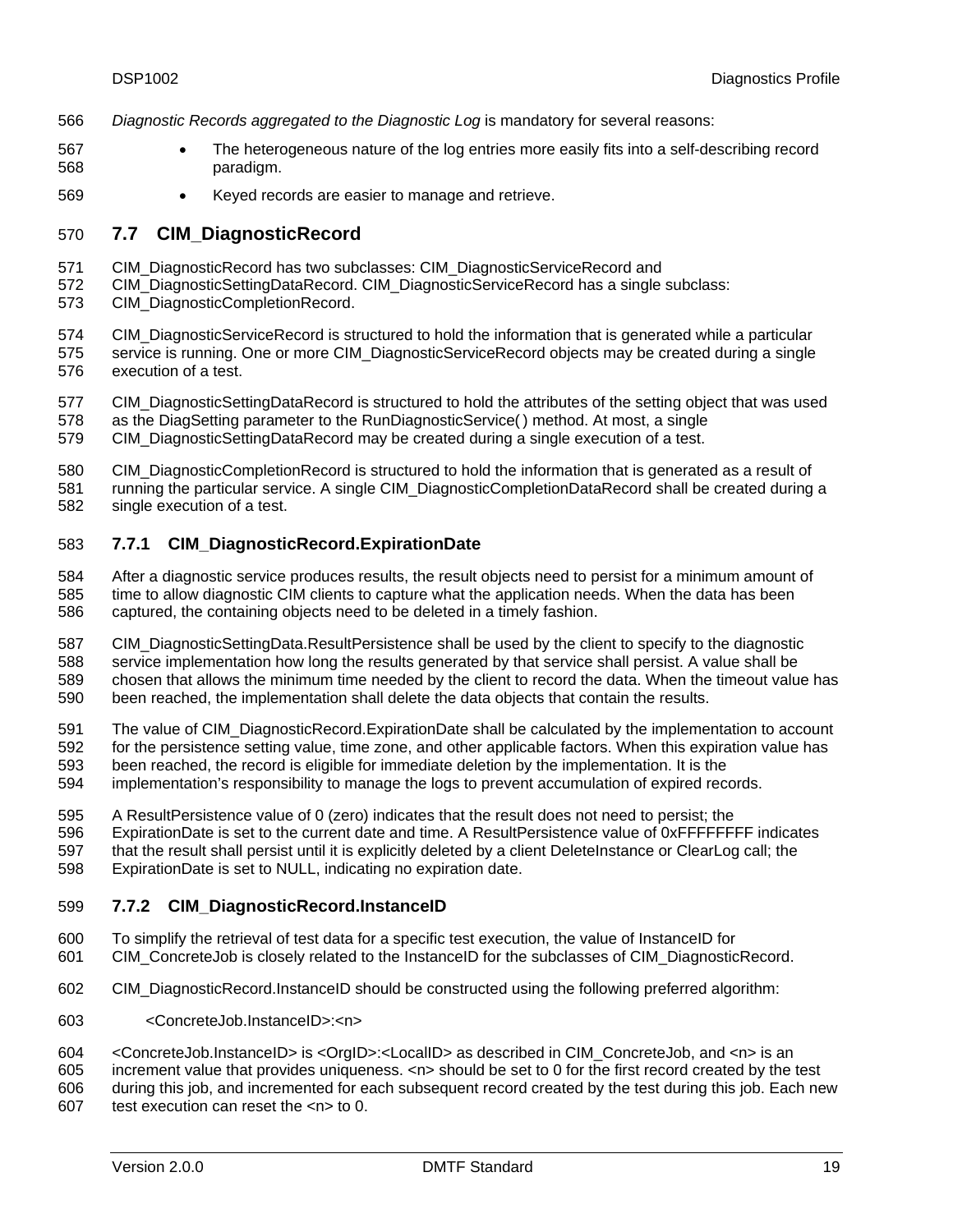# <span id="page-19-1"></span><span id="page-19-0"></span>608 **7.8 CIM\_ServiceComponent**

- 609 CIM\_ServiceComponent is the means by which clients discover any individual tests that are also subtests
- 610 within a packaging test. This association does not imply any order, number, or method of subtest
- 611 execution, nor that all subtests executed within a packaging test shall be individual tests, nor even that all 612 the subtests would be executed for any specific execution of the packaging test.
- 613 The packaging test shall ensure that the values in CIM\_DiagnosticTest.Characteristics of the packaging
- 614 test are consistent with the values in CIM\_DiagnosticTest.Characteristics of the subtests unless the
- 615 packaging test can execute the subtest such that it does not have those characteristics. For example, if a
- 616 subtest sets the values of 4 (Is Destructive) or 3 (Is Interactive), the packaging test values in
- 617 CIM\_DiagnosticTest.Characteristics should reflect those same characteristics, unless the packaging test
- 618 can execute the subtest so that it is not destructive or interactive.
- 619

# <span id="page-19-2"></span>620 **8 Methods**

621 This clause details the requirements for supporting intrinsic operations and extrinsic methods for the CIM 622 elements defined by this profile.

# <span id="page-19-3"></span>623 **8.1 CIM\_DiagnosticService.RunDiagnosticService() Extrinsic Method**

624 The RunDiagnosticService( ) method is invoked to commence execution of a diagnostic service on a 625 specific managed element. The input parameters specify this managed element and the settings that are 626 to be applied to the diagnostic service and the resultant job. The method returns a reference to the 627 CIM\_ConcreteJob instance that is created.

628 Before invoking this method, clients examine the appropriate capabilities and create valid

- 629 CIM\_DiagnosticSettingData and CIM\_JobSettingData instances to apply as input parameters. The
- 630 RunDiagnosticService() method shall capture the attributes of CIM\_DiagnosticSettingData in an instance
- 631 of CIM\_DiagnosticSettingDataRecord. This information is useful for post-mortem analysis of diagnostic 632 results.

633 A job shall be instantiated to monitor the diagnostic service as it runs and to provide useful accounting 634 and status information when the diagnostic service has completed.

- 635 RunDiagnosticService() return values are specified in [Table 2](#page-19-4) and parameters are specified in [Table 3](#page-20-2). 636 No standard messages are defined.
- <span id="page-19-4"></span>

### 637 **Table 2 – RunDiagnosticService( ) Method: Return Code Values**

| <b>Value</b> | <b>Description</b>                        |
|--------------|-------------------------------------------|
| - 0          | Job completed with no error               |
| ◠            | Unknown or unspecified error              |
| 3            | Cannot complete within the timeout period |
|              | Failed                                    |
| 5            | Invalid parameter                         |
| 0x80000xFFFF | Vendor specific                           |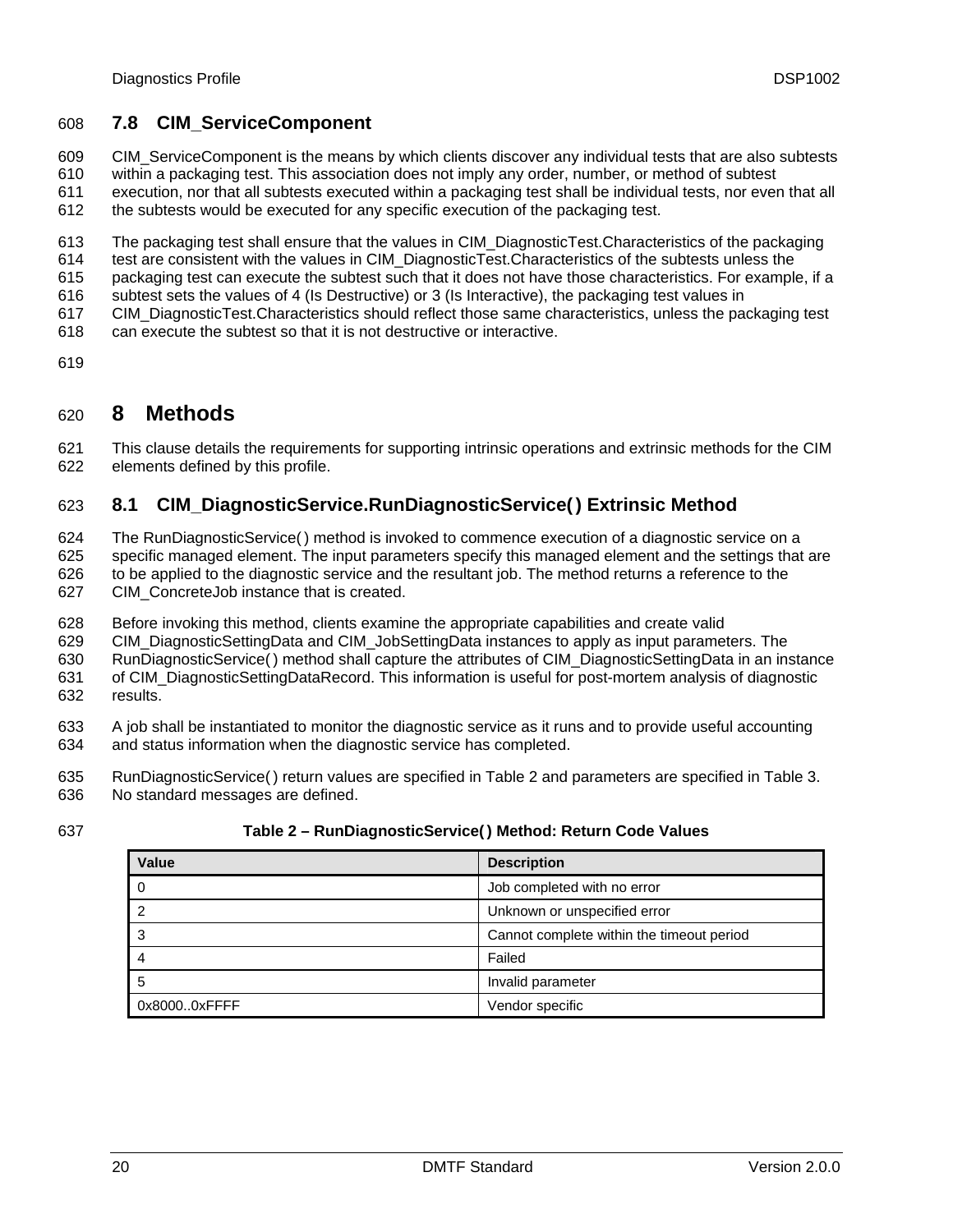<span id="page-20-2"></span><span id="page-20-0"></span>

| Table 3 – RunDiagnosticService() Method: Parameters |
|-----------------------------------------------------|

| <b>Qualifiers</b><br><b>Name</b> |                | <b>Type</b>                                                | <b>Description/Values</b>                                                                                                                                                                      |  |
|----------------------------------|----------------|------------------------------------------------------------|------------------------------------------------------------------------------------------------------------------------------------------------------------------------------------------------|--|
| IN                               | ManagedElement | CIM_ManagedElement                                         | A reference that specifies the element<br>upon which to run the diagnostic<br>service                                                                                                          |  |
| IN                               | DiagSetting    | [EmbeddedInstance(CIM<br>DiagnosticSettingData)]<br>string | A string (encoding a<br>CIM DiagnosticSettingData instance)<br>that specifies the settings to be applied<br>to the diagnostic service. If NULL, the<br>diagnostic service's defaults are used. |  |
| IN                               | JobSetting     | [EmbeddedInstance(CIM<br>JobSettingData)] string           | A string (encoding a CIM<br>JobSettingData instance) that specifies<br>the settings to be applied to the<br>resulting job. If NULL, the job's defaults<br>are used.                            |  |
| <b>OUT</b>                       | Job            | CIM ConcreteJob                                            | Returns a reference to the resulting job                                                                                                                                                       |  |

# <span id="page-20-1"></span>639 **8.2 CIM\_ConcreteJob.RequestStateChange() Extrinsic Method**

640 All CIM\_DiagnosticService.RunDiagnosticService( ) calls will return a reference to a CIM\_ConcreteJob 641 instance, which represents the diagnostic execution. The CIM\_ConcreteJob.RequestStateChange( ) 642 method is invoked to control the diagnostic program execution. The input parameters specify the 643 execution control to be performed (Suspend, Kill, Terminate) and a timeout period that specifies the 644 maximum amount of time that the client expects the transition to the new state to take.

645 Before invoking this method, clients examine the appropriate capabilities to verify whether the execution 646 control is supported. The RequestStateChange() method shall change the JobState value if the transition 647 is successfully performed.

648 RequestStateChange( ) return values are specified in [Table 4](#page-20-3) and parameters are specified in [Table 5.](#page-21-3) 649 No standard messages are defined.

### <span id="page-20-3"></span>650 **Table 4 – RequestStateChange( ) Method: Return Code Values**

| Value      | <b>Description</b>                                                                                                                                                                         |
|------------|--------------------------------------------------------------------------------------------------------------------------------------------------------------------------------------------|
| 0          | Completed with No Error                                                                                                                                                                    |
| 2          | Unknown/Unspecified Error                                                                                                                                                                  |
| 3          | Cannot complete within Timeout Period                                                                                                                                                      |
| 4          | Failed                                                                                                                                                                                     |
| 5          | <b>Invalid Parameter</b>                                                                                                                                                                   |
| 6          | In Use                                                                                                                                                                                     |
| 4096       | Method parameters checked — transition started                                                                                                                                             |
| 4097       | Invalid state transition                                                                                                                                                                   |
| 4098       | Use of timeout parameter not supported                                                                                                                                                     |
| 4099       | Busy — indicates that the method cannot be invoked<br>"at this time." It is not an error condition, but signals<br>that the implementation is doing something else and<br>cannot respond." |
| 3276865535 | Vendor specific                                                                                                                                                                            |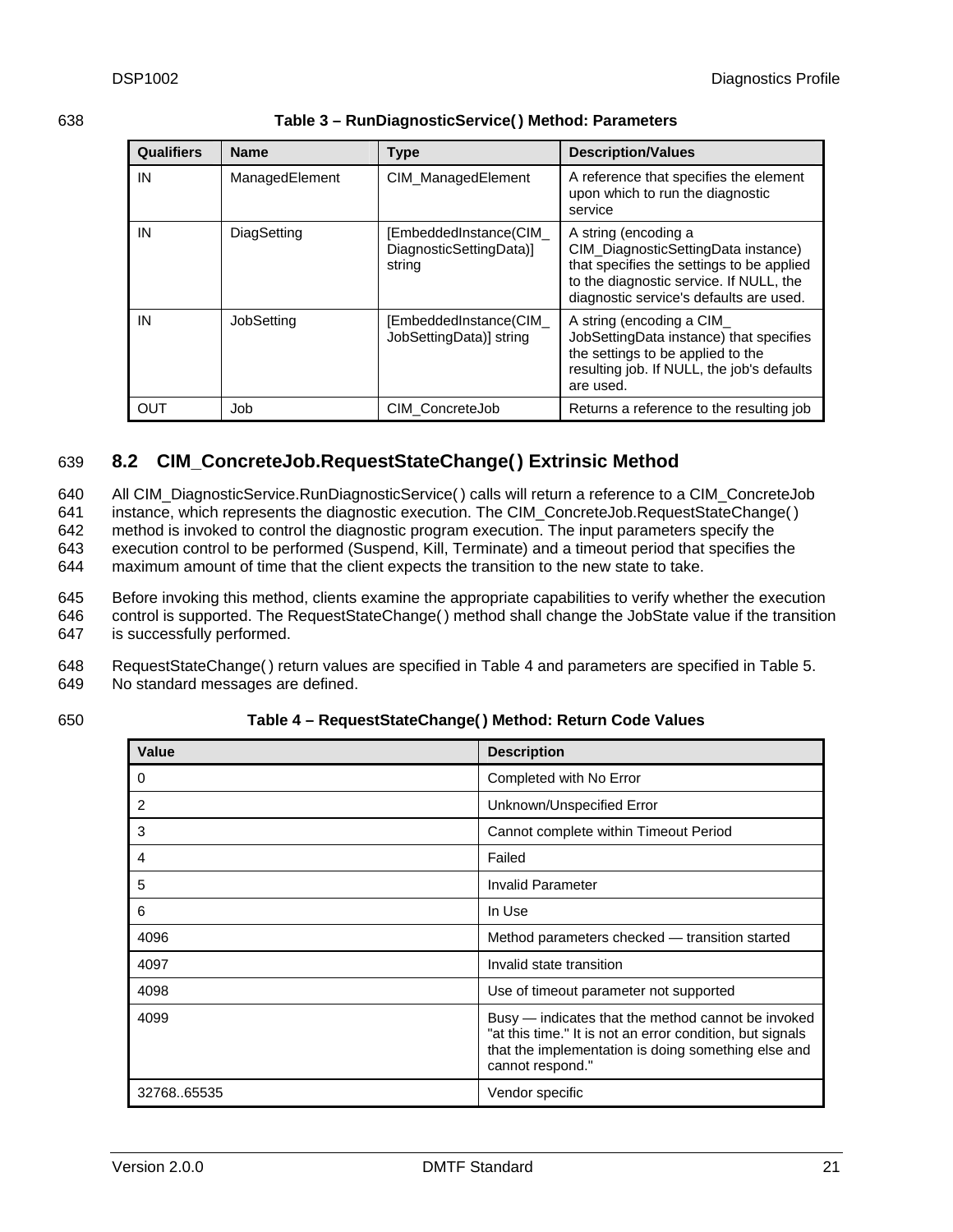<span id="page-21-3"></span><span id="page-21-0"></span>

651 **Table 5 – RequestStateChange( ) Method: Parameters** 

| <b>Qualifiers</b> | <b>Name</b>          | Type     | <b>Description/Values</b>                                                                                                                                                                               |
|-------------------|----------------------|----------|---------------------------------------------------------------------------------------------------------------------------------------------------------------------------------------------------------|
| IN                | RequestedState       | uint16   | The requested state of a job, which<br>may be one of the following values:<br>Start (2), Suspend (3), Terminate (4),<br>Kill (5), or Service (6)                                                        |
| IN                | <b>TimeoutPeriod</b> | datetime | A timeout period that specifies the<br>maximum amount of time that the client<br>expects the transition to the new state<br>to take. The interval format shall be<br>used to specify the TimeoutPeriod. |

# <span id="page-21-1"></span>652 **8.3 CIM\_Log.ClearLog() Extrinsic Method**

653 The ClearLog( ) method is invoked to delete all records (instances of CIM\_DiagnosticRecord subclasses) 654 that are associated with the log instance through the CIM\_LogManagesRecord association. This method 655 has no parameters, and no standard messages are defined.

656 ClearLog return values are specified in [Table 6](#page-21-4).

<span id="page-21-4"></span>

## 657 **Table 6 – ClearLog( ) Method: Return Code Values**

| Value        | <b>Description</b>                        |
|--------------|-------------------------------------------|
| 0            | Request was successfully executed.        |
| 2            | Unknown or unspecified error              |
| 3            | Cannot complete within the timeout period |
|              | Failed                                    |
| 5            | Invalid parameter                         |
| 0x80000xFFFF | Vendor specific                           |

# <span id="page-21-2"></span>658 **8.4 CIM\_HelpService.GetHelp() Extrinsic Method**

659 The GetHelp() method is invoked to obtain documentation about a diagnostic service. The input 660 parameters provide the name, format, and delivery type of a document.

661 The CIM\_HelpService class has some attributes that publish the available documents, supported delivery 662 types, and formats. See [Table 8](#page-22-3) for additional information. Before invoking this method, clients check

663 these attributes in order to request an available document, format, and delivery type.

664 GetHelp() return values are specified in [Table 7](#page-22-2) and parameters are specified in [Table 8.](#page-22-3) No standard 665 messages are defined.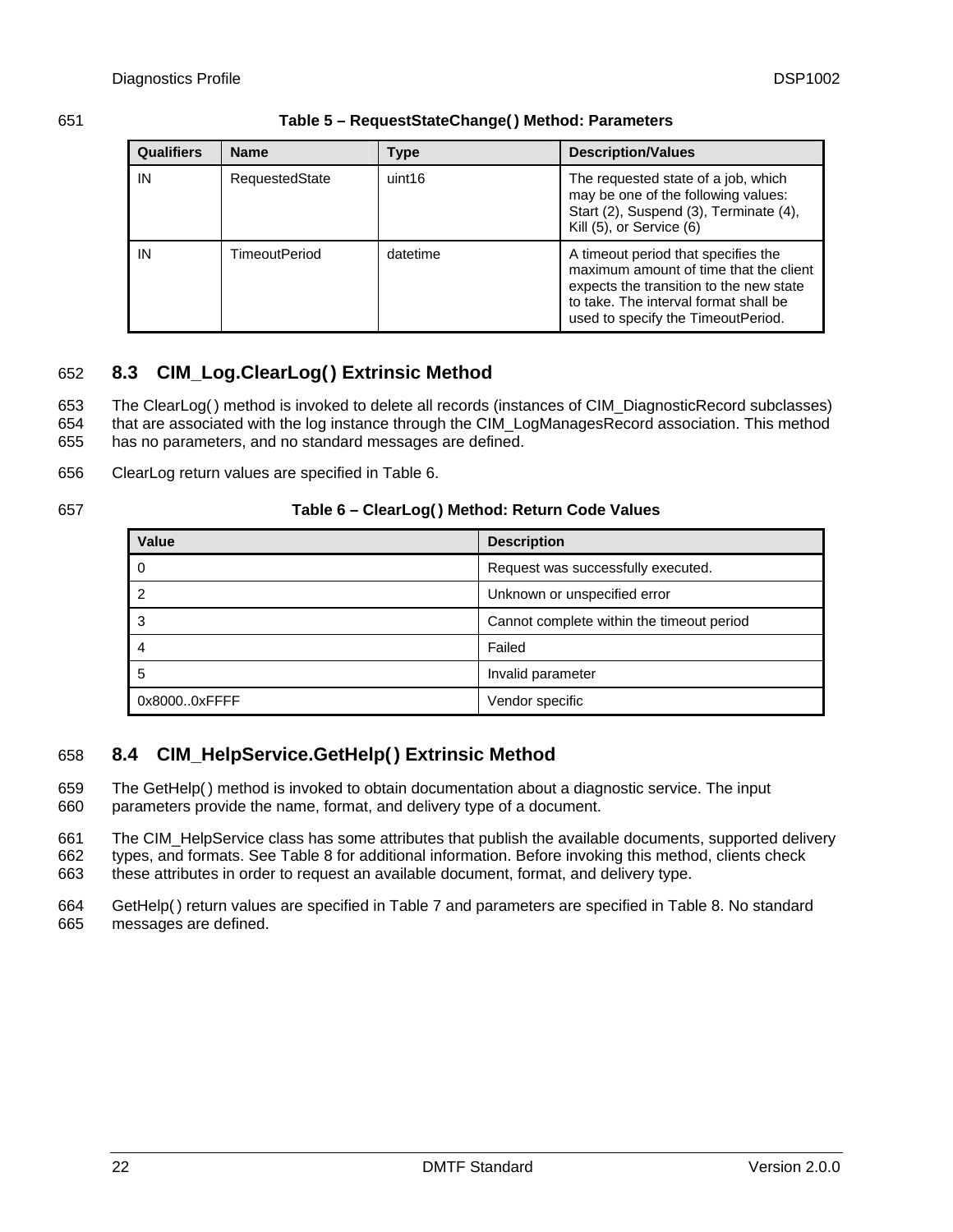### <span id="page-22-2"></span><span id="page-22-0"></span>666 **Table 7 – GetHelp() Method: Return Code Values**

| Value          | <b>Description</b>                                                                                                                                                                        |
|----------------|-------------------------------------------------------------------------------------------------------------------------------------------------------------------------------------------|
| $\Omega$       | Request was successfully executed.                                                                                                                                                        |
| $\overline{2}$ | Unknown or unspecified error                                                                                                                                                              |
| 3              | Cannot complete within the timeout period                                                                                                                                                 |
| 4              | Failed                                                                                                                                                                                    |
| 5              | Invalid parameter                                                                                                                                                                         |
| 0x1000         | Busy — indicates that the method cannot be invoked<br>"at this time." It is not an error condition, but signals<br>that the implementation is doing something else and<br>cannot respond. |
| 0x1001         | Requested document not found                                                                                                                                                              |
| 0x80000xFFFF   | Vendor Reserved                                                                                                                                                                           |

### <span id="page-22-3"></span>667 **Table 8 – GetHelp() Method: Parameters**

| <b>Qualifiers</b> | <b>Name</b>              | Type   | <b>Description/Values</b>                                                                                                                   |
|-------------------|--------------------------|--------|---------------------------------------------------------------------------------------------------------------------------------------------|
| IN                | <b>RequestedDocument</b> | string | The document that should be made available to<br>the client. The available documents are published<br>in the Documents Available attribute. |
| IN                | Format                   | uint16 | The format that the document should have. The<br>supported formats are published in the<br>DocumentFormat attribute.                        |
| IN                | RequestedDelivery        | uint16 | The way in which the document should be made<br>available (fully specified path, launch a program,<br>file contents, and so on)             |
| <b>OUT</b>        | DocumentInfo             | string | This parameter returns information about the<br>document. The format and content will depend on<br>the RequestedDelivery parameter.         |

# <span id="page-22-1"></span>668 **8.5 Profile Conventions for Operations**

669 For each profile class (including associations), the implementation requirements for operations, including 670 those in the following default list, are specified in class-specific subclauses of this clause.

- 671 The default list of operations is as follows:
- 672 GetInstance
- 673 EnumerateInstances
- 674 EnumerateInstanceNames
- 675 Associators
- 676 AssociatorNames
- 677 References
- 678 ReferenceNames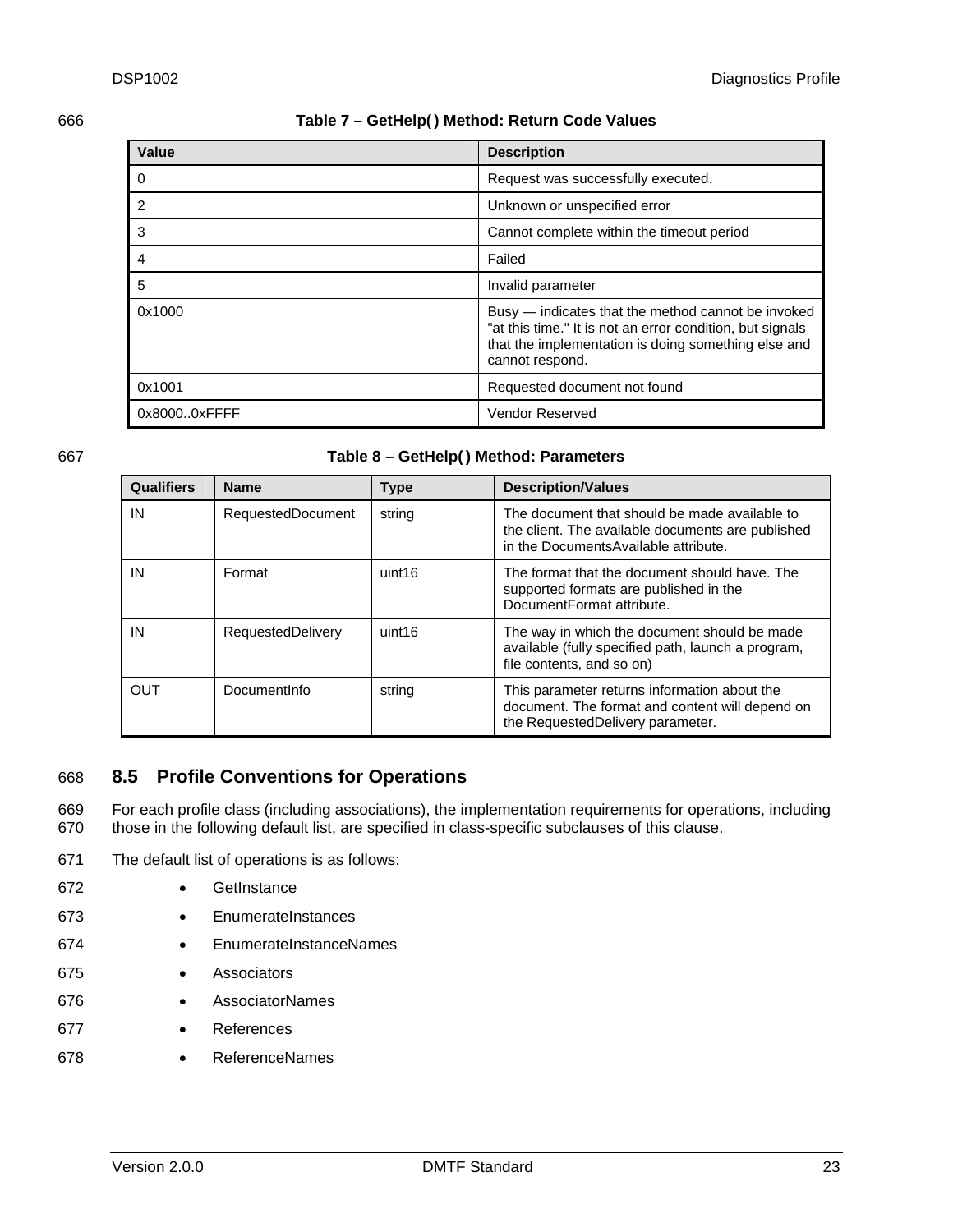# <span id="page-23-1"></span><span id="page-23-0"></span>679 **8.6 CIM\_DiagnosticTest**

680 [Table 9](#page-23-4) lists implementation requirements for operations. If implemented, these operations shall be

681 implemented as defined in [DSP0200](#page-8-0). In addition, and unless otherwise stated in [Table 9](#page-23-4), all operations in 682 the default list in [8.5](#page-22-1) shall be implemented as defined in [DSP0200](#page-8-0).

683 NOTE: Related profiles may define additional requirements on operations for the profile class.

<span id="page-23-4"></span>

684 **Table 9 – Operations: CIM\_DiagnosticTest** 

| <b>Operation</b>       | <b>Requirement</b> | <b>Messages</b> |
|------------------------|--------------------|-----------------|
| GetInstance            | Mandatory          | None            |
| EnumerateInstances     | Mandatory          | None            |
| EnumerateInstanceNames | Mandatory          | None            |
| InvokeMethod           | Mandatory          | None            |
| ExecQuery              | Optional           | None            |
| Associators            | Mandatory          | None            |
| AssociatorNames        | Mandatory          | None            |
| References             | Optional           | None            |
| <b>ReferenceNames</b>  | Optional           | None            |

# <span id="page-23-2"></span>685 **8.7 CIM\_AvailableDiagnosticService**

686 [Table 10](#page-23-5) lists implementation requirements for operations. If implemented, these operations shall be 687 implemented as defined in [DSP0200](#page-8-0). In addition, and unless otherwise stated in [Table 10,](#page-23-5) all operations 688 in the default list in [8.5](#page-22-1) shall be implemented as defined in [DSP0200.](#page-8-0)

689 NOTE: Related profiles may define additional requirements on operations for the profile class.

<span id="page-23-5"></span>

### 690 **Table 10 – Operations: CIM\_AvailableDiagnosticService**

| <b>Operation</b>       | Requirement | <b>Messages</b> |
|------------------------|-------------|-----------------|
| GetInstance            | Mandatory   | None            |
| EnumerateInstances     | Mandatory   | None            |
| EnumerateInstanceNames | Mandatory   | None            |

### <span id="page-23-3"></span>691 **8.8 CIM\_ServiceAffectsElement**

692 [Table 11](#page-23-6) lists implementation requirements for operations. If implemented, these operations shall be

693 implemented as defined in [DSP0200](#page-8-0). In addition, and unless otherwise stated in [Table 11,](#page-23-6) all operations 694 in the default list in [8.5](#page-22-1) shall be implemented as defined in [DSP0200.](#page-8-0)

695 NOTE: Related profiles may define additional requirements on operations for the profile class.

<span id="page-23-6"></span>

### 696 **Table 11 – Operations: CIM\_ServiceAffectsElement**

| <b>Operation</b>       | <b>Requirement</b> | <b>Messages</b> |
|------------------------|--------------------|-----------------|
| GetInstance            | Mandatory          | None            |
| EnumerateInstances     | Mandatory          | None            |
| EnumerateInstanceNames | Mandatory          | None            |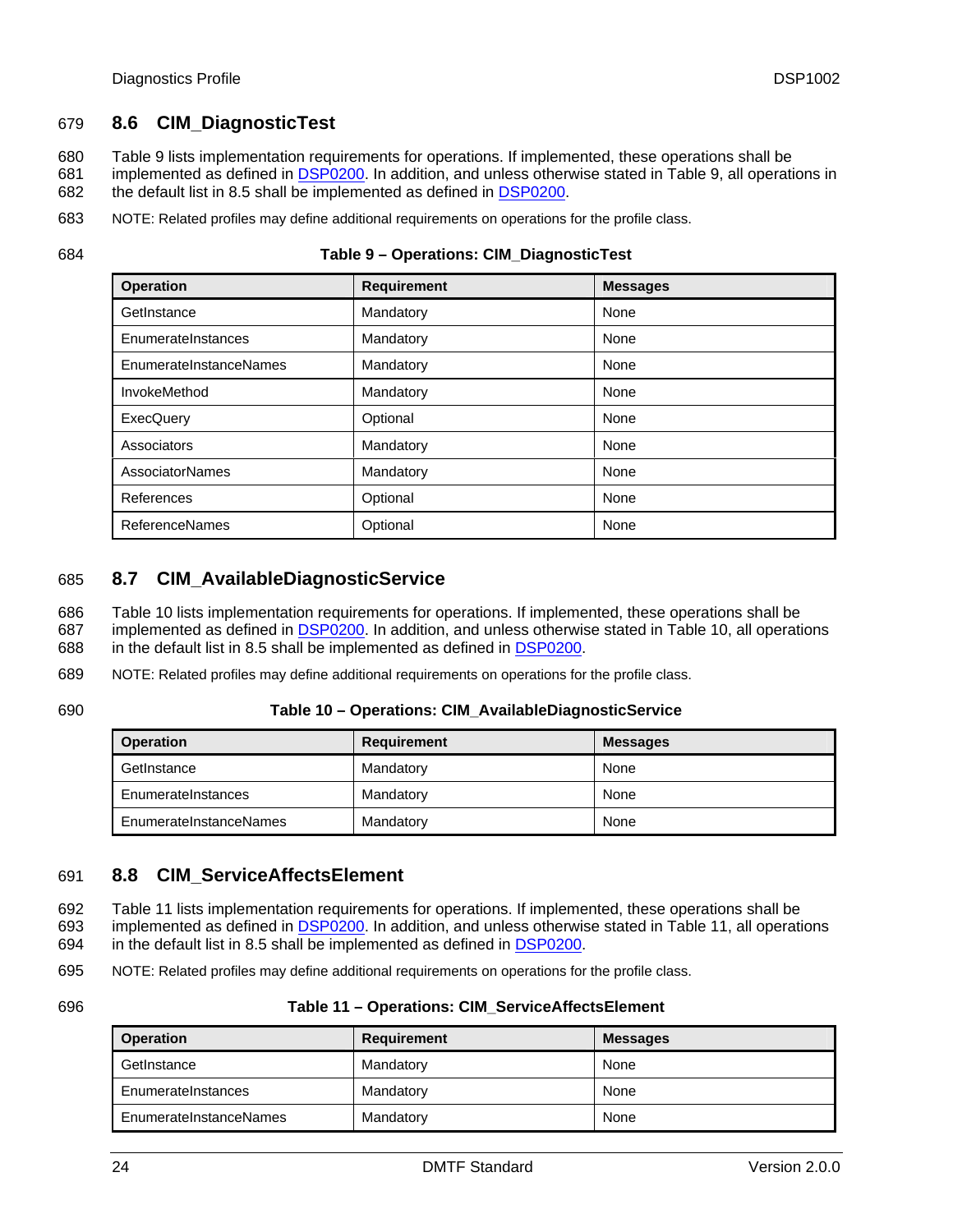## <span id="page-24-1"></span><span id="page-24-0"></span>697 **8.9 CIM\_SoftwareIdentity**

698 [Table 12](#page-24-4) lists implementation requirements for operations. If implemented, these operations shall be 699 implemented as defined in [DSP0200](#page-8-0). In addition, and unless otherwise stated in [Table 12,](#page-24-4) all operations

- 700 in the default list in [8.5](#page-22-1) shall be implemented as defined in [DSP0200.](#page-8-0)
- 701 NOTE: Related profiles may define additional requirements on operations for the profile class.

<span id="page-24-4"></span>

702 **Table 12 – Operations: CIM\_SoftwareIdentity** 

| <b>Operation</b>       | <b>Requirement</b> | <b>Messages</b> |
|------------------------|--------------------|-----------------|
| GetInstance            | Mandatory          | None            |
| EnumerateInstances     | Mandatory          | None            |
| EnumerateInstanceNames | Mandatory          | None            |
| ExecQuery              | Optional           | None            |
| Associators            | Mandatory          | None            |
| <b>AssociatorNames</b> | Mandatory          | None            |
| References             | Optional           | None            |
| ReferenceNames         | Optional           | None            |

# <span id="page-24-2"></span>703 **8.10 CIM\_ElementSoftwareIdentity**

704 [Table 13](#page-24-5) lists implementation requirements for operations. If implemented, these operations shall be

705 implemented as defined in [DSP0200](#page-8-0). In addition, and unless otherwise stated in [Table 13,](#page-24-5) all operations 706 in the default list in [8.5](#page-22-1) shall be implemented as defined in [DSP0200.](#page-8-0)

707 NOTE: Related profiles may define additional requirements on operations for the profile class.

### <span id="page-24-5"></span>708 **Table 13 – Operations: CIM\_ElementSoftwareIdentity**

| <b>Operation</b>       | Requirement | <b>Messages</b> |
|------------------------|-------------|-----------------|
| GetInstance            | Mandatory   | None            |
| EnumerateInstances     | Mandatory   | None            |
| EnumerateInstanceNames | Mandatory   | None            |

### <span id="page-24-3"></span>709 **8.11 CIM\_HelpService**

710 [Table 14](#page-25-3) lists implementation requirements for operations. If implemented, these operations shall be

- 711 implemented as defined in [DSP0200](#page-8-0). In addition, and unless otherwise stated in [Table 14,](#page-25-3) all operations 712 in the default list in [8.5](#page-22-1) shall be implemented as defined in [DSP0200.](#page-8-0)
- 713 NOTE: Related profiles may define additional requirements on operations for the profile class.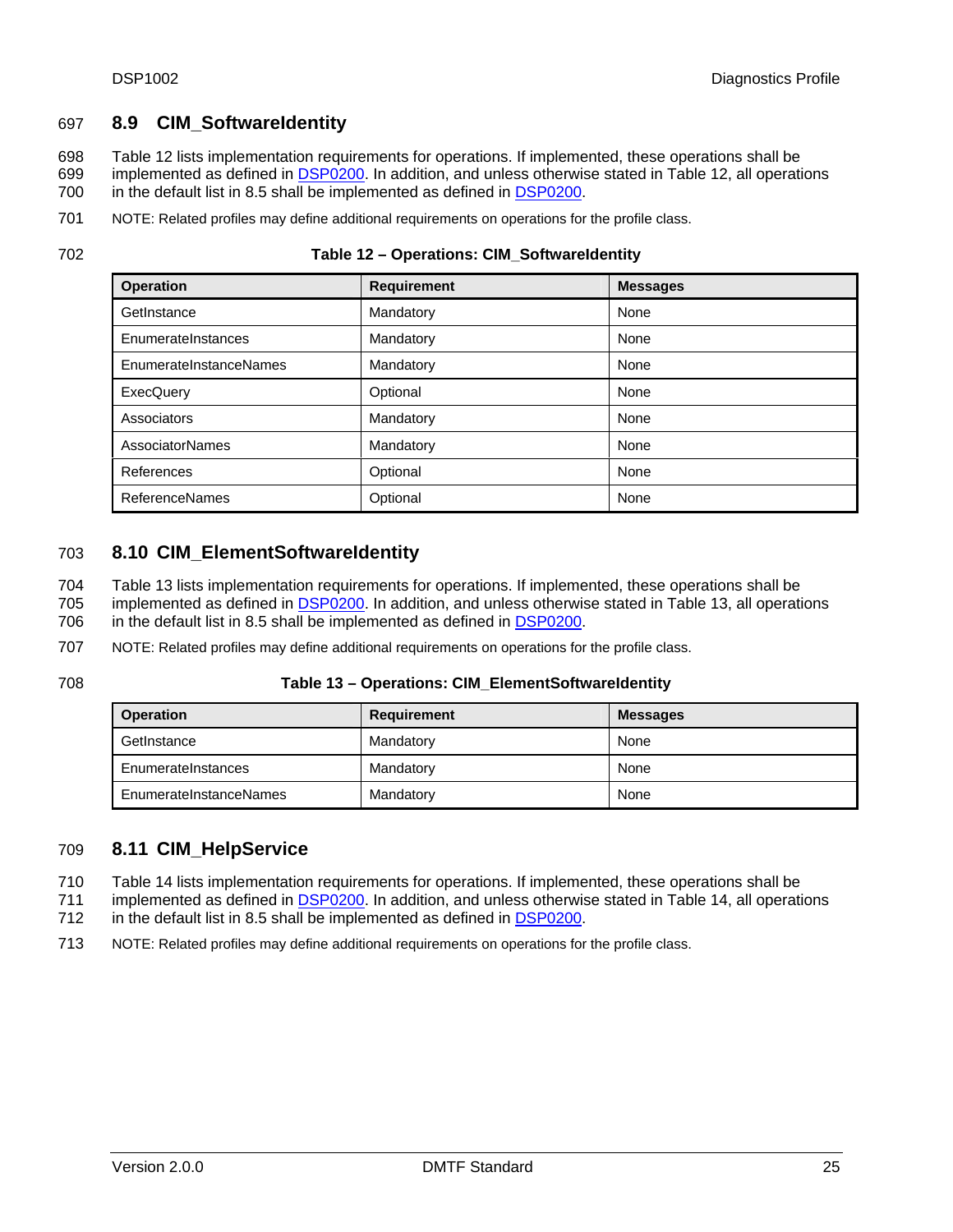### <span id="page-25-3"></span><span id="page-25-0"></span>714 **Table 14 – Operations: CIM\_HelpService**

| <b>Operation</b>       | <b>Requirement</b> | <b>Messages</b> |
|------------------------|--------------------|-----------------|
| GetInstance            | Mandatory          | None            |
| EnumerateInstances     | Mandatory          | None            |
| EnumerateInstanceNames | Mandatory          | None            |
| InvokeMethod           | Mandatory          | None            |
| ExecQuery              | Optional           | None            |
| Associators            | Mandatory          | None            |
| AssociatorNames        | Mandatory          | None            |
| References             | Optional           | None            |
| <b>ReferenceNames</b>  | Optional           | None            |

# <span id="page-25-1"></span>715 **8.12 CIM\_ServiceAvailableToElement**

716 [Table 15](#page-25-4) lists implementation requirements for operations. If implemented, these operations shall be

717 implemented as defined in [DSP0200](#page-8-0). In addition, and unless otherwise stated in [Table 15,](#page-25-4) all operations 718 in the default list in [8.5](#page-22-1) shall be implemented as defined in [DSP0200.](#page-8-0)

719 NOTE: Related profiles may define additional requirements on operations for the profile class.

<span id="page-25-4"></span>

### 720 **Table 15 – Operations: CIM\_ServiceAvailableToElement**

| <b>Operation</b>       | Requirement | <b>Messages</b> |
|------------------------|-------------|-----------------|
| GetInstance            | Mandatory   | None            |
| EnumerateInstances     | Mandatory   | None            |
| EnumerateInstanceNames | Mandatory   | None            |

# <span id="page-25-2"></span>721 **8.13 CIM\_DiagnosticSettingData**

722 [Table 16](#page-25-5) lists implementation requirements for operations. If implemented, these operations shall be

723 implemented as defined in **DSP0200**. In addition, and unless otherwise stated in [Table 16,](#page-25-5) all operations

724 in the default list in [8.5](#page-22-1) shall be implemented as defined in [DSP0200.](#page-8-0)

725 NOTE: Related profiles may define additional requirements on operations for the profile class.

<span id="page-25-5"></span>

### 726 **Table 16 – Operations: CIM\_DiagnosticSettingData**

| <b>Operation</b>       | <b>Requirement</b> | <b>Messages</b> |
|------------------------|--------------------|-----------------|
| GetInstance            | Mandatory          | None            |
| EnumerateInstances     | Mandatory          | None            |
| EnumerateInstanceNames | Mandatory          | None            |
| ExecQuery              | Optional           | None            |
| Associators            | Mandatory          | None            |
| <b>AssociatorNames</b> | Mandatory          | None            |
| References             | Optional           | None            |
| <b>ReferenceNames</b>  | Optional           | None            |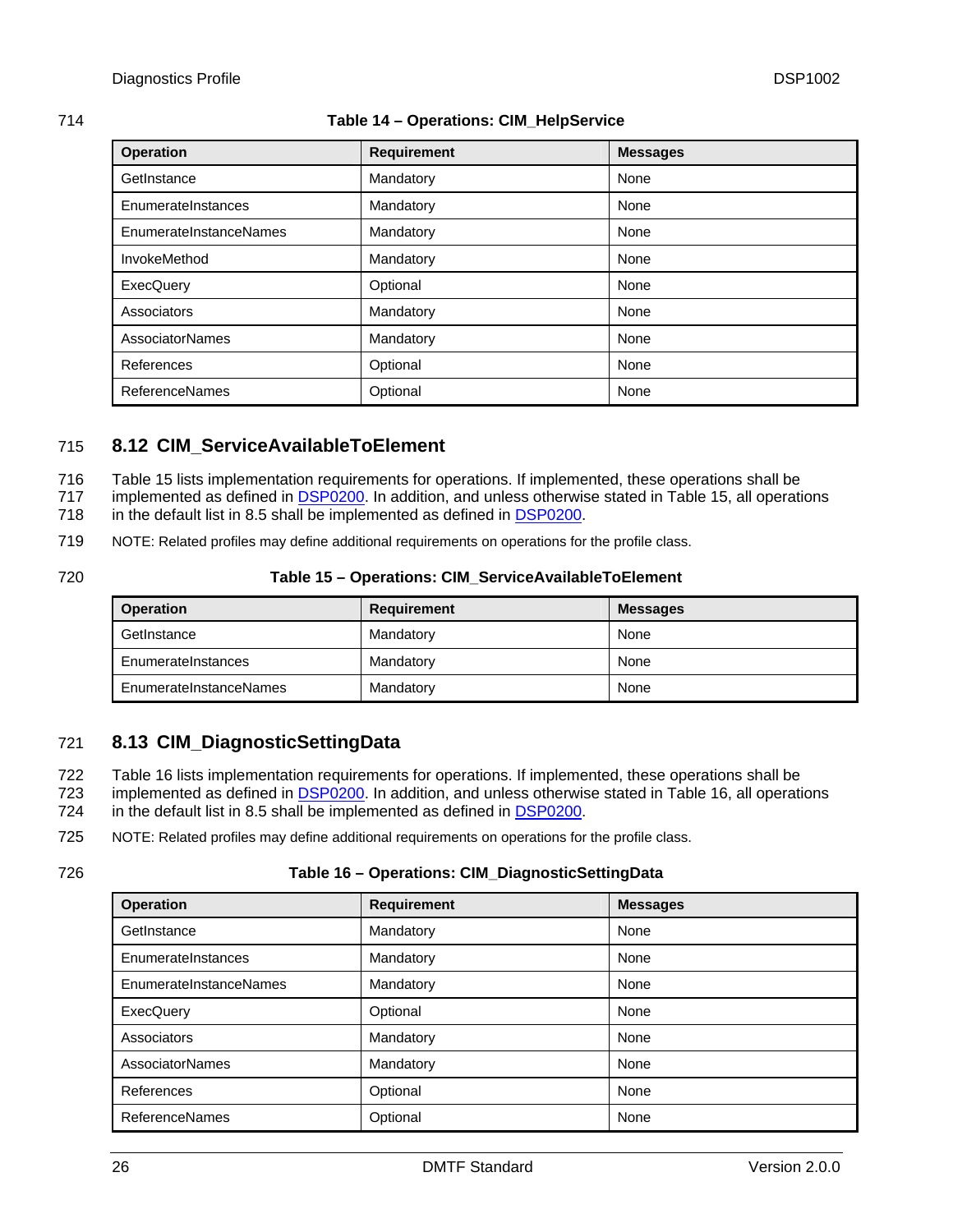# <span id="page-26-1"></span><span id="page-26-0"></span>727 **8.14 CIM\_DiagnosticServiceCapabilities**

728 [Table 17](#page-26-4) lists implementation requirements for operations. If implemented, these operations shall be

729 implemented as defined in [DSP0200](#page-8-0). In addition, and unless otherwise stated in [Table 17,](#page-26-4) all operations

- 730 in the default list in [8.5](#page-22-1) shall be implemented as defined in [DSP0200.](#page-8-0)
- 731 NOTE: Related profiles may define additional requirements on operations for the profile class.

<span id="page-26-4"></span>

732 **Table 17 – Operations: CIM\_DiagnosticServiceCapabilities** 

| <b>Operation</b>       | <b>Requirement</b> | <b>Messages</b> |
|------------------------|--------------------|-----------------|
| GetInstance            | Mandatory          | None            |
| EnumerateInstances     | Mandatory          | None            |
| EnumerateInstanceNames | Mandatory          | None            |
| ExecQuery              | Optional           | None            |
| Associators            | Mandatory          | None            |
| AssociatorNames        | Mandatory          | None            |
| References             | Optional           | None            |
| <b>ReferenceNames</b>  | Optional           | None            |

# <span id="page-26-2"></span>733 **8.15 CIM\_ElementCapabilities**

734 [Table 18](#page-26-5) lists implementation requirements for operations. If implemented, these operations shall be

735 implemented as defined in [DSP0200](#page-8-0). In addition, and unless otherwise stated in [Table 18,](#page-26-5) all operations 736 in the default list in [8.5](#page-22-1) shall be implemented as defined in [DSP0200.](#page-8-0)

737 NOTE: Related profiles may define additional requirements on operations for the profile class.

### <span id="page-26-5"></span>738 **Table 18 – Operations: CIM\_ElementCapabilities**

| <b>Operation</b>              | <b>Requirement</b> | <b>Messages</b> |
|-------------------------------|--------------------|-----------------|
| GetInstance                   | Mandatory          | None            |
| EnumerateInstances            | Mandatory          | None            |
| <b>EnumerateInstanceNames</b> | Mandatory          | None            |

# <span id="page-26-3"></span>739 **8.16 CIM\_ConcreteJob**

740 [Table 19](#page-27-3) lists implementation requirements for operations. If implemented, these operations shall be

- 741 implemented as defined in [DSP0200](#page-8-0). In addition, and unless otherwise stated in [Table 19,](#page-27-3) all operations 742 in the default list in [8.5](#page-22-1) shall be implemented as defined in [DSP0200.](#page-8-0)
- 743 NOTE: Related profiles may define additional requirements on operations for the profile class.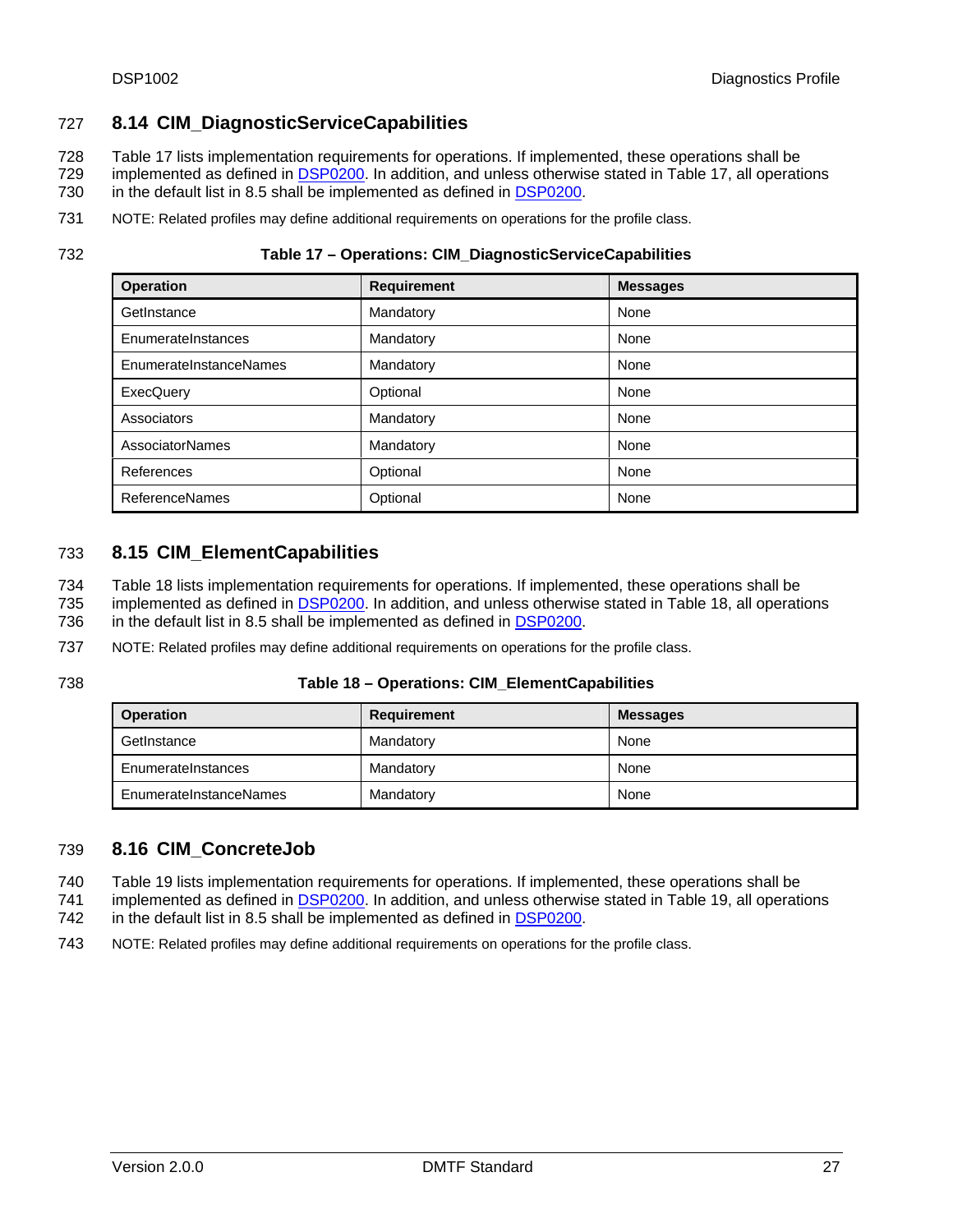### <span id="page-27-3"></span><span id="page-27-0"></span>744 **Table 19 – Operations: CIM\_ConcreteJob**

| <b>Operation</b>       | <b>Requirement</b> | <b>Messages</b> |
|------------------------|--------------------|-----------------|
| GetInstance            | Mandatory          | None            |
| ModifyInstance         | Optional           | None            |
| EnumerateInstances     | Mandatory          | None            |
| EnumerateInstanceNames | Mandatory          | None            |
| InvokeMethod           | Mandatory          | None            |
| ExecQuery              | Optional           | None            |
| Associators            | Mandatory          | None            |
| AssociatorNames        | Mandatory          | None            |
| References             | Optional           | None            |
| <b>ReferenceNames</b>  | Optional           | None            |

# <span id="page-27-1"></span>745 **8.17 CIM\_OwningJobElement**

746 [Table 20](#page-27-4) lists implementation requirements for operations. If implemented, these operations shall be

747 implemented as defined in [DSP0200](#page-8-0). In addition, and unless otherwise stated in [Table 20,](#page-27-4) all operations 748 in the default list in [8.5](#page-22-1) shall be implemented as defined in [DSP0200.](#page-8-0)

749 NOTE: Related profiles may define additional requirements on operations for the profile class.

<span id="page-27-4"></span>

### 750 **Table 20 – Operations: CIM\_OwningJobElement**

| <b>Operation</b>       | <b>Requirement</b> | <b>Messages</b> |
|------------------------|--------------------|-----------------|
| GetInstance            | Mandatory          | None            |
| EnumerateInstances     | Mandatory          | None            |
| EnumerateInstanceNames | Mandatory          | None            |

# <span id="page-27-2"></span>751 **8.18 CIM\_AffectedJobElement**

752 [Table 21](#page-27-5) lists implementation requirements for operations. If implemented, these operations shall be

753 implemented as defined in [DSP0200](#page-8-0). In addition, and unless otherwise stated in [Table 21,](#page-27-5) all operations

754 in the default list in [8.5](#page-22-1) shall be implemented as defined in [DSP0200.](#page-8-0)

755 NOTE: Related profiles may define additional requirements on operations for the profile class.

### <span id="page-27-5"></span>756 **Table 21 – Operations: CIM\_AffectedJobElement**

| <b>Operation</b>       | <b>Requirement</b> | <b>Messages</b> |
|------------------------|--------------------|-----------------|
| GetInstance            | Mandatory          | None            |
| EnumerateInstances     | Mandatory          | None            |
| EnumerateInstanceNames | Mandatory          | None            |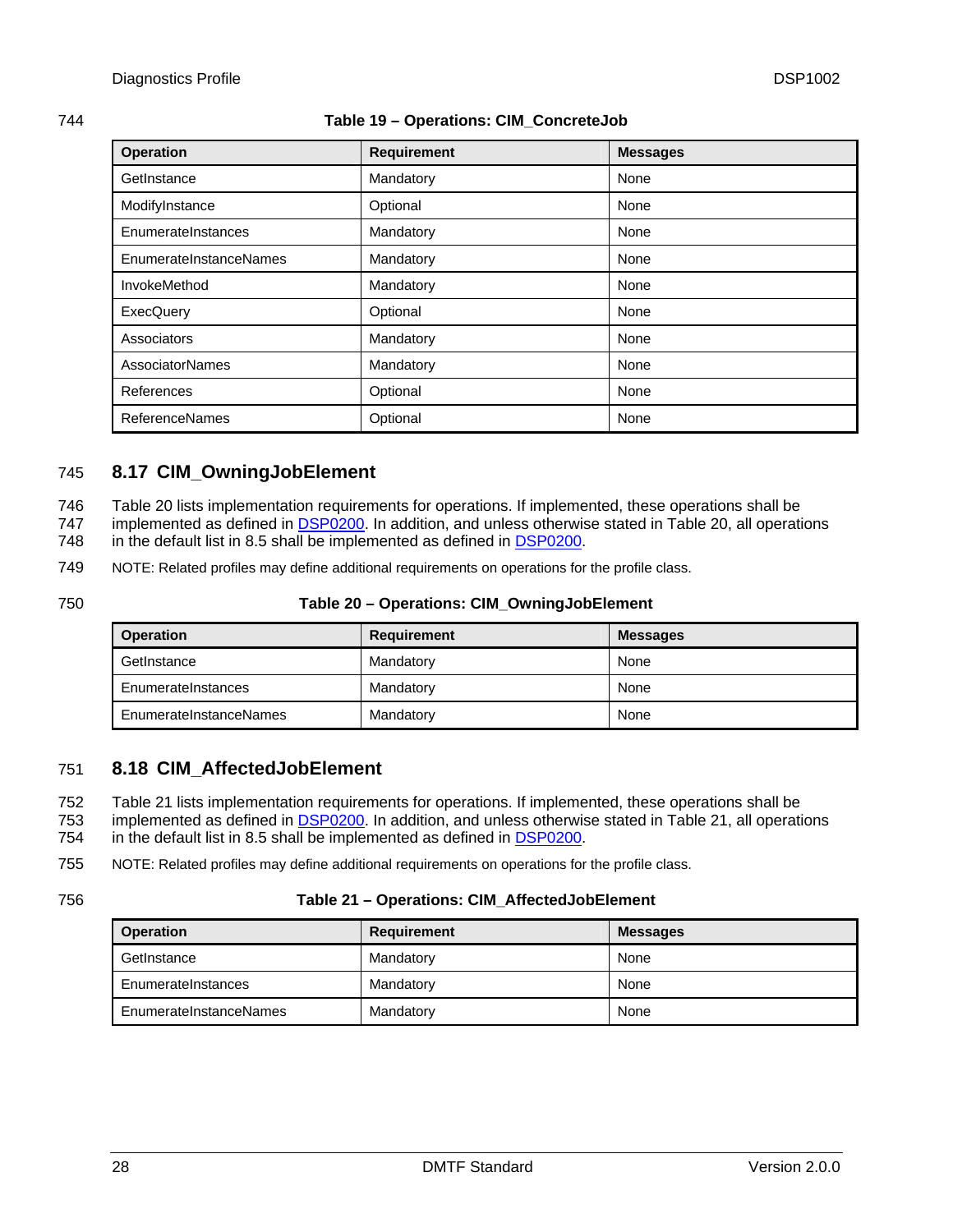# <span id="page-28-1"></span><span id="page-28-0"></span>757 **8.19 CIM\_JobSettingData**

758 [Table 22](#page-28-4) lists implementation requirements for operations. If implemented, these operations shall be

759 implemented as defined in **DSP0200**. In addition, and unless otherwise stated in [Table 22,](#page-28-4) all operations 760 in the default list in [8.5](#page-22-1) shall be implemented as defined in [DSP0200.](#page-8-0)

- 
- 761 NOTE: Related profiles may define additional requirements on operations for the profile class.

<span id="page-28-4"></span>

762 **Table 22 – Operations: CIM\_JobSettingData** 

| <b>Operation</b>       | <b>Requirement</b> | <b>Messages</b> |
|------------------------|--------------------|-----------------|
| GetInstance            | Mandatory          | None            |
| EnumerateInstances     | Mandatory          | None            |
| EnumerateInstanceNames | Mandatory          | None            |
| ExecQuery              | Optional           | None            |
| Associators            | Mandatory          | None            |
| <b>AssociatorNames</b> | Mandatory          | None            |
| References             | Optional           | None            |
| <b>ReferenceNames</b>  | Optional           | None            |

# <span id="page-28-2"></span>763 **8.20 CIM\_ElementSettingData**

764 [Table 23](#page-28-5) lists implementation requirements for operations. If implemented, these operations shall be

765 implemented as defined in [DSP0200](#page-8-0). In addition, and unless otherwise stated in [Table 23,](#page-28-5) all operations 766 in the default list in [8.5](#page-22-1) shall be implemented as defined in [DSP0200.](#page-8-0)

767 NOTE: Related profiles may define additional requirements on operations for the profile class.

### <span id="page-28-5"></span>768 **Table 23 – Operations: CIM\_ElementSettingData**

| <b>Operation</b>       | <b>Requirement</b> | <b>Messages</b> |
|------------------------|--------------------|-----------------|
| GetInstance            | Mandatory          | None            |
| EnumerateInstances     | Mandatory          | None            |
| EnumerateInstanceNames | Mandatory          | None            |

### <span id="page-28-3"></span>769 **8.21 CIM\_DiagnosticLog**

770 [Table 24](#page-29-3) lists implementation requirements for operations. If implemented, these operations shall be

- 771 implemented as defined in [DSP0200](#page-8-0). In addition, and unless otherwise stated in [Table 24,](#page-29-3) all operations 772 in the default list in [8.5](#page-22-1) shall be implemented as defined in [DSP0200.](#page-8-0)
- 773 NOTE: Related profiles may define additional requirements on operations for the profile class.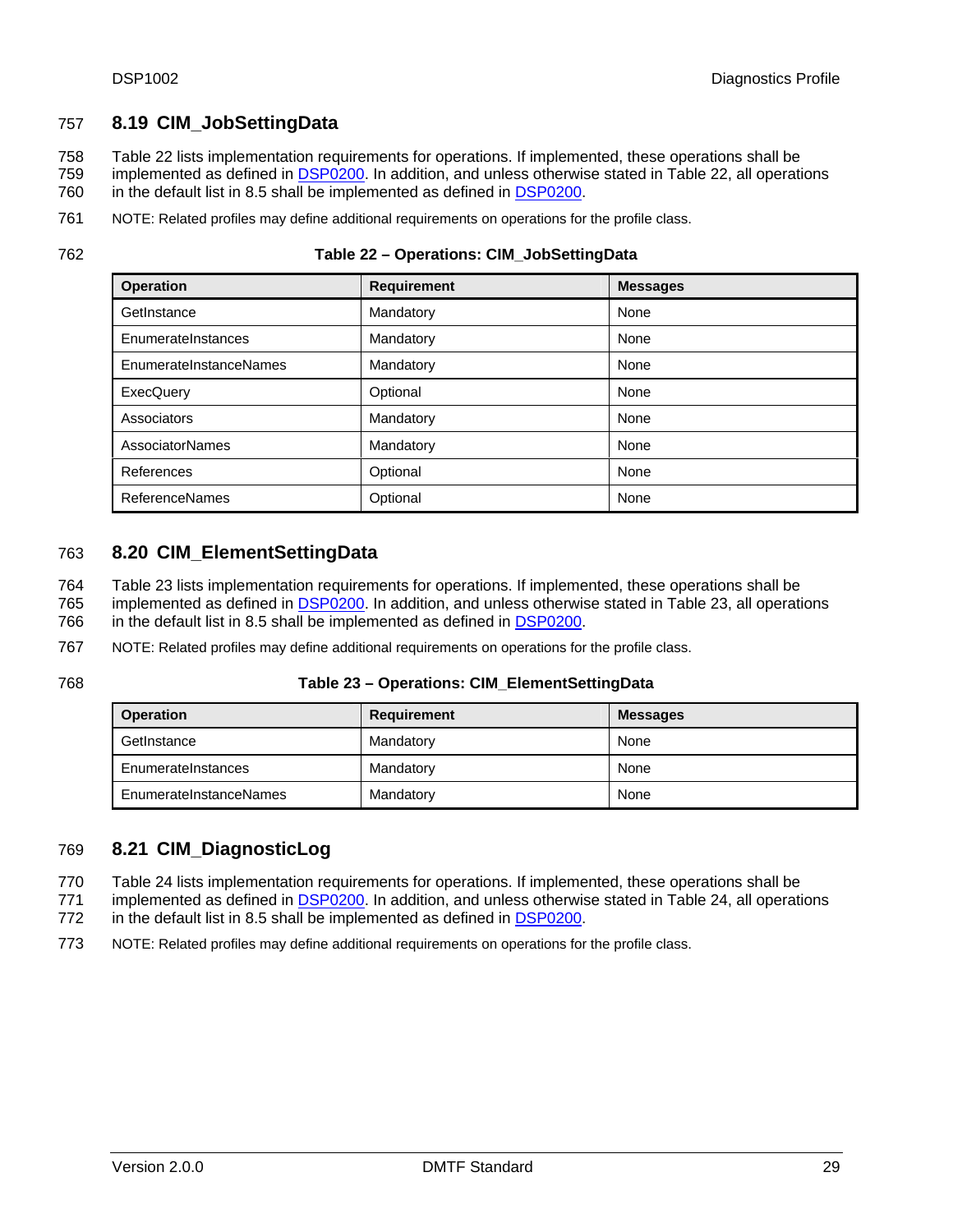### <span id="page-29-3"></span><span id="page-29-0"></span>774 **Table 24 – Operations: CIM\_DiagnosticLog**

| <b>Operation</b>       | <b>Requirement</b> | <b>Messages</b> |
|------------------------|--------------------|-----------------|
| GetInstance            | Mandatory          | None            |
| EnumerateInstances     | Mandatory          | None            |
| EnumerateInstanceNames | Mandatory          | None            |
| InvokeMethod           | Mandatory          | None            |
| ExecQuery              | Optional           | None            |
| Associators            | Mandatory          | None            |
| AssociatorNames        | Mandatory          | None            |
| References             | Optional           | None            |
| <b>ReferenceNames</b>  | Optional           | None            |

# <span id="page-29-1"></span>775 **8.22 CIM\_UseOfLog**

776 [Table 25](#page-29-4) lists implementation requirements for operations. If implemented, these operations shall be

777 implemented as defined in **DSP0200**. In addition, and unless otherwise stated in [Table 25,](#page-29-4) all operations 778 in the default list in [8.5](#page-22-1) shall be implemented as defined in [DSP0200.](#page-8-0)

779 NOTE: Related profiles may define additional requirements on operations for the profile class.

<span id="page-29-4"></span>

### 780 **Table 25 – Operations: CIM\_UseOfLog**

| <b>Operation</b>       | Requirement | <b>Messages</b> |
|------------------------|-------------|-----------------|
| GetInstance            | Mandatory   | None            |
| EnumerateInstances     | Mandatory   | None            |
| EnumerateInstanceNames | Mandatory   | None            |

# <span id="page-29-2"></span>781 **8.23 CIM\_DiagnosticServiceRecord**

782 [Table 26](#page-30-3) lists implementation requirements for operations. If implemented, these operations shall be

783 implemented as defined in **DSP0200**. In addition, and unless otherwise stated in [Table 26,](#page-30-3) all operations 784 in the default list in [8.5](#page-22-1) shall be implemented as defined in [DSP0200.](#page-8-0)

785 NOTE: Related profiles may define additional requirements on operations for the profile class.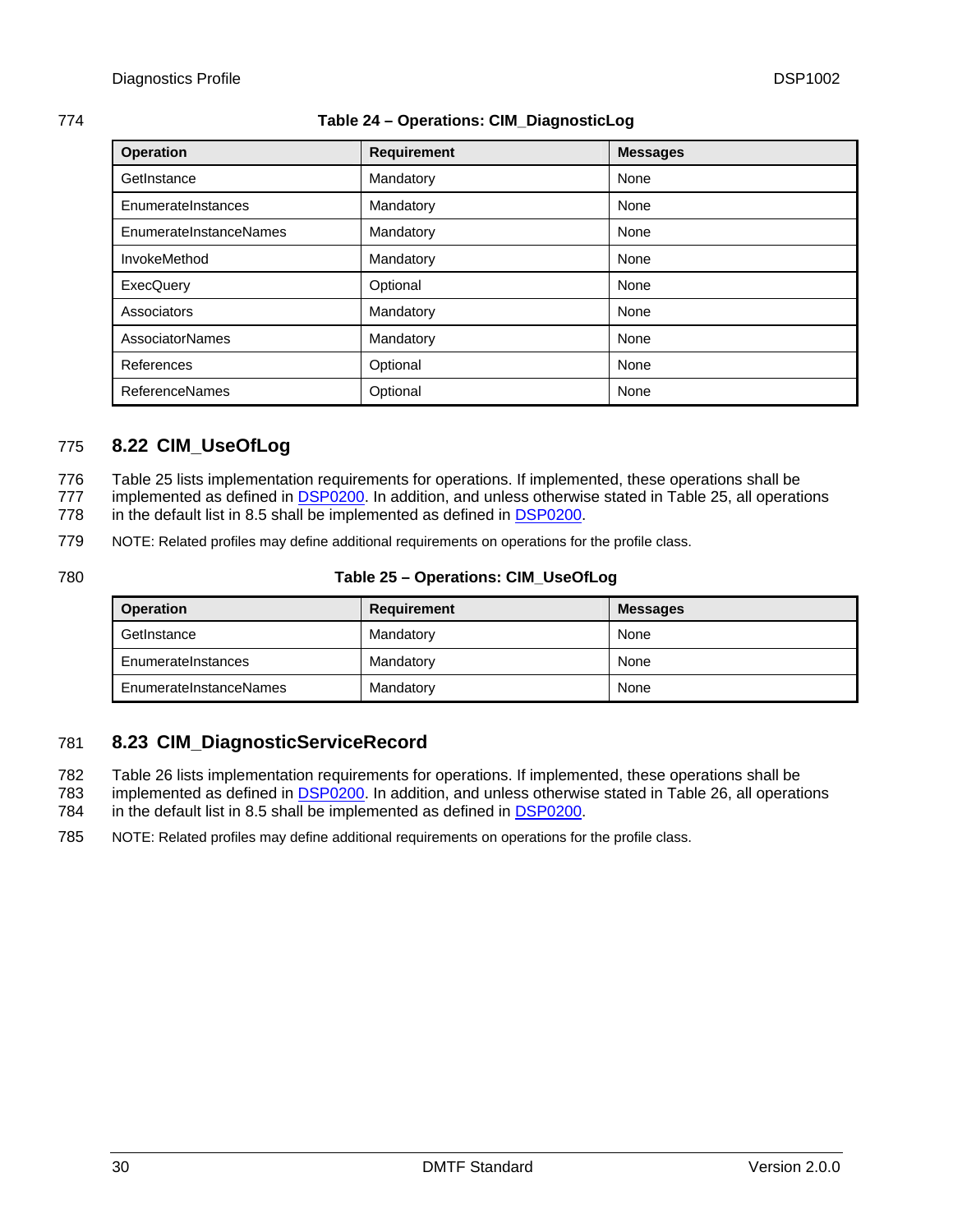<span id="page-30-3"></span><span id="page-30-0"></span>

| 786 | Table 26 - Operations: CIM_DiagnosticServiceRecord |  |
|-----|----------------------------------------------------|--|
|     |                                                    |  |

| <b>Operation</b>       | <b>Requirement</b> | <b>Messages</b> |
|------------------------|--------------------|-----------------|
| GetInstance            | Mandatory          | None            |
| CreateInstance         | Optional           | None            |
| DeleteInstance         | Mandatory          | None            |
| EnumerateInstances     | Mandatory          | None            |
| EnumerateInstanceNames | Mandatory          | None            |
| ExecQuery              | Mandatory          | None            |
| Associators            | Mandatory          | None            |
| <b>AssociatorNames</b> | Mandatory          | None            |
| References             | Optional           | None            |
| <b>ReferenceNames</b>  | Optional           | None            |

# <span id="page-30-1"></span>787 **8.24 CIM\_DiagnosticCompletionRecord**

788 [Table 27](#page-30-4) lists implementation requirements for operations. If implemented, these operations shall be

789 implemented as defined in [DSP0200](#page-8-0). In addition, and unless otherwise stated in [Table 27,](#page-30-4) all operations 790 in the default list in [8.5](#page-22-1) shall be implemented as defined in [DSP0200.](#page-8-0)

791 NOTE: Related profiles may define additional requirements on operations for the profile class.

<span id="page-30-4"></span>

### 792 **Table 27 – Operations: CIM\_DiagnosticCompletionRecord**

| <b>Operation</b>       | <b>Requirement</b> | <b>Messages</b> |
|------------------------|--------------------|-----------------|
| GetInstance            | Mandatory          | None            |
| CreateInstance         | Optional           | None            |
| DeleteInstance         | Mandatory          | None            |
| EnumerateInstances     | Mandatory          | None            |
| EnumerateInstanceNames | Mandatory          | None            |
| ExecQuery              | Mandatory          | None            |
| Associators            | Mandatory          | None            |
| AssociatorNames        | Mandatory          | None            |
| References             | Optional           | None            |
| ReferenceNames         | Optional           | None            |

# <span id="page-30-2"></span>793 **8.25 CIM\_DiagnosticSettingDataRecord**

794 [Table 28](#page-31-3) lists implementation requirements for operations. If implemented, these operations shall be

795 implemented as defined in [DSP0200](#page-8-0). In addition, and unless otherwise stated in [Table 28,](#page-31-3) all operations 796 in the default list in [8.5](#page-22-1) shall be implemented as defined in [DSP0200.](#page-8-0)

797 NOTE: Related profiles may define additional requirements on operations for the profile class.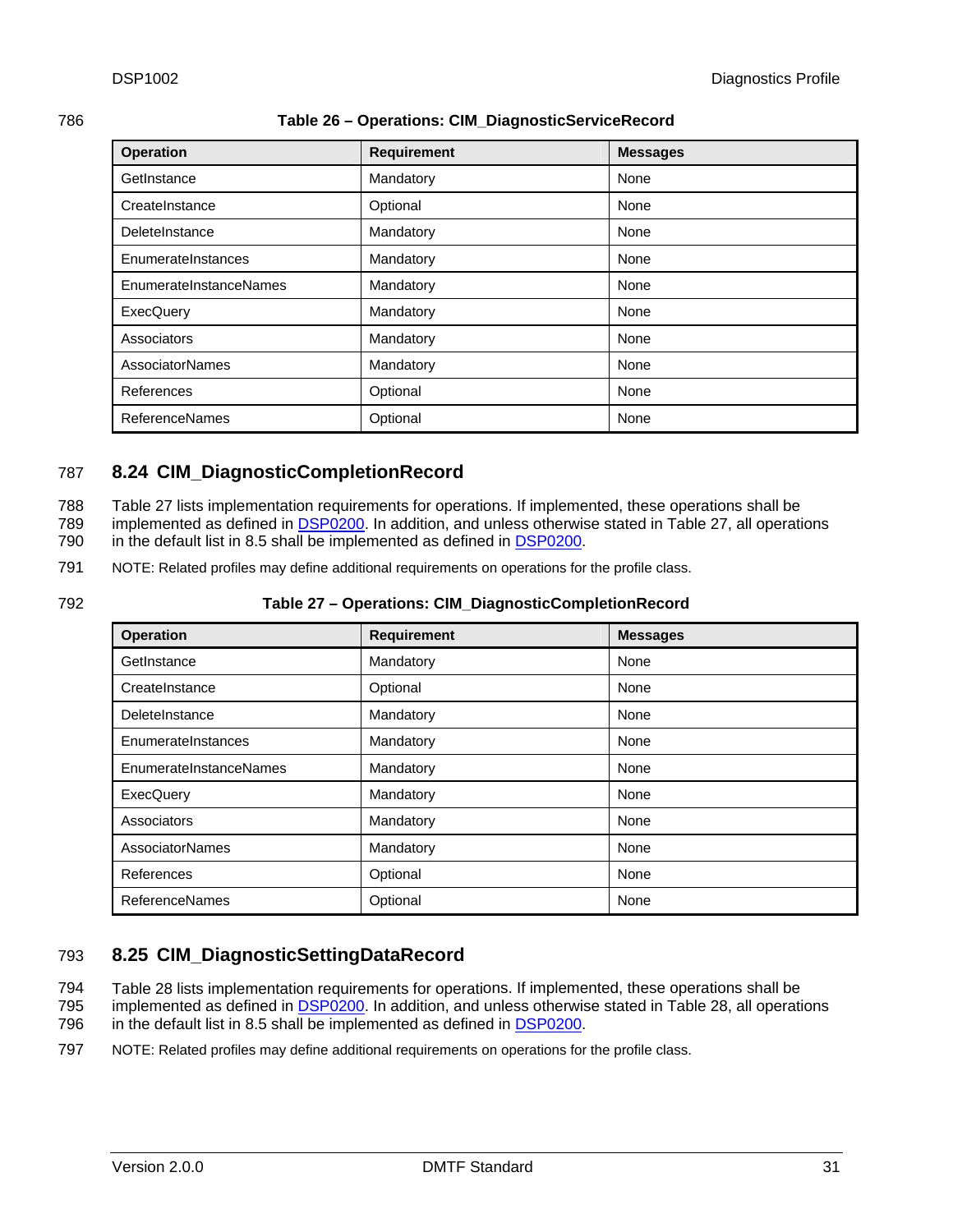<span id="page-31-3"></span><span id="page-31-0"></span>

| 798 | Table 28 - Operations: CIM_DiagnosticSettingDataRecord |
|-----|--------------------------------------------------------|
|     |                                                        |
|     |                                                        |

| <b>Operation</b>       | <b>Requirement</b> | <b>Messages</b> |
|------------------------|--------------------|-----------------|
| GetInstance            | Mandatory          | None            |
| CreateInstance         | Optional           | None            |
| DeleteInstance         | Mandatory          | None            |
| EnumerateInstances     | Mandatory          | None            |
| EnumerateInstanceNames | Mandatory          | None            |
| ExecQuery              | Mandatory          | None            |
| Associators            | Mandatory          | None            |
| <b>AssociatorNames</b> | Mandatory          | None            |
| References             | Optional           | None            |
| <b>ReferenceNames</b>  | Optional           | None            |

# <span id="page-31-1"></span>799 **8.26 CIM\_LogManagesRecord**

800 [Table 29](#page-31-4) lists implementation requirements for operations. If implemented, these operations shall be

801 implemented as defined in [DSP0200](#page-8-0). In addition, and unless otherwise stated in [Table 29,](#page-31-4) all operations 802 in the default list in [8.5](#page-22-1) shall be implemented as defined in [DSP0200.](#page-8-0)

803 NOTE: Related profiles may define additional requirements on operations for the profile class.

<span id="page-31-4"></span>

### 804 **Table 29 – Operations: CIM\_LogManagesRecord**

| <b>Operation</b>       | Requirement | <b>Messages</b> |
|------------------------|-------------|-----------------|
| GetInstance            | Mandatory   | None            |
| EnumerateInstances     | Mandatory   | None            |
| EnumerateInstanceNames | Mandatory   | None            |

# <span id="page-31-2"></span>805 **8.27 CIM\_RecordAppliesToElement**

806 [Table 30](#page-31-5) lists implementation requirements for operations. If implemented, these operations shall be

807 implemented as defined in [DSP0200](#page-8-0). In addition, and unless otherwise stated in [Table 30,](#page-31-5) all operations

808 in the default list in [8.5](#page-22-1) shall be implemented as defined in [DSP0200.](#page-8-0)

- 809 NOTE: Related profiles may define additional requirements on operations for the profile class.
- 

<span id="page-31-5"></span>810 **Table 30 – Operations: CIM\_RecordAppliesToElement** 

| <b>Operation</b>       | Requirement | <b>Messages</b> |
|------------------------|-------------|-----------------|
| GetInstance            | Mandatory   | None            |
| EnumerateInstances     | Mandatory   | None            |
| EnumerateInstanceNames | Mandatory   | None            |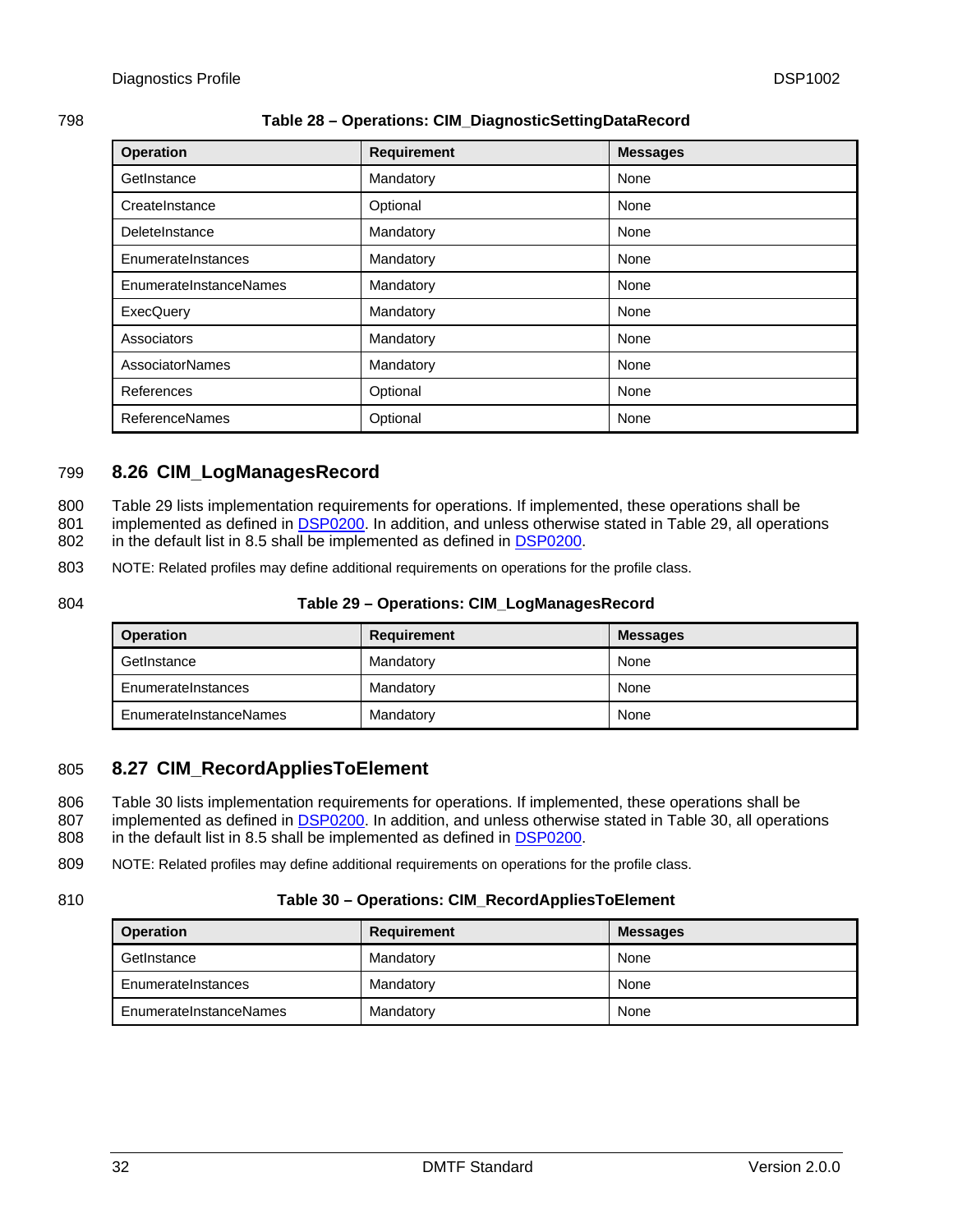# <span id="page-32-1"></span><span id="page-32-0"></span>811 **8.28 CIM\_CorrespondingSettingDataRecord**

- 812 [Table 31](#page-32-3) lists implementation requirements for operations. If implemented, these operations shall be
- 813 implemented as defined in **DSP0200**. In addition, and unless otherwise stated in [Table 31,](#page-32-3) all operations
- 814 in the default list in [8.5](#page-22-1) shall be implemented as defined in [DSP0200.](#page-8-0)
- 815 NOTE: Related profiles may define additional requirements on operations for the profile class.
- <span id="page-32-3"></span>

816 **Table 31 – Operations: CIM\_CorrespondingSettingDataRecord** 

| <b>Operation</b>       | Requirement | <b>Messages</b> |
|------------------------|-------------|-----------------|
| GetInstance            | Mandatory   | None            |
| EnumerateInstances     | Mandatory   | None            |
| EnumerateInstanceNames | Mandatory   | None            |

# <span id="page-32-2"></span>817 **8.29 CIM\_ServiceComponent**

818 [Table 32](#page-32-4) lists implementation requirements for operations. If implemented, these operations shall be 819 implemented as defined in **DSP0200**. In addition, and unless otherwise stated in [Table 32,](#page-32-4) all operations 820 in the default list in [8.5](#page-22-1) shall be implemented as defined in [DSP0200.](#page-8-0)

821 NOTE: Related profiles may define additional requirements on operations for the profile class.

### <span id="page-32-4"></span>822 **Table 32 – Operations: CIM\_ServiceComponent**

| <b>Operation</b>       | <b>Requirement</b> | <b>Messages</b> |
|------------------------|--------------------|-----------------|
| GetInstance            | Mandatory          | None            |
| EnumerateInstances     | Mandatory          | None            |
| EnumerateInstanceNames | Mandatory          | None            |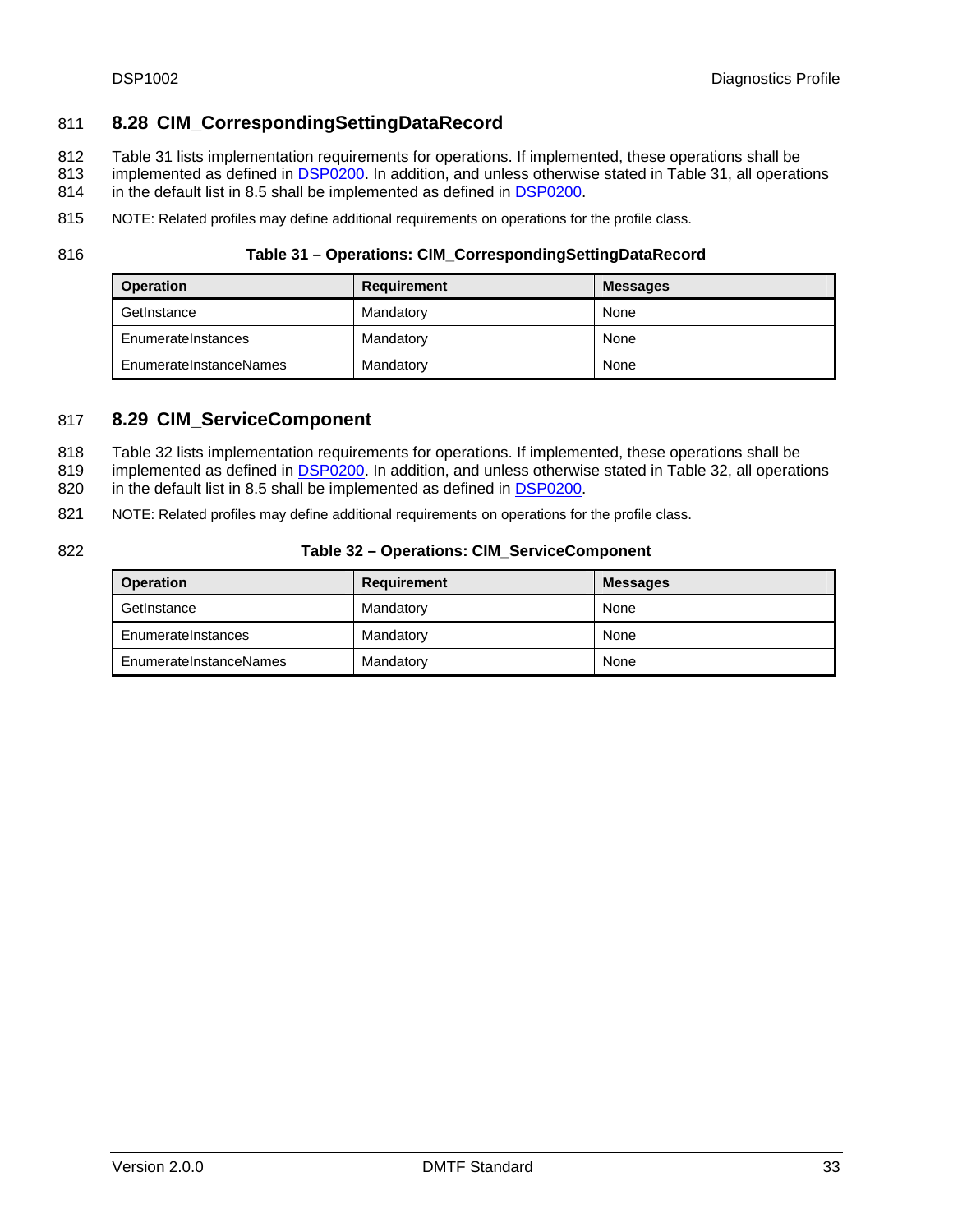# <span id="page-33-1"></span><span id="page-33-0"></span>823 **9 Use Cases**

824 This clause contains object diagrams and use cases for the *Diagnostics Profile*.

# <span id="page-33-2"></span>825 **9.1 Profile Conformance**

826 Conformance of a central class instance and its associated instances to a particular profile may be 827 identified by examining instances of the CIM\_ElementConformsToProfile association class according to 828 the Central Class Methodology. In some environments, an alternative method that relies on the Scoping 829 Class Methodology through the scoping class instance may be desirable.

830 With CIM ComputerSystem as the Scoping Class of this profile, the object diagram in [Figure 2](#page-34-2) shows 831 how instances of CIM\_RegisteredProfile may be used to identify the version of the *Diagnostics Profile* to 832 which an instance of CIM\_DiagnosticTest and its associated instances conform. In this example (using 833 BaseServer as the system configuration), one instance of CIM\_RegisteredProfile identifies the "*Base*  834 *Server Profile v1.0*" and the other instance identifies the "*Diagnostics Profile v2.0*."

835 To support the Scoping Class Methodology for advertising profile implementation conformance, a 836 CIM DiagnosticTest instance is associated to an instance of the Scoping Class, CIM ComputerSystem, 837 through an instance of CIM HostedService. This instance of CIM ComputerSystem is advertised as 838 being in implementation conformance with the *Base Server Profile v1.0* as indicated by the 839 CIM\_ElementConformsToProfile association to the "server" CIM\_RegisteredProfile instance. The 840 CIM\_ReferencedProfile relationship between "server" and "diagnostic" places the CIM\_DiagnosticTest 841 instance within the scope of "diagnostic." Thus, the CIM\_DiagnosticTest instance is conformant with the 842 *Diagnostics Profile v2.0*.

843 To support the Central Class Methodology for advertising profile implementation conformance, a 844 CIM\_ElementConformsToProfile association is established between the CIM\_DiagnosticTest central 845 class instance and the instance of CIM\_RegisteredProfile that represents the *Diagnostics Profile*.

846 For these methodologies to be successful, profiles for systems that can support diagnostics need to 847 reference the *Diagnostics Profile*. In this example, the *[Base Server Profile](#page-8-0)* would need to include the 848 *Diagnostics Profile* in its "Related Profiles" table.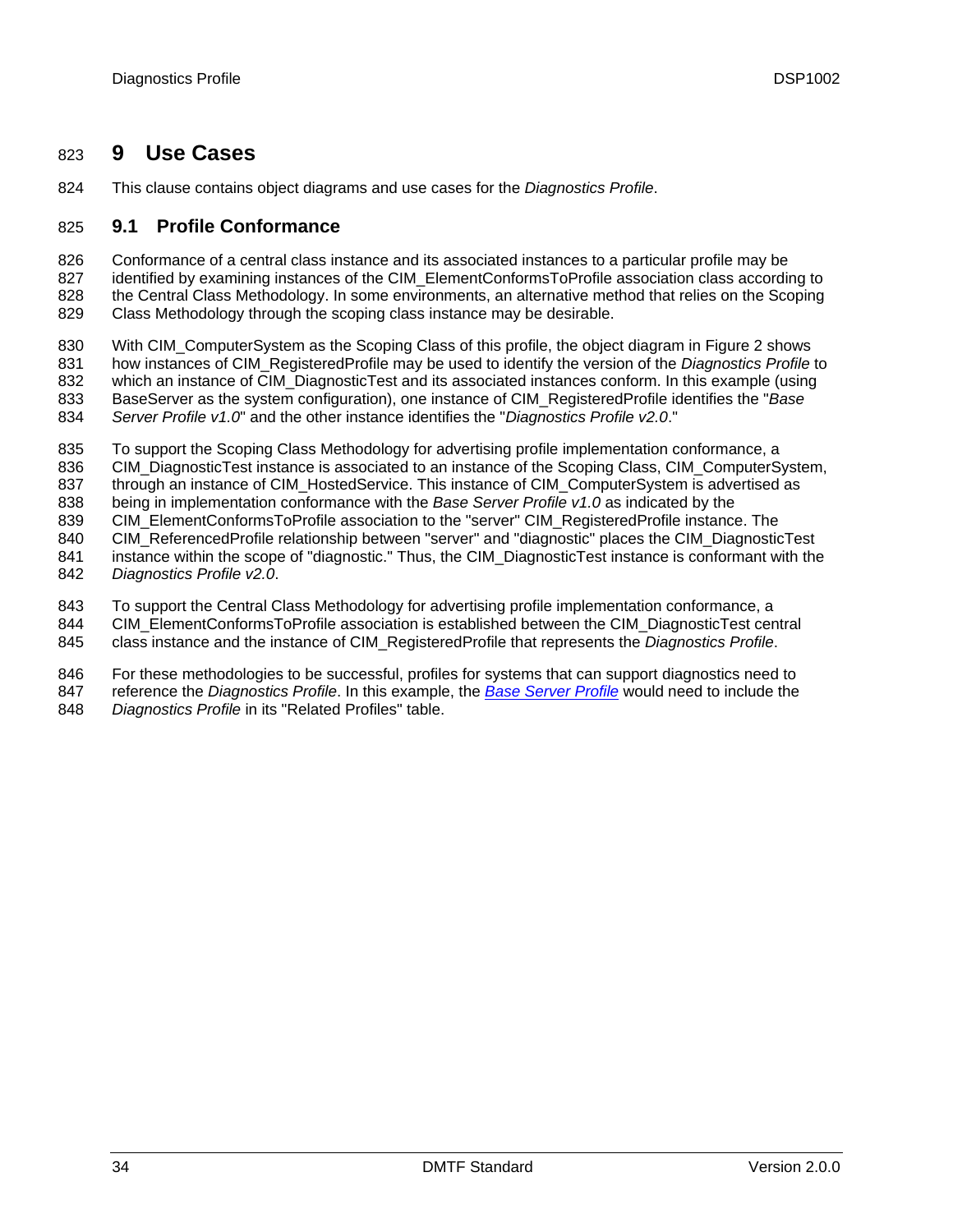### <span id="page-34-0"></span>849 The CIM\_ prefix has been omitted from the class names in [Figure 2](#page-34-2) for simplicity and readability.



850

## <span id="page-34-2"></span>851 **Figure 2 – Registered Profile**

# <span id="page-34-1"></span>852 **9.2 Use Case Summary**

853 [Table 33](#page-34-3) summarizes the use cases that are described in this clause. The use cases are categorized and 854 named, and references are provided to the body text that describes the use case.

855 NOTE: Although use case names follow the convention for naming classes, properties, and methods in the schema, 856 this naming was done for readability only and does not imply any functionality attached to the name.

857 The CIM\_ prefix has been omitted from the class names in the use cases for readability.

<span id="page-34-3"></span>

| 858 | Table 33 - Diagnostics Profile Use Cases |
|-----|------------------------------------------|
|-----|------------------------------------------|

| Category                                         | <b>Name</b>                    | <b>Description</b>                                                                      |
|--------------------------------------------------|--------------------------------|-----------------------------------------------------------------------------------------|
| Discover<br>Available<br>Diagnostics<br>See 9.4. | GetAllDiagnostics              | Find all diagnostics available on a system.<br>See 9.4.1.                               |
|                                                  | GetAllDiagnosticMEPairs        | Find all diagnostic/managed elements pairs<br>available on a system.<br>See 9.4.2.      |
|                                                  | GetDiagnosticsForME            | Find all the diagnostics available on a system, for<br>a managed element.<br>See 9.4.3. |
|                                                  | <b>GetMEsForDiagnostic</b>     | Find all the managed elements that support a<br>particular diagnostic.<br>See 9.4.4.    |
|                                                  | GetCapabilitiesOfDiagnostic    | Find the capabilities of a particular diagnostic.<br>See 9.4.5.                         |
|                                                  | GetCharacteristicsOfDiagnostic | Find the characteristics of a particular diagnostic.<br>See 9.4.6.                      |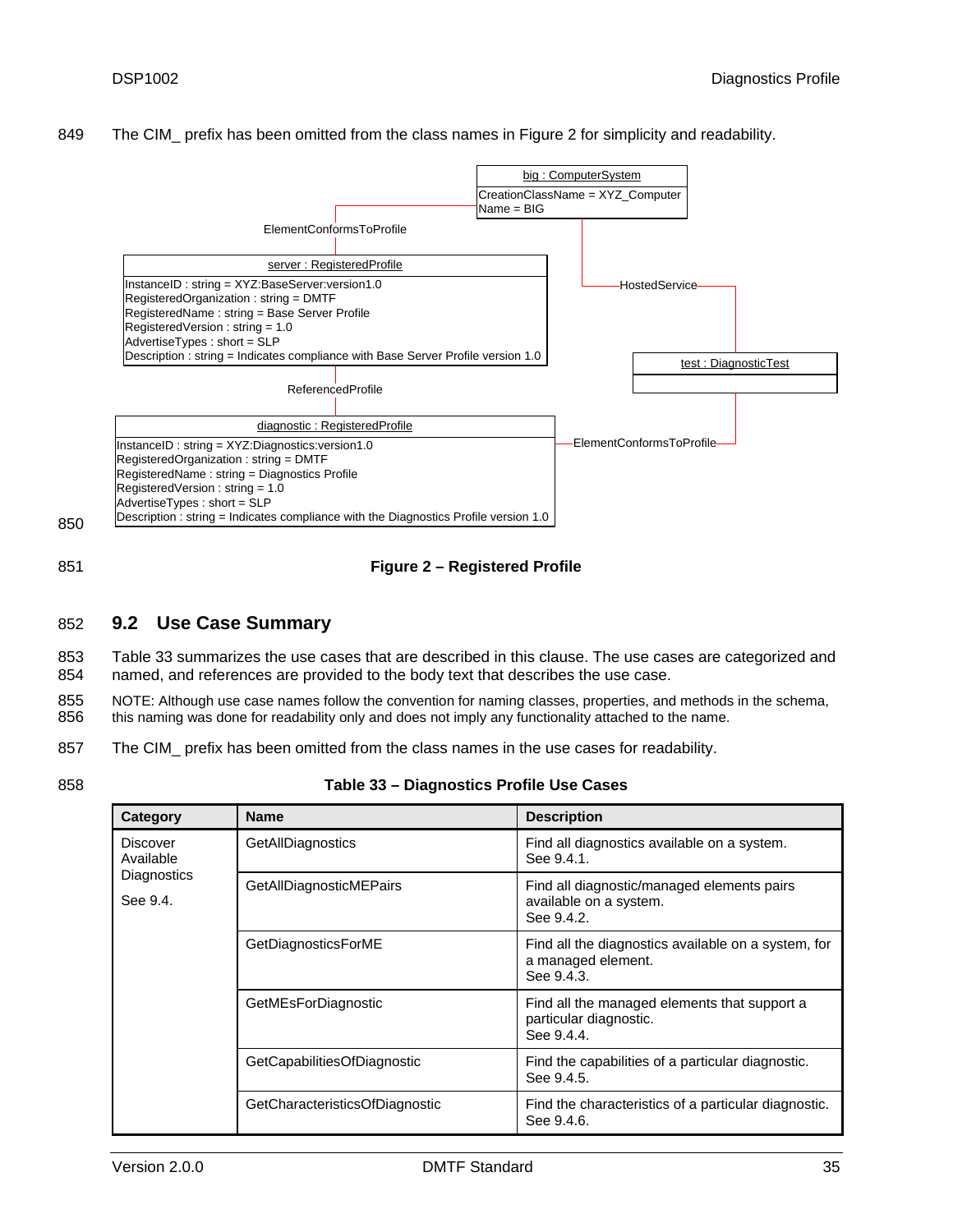| Category                               | <b>Name</b>                            | <b>Description</b>                                                                                                                           |
|----------------------------------------|----------------------------------------|----------------------------------------------------------------------------------------------------------------------------------------------|
|                                        | GetDiagnosticsWithCharacteristicsForME | Find all the diagnostics available on a system, for<br>a managed element, with certain characteristics.<br>See 9.4.7.                        |
|                                        | GetDiagnosticsWithCapabilitiesForME    | Find all the diagnostics available on a system, for<br>a managed element, with certain capabilities.<br>See 9.4.8.                           |
|                                        | <b>GetPackageSubtests</b>              | Find the subtests for a diagnostic test with the<br>value of the DiagnosticTest.Characteristics<br>property set to Is Package.<br>See 9.4.9. |
| Configure<br>Diagnostic<br>See 9.5.    | GetDefaultDiagnosticSettings           | Find the default diagnostic settings for a<br>diagnostic.<br>See 9.5.1.                                                                      |
|                                        | CreateDiagnosticSettings               | Create a unique setting for a diagnostic.<br>See 9.5.2.                                                                                      |
|                                        | GetDefaultJobSettings                  | Find the default job settings for a diagnostic.<br>See 9.5.3.                                                                                |
|                                        | CreateJobSettings                      | Create a unique setting for a diagnostic job.<br>See 9.5.4.                                                                                  |
| Execute and<br>Control<br>Diagnostic   | RunDiagnostic                          | Run a diagnostic with default and unique<br>settings.<br>See 9.6.1.                                                                          |
| See 9.6.                               | SuspendDiagnostic                      | Suspend a running diagnostic.<br>See 9.6.2.                                                                                                  |
|                                        | ResumeDiagnostic                       | Resume a running diagnostic.<br>See 9.6.3.                                                                                                   |
|                                        | AbortDiagnostic                        | Abort a running diagnostic.<br>See 9.6.4.                                                                                                    |
|                                        | KillDiagnostic                         | Abort a running diagnostic immediately, with no<br>attempt to perform a clean shutdown.<br>See 9.6.5.                                        |
| Discover<br>Diagnostic<br>Executions   | GetAffectedMEs                         | Find all the managed elements affected by a<br>running diagnostic.<br>See 9.7.1.                                                             |
| See 9.7.                               | GetAllDiagnosticExecutionsForME        | Find all the diagnostic executions on a system for<br>a managed element.<br>See 9.7.2.                                                       |
|                                        | GetSpecificDiagnosticExecutions        | Find all the executions of a specific diagnostic.<br>See 9.7.3                                                                               |
|                                        | GetSpecificDiagnosticExecutionsForME   | Find all the executions of a specific diagnostic for<br>a particular managed element.<br>See 9.7.4.                                          |
| Discover<br>Diagnostic<br>Results (in- | GetLogRecordsForDiagnostic             | Find all the diagnostic log records for a particular<br>diagnostic.<br>See 9.8.1.                                                            |
| progress and<br>final)<br>See 9.8.     | GetLogRecordsForME                     | Find all the diagnostic log records for a particular<br>managed element.<br>See 9.8.2.                                                       |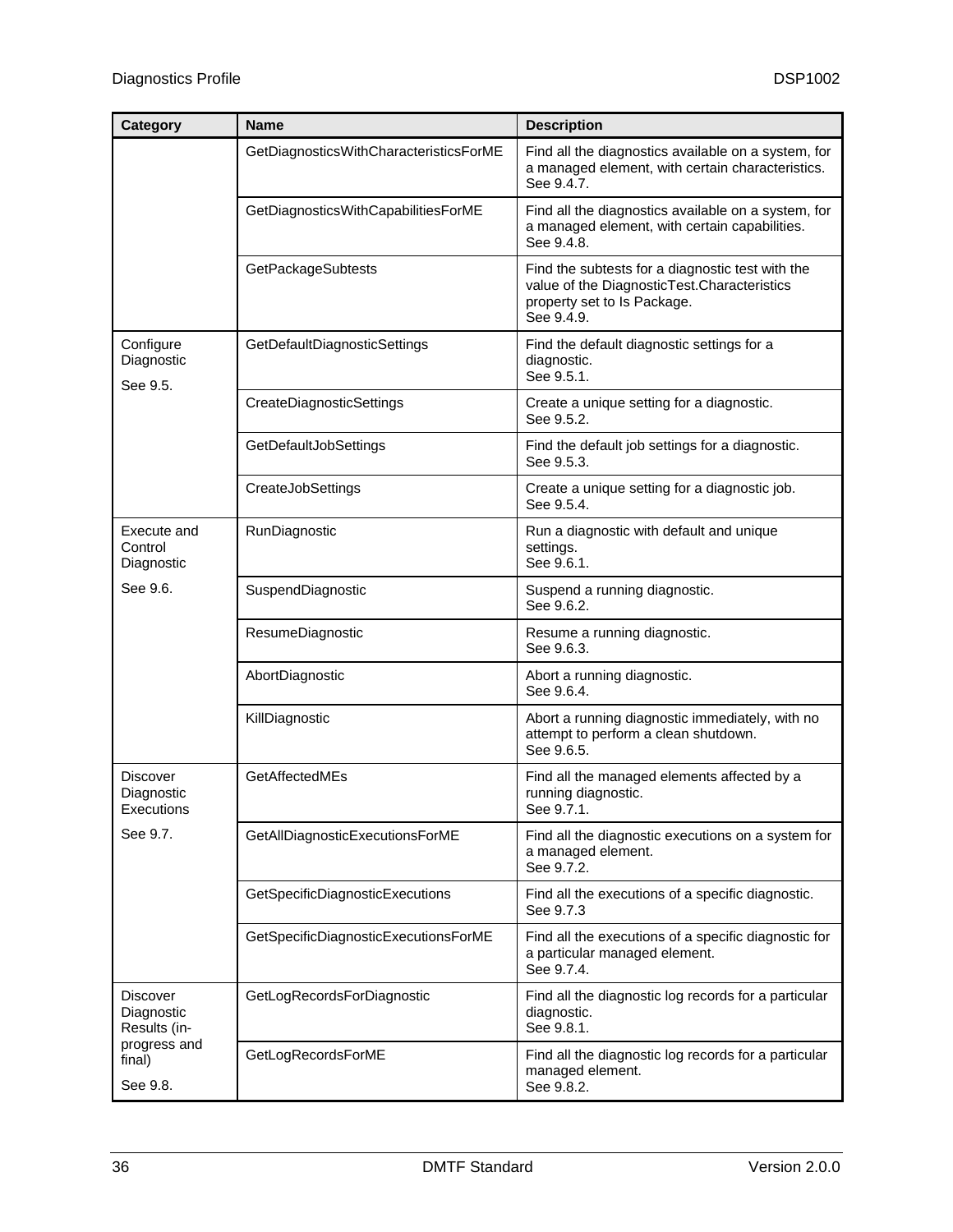| <b>Category</b> | <b>Name</b>                          | <b>Description</b>                                                                                                    |
|-----------------|--------------------------------------|-----------------------------------------------------------------------------------------------------------------------|
|                 | GetLogRecordsForMEAndDiagnostic      | Find all the diagnostic log records for a particular<br>diagnostic run on a particular managed element.<br>See 9.8.3. |
|                 | GetDiagnosticExecutionFinalResults   | Determine the final result of a diagnostic<br>execution.<br>See 9.8.4.                                                |
|                 | <b>GetDiagnosticExecutionResults</b> | Find all diagnostic log records for a particular<br>execution (job).<br>See 9.8.5.                                    |
|                 | GetDiagnosticExecutionSettings       | Find the settings used in a diagnostic execution.<br>See 9.8.6.                                                       |
|                 | <b>GetDiagnosticProgress</b>         | Get the progress of a running diagnostic.<br>See 9.8.7.                                                               |

## 859 **9.3 Diagnostic Services Object Diagram**

860 [Figure 3](#page-36-0) is an object diagram for diagnostic services for a fictitious device called "Widget." Only classes, 861 properties, and methods that are of particular interest for the diagnostic model are shown. Refer to this 862 diagram for the use cases in this clause.

863 The CIM\_ prefix has been omitted from the class names in the diagram for readability.



864

<span id="page-36-0"></span>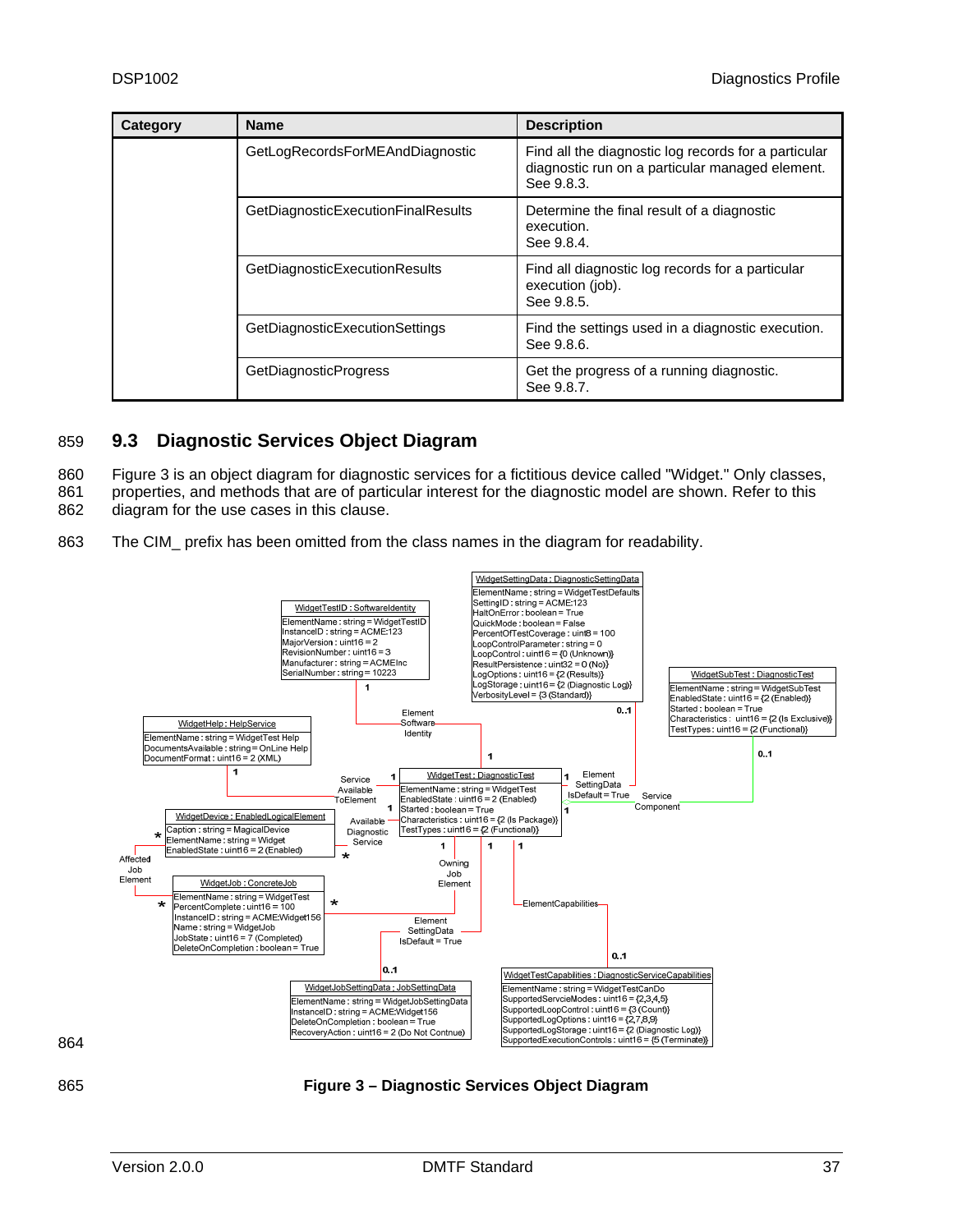## <span id="page-37-2"></span>866 **9.4 Discover Available Diagnostics**

867 The use cases in this clause describe how the client can find available diagnostics. The CIM\_ prefix has 868 been omitted from the class names in the use cases for readability.

#### 869 **9.4.1 GetAllDiagnostics**

- 870 The client can find all of the diagnostics that are available on a system as follows:
- 871 1) The client calls the EnumerateInstances (or EnumerateInstanceNames) operation using 872 the DiagnosticTest class.
- 873 2) The operation returns DiagnosticTest instances that represent a diagnostic that is available 874 on the system.

## 875 **9.4.2 GetAllDiagnosticMEPairs**

- 876 The client can find all of the diagnostics/managed element pairs that are available on a system as follows. 877 Each pair comprises a diagnostic and a ManagedElement (device) that is supported by the diagnostic.
- 878 1) The client calls the EnumerateInstances (or EnumerateInstanceNames) operation using the 879 AvailableDiagnosticService class.
- 880 1) The operation returns AvailableDiagnosticService instances that have a reference to the 881 DiagnosticTest instance and another reference to the ManagedElement instance.

## <span id="page-37-0"></span>882 **9.4.3 GetDiagnosticsForME**

883 The client can find all of the diagnostics on a system that can be launched against a specific device 884 (managed element) as follows. Assume that the client starts at a known ManagedElement instance, 885 which represents the device to be tested.

- 886 1) From the ManagedElement instance, the client calls the Associators operation 887 using AvailableDiagnosticService as the association class.
- 888 2) The operation returns DiagnosticTest instances that represent a diagnostic that can be 889 launched against the ManagedElement.

## 890 **9.4.4 GetMEsForDiagnostic**

- 891 The client can find all managed elements (devices) that are supported by a specific diagnostic as follows. 892 Assume that the client starts at a known DiagnosticTest instance.
- 893 1) From the DiagnosticTest instance, the client calls the Associators operation 894 **using AvailableDiagnosticService as the association class.**
- 895 2) The operation returns ManagedElement instances that represent a device that is supported by 896 the DiagnosticTest.

## <span id="page-37-1"></span>897 **9.4.5 GetCapabilitiesOfDiagnostic**

898 A diagnostic service publishes its support for various options through a DiagnosticServiceCapabilities 899 instance. A client can use the information in DiagnosticServiceCapabilities to generate an instance of 900 DiagnosticSettingData that is passed as the DiagSettings argument of the RunDiagnosticService extrinsic 901 method of DiagnosticTest. The client can find the capabilities of a diagnostic as follows. Assume that the 902 client starts at a known DiagnosticTest instance.

903 1) From the DiagnosticTest instance, the client calls the Associators operation 904 using ElementCapabilities as the association class and DiagnosticServiceCapabilities as the 905 result class.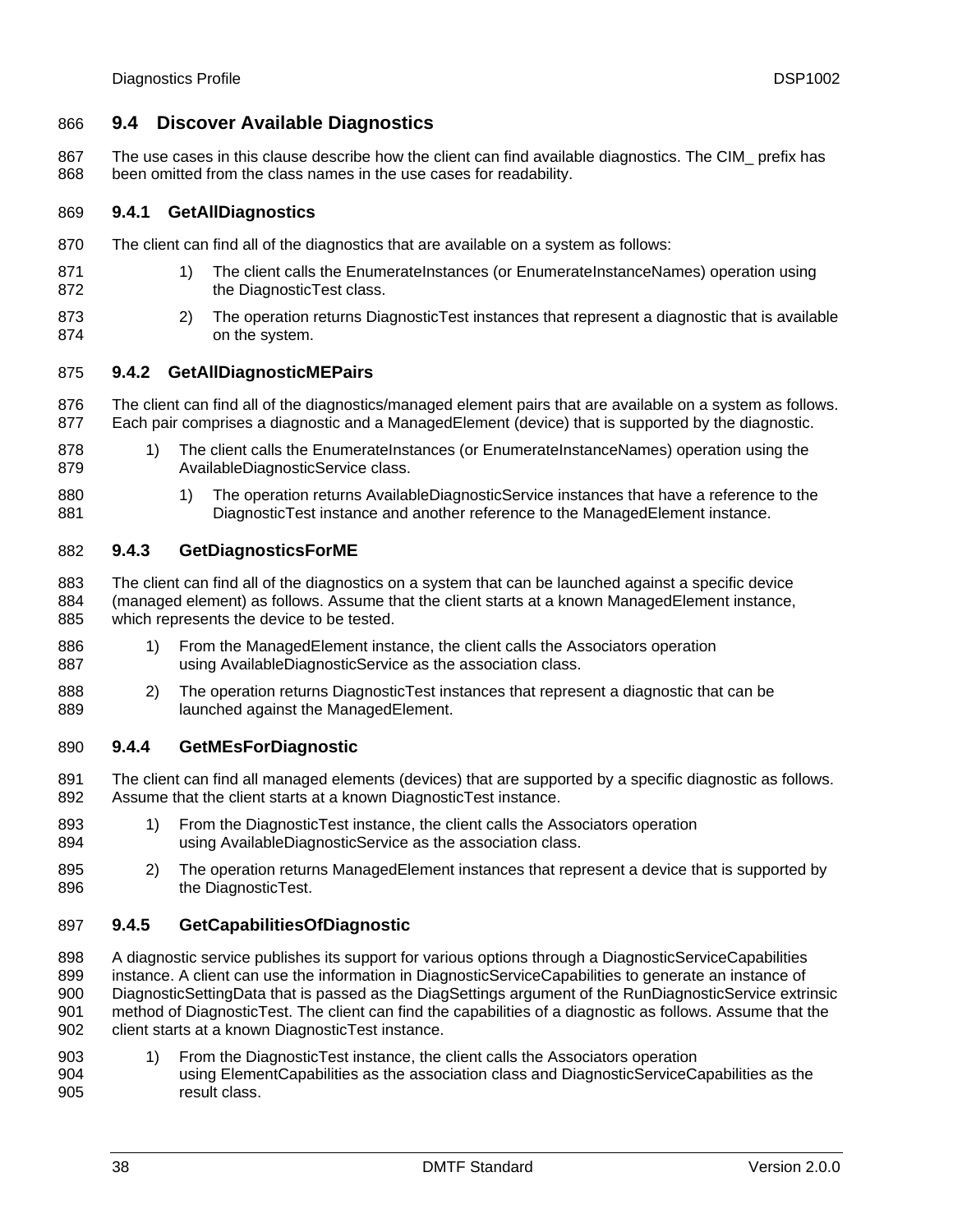- 906 2) The operation should return only one DiagnosticServiceCapabilities instance, which represents 907 the diagnostic capabilities.
- 908 NOTE: Because the implementation of DiagnosticServiceCapabilities is optional, it may not be available. In this case, 909 no assumptions should be made regarding the diagnostic capabilities. no assumptions should be made regarding the diagnostic capabilities.

## <span id="page-38-0"></span>910 **9.4.6 GetCharacteristicsOfDiagnostic**

- 911 The client can discover all of the characteristics (is destructive, is interactive, is synchronous, and so on)
- 912 of a diagnostic. From the DiagnosticTest instance, the client reads just the Characteristics and
- 913 OtherCharacteristicsDescriptions attributes, which contain the diagnostic characteristics. See the MOF file 914 class definition for DiagnosticTest for further information.
- 

## 915 **9.4.7 GetDiagnosticsWithCharacteristicsForME**

- 916 The client can find all of the diagnostics that can be launched against a specific device (managed 917 element) and have specific characteristics as follows. Assume that the client starts at a known 918 ManagedElement instance, which represents the device to be tested.
- 919 19 19 10 10 11 The client discovers all of the diagnostics that are available for the specific ManagedElement. 920 The GetDiagnosticsForME use case (see [9.4.3](#page-37-0)) describes the necessary steps.
- 921 2) For each DiagnosticTest instance, the client checks the diagnostic characteristics. The 922 GetCharacteristicsOfDiagnostic use case (see [9.4.6\)](#page-38-0) describes the necessary steps.
- 923 3) If the characteristics of the DiagnosticTest instance match the desired characteristics, the 924 DiagnosticTest instance is the one desired.

#### 925 **9.4.8 GetDiagnosticsWithCapabilitiesForME**

- 926 The client can find all of the diagnostics that can be launched against a specific device (managed 927 element) and have specific capabilities as follows. Assume that the client starts at a known 928 ManagedElement instance, which represents the device to be tested.
- 929 1) The client discovers all of the diagnostics that are available for the specific ManagedElement. 930 The GetDiagnosticsForME use case (see [9.4.3](#page-37-0)) describes the necessary steps.
- 931 1) For each DiagnosticTest instance, the client checks the diagnostic capabilities. The 932 GetCapabilitiesOfDiagnostic use case (see [9.4.5\)](#page-37-1) describes the necessary steps.
- 933 2) If the capabilities of the DiagnosticTest instance match the desired capabilities, the 934 DiagnosticTest instance is the one desired.

#### 935 **9.4.9 GetPackageSubtests**

- 936 The client can find the subtests for a diagnostic test with the IsPackage value set in the
- 937 DiagnosticTest.Characteristics property, using the following procedure. Assume that the client starts at a 938 known DiagnosticTest instance.
- 939 1) The client checks the DiagnosticTest.Characteristics property for the IsPackage value.
- 940 1) If the IsPackage value is present, the client calls the Associators operation using 941 ServiceComponent as the association class and DiagnosticTest as the result class.
- 942 2) The operation returns the DiagnosticTest instances that are subtests of the known 943 DiagnosticTest.

## <span id="page-38-1"></span>944 **9.5 Configure Diagnostic**

945 The use cases in this clause describe how the client can find and create settings for diagnostics. The 946 CIM prefix has been omitted from the class names in the use cases for readability.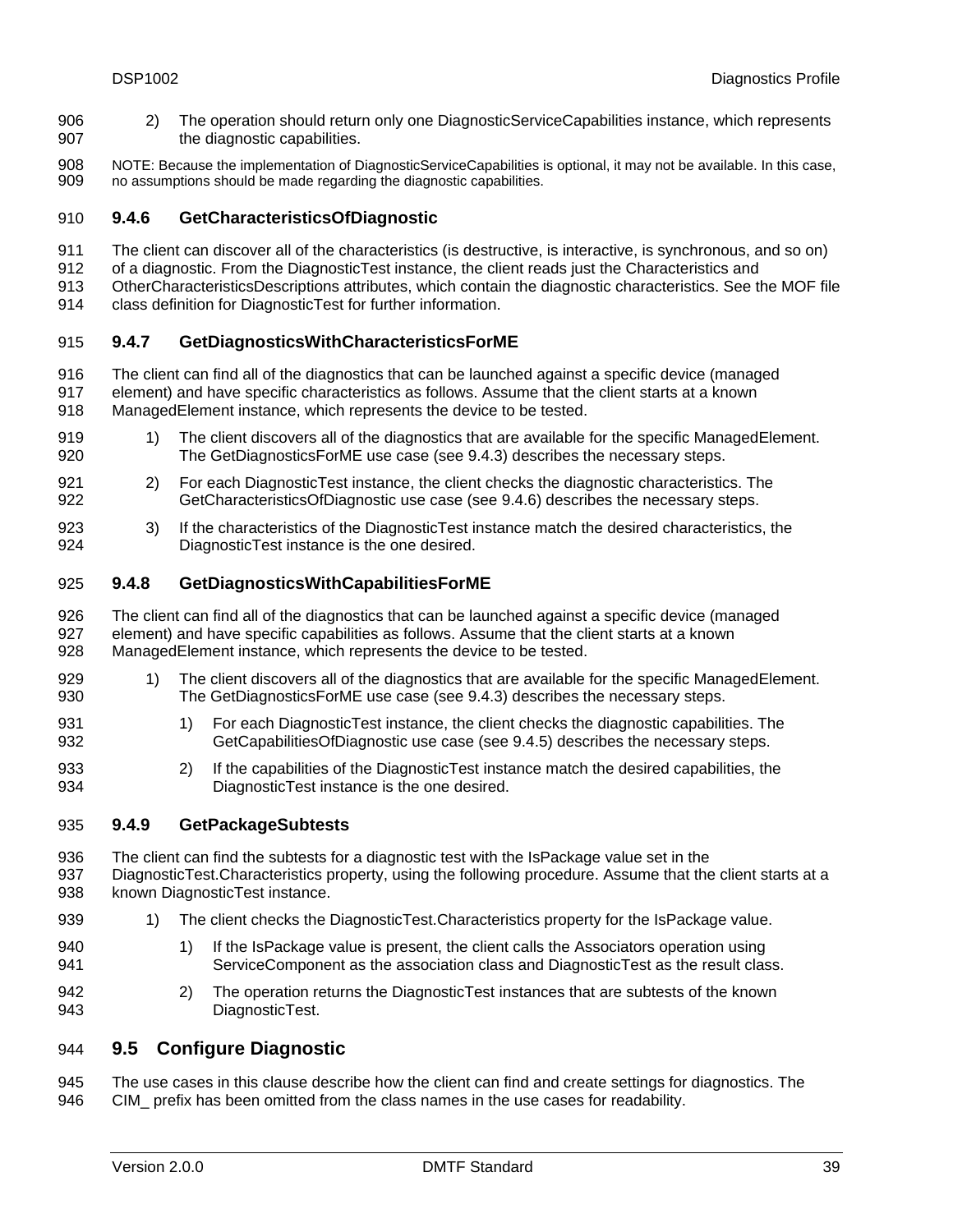## <span id="page-39-0"></span>947 **9.5.1 GetDefaultDiagnosticSettings**

948 The client can obtain the default settings for a diagnostic service as follows. Assume that the client starts 949 at a known DiagnosticTest instance.

- 950 1) From the DiagnosticTest instance, the client calls the Associators operation 951 using ElementSettingData as the association class and DiagnosticSettingData as the result 952 class. The operation returns DiagnosticSettingData instances.
- 953 1) For each DiagnosticSettingData instance, the client calls the References operation using 954 ElementSettingData as the result class. The operation returns ElementSettingData 955 instances.
- 956 2) For each ElementSettingData instance, the client determines whether the value of the 957 ElementSettingData.ManagedElement property matches the DiagnosticTest name and the 958 value of the ElementSettingData.IsDefault property is 1 (Is Default). If so, the 959 DiagnosticSettingData instance represents the default diagnostic settings. The name of 960 **this DiagnosticSettingData instance may also be retrieved from** 961 ElementSettingData.SettingData property.
- 962 NOTE: Because the implementation of DiagnosticSettingData is optional, it may not be available.

## 963 **9.5.2 CreateDiagnosticSettings**

964 To run a diagnostic test, the client invokes the RunDiagnosticService extrinsic method of DiagnosticTest. 965 The DiagSetting argument may be an empty string, NULL or a string representing an embedded instance 966 of DiagnosticSettingData. When DiagSetting is an empty string or NULL, then the test runs using the 967 default settings which may or may not have been published by the implementation.

968 Note that the diagnostic default settings are represented by a DiagnosticSettingData subclass that may 969 have extensions. If the client is aware of the extensions, they may be modified as well. If the client is 970 unaware, the default values should be used. Assume that the client starts at a known DiagnosticTest 971 instance. The client may use their own diagnostic settings as follows

- 972 1) The client discovers the diagnostic capabilities of the DiagnosticTest instance. The 973 GetCapabilitiesOfDiagnostic use case [\(9.4.5\)](#page-37-1) describes the necessary steps.
- 974 1) If Step 1 does not return an instance, the client can attempt to discover the default 975 diagnostic settings of the DiagnosticTest instance. The GetDefaultDiagnosticSettings use 976 case [\(9.5.1](#page-39-0)) describes the necessary steps.
- 977 2) If Step 2 does not return an instance or if the client chooses to create an instance of the 978 DiagnosticSettingData class, a GetClass operation for DiagnosticSettingData can be 979 **performed and then used to create an instance locally in the client scope (for example,** 980 **IWbemClassObject or CIMInstance object)** based on the class definition.
- 981 3) The client modifies the created DiagnosticSettingData instance as necessary. However, 982 the client should consider the diagnostic capabilities during the changes. If test capabilities 983 are published, the client should set the values in DiagnosticSettingData instance based on 984 the published capabilities (if any) because any setting for an unsupported capability shall 985 be ignored.

## <span id="page-39-1"></span>986 **9.5.3 GetDefaultJobSettings**

987 The client can obtain the default job settings for a diagnostic service as follows. Assume that the client 988 starts at a known DiagnosticTest instance.

- 989 1) From the DiagnosticTest instance, the client calls the Associators operation
- 990 using ElementSettingData as the association class and JobSettingData as the result class. The 991 operation returns JobSettingData instances.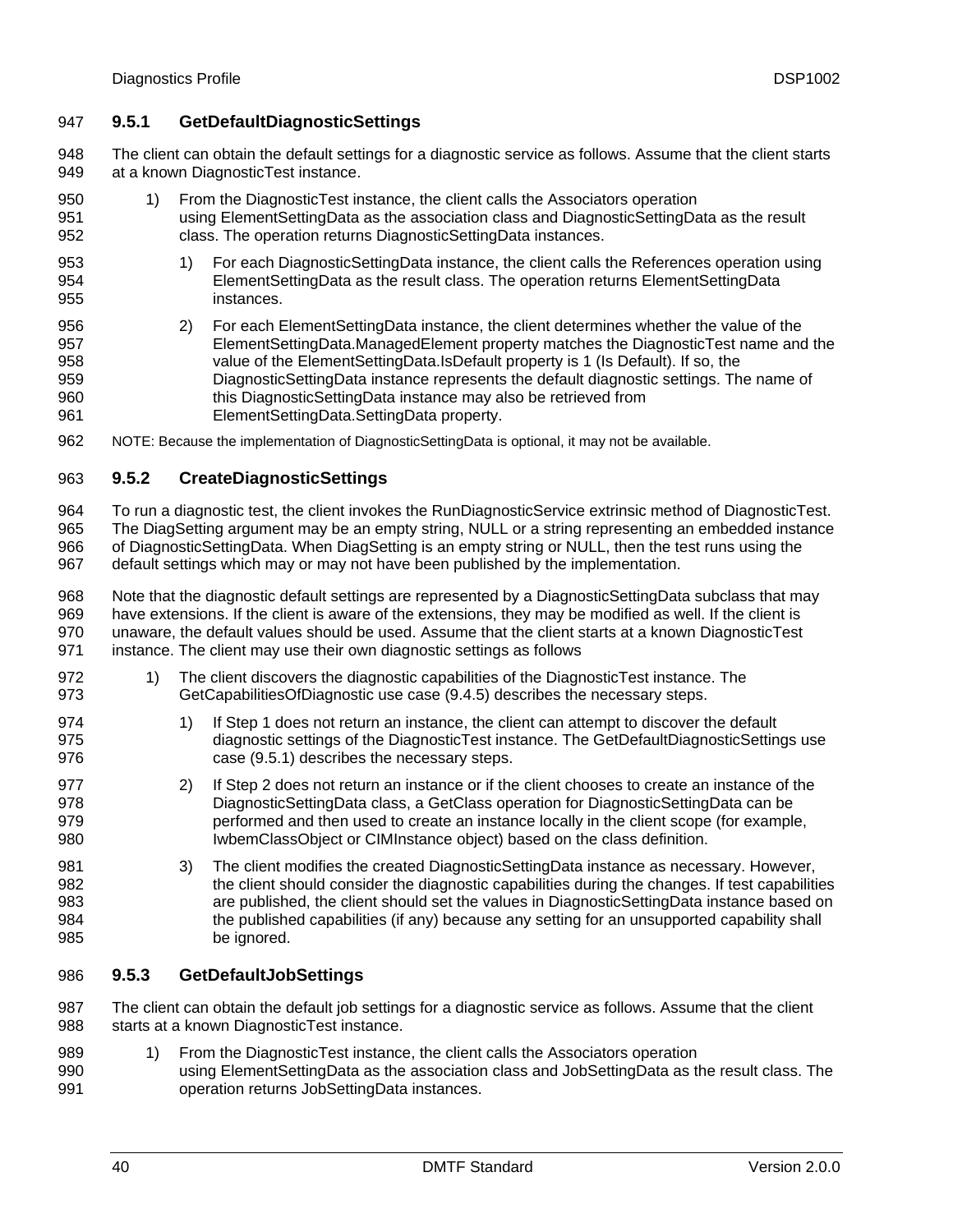- 992 1) For each JobSettingData instance, the client calls the References operation using 993 ElementSettingData as the result class. The operation returns ElementSettingData 994 instances.
- 995 2) For each ElementSettingData instance, the client determines whether the value of the 996 ElementSettingData.ManagedElement property matches the DiagnosticTest name and the 997 value of the ElementSettingData.IsDefault property is 1 ("Is Default"). If so, the 998 JobSettingData instance represents the default job settings. The name of this 999 JobSettingData instance may also be retrieved from ElementSettingData.SettingData property.
- 1001 NOTE: Because the implementation of JobSettingData is optional, it may not be available.

## 1002 **9.5.4 CreateJobSettings**

1003 To run a diagnostic test, the client invokes the RunDiagnosticService extrinsic method of DiagnosticTest. 1004 The JobSetting argument may be an empty string, NULL or a string representing an embedded instance 1005 of JobSettingData. When JobSetting is an empty string or NULL, then the job runs using the default 1006 settings which may or may not have been published by the implementation.

1007 Note that the diagnostic default job settings are represented by a JobSettingData subclass that may have 1008 extensions. If the client is aware of the extensions, they may be modified as well. If the client is unaware, 1009 the default values should be used. Assume that the client starts at a known DiagnosticTest instance. The 1010 client may use their own job settings as follows:

- 1011 1) The client can attempt to discover the default job settings of the DiagnosticTest instance. The 1012 GetDefaultJobSettings use case (see [9.5.3](#page-39-1)) describes the necessary steps.
- 1013 1) If Step 1 does not return an instance or if the client chooses to create an instance of the 1014 JobSettingData class, a GetClass operation for JobSettingData can be performed and then 1015 used to create an instance locally in the client scope (for example, IwbemClassObject or 1016 CIMInstance object) based on the class definition.
- 1017 2) The client modifies the created JobSettingData instance as necessary.

## 1018 **9.6 Execute and Control Diagnostic**

1019 The RunDiagnosticService() method is invoked to start the diagnostic service. Input parameters are the 1020 ManagedElement being tested, the test settings and the job settings to be used for the test execution.<br>1021 The test settings and job settings arguments are optional. If the settings argument is NULL or an empt 1021 The test settings and job settings arguments are optional. If the settings argument is NULL or an empty 1022 string. then default settings are used. A reference to a ConcreteJob instance shall be returned. string, then default settings are used. A reference to a ConcreteJob instance shall be returned.

1023 An instance of ConcreteJob is created by the diagnostic implementation to allow monitoring and control of 1024 the running service. By invoking the RequestStateChange method, the client may start, stop, suspend, 1025 and resume the job. By inspecting the value of PercentComplete, the client may determine the job's 1026 progress.

1027 The ManagedElement being tested and the DiagnosticTest instance that launched the test are related to 1028 the job instance through the OwningJobElement and the AffectedJobElement associations. The client 1029 may find jobs associated with services or managed elements of interest by using these associations.

- 
- 1030 NOTE: In order to expedite test data retrieval, the InstanceID values of ConcreteJob, DiagnosticSettingDataRecord,<br>1031 DiagnosticServiceRecord and DiagnosticCompletionRecord are closely related to each other. For fur 1031 DiagnosticServiceRecord and DiagnosticCompletionRecord are closely related to each other. For further information,<br>1032 see the Discover Diagnostic Results use cases in 9.8. see the Discover Diagnostic Results use cases in [9.8.](#page-45-0)
- 1033 [Figure 4](#page-41-0) is an object diagram that shows the state of instances when a DiagnosticTest
- 1034 RunDiagnosticService() method has been called three times. Two of the times were to run a test on the 1035 same device, ManagedElement2.
- 1036 NOTE: Not all diagnostic tests are capable of running on the same device simultaneously; that is, 1037 Diagnostic Test. Characteristics has the value of 2 (Is Exclusive). If this had been the case in this e
- DiagnosticTest.Characteristics has the value of 2 (Is Exclusive). If this had been the case in this example, the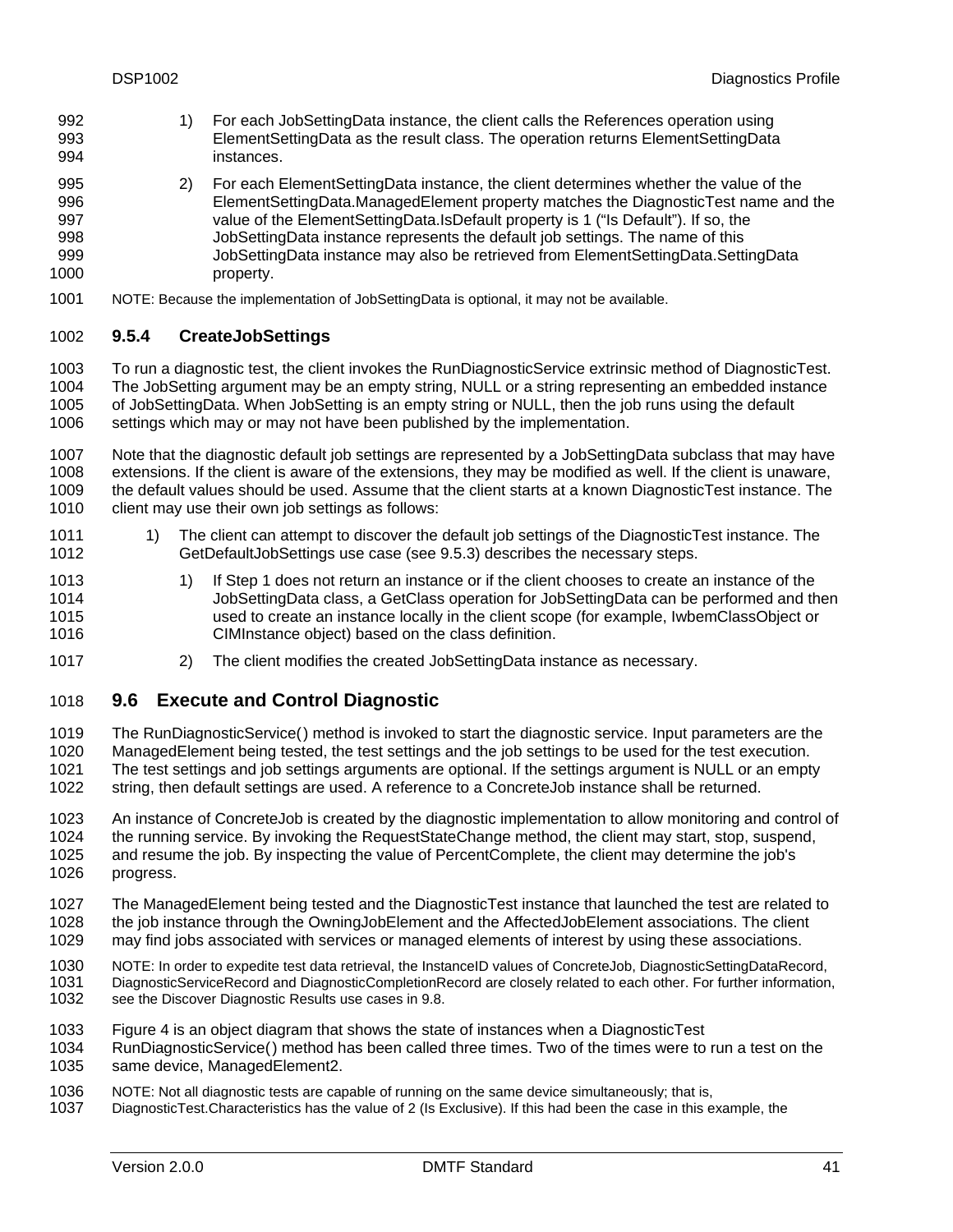- 1038 DiagnosticTest would have returned an error on the second RunDiagnosticService() method call to run a test on<br>1039 ManagedElement2. ManagedElement2.
- 1040 The CIM\_ prefix has been omitted from the class names in the diagram and the use cases for readability.



1041

<span id="page-41-0"></span>1042 **Figure 4 – Job Example** 

## 1043 **9.6.1 RunDiagnostic**

1044 The client can run a diagnostic with default and unique settings as follows. (See [9.4](#page-37-2) for use cases related 1045 to finding diagnostics that can be initiated. See [9.5](#page-38-1) for use cases related to creating and modifying 1046 diagnostic settings to configure diagnostic execution.)

- 1047 1) The client calls the RunDiagnosticService() method, passing in EmbeddedInstances of 1048 DiagnosticSettingData and JobSettings to use to execute the test as well as the reference to the 1049 ManagedElement to test. If the client passes in NULL or an empty string for these classes, the 1050 default values are used.
- 1051 1) The diagnostic service creates a Job instance to represent that test running on that 1052 managed element and shall return a reference to it in the return call from 1053 RunDiagnosticService(). In addition, the diagnostic service creates the OwningJobElement 1054 association between the Job and the Service and the AffectedJobElement association 1055 between the Job and the ManagedElement.

## 1056 **9.6.2 SuspendDiagnostic**

1057 The client can suspend the execution of the test by using the RequestStateChange() method call on the 1058 Job instance that is returned from the RunDiagnosticService() method, as shown in the following 1059 procedure. Assume that the client starts at a known DiagnosticTest instance.

- 1060 1) The client follows the ElementCapabilities association from the DiagnosticTest to the 1061 DiagnosticServiceCapabilities for the service.
- 1062 1) The client checks the DiagnosticServiceCapabilities.SupportedExecutionControls()<br>1063 the value of 4 ("Suspend Job"). If the value exists, the Job supports property for the value of 4 ("Suspend Job"). If the value exists, the Job supports 1064 suspension.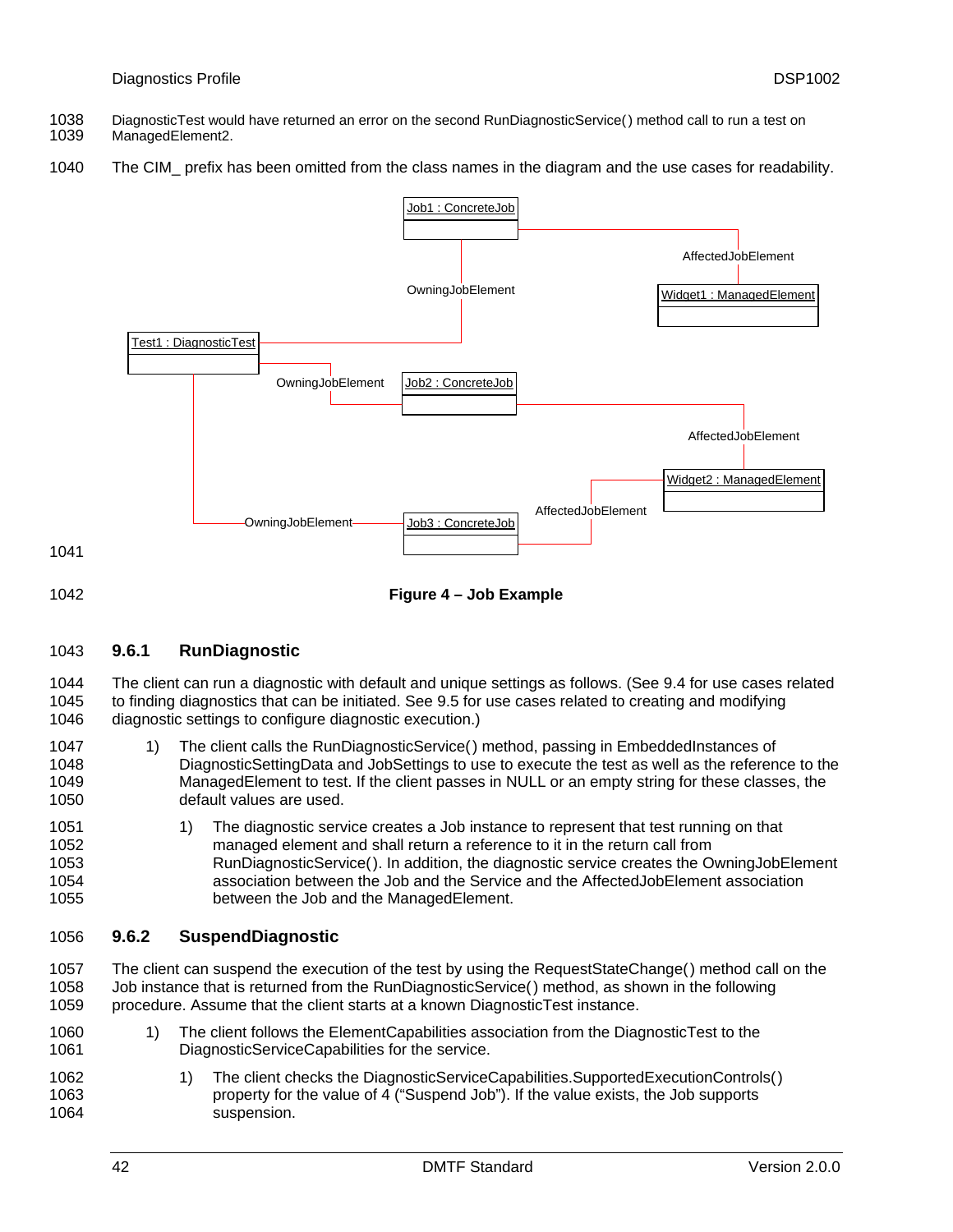- 1065 2) The client finds the appropriate Job instances. The GetSpecificDiagnosticExecutions use 1066 case (see [9.7.3](#page-44-0)) describes the necessary steps.
- 1067 3) The client calls the RequestStateChange() method, passing in a RequestedState value of 1068 3 ("Suspend").
- 1069 4) When the transition completes successfully, the ConcreteJob that represents the test will 1070 set the value of the JobState property to 5 ("Suspended") and set the value of 1071 TimeOfLastStateChange to the current time.

#### 1072 **9.6.3 ResumeDiagnostic**

1073 The client can resume the execution of a test by using the RequestStateChange() method call on the Job<br>1074 instance that is returned from the RunDiagnosticService() method, as shown in the following procedure. instance that is returned from the RunDiagnosticService() method, as shown in the following procedure. 1075 Assume that the client starts at a known DiagnosticTest instance.

- 1076 1076 1) The client follows the ElementCapabilities association from the DiagnosticTest to the 1077 DiagnosticServiceCapabilities for the service.
- 1078 1) The client checks the DiagnosticServiceCapabilities.SupportedExecutionControls() 1079 property for the value of 4 ("Suspend Job"). If the value exists, the Job supports 1080 resumption.
- 1081 2) The client finds the appropriate Job instances. The GetSpecificDiagnosticExecutions use 1082 case (see [9.7.3](#page-44-0)) describes the necessary steps.
- 1083 3) The client calls the RequestStateChange() method of DiagnosticTest, passing in a 1084 RequestedState value of 2 ("Enabled").
- 1085 4) When the transition completes successfully, the ConcreteJob that represents the test will 1086 set the value of the JobState property to 4 ("Running") and set the value of 1087 TimeOfLastStateChange to the current time.

1088 NOTE: The JobState property may transition from the value 3 ("Starting") before the final transition to the value of 4 1089 ("Running").

## 1090 **9.6.4 AbortDiagnostic**

1091 The client can cleanly abort the execution of a test by using the RequestStateChange() method call on 1092 the Job instance that is returned from the RunDiagnosticService() method, as shown in the following 1093 procedure. Assume that the client starts at a known DiagnosticTest instance.

- 1094 1) The client follows the ElementCapabilities association from the DiagnosticTest to the 1095 DiagnosticServiceCapabilities for the service.
- 1096 1) The client checks the DiagnosticServiceCapabilities.SupportedExecutionControls() 1097 property for the value of 5 ("Terminate Job"). If the value exists, the Job supports 1098 termination.
- 1099 2) The client finds the appropriate Job instances. The GetSpecificDiagnosticExecutions use 1100 case (see [9.7.3](#page-44-0)) describes the necessary steps.
- 1101 3) The client calls the RequestStateChange() method, passing in a RequestedState value of 1102 **4** ("Terminate").
- 1103 4) When the transition completes successfully, the ConcreteJob that represents the test will 1104 set the value of the JobState property to 8 ("Terminated") and set the value of 1105 TimeOfLastStateChange to the current time.
- 1106 NOTE: The JobState property may transition to "Shutting Down" before the final transition to "Terminated".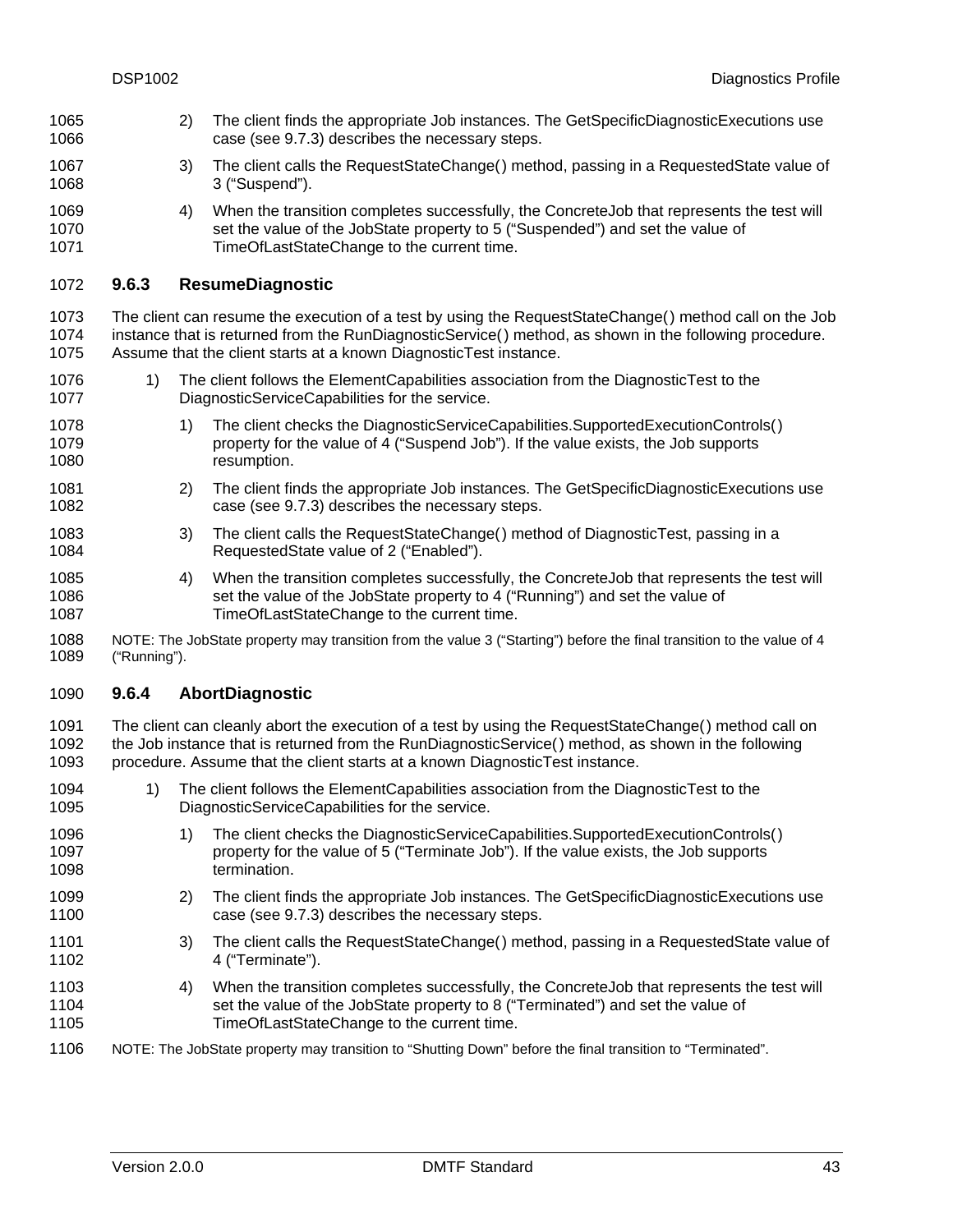## 1107 **9.6.5 KillDiagnostic**

1108 The client can immediately abort the execution of a test, with no attempt to perform a clean shutdown, by 1109 using the RequestStateChange() method call on the Job instance that is returned from the

- 1110 RunDiagnosticService() method, as shown in the following procedure. Assume that the client starts at a 1111 known DiagnosticTest instance.
- 1112 10 1) The client follows the ElementCapabilities association from the DiagnosticTest to the 1113 DiagnosticServiceCapabilities for the service.
- 1114 1) The client checks the DiagnosticServiceCapabilities.SupportedExecutionControls() 1115 property for the value of 3 ("Kill Job"). If the value exists, the Job supports kill.
- 1116 2) The client finds the appropriate Job instances. The GetSpecificDiagnosticExecutions use 1117 case (see [9.7.3](#page-44-0)) describes the necessary steps.
- 1118 3) The client calls the RequestStateChange() method, passing in a RequestedState value of 1119 5 ("Kill").
- 1120 4) When the transition completes successfully, the ConcreteJob that represents the test will 1121 set the value of the JobState property to 9 ("Killed") and set the value of 1122 TimeOfLastStateChange to the current time.
- <span id="page-43-0"></span>1123 **9.7 Discover Diagnostic Executions**

1124 In the following use cases, the term *execution* refers to an instance of the ConcreteJob class created to 1125 control a diagnostic service that was started on a managed element. The job may be in any of the states 1126 represented by the JobState property value, not necessarily active and running.

1127 The CIM\_ prefix has been omitted from the class names in the use cases for readability.

## 1128 **9.7.1 GetAffectedMEs**

- 1129 The client can find all of the managed elements that are affected by a diagnostic execution as follows. 1130 Assume that the client starts at a known DiagnosticTest instance.
- 1131 1) From the DiagnosticTest instance, the client calls the Associators operation using 1132 OwningJobElement as the association class and ConcreteJob as the result class. The operation 1133 returns the ConcreteJob instances launched by the DiagnosticTest.
- 1134 10 1) For each ConcreteJob instance, the client calls the Associators operation using 1135 AffectedJobElement as the association class and ManagedElement as the result class. 1136 The operation returns the ManagedElement instances that this DiagnosticTest affects.

1137 NOTE: This use case depends on the optional AffectedJobElement association. If that association does not exist, this 1138 use case is invalid. use case is invalid.

## 1139 **9.7.2 GetAllDiagnosticExecutionsForME**

- 1140 The client can find all of the diagnostic executions on a system for a managed element as follows.<br>1141 Assume that the client starts at a known ManagedElement instance. Assume that the client starts at a known ManagedElement instance.
- 1142 1) From the ManagedElement instance, the client calls the Associators operation 1143 using AffectedJobElement as the association class. The operation returns the ConcreteJob 1144 instances launched against this ManagedElement.
- 1145 1145 1) For each ConcreteJob instance, the client calls the AssociatorNames operation using 1146 OwningJobElement as the association class and DiagnosticTest as the result class. The 1147 operation returns the instance paths to the DiagnosticTest instances that launched the 1148 ConcreteJob against this ManagedElement.
- 1149 2) Each ConcreteJob instance that is associated with a DiagnosticTest represents<br>1150 150 an execution of a diagnostic service on that ManagedElement. an execution of a diagnostic service on that ManagedElement.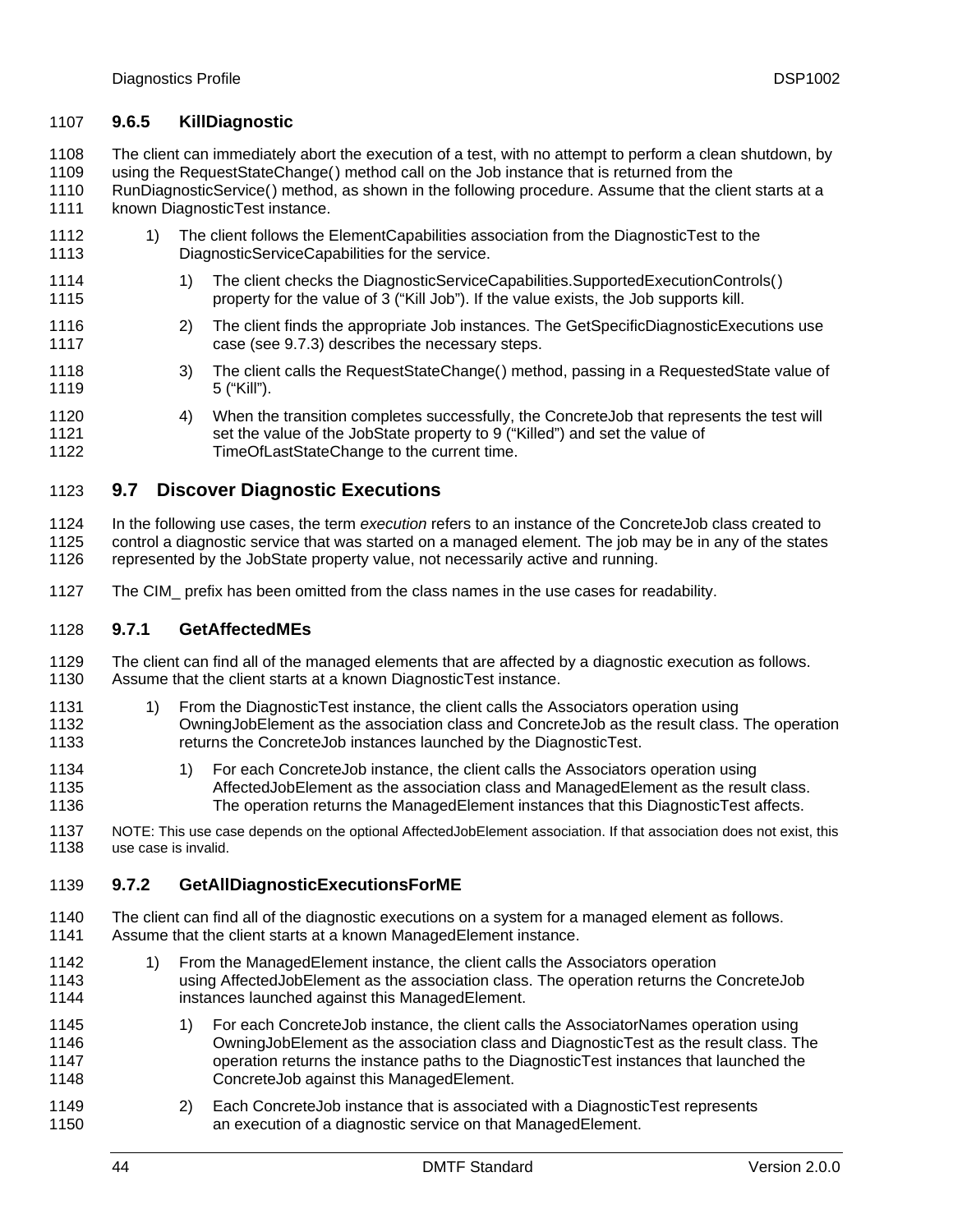1151 NOTE: This use case depends on the optional AffectedJobElement association. If that association does not exist, this 1152 use case is invalid. use case is invalid.

#### <span id="page-44-0"></span>1153 **9.7.3 GetSpecificDiagnosticExecutions**

- 1154 The client can find all of the executions of a specific diagnostic as follows. Assume that the client starts at 1155 a known DiagnosticTest instance.
- 1156 1) From the DiagnosticTest instance, the client calls the Associators operation
- 1157 using OwningJobElement as the association class. The operation returns the ConcreteJob 1158 instances launched by the DiagnosticTest.
- 1159 1) Each ConcreteJob instance represents an execution of that diagnostic service.

## 1160 **9.7.4 GetSpecificDiagnosticExecutionsForME**

- 1161 The client can find all of the executions of a specific diagnostic for a particular managed element using 1162 either of the following methods:
- 1163 starting at the known ManagedElement instance
- 1164 starting at the known DiagnosticTest instance

#### 1165 **9.7.4.1 Starting at the Managed Element**

- 1166 NOTE: This use case depends on the optional AffectedJobElement association. If that association does not exist, this 167 use case is invalid. use case is invalid.
- 1168 Assume that the client starts at the known ManagedElement instance and knows the particular 1169 DiagnosticTest instance.
- 1170 1) From the ManagedElement instance, the client calls the Associators operation 1171 using AffectedJobElement as the association class and ConcreteJob as the result class. The 1172 operation returns the ConcreteJob instances that are running against this ManagedElement.
- 1173 1173 1) For each ConcreteJob instance, the client calls the AssociatorNames operation using 1174 OwningJobElement as the association class and DiagnosticTest as the result class. The 1175 operation returns the instance paths to the DiagnosticTest instances that launched the 1176 ConcreteJob instances against this ManagedElement.
- 1177 2) For each DiagnosticTest instance path returned, the client determines if it is the instance 1178 path of the known DiagnosticTest instance. If the instance path matches, the ConcreteJob 1179 instance represents an execution of that diagnostic service on that ManagedElement.

#### 1180 **9.7.4.2 Starting at the DiagnosticTest**

- 1181 NOTE: This use case depends on the optional AffectedJobElement association. If that association does not exist, this 1182 use case is invalid.
- 1183 Assume that the client starts at the known DiagnosticTest instance and knows the particular 1184 ManagedElement instance.
- 1185 1) From the DiagnosticTest instance, the client calls the Associators operation using 1186 OwningJobElement as the association class and ConcreteJob as the result class. The operation 1187 returns the ConcreteJob instances launched by the DiagnosticTest.
- 1188 1999 1) For each ConcreteJob instance, the client calls the AssociatorNames operation using 1189 AffectedJobElement as the association class and ManagedElement as the result class. 1190 The operation returns the instance paths to the ManagedElement instances against which 1191 this DiagnosticTest launched the ConcreteJob instances.
- 1192 2) For each ManagedElement instance path returned, the client determines if it is the instance 1193 path of the known ManagedElement instance. If the instance path matches, the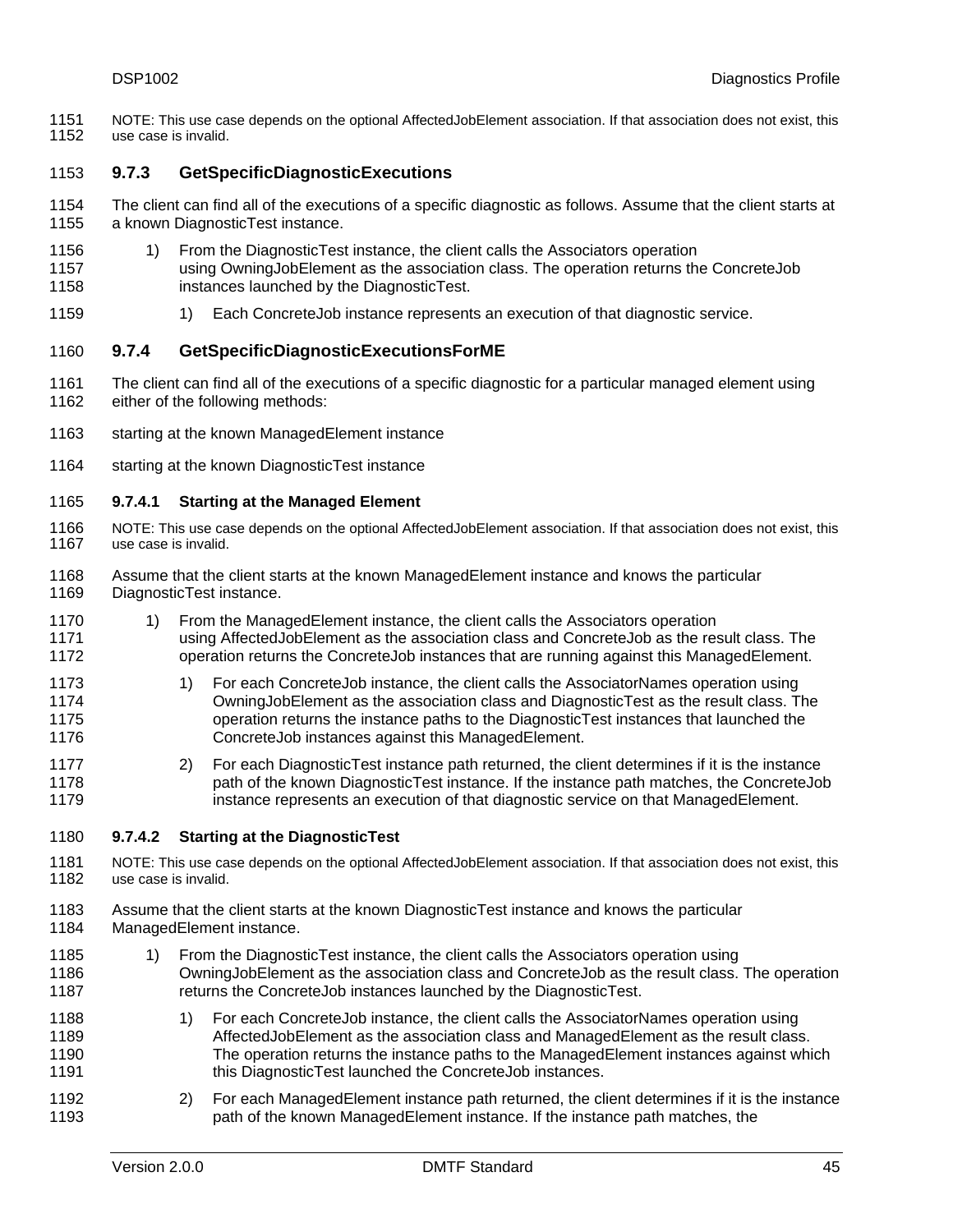1194 ConcreteJob instance represents an execution of that diagnostic service on that 1195 ManagedElement.

## <span id="page-45-0"></span>1196 **9.8 Discover Diagnostic Results (In Progress and Final)**

1197 In the following use cases, the term *execution* refers to an instance of the ConcreteJob class created to 1198 control a diagnostic service that was started on a managed element. The job may be in any of the states 1199 represented by the JobState property value, not necessarily active and running.

1200 [Figure 5](#page-45-1) is an object diagram that represents the results logging process for a diagnostic service on a 1201 fictitious device called "Widget". Only classes, properties, and methods that are of particular interest for 1202 the diagnostic model are shown.

1203 [Figure 5](#page-45-1) shows the required logging implementation, using the DiagnosticLog class. DiagnosticLog is a 1204 special subclass of RecordLog that supports a standard mechanism for organizing and retrieving (using 1205 ExecQuery) the records that diagnostics services generate. Use of this common logging mechanism can 1206 substantially increase interoperability and simplify client design.

1207 NOTE: A separate DiagnosticLog instance shall be created each time the RunDiagnosticService method of 1208<br>1208 DiagnosticTest is invoked. DiagnosticTest is invoked.

1209 The CIM prefix has been omitted from the class names in the diagram and use cases for readability.



1210 1211

## <span id="page-45-1"></span>1212 **Figure 5 – Diagnostic Logging Object Diagram**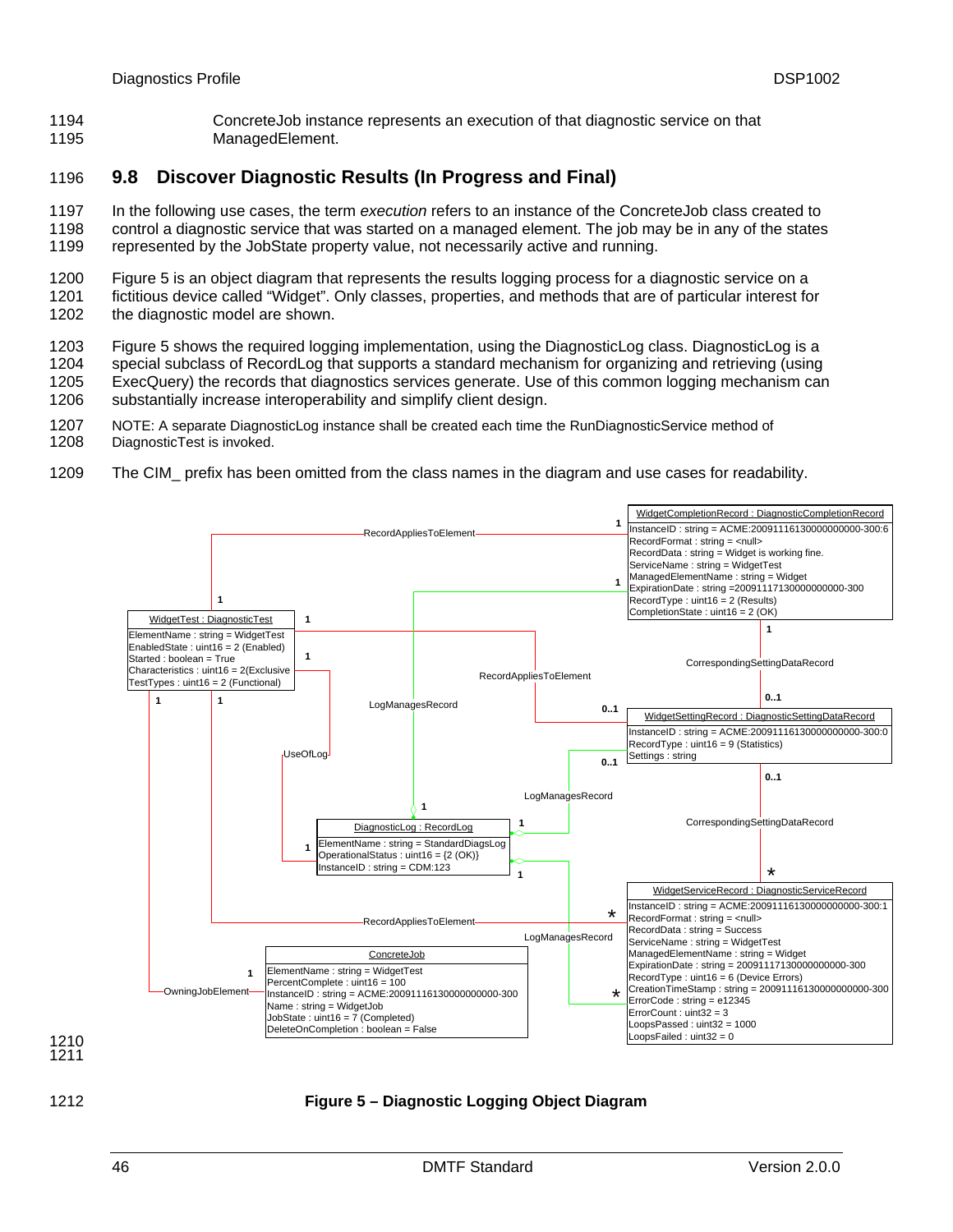## 1213 **9.8.1 GetLogRecordsForDiagnostic**

1214 The client can find all of the diagnostic log records for a particular diagnostic as follows. Assume that the 1215 client starts at the known Diagnostic Test instance and that the Diagnostic Record. Service Name prope client starts at the known DiagnosticTest instance and that the DiagnosticRecord.ServiceName property 1216 is implemented according to this profile.

- 1217 1) The client calls the ExecQuery operation as follows:
- 1218 SELECT \* FROM CIM\_DiagnosticRecord
- 1219 WHERE ServiceName = '<DiagnosticTest.Name>'
- 1220 1) The operation returns the DiagnosticRecord instances created for the specific 1221 DiagnosticTest, independently if they are related to different managed elements or 1222 executions.
- 1223 An alternate method without using ExecQuery is as follows:
- 1224 Assume that the client starts at the known DiagnosticTest instance.
- 1225 1) From the DiagnosticTest instance, the client calls the Associators operation using UseOfLog as 1226 the association class and DiagnosticsLog as the result class. The operation returns the 1227 DiagnosticLog instances that contain records for the DiagnosticTest.
- 1228 1) For each DiagnosticLog instance, the client calls the Associators operation using 1229 LogManagesRecord as the association class and DiagnosticRecord as the result class. 1230 The operation returns the DiagnosticRecord instances in the Log.
- 1231 2) For each returned instance, the client compares DiagnosticRecord.ServiceName with<br>1232 **1232** DiagnosticTest.Name to determine whether the instance is one created for the specific 1232 DiagnosticTest.Name to determine whether the instance is one created for the specific<br>1233 DiagnosticTest. DiagnosticTest.

#### 1234 **9.8.2 GetLogRecordsForME**

1235 The client can find all of the diagnostic log records for a particular managed element as follows. Assume 1236 that the client starts at the known ManagedElement instance and that the

- 1237 DiagnosticRecord.ManagedElementName property is implemented according to this profile.
- 1238 1) The client calls the ExecQuery operation as follows:
- 1239 **SELECT \* FROM CIM DiagnosticRecord**
- 1240 WHERE ManagedElementName = '<ManagedElement.ElementName>'
- 1241 2) The operation returns the DiagnosticRecord instances created for the specific 1242 ManagedElement, independently if they are related to different diagnostics or executions.
- 1243 An alternate method without using ExecQuery is as follows:
- 1244 Assume that the client starts at the known ManagedElement instance.
- 1245 1) From the ManagedElement instance, the client calls the Associators operation using 1246 ServiceAvailableToElement as the association class and DiagnosticTest as the result class. The 1247 operation returns the DiagnosticTest instances for the ManagedElement.
- 1248 1999 1) For each DiagnosticTest instance, the client calls the Associators operation using 1249 UseOfLog as the association class and DiagnosticLog as the result class. The operation 1250 returns the DiagnosticLog instances that contain records for the DiagnosticTest.
- 1251 2) For each DiagnosticLog instance, the client calls the Associators operation using 1252 LogManagesRecord as the association class and DiagnosticRecord as the result class. 1253 The operation returns the DiagnosticRecord instances in the Log.
- 1254 3) For each returned instance, the client compares DiagnosticRecord.ManagedElementName 1255 with ManagedElement.ElementName to determine whether the instance is one created for 1256 the specific ManagedElement.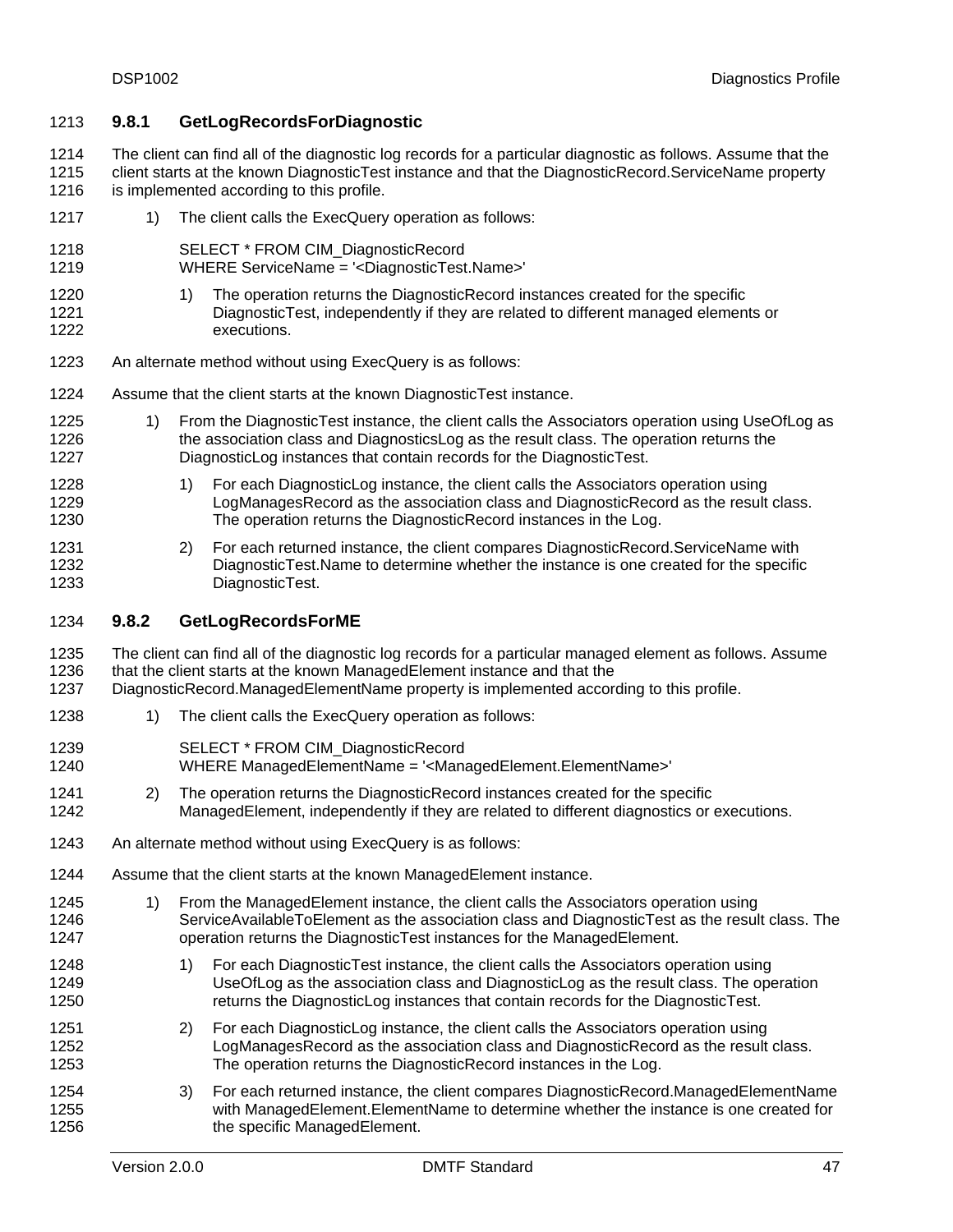## <span id="page-47-0"></span>1257 **9.8.3 GetLogRecordsForMEAndDiagnostic**

- 1258 The client can find all of the diagnostic log records for a particular diagnostic run on a particular managed 1259 element as follows.
- 1260 Assume that the client starts at the known DiagnosticTest and ManagedElement instances and that the 1261 DiagnosticRecord.ServiceName and DiagnosticRecord.ManagedElementName properties are 1262 implemented according to this profile.
- 1263 1990 1) The client calls the ExecQuery operation as follows:
- 1264 SELECT \* FROM CIM\_DiagnosticRecord
- 1265 WHERE ManagedElementName = '<ManagedElement.ElementName>' and ServiceName = 1266 '<DiagnosticTest.Name>'
- 1267 2) The operation returns the DiagnosticRecord instances created for the specific ManagedElement 1268 and DiagnosticTest, independently if they were created in different executions.
- 1269 An alternate method without using ExecQuery is as follows:
- 1270 Assume that the client starts at the known DiagnosticTest instance.
- 1271 1) From the DiagnosticTest instance, the client calls the Associators operation using UseOfLog as 1272 the association class and DiagnosticLog as the result class. The operation returns the 1273 DiagnosticLog instances that contain records for the DiagnosticTest.
- 1274 1) For each DiagnosticLog instance, the client calls the Associators operation using 1275 LogManagesRecord as the association class and DiagnosticRecord as the result class. 1276 The operation returns the DiagnosticRecord instances in the Log.
- 1277 For each returned instance, the client compares DiagnosticRecord.ServiceName with
- 1278 DiagnosticTest.Name and DiagnosticRecord.ManagedElementName with
- 1279 ManagedElement.ElementName to determine whether the instance is one created for the specific
- 1280 DiagnosticTest and ManagedElement.

## <span id="page-47-1"></span>1281 **9.8.4 GetDiagnosticExecutionFinalResults**

- 1282 The client can determine the final result of a diagnostic as follows. Assume that the client starts at the 1283 known ConcreteJob instance and that the DiagnosticRecord.InstanceID property follows the format 1284 defined in this profile (CIM\_DiagnosticRecord.InstanceID *should* be <ConcreteteJob.InstanceID>:<n>). 1285 This use case is also applicable after the job completes and is removed if the client knows the original 1286 ConcreteJob.InstanceID.
- 1287 10 1) The client calls the ExecQuery operation as follows:
- 1288 SELECT \* FROM CIM\_DiagnosticCompletionRecord
- 1289 WHERE InstanceID LIKE '<ConcreteJob.InstanceID>%'
- 1290 2) The operation returns the DiagnosticCompletionRecord instance created for the specific 1291 ConcreteJob.
- 1292 NOTE: Only one DiagnosticCompletionRecord shall be returned.
- 1293 1993 1) The client reads the DiagnosticCompletionRecord.CompletionState property, which shows 1294 the final result (Passed, Warning, Failed, Aborted, Incomplete, and so on) of the diagnostic 1295 execution.
- 1296 An alternate method without using ExecQuery is as follows:
- 1297 Assume that the client starts at the known DiagnosticTest instance.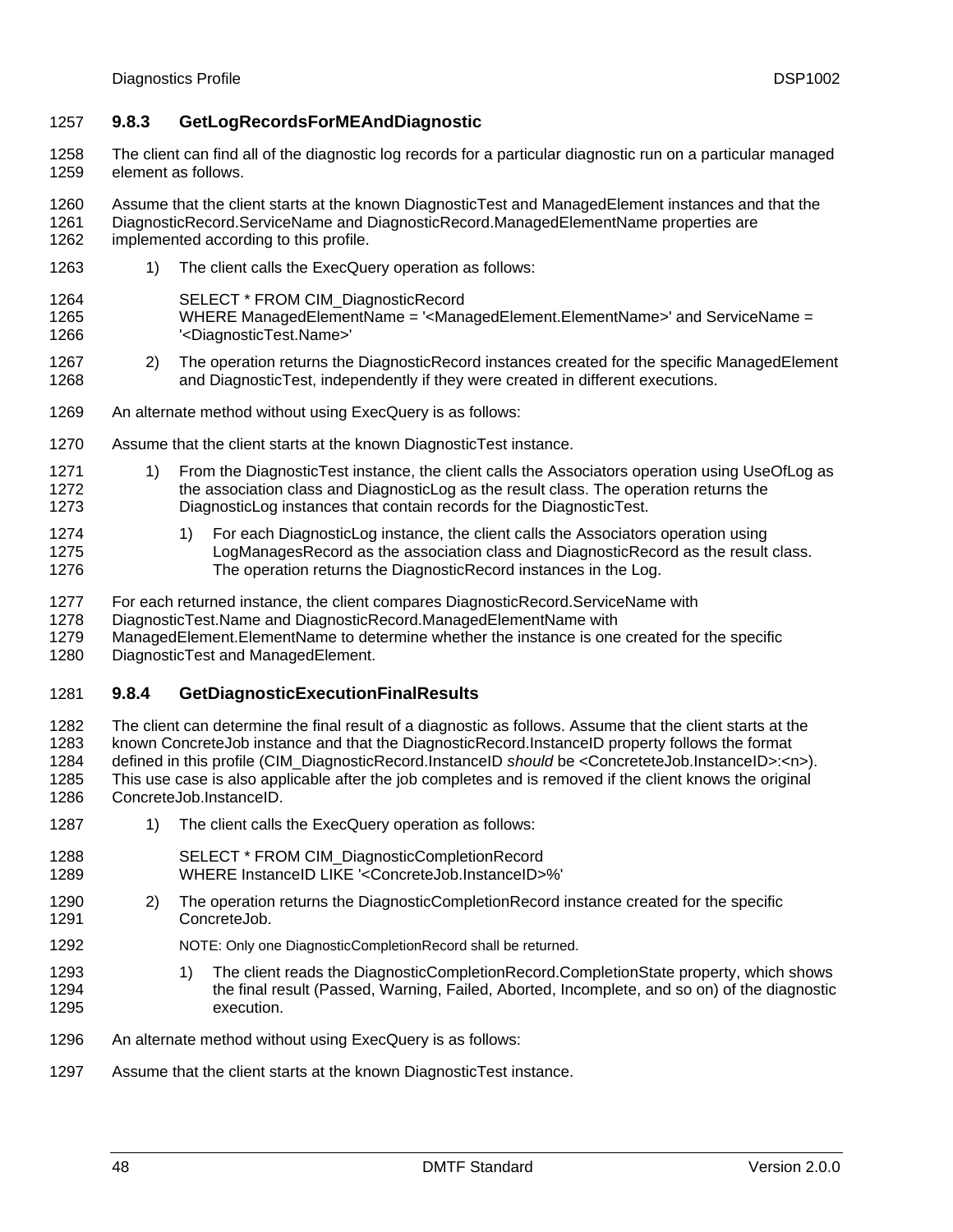- 1298 1) From the DiagnosticTest instance, the client calls the Associators operation using UseOfLog as 1299 the association class and DiagnosticLog as the result class. The operation returns the 1300 DiagnosticLog instances that contain records for the DiagnosticTest.
- 1301 1) For each DiagnosticLog instance, the client calls the Associators operation using 1302 LogManagesRecord as the association class and DiagnosticCompletionRecord as the 1303 result class. The operation returns the DiagnosticCompletionRecord instances in the Log.
- 1304 For each returned instance, the client compares DiagnosticCompletionRecord.ServiceName with
- 1305 DiagnosticTest.Name and DiagnosticRecord.ManagedElementName with
- 1306 ManagedElement.ElementName to determine whether the instance is one created for the specific
- 1307 DiagnosticTest and ManagedElement.

#### <span id="page-48-0"></span>1308 **9.8.5 GetDiagnosticExecutionResults**

- 1309 The client can find all diagnostic log records for a particular execution (job) as follows.
- 1310 The diagnostic implementation will store the results of running the diagnostic in the manner selected
- 1311 through the LogStorage setting. The most common mechanism is for the implementation to create
- 1312 instances of DiagnosticRecord to record the results and status of running diagnostic services.
- 1313 DiagnosticRecord has two subclasses: DiagnosticServiceRecord for recording test results, and<br>1314 DiagnosticSettingDataRecord for preserving the test settings. The implementations for these cla
- DiagnosticSettingDataRecord for preserving the test settings. The implementations for these classes will
- 1315 implement ExecQuery to simplify the retrieval of records.
- 1316 The records are aggregated to a log by the LogManagesRecord association.
- 1317 Assume that the client starts at the known ConcreteJob instance and that the
- 1318 DiagnosticRecord.InstanceID property follows the format defined in this profile
- 1319 (CIM\_DiagnosticRecord.InstanceID *should* be <ConcreteteJob.InstanceID>:<n>). This use case is also
- 1320 applicable after the job completes and is removed if the client knows the original ConcreteJob.InstanceID.
- 1321 1) The client calls the ExecQuery operation as follows:
- 1322 SELECT \* FROM CIM\_DiagnosticRecord
- 1323 WHERE InstanceID LIKE '<ConcreteJob.InstanceID>%'
- 1324 2) The operation returns the DiagnosticRecord instances created for the specific ConcreteJob 1325 which may either be DiagnosticServiceRecord or DiagnosticSettingDataRecord instances.
- 1326 NOTE: Only one DiagnosticSettingDataRecord shall be returned, while one or more DiagnosticServiceRecord<br>1327 instances may be returned. instances may be returned.
- <span id="page-48-1"></span>1328 **9.8.6 GetDiagnosticExecutionSettings**
- 1329 The client can find the settings used to execute a diagnostic as follows.
- 1330 Assume that the client starts at the known ConcreteJob instance and that the<br>1331 DiagnosticRecord.InstanceID property follows the format defined in this profile
- DiagnosticRecord.InstanceID property follows the format defined in this profile
- 1332 (CIM\_DiagnosticRecord.InstanceID *should* be <ConcreteteJob.InstanceID>:<n>). This use case is also
- 1333 applicable after the job completes and is removed if the client knows the original ConcreteJob.InstanceID.
- 1334 10 10 1 The client calls the ExecQuery operation as follows:
- 1335 SELECT \* FROM CIM\_DiagnosticSettingDataRecord
- 1336 WHERE InstanceID LIKE '<ConcreteJob.InstanceID>%'
- 1337 2) The operation returns the DiagnosticSettingDataRecord instance created for the specific 1338 ConcreteJob.
- 1339 NOTE: Only one DiagnosticSettingDataRecord instance shall be returned.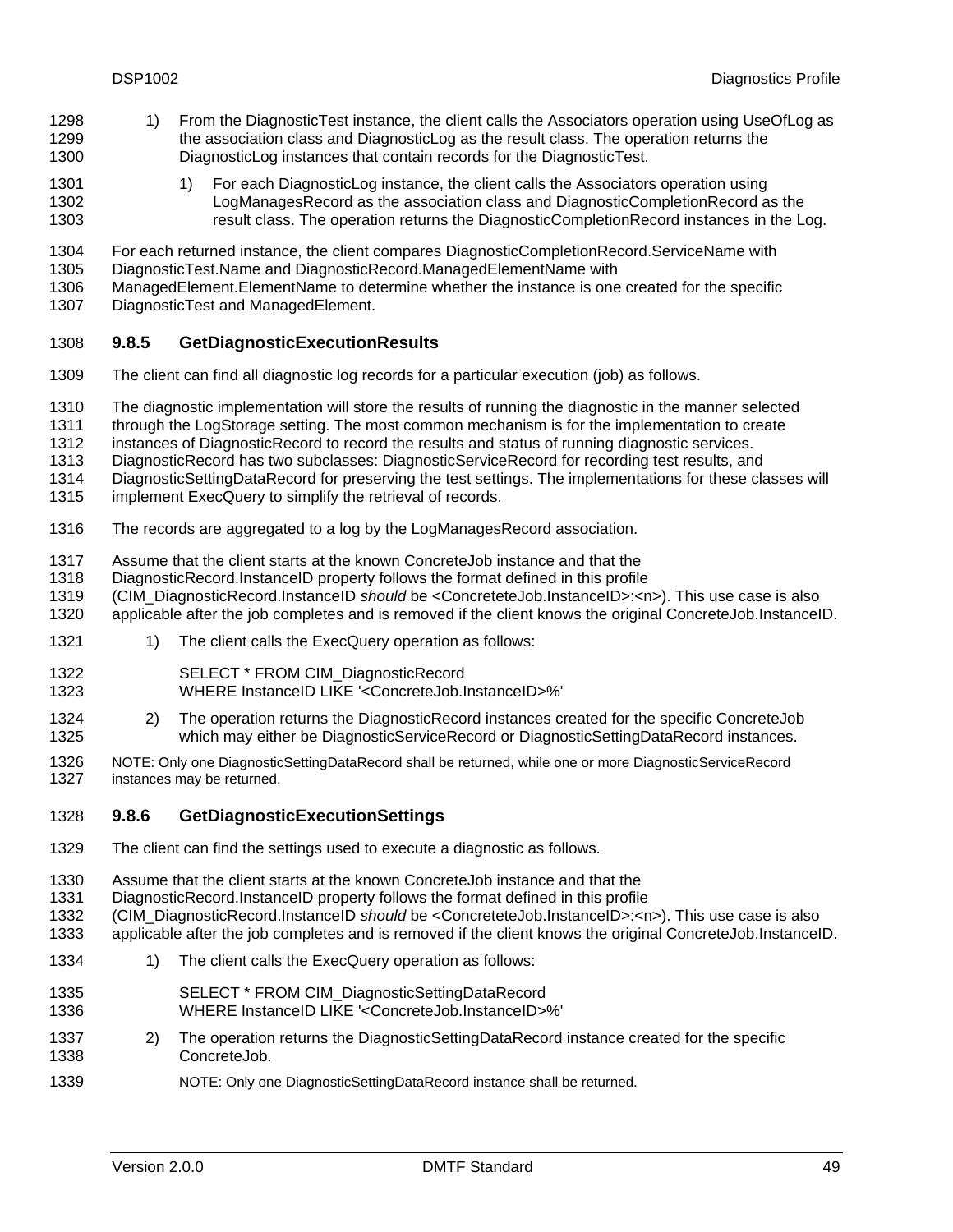- 1340 10 1) The client reads the DiagnosticSettingDataRecord . Settings property, which is a 1341 DiagnosticSettingData embedded instance that contains the settings of the diagnostic 1342 execution.
- 1343 An alternate method without using ExecQuery is as follows:
- 1344 Assume that the client starts at the known DiagnosticTest instance.
- 1345 1345 1) From the DiagnosticTest instance, the client calls the Associators operation using UseOfLog as 1346 the association class and DiagnosticsLog as the result class. The operation returns the 1347 DiagnosticsLog instances that contain records for the DiagnosticTest.
- 1348 2) For each DiagnosticsLog instance, the client calls the Associators operation using 1349 LogManagesRecord as the association class and DiagnosticSettingDataRecord as the result 1350 class. The operation returns the DiagnosticSettingDataRecord instances in the Log.
- 1351 3) For each returned instance, the client compares portion of DiagnosticRecord.InstanceID that 1352 contains the ConcreteJob.InstanceID with ConcreteJob.InstanceID to determine whether the 1353 instance is one created for the specific execution of the DiagnosticTest.
- 1354 1354 1) The client reads the DiagnosticSettingDataRecord.Settings property, which is a 1355 DiagnosticSettingData embedded instance that contains the settings of the diagnostic 1356 execution.
- 1357 Another alternate method without using ExecQuery is as follows:
- 1358 NOTE: This alternative use case depends on the implementation of DiagnosticSettingRecord and<br>1359 CorrespondingSettingsRecord. CorrespondingSettingsRecord.
- 1360 Assume that the client starts at the known DiagnosticTest instance.
- 1361 1) From the DiagnosticTest instance, the client calls the Associators operation using UseOfLog as 1362 the association class and DiagnosticLog as the result class. The operation returns the 1363 DiagnosticLog instances that contain records for the DiagnosticTest.
- 1364 2) For each DiagnosticLog instance, the client calls the Associators operation using 1365 LogManagesRecord as the association class and DiagnosticSettingDataRecord as the result 1366 class. The operation returns the DiagnosticSettingRecord instances in the Log.
- 1367 3) For each returned instance, the client compares portion of 1368 DiagnosticSettingDataRecord.InstanceID with ConcreteJob.InstanceID to determine whether 1369 the instance is the one created for the specific execution of the DiagnosticTest.
- 1370 4) From the DiagnosticSettingDataRecord instance, the client calls the Associators operation using 1371 CorrespondingSettingsRecord as the association class and DiagnosticServiceRecord as the 1372 result class. The operation returns the DiagnosticServiceRecord instances created for the 1373 specific execution of the DiagnosticTest

## <span id="page-49-0"></span>1374 **9.8.7 GetDiagnosticProgress**

- 1375 The client can get the progress of a running diagnostic as follows.
- 1376 The client may poll the ConcreteJob.PercentComplete property to determine test progress or register for 1377 an indication that this property has changed. The value of this property shall be kept current to be useful. 1378 Service implementations should update this property within one second of becoming aware of a progress 1379 change.
- 1380 1) The client may use any of the Discover Diagnostic Execution use cases (see [9.7](#page-43-0)) to find the 1381 desired ConcreteJob instances.
- 1382 1) The client reads the ConcreteJob.PercentComplete property to determine test progress.
- 1383 Assuming CIM\_InstModification indications are supported, the client may register to receive indications 1<br>1384 When the particular ConcreteJob.PercentComplete property changes value. when the particular ConcreteJob.PercentComplete property changes value.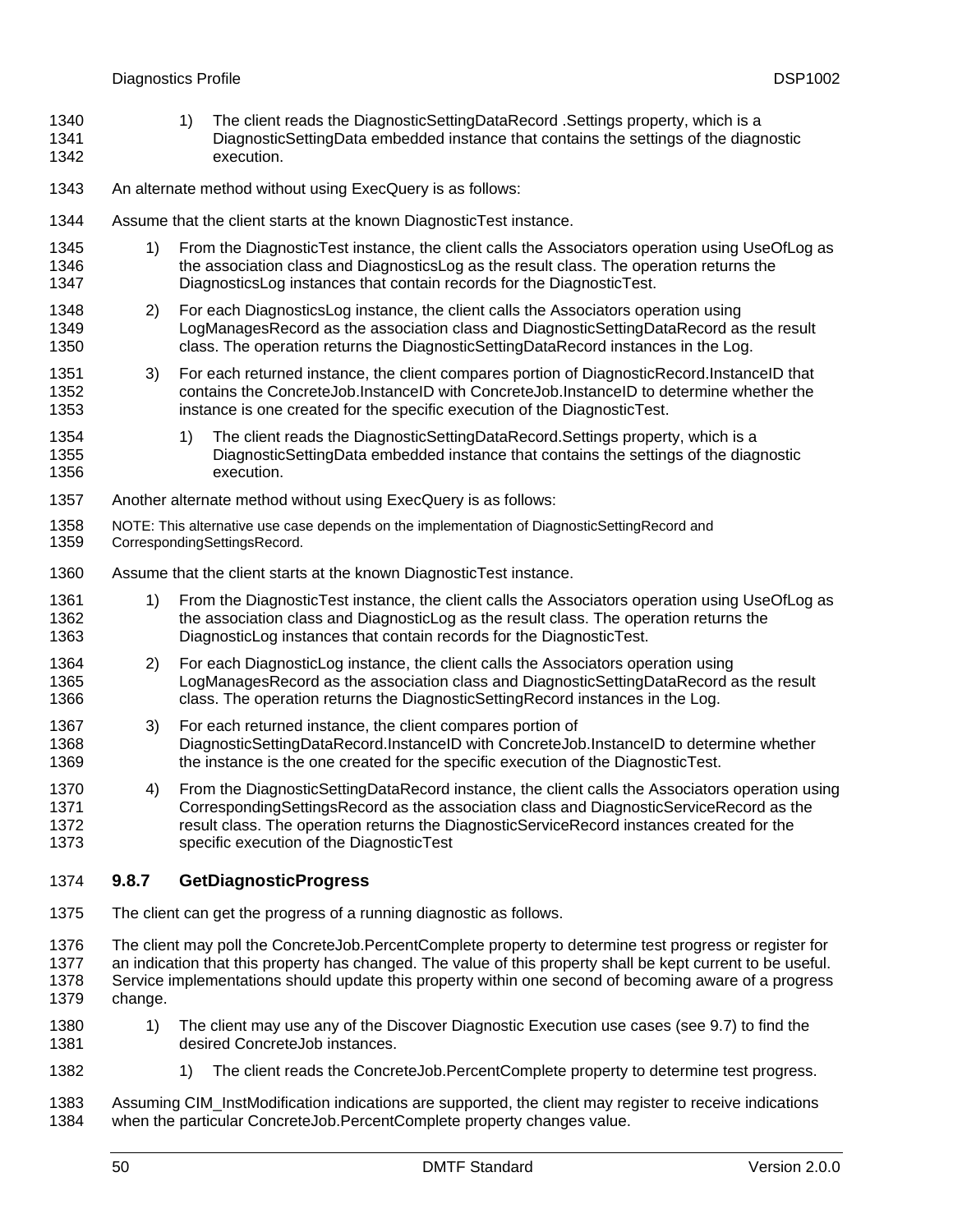1385 1385 1385 1) The client can use any of the Discover Diagnostic Execution use cases (see [9.7\)](#page-43-0) to find the 1386 desired ConcreteJob instances. 1387 1387 1) The client can register to receive a CIM InstModification indication by creating an 1388 indication subscription using the following CIM\_IndicationFilter.Query: 1389 SELECT \* FROM CIM\_InstModification 1390 WHERE "SourceInstance.ISA("CIM\_ConcreteJob") and SourceInstance.InstanceID = 1391 <ConcreteJob.InstanceID> and PreviousInstance.PercentComplete <> 1392 SourceInstance.PercentComplete 1393 2) The indication received will notify the client that the PercentComplete property for the 1394 specific ConcreteJob has changed. The client can use the SourceInstance property in the 1395 indication to see the actual PercentComplete value to determine test progress. 1396

## 1397 **10 CIM Elements**

1398 [Table 34](#page-50-0) shows the instances of CIM Elements for this profile. Instances of the CIM Elements shall be<br>1399 implemented as described in Table 34. Clauses 7 ("Implementation") and 8 ("Methods") may impose implemented as described in [Table 34](#page-50-0). Clauses [7](#page-13-0) ("Implementation") and 8 ("Methods") may impose 1400 additional requirements on these elements.

## <span id="page-50-0"></span>1401 **Table 34 – CIM Elements: Diagnostics Profile**

| <b>Element Name</b>                                                | <b>Requirement</b> | <b>Description</b>                                                                                                                                                                           |
|--------------------------------------------------------------------|--------------------|----------------------------------------------------------------------------------------------------------------------------------------------------------------------------------------------|
| <b>Classes</b>                                                     |                    |                                                                                                                                                                                              |
| CIM_AffectedJobElement                                             | Optional           | Association to link a job to a managed<br>element                                                                                                                                            |
|                                                                    |                    | See 10.1.                                                                                                                                                                                    |
| CIM_AvailableDiagnosticService                                     | Mandatory          | Association to link diagnostic services that<br>can be launched against managed elements                                                                                                     |
|                                                                    |                    | See 10.2.                                                                                                                                                                                    |
| CIM_ConcreteJob                                                    | Mandatory          | Used by the client to monitor and control the<br>execution of a diagnostic service                                                                                                           |
|                                                                    |                    | See 10.3.                                                                                                                                                                                    |
| CIM_CorrespondingSettingDataRecord<br>(DiagnosticServiceRecord)    | Optional           | Association to link a settings record to its<br>corresponding service records. If<br>CIM_DiagnosticSettingDataRecord is<br>implemented, this class is Mandatory.                             |
|                                                                    |                    | See 10.4.                                                                                                                                                                                    |
| CIM_CorrespondingSettingDataRecord<br>(DiagnosticCompletionRecord) | Optional           | Association to link a settings record to its<br>corresponding completion records. If<br>CIM_DiagnosticSettingDataRecord is<br>implemented, this class is Mandatory.                          |
|                                                                    |                    | See 10.5.                                                                                                                                                                                    |
| CIM_DiagnosticCompletionRecord                                     | Mandatory          | Records that contain serviced completion<br>information                                                                                                                                      |
|                                                                    |                    | See 7.7 and 10.6.                                                                                                                                                                            |
| CIM_DiagnosticLog                                                  | Mandatory          | Although several legitimate mechanisms for<br>logging results exist (see<br>CIM_DiagnosticSettingData.LogStorage),<br>aggregation of diagnostic records to a<br>diagnostic log is Mandatory. |
|                                                                    |                    | See 7.6 and 10.7.                                                                                                                                                                            |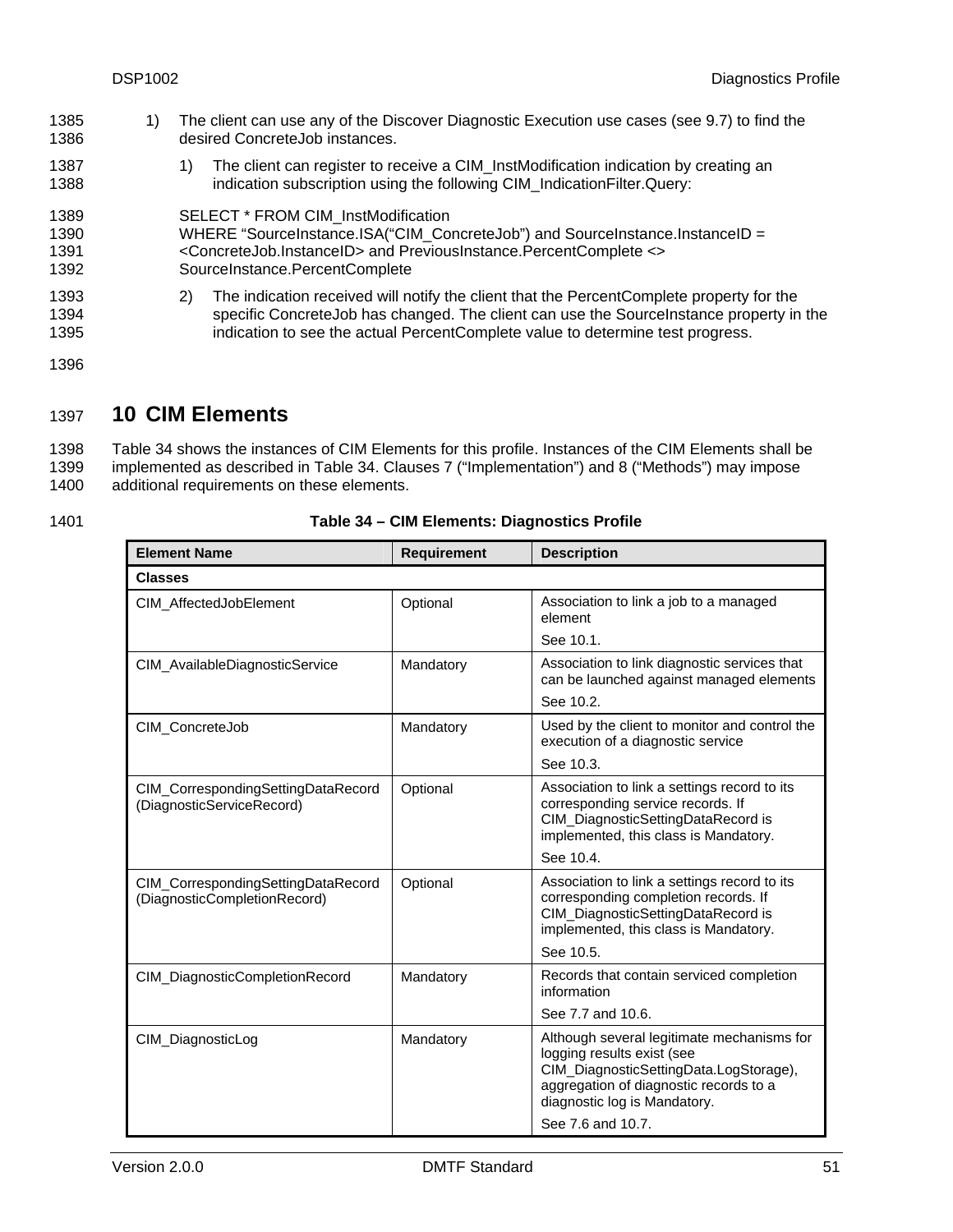| <b>Element Name</b>                 | Requirement | <b>Description</b> |
|-------------------------------------|-------------|--------------------|
| CIM_DiagnosticServiceCapabilities   | Optional    | See 7.3 and 10.8.  |
| CIM_DiagnosticServiceRecord         | Mandatory   | See 7.7 and 10.9.  |
| CIM_DiagnosticSettingData (Default) | Optional    | See 7.4 and 10.10. |
| CIM_DiagnosticSettingData (Client)  | Optional    | See 7.4 and 10.11. |
| CIM_DiagnosticSettingDataRecord     | Optional    | See 7.7 and 10.12. |
| CIM_DiagnosticTest                  | Mandatory   | See 7.1 and 10.13. |
| CIM_ElementCapabilities             | Optional    | See 10.14.         |
| CIM_ElementSettingData              | Optional    | See 10.15.         |
| (JobSettingData)                    |             |                    |
| CIM_ElementSettingData              | Optional    | See 10.16.         |
| (DiagnosticSettingData)             |             |                    |
| CIM_ElementSoftwareIdentity         | Mandatory   | See 10.17.         |
| CIM_HelpService                     | Optional    | See 10.18.         |
| CIM_HostedService                   | Mandatory   | See 10.19 and 9.1. |
| CIM_JobSettingData (Default)        | Optional    | See 10.20.         |
| CIM_JobSettingData (Client)         | Optional    | See 10.21.         |
| CIM_LogManagesRecord                | Mandatory   | See 10.22.         |
| CIM_OwningJobElement                | Mandatory   | See 10.23.         |
| CIM_RecordAppliesToElement          | Optional    | See 10.24.         |
| CIM_RegisteredProfile               | Mandatory   | See 10.25.         |
| CIM_ServiceAffectsElement           | Mandatory   | See 10.26.         |
| CIM_ServiceAvailableToElement       | Mandatory   | See 10.27.         |
| CIM_ServiceComponent                | Optional    | See 10.28.         |
| CIM_SoftwareIdentity                | Mandatory   | See 10.29.         |
| CIM_UseOfLog                        | Mandatory   | See 10.30.         |
| <b>Indications</b>                  |             |                    |
| None defined in this profile        |             |                    |

## <span id="page-51-0"></span>1402 **10.1 CIM\_AffectedJobElement**

[1403 CIM\\_AffectedJobElement is used to associate a job with its affected managed elements \(devices\). Table](#page-51-1)  1404 35 provides information about the properties of CIM\_AffectedJobElement.

<span id="page-51-1"></span>

| 1405 | Table 35 – Class: CIM AffectedJobElement |
|------|------------------------------------------|
|------|------------------------------------------|

| <b>Properties</b> | <b>Requirement</b> | <b>Notes</b>                                                                    |
|-------------------|--------------------|---------------------------------------------------------------------------------|
| AffectedElement   | Mandatory          | Key This property shall be a reference to an<br>instance of CIM_ManagedElement. |
| AffectingElement  | Mandatory          | Key This property shall be a reference to an<br>instance of CIM_ConcreteJob.    |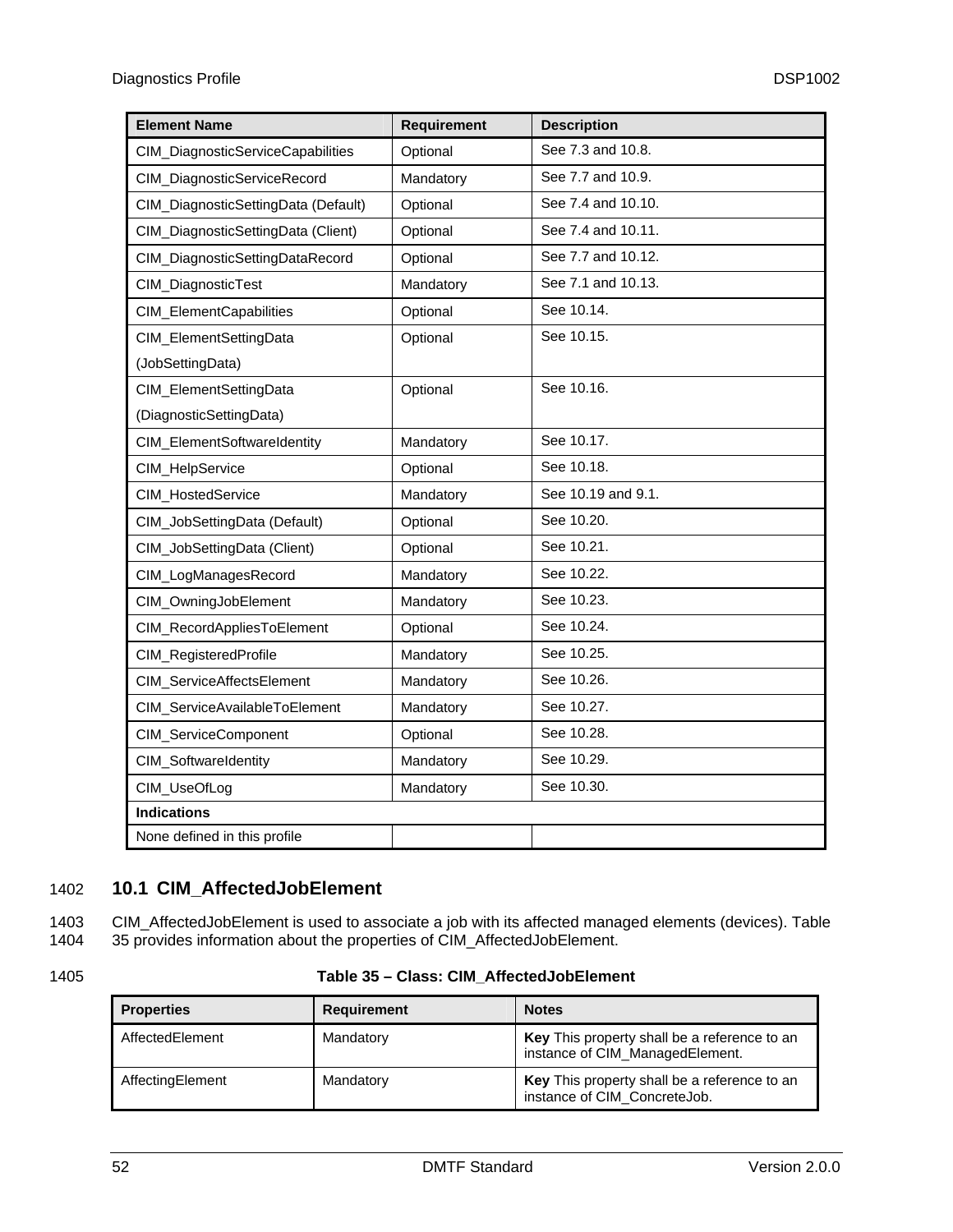## <span id="page-52-0"></span>1406 **10.2 CIM\_AvailableDiagnosticService**

- 1407 CIM\_AvailableDiagnosticService is used to discover the diagnostic services that are installed for a<br>1408 particular managed element. Table 36 provides information about the properties of
- 1408 particular managed element. [Table 36](#page-52-2) provides information about the properties of 1409 CIM AvailableDiagnosticService.
- 1409 CIM\_AvailableDiagnosticService.
- 

<span id="page-52-2"></span>

| <b>Properties</b>                 | <b>Requirement</b> | <b>Notes</b>                                                                              |
|-----------------------------------|--------------------|-------------------------------------------------------------------------------------------|
| <b>ServiceProvided</b>            | Mandatory          | Key This property shall be a reference<br>to an instance of<br>CIM_DiagnosticService.     |
| <b>UserOfService</b>              | Mandatory          | <b>Key</b> This property shall be a reference<br>to an instance of<br>CIM_ManagedElement. |
| EstimatedDurationOfService        | Mandatory          | See 7.2.1.                                                                                |
| <b>EstimatedDurationQualifier</b> | Optional           | See 7.2.2.                                                                                |

## <span id="page-52-1"></span>1411 **10.3 CIM\_ConcreteJob**

1412 Each successful RunDiagnosticService() call will return a CIM\_ConcreteJob instance. Each<br>1413 CIM ConcreteJob instance represents a diagnostic execution. Table 37 provides information

1413 CIM\_ConcreteJob instance represents a diagnostic execution. [Table 37](#page-52-3) provides information about the 1414 properties of CIM ConcreteJob. properties of CIM\_ConcreteJob.

<span id="page-52-3"></span>

| <b>Properties</b>         | <b>Requirement</b> | <b>Notes</b>                                                                                  |
|---------------------------|--------------------|-----------------------------------------------------------------------------------------------|
| InstanceID                | Mandatory          | Key                                                                                           |
|                           |                    | InstanceID should be constructed using<br>the following preferred algorithm:                  |
|                           |                    | <orgid>:<localid></localid></orgid>                                                           |
|                           |                    | (See the MOF file for more detail.)                                                           |
|                           |                    | (pattern "^.*[:].*\$")                                                                        |
| Name                      | Mandatory          | The property will be formatted as a<br>free-form string of variable length.<br>(pattern ".*") |
| <b>JobState</b>           | Mandatory          | None                                                                                          |
| <b>TimeBeforeRemoval</b>  | Mandatory          | See 7.5.1.                                                                                    |
| StartTime                 | Mandatory          | None                                                                                          |
| ElapsedTime               | Mandatory          | This property should be updated<br>periodically so as to be useful as a<br>"heartheat."       |
| PercentComplete           | Mandatory          | See 7.5.2.                                                                                    |
| <b>DeleteOnCompletion</b> | Optional           | The default value for this property is<br>TRUE.                                               |
| ErrorDescription          | Conditional        | If ErrorCode is implemented,<br>ErrorDescription should be filled in to<br>explain the error. |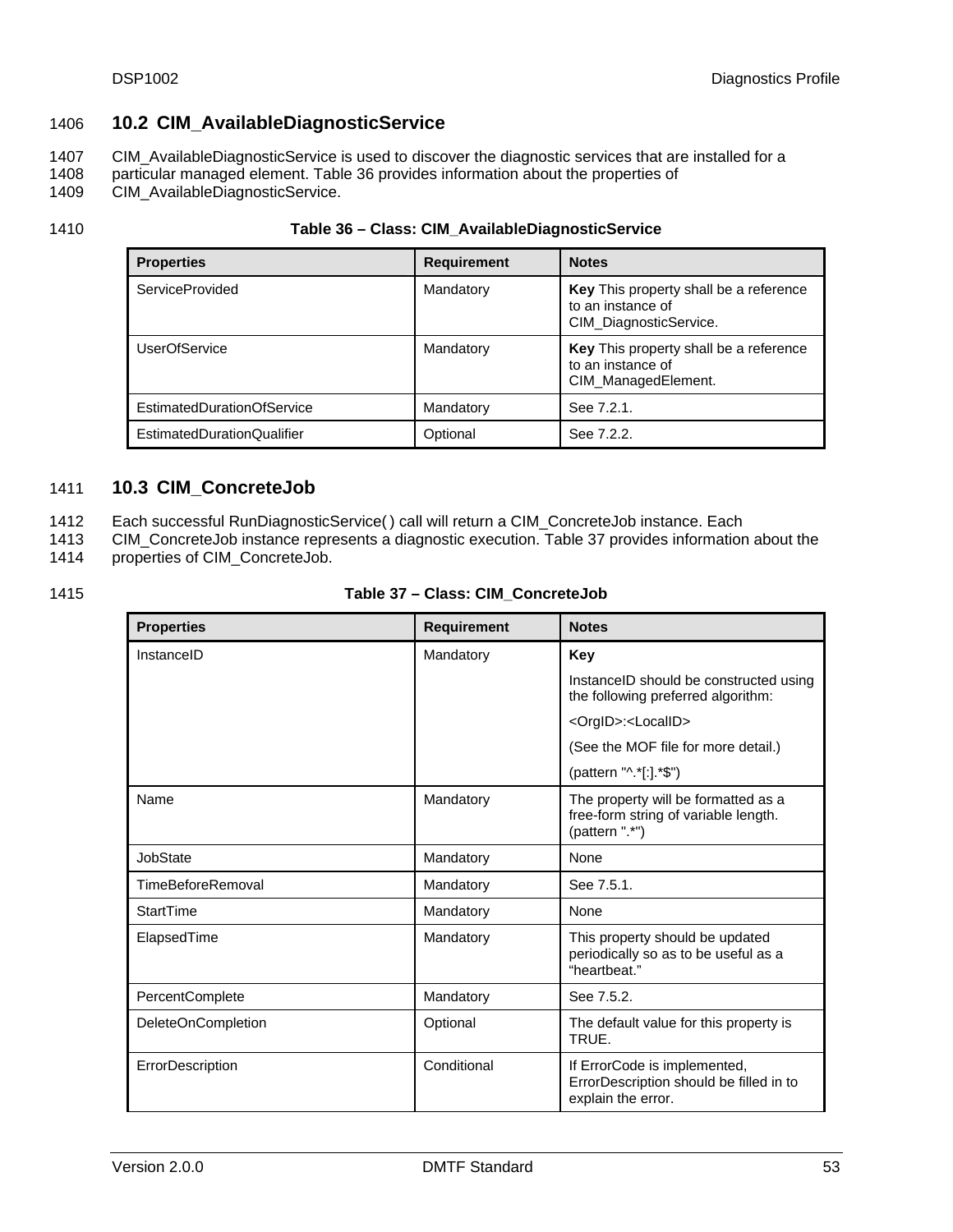| <b>Properties</b>    | Requirement | <b>Notes</b> |
|----------------------|-------------|--------------|
| RequestedState       | Mandatory   | None         |
| RequestStateChange() | Mandatory   | See 8.2.     |

## <span id="page-53-0"></span>1416 **10.4 CIM\_CorrespondingSettingDataRecord (DiagnosticServiceRecord)**

- 1417 CIM\_CorrespondingSettingDataRecord is used to associate a service record with the corresponding<br>1418 Setting data record. Table 38 provides information about the properties of
- setting data record. [Table 38](#page-53-2) provides information about the properties of
- 1419 CIM CorrespondingSettingDataRecord.
- 

#### <span id="page-53-2"></span>1420 **Table 38 – Class: CIM\_CorrespondingSettingDataRecord**

| <b>Properties</b> | <b>Requirement</b> | <b>Notes</b>                                                                                                     |
|-------------------|--------------------|------------------------------------------------------------------------------------------------------------------|
| DataRecord        | Mandatory          | Key This property shall be a reference<br>to an instance of<br>CIM_DiagnosticServiceRecord                       |
| SettingsRecord    | Mandatory          | Key This property shall be a reference<br>to an instance of<br>CIM_DiagnosticSettingDataRecord.<br>Cardinality 1 |

## <span id="page-53-1"></span>1421 **10.5 CIM\_CorrespondingSettingDataRecord (DiagnosticCompletionRecord)**

1422 CIM\_CorrespondingSettingDataRecord is used to associate a completion record with the corresponding

- 1423 setting data record. [Table 39](#page-53-3) provides information about the properties of 1424 CIM CorrespondingSettingDataRecord.
- CIM\_CorrespondingSettingDataRecord.

## <span id="page-53-3"></span>1425 **Table 39 – Class: CIM\_CorrespondingSettingDataRecord**

| <b>Properties</b> | <b>Requirement</b> | <b>Notes</b>                                                                                                     |
|-------------------|--------------------|------------------------------------------------------------------------------------------------------------------|
| DataRecord        | Mandatory          | Key This property shall be a reference<br>to an instance of<br>CIM_DiagnosticCompletionRecord                    |
| SettingsRecord    | Mandatory          | Key This property shall be a reference<br>to an instance of<br>CIM DiagnosticSettingDataRecord.<br>Cardinality 1 |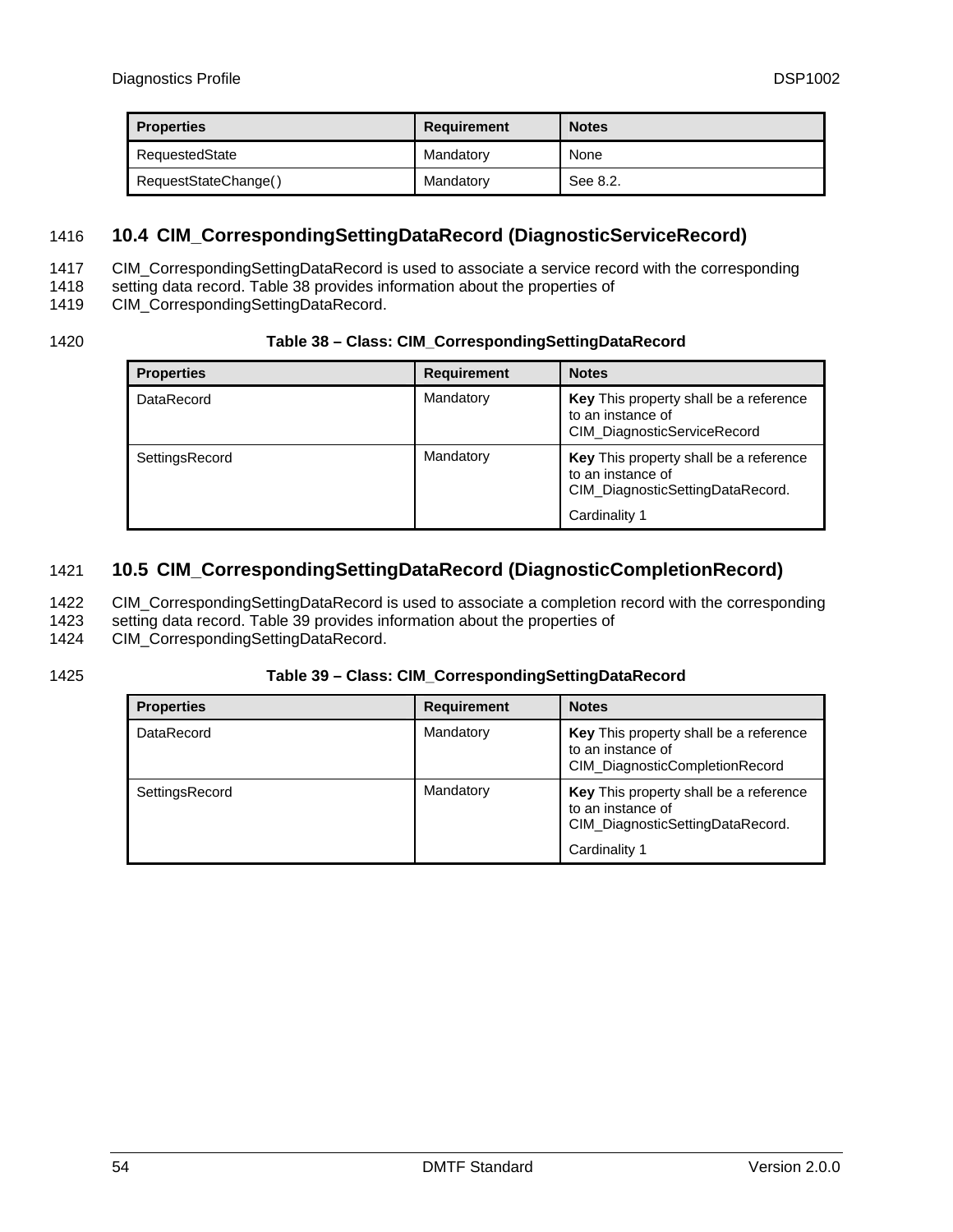## <span id="page-54-0"></span>1426 **10.6 CIM\_DiagnosticCompletionRecord**

1427 CIM\_DiagnosticCompletionRecord is used to report the final state of diagnostic execution (OK, Failed, 1428 Incomplete, Aborted, and so on). Table 40 provides information about the properties of

- 1428 Incomplete, Aborted, and so on). [Table 40](#page-54-1) provides information about the properties of 1429 CIM DiagnosticCompletionRecord.
- CIM\_DiagnosticCompletionRecord.
- 

## <span id="page-54-1"></span>1430 **Table 40 – Class: CIM\_DiagnosticCompletionRecord**

| <b>Properties</b>               | Requirement | <b>Notes</b>                                                                                                                                                                                                                                                                                         |
|---------------------------------|-------------|------------------------------------------------------------------------------------------------------------------------------------------------------------------------------------------------------------------------------------------------------------------------------------------------------|
| InstanceID                      | Mandatory   | Key                                                                                                                                                                                                                                                                                                  |
|                                 |             | InstanceID should be constructed using the<br>following preferred algorithm:                                                                                                                                                                                                                         |
|                                 |             | <concretejob.instanceid>:<n></n></concretejob.instanceid>                                                                                                                                                                                                                                            |
|                                 |             | < ConcreteJob.InstanceID> is<br><orgid>:<localid> as described in<br/>CIM_ConcreteJob, and <n> is an increment<br/>value that provides uniqueness. <n> should be<br/>set to \"0\" for the first record created by the job,<br/>and incremented for each subsequent record.</n></n></localid></orgid> |
|                                 |             | (pattern "^.*[:].*[:][0123456789]*\$")                                                                                                                                                                                                                                                               |
| CreationTimeStamp               | Mandatory   | None                                                                                                                                                                                                                                                                                                 |
| RecordData                      | Mandatory   | None                                                                                                                                                                                                                                                                                                 |
| RecordFormat                    | Mandatory   | None                                                                                                                                                                                                                                                                                                 |
| ServiceName                     | Mandatory   | The ServiceName property shall be constructed<br>as follows: < OrgID>: <testname>.</testname>                                                                                                                                                                                                        |
|                                 |             | (pattern "^.*[:].*\$")                                                                                                                                                                                                                                                                               |
| ManagedElementName              | Mandatory   | This property will be formatted as a free-form<br>string of variable length.                                                                                                                                                                                                                         |
|                                 |             | (pattern ".*")                                                                                                                                                                                                                                                                                       |
| RecordType                      | Mandatory   | The record type shall be "2 (Results).                                                                                                                                                                                                                                                               |
|                                 |             | Matches 2 (Results)                                                                                                                                                                                                                                                                                  |
| <b>ExpirationDate</b>           | Mandatory   | See 7.7.1.                                                                                                                                                                                                                                                                                           |
| CompletionState                 | Mandatory   | None                                                                                                                                                                                                                                                                                                 |
| OtherCompletionStateDescription | Conditional | If CompletionState has the value 1 (Other), this<br>property is Mandatory.                                                                                                                                                                                                                           |
| LoopsPassed                     | Optional    | If looping is supported, this property is<br>Mandatory.                                                                                                                                                                                                                                              |
| LoopsFailed                     | Optional    | If looping is supported, this property is<br>Mandatory.                                                                                                                                                                                                                                              |
| ErrorCode                       | Mandatory   | This property shall be an array that contains the<br>error codes of all errors generated by the<br>diagnostic service execution.                                                                                                                                                                     |
|                                 |             | If there are no errors this property may have the<br>value NULL.                                                                                                                                                                                                                                     |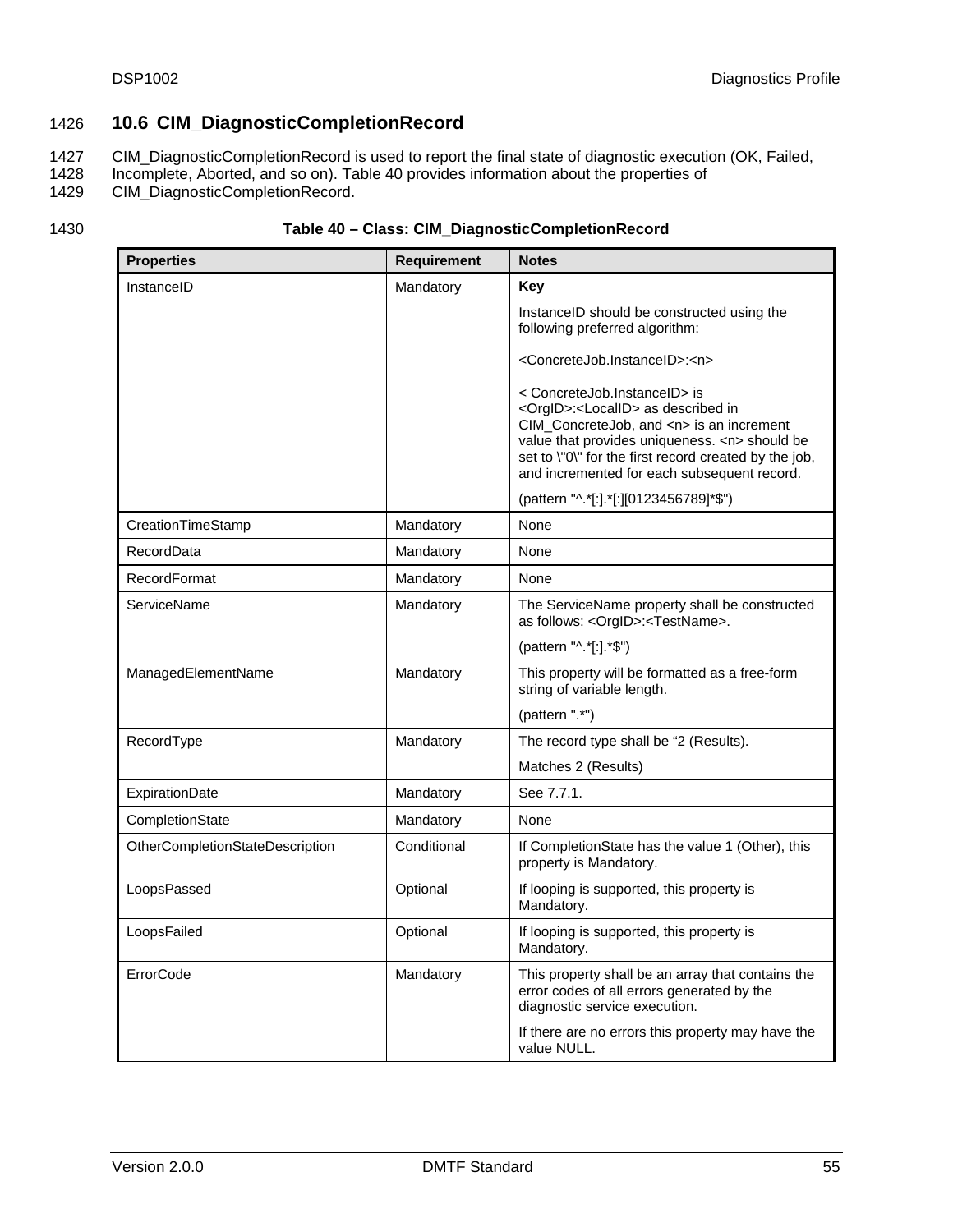| <b>Properties</b> | <b>Requirement</b> | <b>Notes</b>                                                                                                                                                                                                                                                      |
|-------------------|--------------------|-------------------------------------------------------------------------------------------------------------------------------------------------------------------------------------------------------------------------------------------------------------------|
| ErrorCount        | Mandatory          | This property shall be an array where each<br>position should contain the number of times that<br>an error (which can be identified by the same<br>position of the ErrorCode array) happened.<br>If there are no errors this property may have the<br>value NULL. |

## <span id="page-55-0"></span>1431 **10.7 CIM\_DiagnosticLog**

1432 CIM\_DiagnosticLog represents a log that aggregates all of the results (records) that the execution of a<br>1433 diagnostic generates. Table 41 provides information about the properties of CIM DiagnosticLog. diagnostic generates. [Table 41](#page-55-2) provides information about the properties of CIM\_DiagnosticLog.

<span id="page-55-2"></span>

| <b>Properties</b> | <b>Requirement</b> | <b>Notes</b>                                                                 |
|-------------------|--------------------|------------------------------------------------------------------------------|
| InstanceID        | Mandatory          | Key                                                                          |
|                   |                    | InstanceID should be constructed using<br>the following preferred algorithm: |
|                   |                    | <orgid>:<localid></localid></orgid>                                          |
|                   |                    | (See the MOF file for more detail.)                                          |
|                   |                    | (pattern "^.*[:].*\$")                                                       |
| ClearLog()        | Mandatory          | See 8.3.                                                                     |

## <span id="page-55-1"></span>1435 **10.8 CIM\_DiagnosticServiceCapabilities**

1436 CIM\_DiagnosticServiceCapabilities publishes the diagnostic service's capabilities, such as settings and

1437 execution controls that are supported. [Table 42](#page-55-3) provides information about the properties of 1438 CIM DiagnosticServiceCapabilities.

CIM\_DiagnosticServiceCapabilities.

## <span id="page-55-3"></span>1439 **Table 42 – Class: CIM\_DiagnosticServiceCapabilities**

| <b>Properties</b> | <b>Requirement</b> | <b>Notes</b>                                                                                                           |
|-------------------|--------------------|------------------------------------------------------------------------------------------------------------------------|
| InstanceID        | Mandatory          | Key                                                                                                                    |
|                   |                    | InstanceID shall be unique and should be<br>constructed using the following preferred<br>algorithm:                    |
|                   |                    | <orgid>:<localid></localid></orgid>                                                                                    |
|                   |                    | (See the MOF file for more detail.)                                                                                    |
|                   |                    | <localid> should be set to the Name<br/>property value of the Service to which these<br/>capabilities apply.</localid> |
|                   |                    | (pattern "^.*[:].*\$")                                                                                                 |
| ElementName       | Mandatory          | This property shall contain the value of the<br>Service's ElementName property.                                        |
|                   |                    | The property will be formatted as a free-<br>form string of variable length.                                           |
|                   |                    | (pattern ".*")                                                                                                         |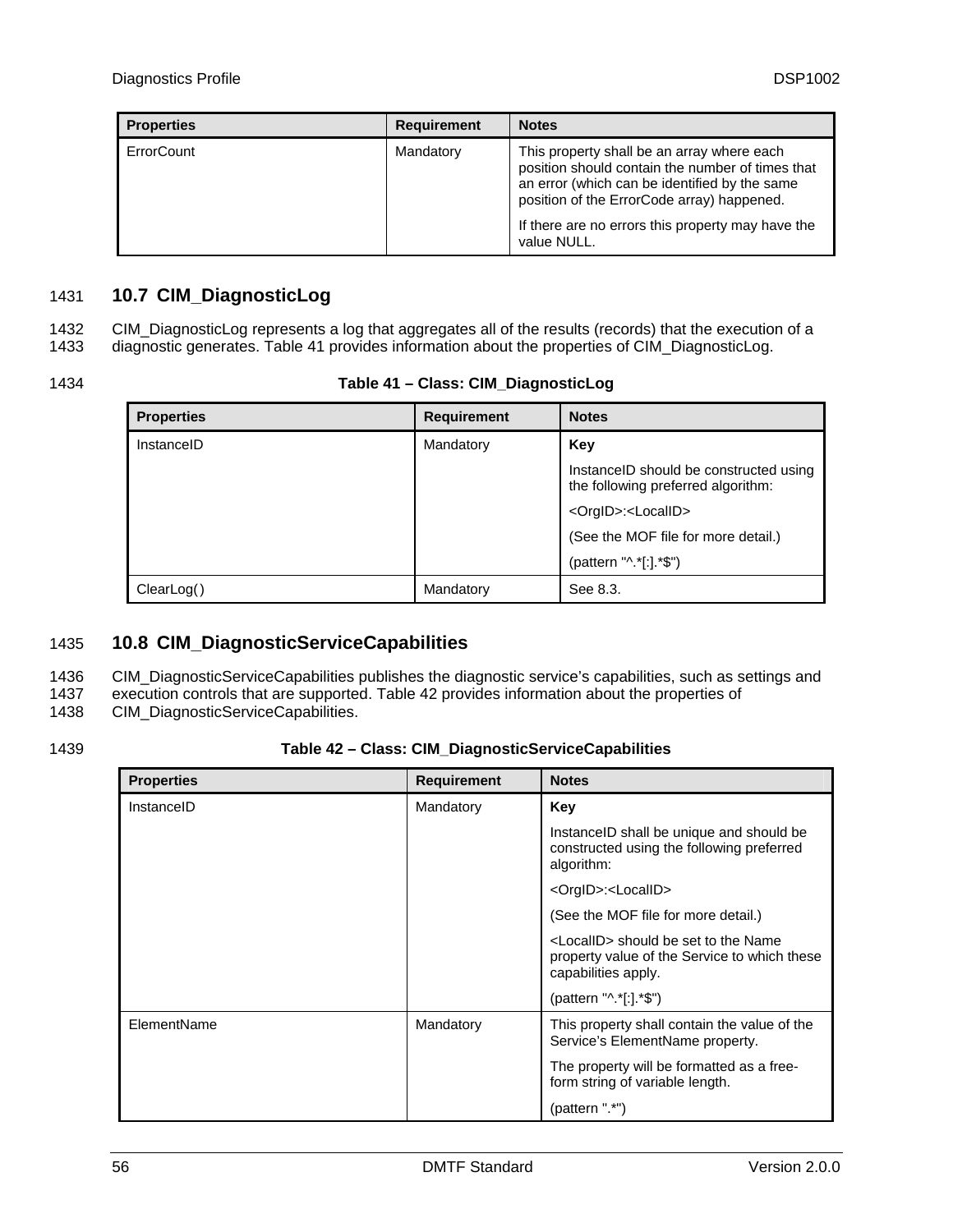| <b>Properties</b>                               | <b>Requirement</b> | <b>Notes</b>                                                                               |
|-------------------------------------------------|--------------------|--------------------------------------------------------------------------------------------|
| <b>SupportedServiceModes</b>                    | Optional           | If service modes are supported, they shall<br>be published using this property.            |
| OtherSupportedServiceModesDescriptions          | Conditional        | If SupportedServiceModes includes the<br>value of 1 (Other) this property is<br>Mandatory. |
| SupportedLoopControl                            | Optional           | If looping is supported, its controls shall be<br>published using this property.           |
| OtherSupportedLoopControlDescriptions           | Conditional        | If SupportedLoopControl includes the value<br>1 (Other), this property is Mandatory.       |
| SupportedLogOptions                             | Optional           | If any log options are supported, they shall<br>be published using this property.          |
| OtherSupportedLogOptionsDescriptions            | Conditional        | If SupportedLogOptions includes the value<br>1 (Other), this property is Mandatory.        |
| SupportedLogStorage                             | Optional           | If any log storage options are supported,<br>they shall be published using this property.  |
| OtherSupportedLogStorageDescriptions            | Conditional        | If SupportedLogStorage includes the value<br>1 (Other), this property is Mandatory.        |
| SupportedExecutionControls                      | Optional           | If any execution controls are supported,<br>they shall be published using this property.   |
| OtherSupportedExecutionControls<br>Descriptions | Conditional        | If SupportedExecutionControls includes the<br>value 1 (Other), this property is Mandatory. |

## <span id="page-56-0"></span>1440 **10.9 CIM\_DiagnosticServiceRecord**

1441 CIM\_DiagnosticServiceRecord is used to report diagnostic service messages such as results, errors,

1442 warnings, and status. [Table 43](#page-56-1) provides information about the properties of

1443 CIM\_DiagnosticServiceRecord.

<span id="page-56-1"></span>

|--|--|

## 1444 **Table 43 – Class: CIM\_DiagnosticServiceRecord**

| <b>Properties</b> | <b>Requirement</b> | <b>Notes</b>                                                                                                                                                                                                                                                                                                      |
|-------------------|--------------------|-------------------------------------------------------------------------------------------------------------------------------------------------------------------------------------------------------------------------------------------------------------------------------------------------------------------|
| InstanceID        | Mandatory          | Key                                                                                                                                                                                                                                                                                                               |
|                   |                    | Instance ID should be constructed using the<br>following preferred algorithm:<br><concretejob.instanceid>:<n></n></concretejob.instanceid>                                                                                                                                                                        |
|                   |                    | Where < ConcreteJob.InstanceID> is<br><orgid>:<localid> as described in<br/>ConcreteJob and <math>\leq n</math> is an increment value<br/>that provides uniqueness. <n> should be set<br/>to \"0\" for the first record created by the job,<br/>and incremented for each subsequent record.</n></localid></orgid> |
|                   |                    | (pattern "^.*[:].*[:][0123456789]*\$")                                                                                                                                                                                                                                                                            |
| CreationTimeStamp | Mandatory          | None                                                                                                                                                                                                                                                                                                              |
| RecordData        | Mandatory          | None                                                                                                                                                                                                                                                                                                              |
| RecordFormat      | Mandatory          | None                                                                                                                                                                                                                                                                                                              |
| LoopsPassed       | Mandatory          | None                                                                                                                                                                                                                                                                                                              |
| LoopsFailed       | Mandatory          | None                                                                                                                                                                                                                                                                                                              |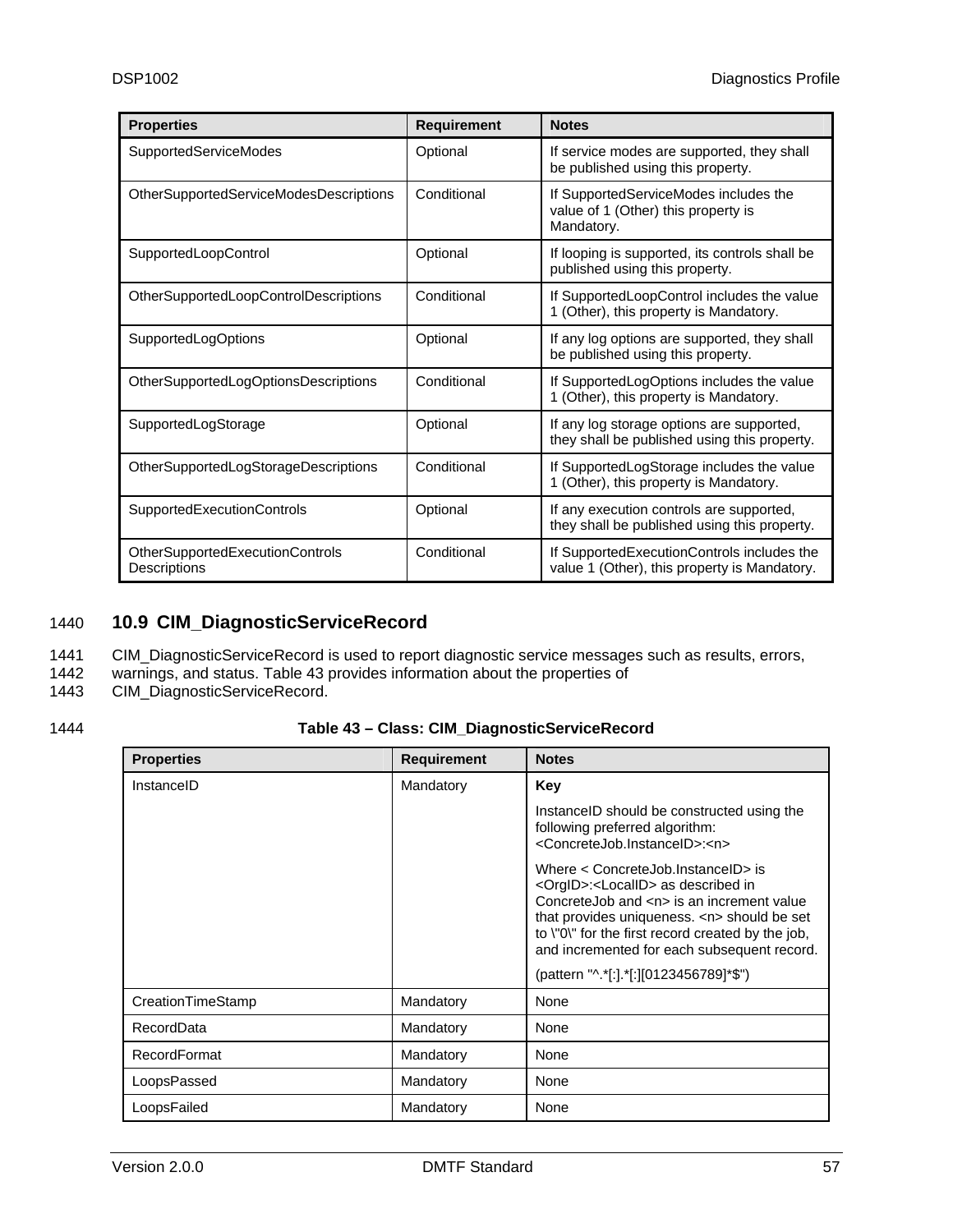| <b>Properties</b>          | <b>Requirement</b> | <b>Notes</b>                                                                                                                                                                                                                            |
|----------------------------|--------------------|-----------------------------------------------------------------------------------------------------------------------------------------------------------------------------------------------------------------------------------------|
| ErrorCode                  | Conditional        | If the RecordType value is 7(Device Errors)<br>or 8 (Service Errors), this property shall be an<br>array that contains only one error code<br>number.                                                                                   |
|                            |                    | If the RecordType value is 2 (Results), this<br>property shall be an array that contains the<br>error codes of all errors generated by the<br>diagnostic service or subtest execution at the<br>time when the record was logged.        |
|                            |                    | If the RecordType value is not 2 (Results) or<br>7(Device Errors) or 8 (Service Errors), this<br>this property may be NULL.                                                                                                             |
|                            |                    | The property will be formatted as a free-form<br>string of variable length. (pattern ".*")                                                                                                                                              |
| ErrorCount                 | Conditional        | If the RecordType value is 7(Device Errors)<br>or 8 (Service Errors), this property shall be an<br>array that has just one element whose value<br>is 1.                                                                                 |
|                            |                    | If the RecordType value is 2 (Results), this<br>property should be an array where each<br>position should contain the number of times<br>that an error occurred which can be identified<br>by the same position in the ErrorCode array. |
|                            |                    | If the RecordType value is not 2 (Results) or<br>7(Device Errors) or 8 (Service Errors), this<br>this property may be NULL.                                                                                                             |
| ServiceName                | Mandatory          | This property shall be constructed as follows:<br><orgid>:<testname>.</testname></orgid>                                                                                                                                                |
|                            |                    | (pattern "^.*[:].*\$")                                                                                                                                                                                                                  |
| ManagedElementName         | Mandatory          | This property shall be formatted as a free-<br>form string of variable length.                                                                                                                                                          |
|                            |                    | (pattern ".*")                                                                                                                                                                                                                          |
| RecordType                 | Mandatory          | A RecordType value of 2 (Results) shall be<br>used to log interim results from the diagnostic<br>service or subtest execution.                                                                                                          |
|                            |                    | In contrast, final results shall use the<br>DiagnosticCompletionRecord class.                                                                                                                                                           |
| OtherRecordTypeDescription | Conditional        | If RecordType has the value 1 (Other), this<br>property is Mandatory.                                                                                                                                                                   |
| <b>ExpirationDate</b>      | Mandatory          | See 7.7.1.                                                                                                                                                                                                                              |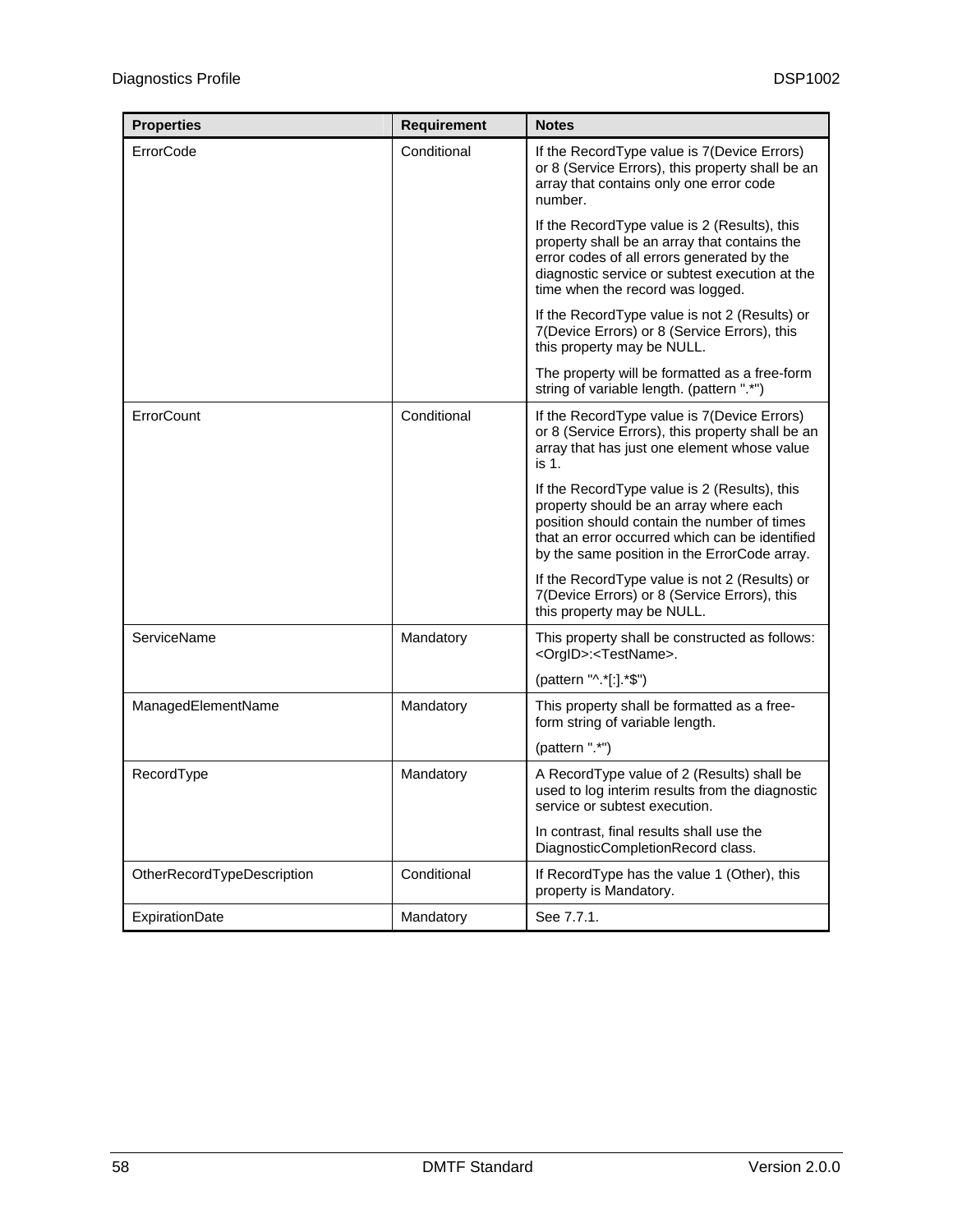## <span id="page-58-0"></span>1445 **10.10 CIM\_DiagnosticSettingData (Default)**

1446 Diagnostic services use CIM\_DiagnosticSettingData to publish default settings using<br>1447 CIM ElementSettingData where the IsDefault property has the value of TRUE. Table

1447 CIM\_ElementSettingData where the IsDefault property has the value of TRUE. [Table 44](#page-58-1) provides<br>1448 information about the properties of CIM DiagnosticSettingData.

information about the properties of CIM\_DiagnosticSettingData.

## <span id="page-58-1"></span>1449 **Table 44 – Class: CIM\_DiagnosticSettingData**

| <b>Properties</b>     | Requirement | <b>Notes</b>                                                                                                                                                                         |
|-----------------------|-------------|--------------------------------------------------------------------------------------------------------------------------------------------------------------------------------------|
| InstanceID            | Mandatory   | Key                                                                                                                                                                                  |
|                       |             | InstanceID should be constructed using the<br>following preferred algorithm:                                                                                                         |
|                       |             | <orgid>:<localid></localid></orgid>                                                                                                                                                  |
|                       |             | (See the MOF file for more detail.)                                                                                                                                                  |
|                       |             | <localid> should be set to a time stamp<br/>(CIM DateTime).</localid>                                                                                                                |
|                       |             | For example:                                                                                                                                                                         |
|                       |             | ACME:19980525133015.0000000-300                                                                                                                                                      |
|                       |             | (pattern "^.*[:].*\$")                                                                                                                                                               |
| ElementName           | Mandatory   | This property shall be formatted as a free-<br>form string of variable length. (pattern ".*")                                                                                        |
| <b>HaltOnError</b>    | Optional    | If the DiagnosticServiceCapabilities.Sup-<br>portedServiceModes includes a value of 4<br>(HaltOnError), this property can be used to<br>affect test behavior.                        |
|                       |             | When this property is TRUE, the service<br>should halt after finding the first error.                                                                                                |
| QuickMode             | Optional    | If the DiagnosticServiceCapabilities.Sup-<br>portedServiceModes includes a value of 3<br>(QuickMode), this property can be used to<br>affect test behavior.                          |
|                       |             | When this property is TRUE, the service<br>should attempt to run in an accelerated<br>fashion either by reducing the coverage or<br>number of tests performed.                       |
| PercentOfTestCoverage | Optional    | If the<br>DiagnosticServiceCapabilities.SupportedSer-<br>viceModes includes a value of 2<br>(PercentOfTestCoverage), this property can<br>be used to affect test behavior.           |
|                       |             | This property requests the service to reduce<br>test coverage to the specified percentage.                                                                                           |
| LoopControl           | Optional    | This property is used in combination with<br>LoopControlParameter to set one or more<br>loop control mechanisms that limit the<br>number of times that a test should be<br>repeated. |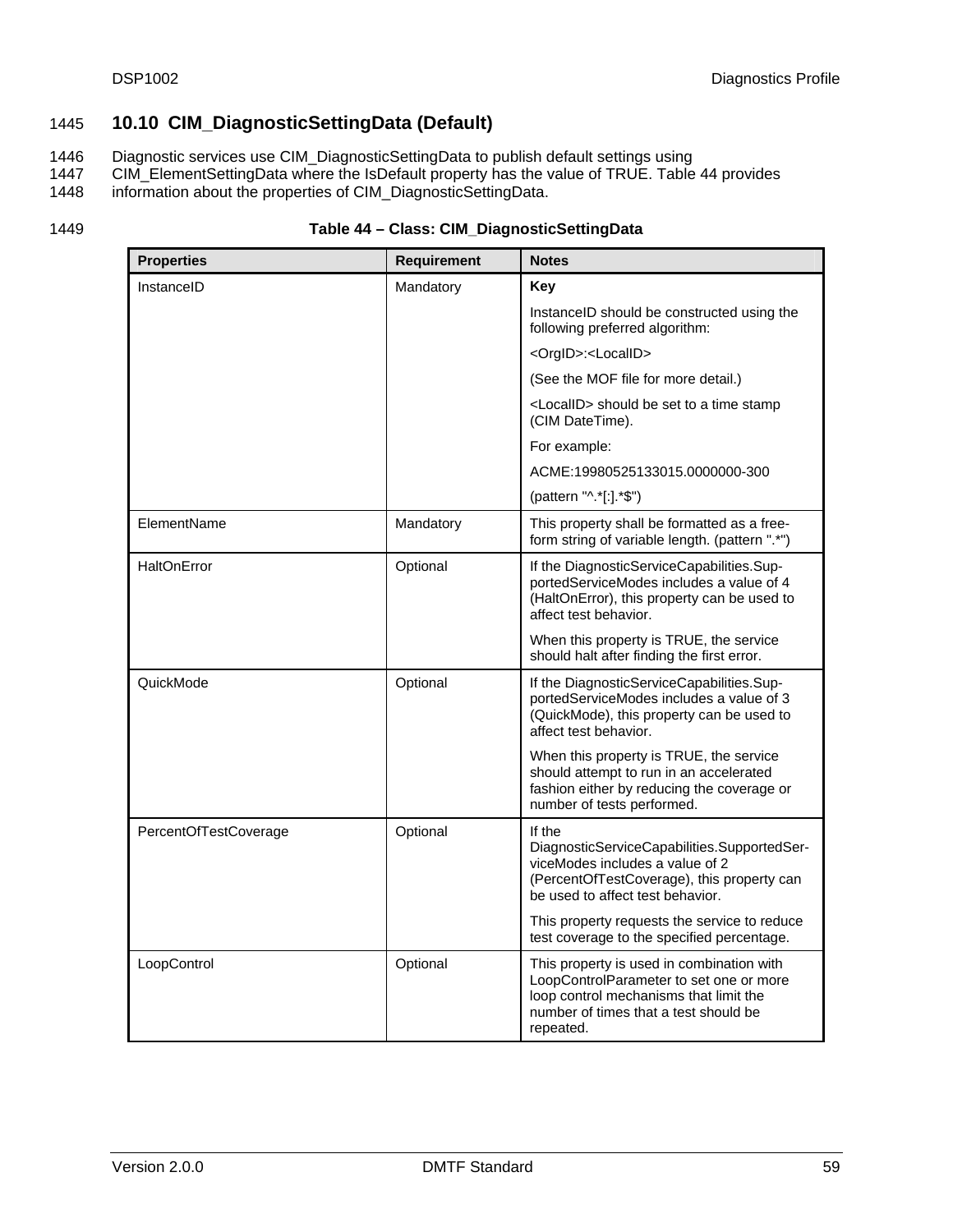| <b>Properties</b>            | <b>Requirement</b> | <b>Notes</b>                                                                                                                                                                                      |
|------------------------------|--------------------|---------------------------------------------------------------------------------------------------------------------------------------------------------------------------------------------------|
| LoopControlParameter         | Conditional        | If a LoopControl includes the value of 3<br>(Count) or 5 (ErrorCount), the corresponding<br>LoopControlParameter array element shall<br>represent a uint32 numeric value.                         |
|                              |                    | If a LoopControl includes the value of 4<br>(Timer), the corresponding<br>LoopControlParameter array element shall<br>represent a datetime value.                                                 |
|                              |                    | (pattern "^b[01]*   ^d[0123456789]*  <br>^x[0123456789ABCDEFabcdef]*  <br>^[0123456789]*")                                                                                                        |
| OtherLoopControlDescriptions | Conditional        | If LoopControl includes the value 1 (Other),<br>this property is Mandatory.                                                                                                                       |
| <b>ResultPersistence</b>     | Mandatory          | If the DiagnosticServiceCapabilities.Sup-<br>portedServiceModes includes a value of 5<br>(ResultPersistence), this property can be<br>used to affect test behavior.                               |
|                              |                    | This property specifies how many seconds<br>the records should persist after service<br>execution finishes. 0 (zero) indicates "no<br>persistence" and 0xFFFFFFFF indicates<br>"persist forever". |
|                              |                    | See 7.7.1.                                                                                                                                                                                        |
| LogOptions                   | Optional           | This property specifies the types of data that<br>should be logged by the diagnostic service.                                                                                                     |
| OtherLogOptionsDescriptions  | Conditional        | If LogOptions includes the value 1 (Other),<br>this property is Mandatory.                                                                                                                        |
| LogStorage                   | Optional           | This property specifies the logging<br>mechanism to store the diagnostic results.                                                                                                                 |
|                              |                    | This property must be one of the values in<br>DiagnosticServiceCapabilities.LogStorage                                                                                                            |
| OtherLogStorageDescriptions  | Conditional        | If LogStorage includes the value 1 (Other),<br>this property is Mandatory.                                                                                                                        |
| VerbosityLevel               | Optional           | This property specifies the desired volume or<br>detail logged by a diagnostic service.                                                                                                           |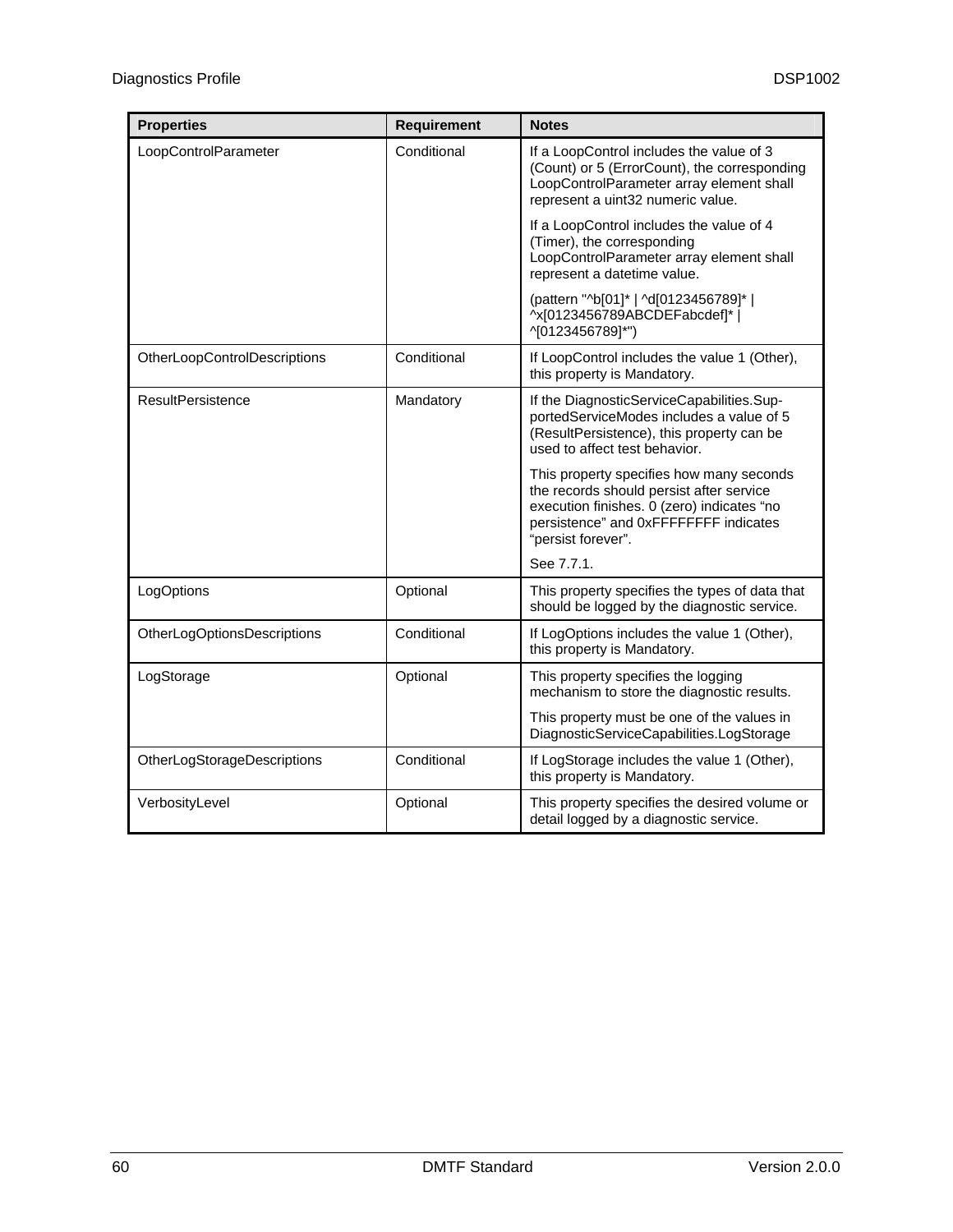## <span id="page-60-0"></span>1450 **10.11 CIM\_DiagnosticSettingData (Client)**

1451 A client uses CIM\_DiagnosticSettingData to override the defaults settings and run a diagnostic service<br>1452 using specific settings. Such settings are passed as the DiagSetting argument when the

1452 using specific settings. Such settings are passed as the DiagSetting argument when the<br>1453 RunDiagnosticService() extrinsic method of CIM DiagnosticTest is invoked. Table 45 pro

1453 RunDiagnosticService( ) extrinsic method of CIM\_DiagnosticTest is invoked. [Table 45](#page-60-1) provides

1454 information about the properties of CIM\_DiagnosticSettingData.

#### <span id="page-60-1"></span>1455 **Table 45 – Class: CIM\_DiagnosticSettingData**

| <b>Properties</b>     | <b>Requirement</b> | <b>Notes</b>                                                                                                                                                                         |
|-----------------------|--------------------|--------------------------------------------------------------------------------------------------------------------------------------------------------------------------------------|
| InstanceID            | Mandatory          | <b>Key</b>                                                                                                                                                                           |
|                       |                    | InstanceID should be constructed using the<br>following preferred algorithm:                                                                                                         |
|                       |                    | <orgid>:<localid></localid></orgid>                                                                                                                                                  |
|                       |                    | (See the MOF file for more detail.)                                                                                                                                                  |
|                       |                    | <localid> should be set to a time stamp<br/>(CIM DateTime).</localid>                                                                                                                |
|                       |                    | For example:                                                                                                                                                                         |
|                       |                    | ACME:19980525133015.0000000-300                                                                                                                                                      |
|                       |                    | (pattern "^.*[:].*\$")                                                                                                                                                               |
| ElementName           | Mandatory          | This property shall be formatted as a free-<br>form string of variable length. (pattern ".*")                                                                                        |
| HaltOnError           | Optional           | If the DiagnosticServiceCapabilities.Sup-<br>portedServiceModes includes a value of 4<br>(HaltOnError), this property can be used to<br>affect test behavior.                        |
|                       |                    | When this property is TRUE, the service<br>should halt after finding the first error.                                                                                                |
| QuickMode             | Optional           | If the DiagnosticServiceCapabilities.Sup-<br>portedServiceModes includes a value of 3<br>(QuickMode), this property can be used to<br>affect test behavior.                          |
|                       |                    | When this property is TRUE, the service<br>should attempt to run in an accelerated<br>fashion either by reducing the coverage or<br>number of tests performed.                       |
| PercentOfTestCoverage | Optional           | If the DiagnosticServiceCapabilities.Sup-<br>portedServiceModes includes a value of 2<br>(PercentOfTestCoverage), this property can<br>be used to affect test behavior.              |
|                       |                    | This property requests the service to reduce<br>test coverage to the specified percentage.                                                                                           |
| LoopControl           | Optional           | This property is used in combination with<br>LoopControlParameter to set one or more<br>loop control mechanisms that limit the<br>number of times that a test should be<br>repeated. |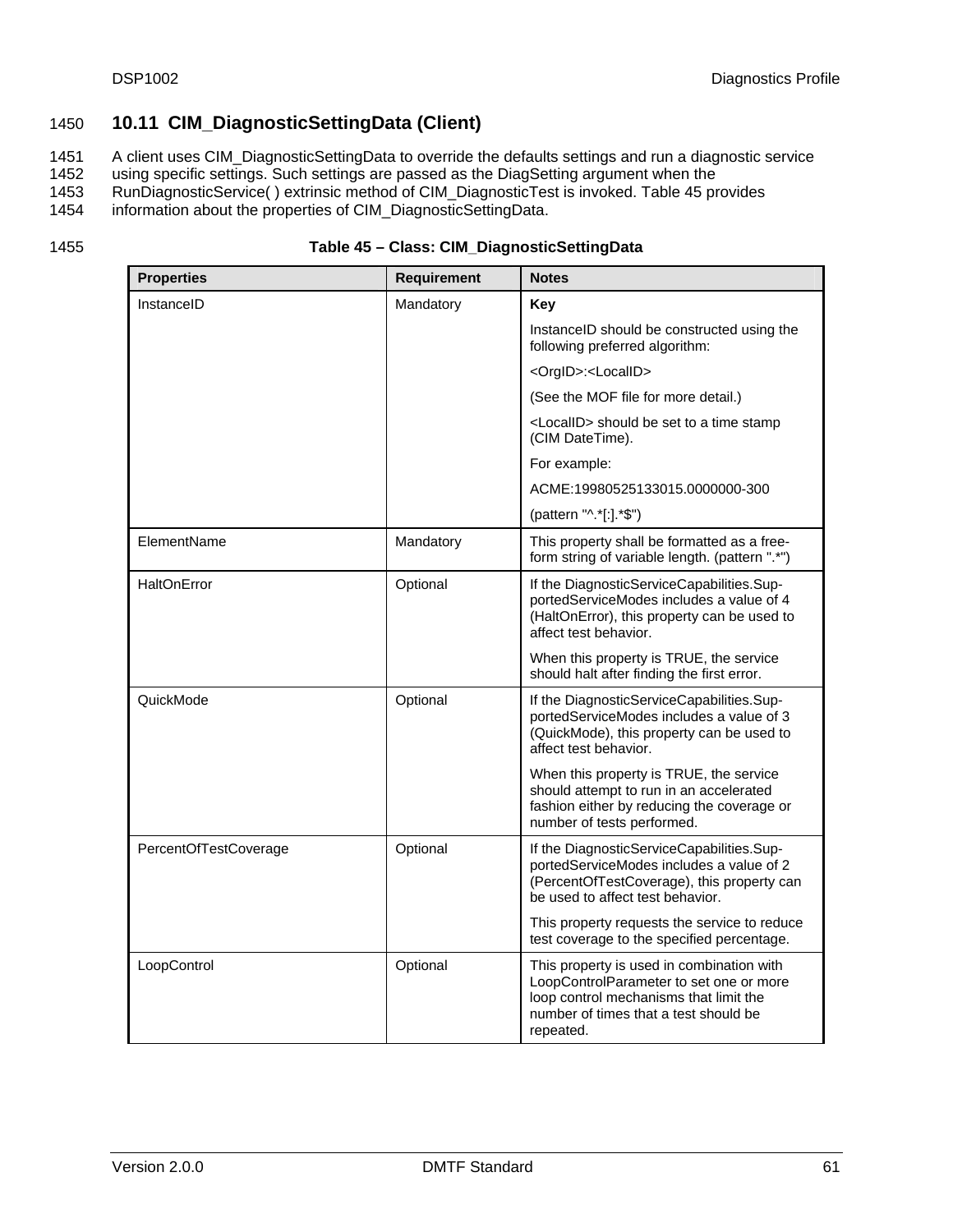| <b>Properties</b>            | <b>Requirement</b> | <b>Notes</b>                                                                                                                                                                                                 |
|------------------------------|--------------------|--------------------------------------------------------------------------------------------------------------------------------------------------------------------------------------------------------------|
| LoopControlParameter         | Conditional        | If a LoopControl includes the value of 3<br>(Count) or 5 (ErrorCount), the corresponding<br>LoopControlParameter array element shall<br>represent a uint32 numeric value.                                    |
|                              |                    | If a LoopControl includes the value of 4<br>(Timer), the corresponding<br>LoopControlParameter array element shall<br>represent a datetime value.                                                            |
|                              |                    | (pattern "^b[01]*   ^d[0123456789]*  <br>^x[0123456789ABCDEFabcdef]*  <br>^[0123456789]*")                                                                                                                   |
| OtherLoopControlDescriptions | Conditional        | If LoopControl includes the value 1 (Other),<br>this property is Mandatory.                                                                                                                                  |
| <b>ResultPersistence</b>     | Mandatory          | If the DiagnosticServiceCapabilities.Sup-<br>portedServiceModes array contains a value<br>of 5 (ResultPersistence), this property can be<br>used to affect test behavior.                                    |
|                              |                    | This property specifies how many seconds<br>the records should persist after service<br>execution finishes. 0 (zero) indicates "no<br>persistence" and 0xFFFFFFFF indicates<br>"persist forever". See 7.7.1. |
| LogOptions                   | Optional           | This property specifies the types of data that<br>should be logged by the diagnostic service.                                                                                                                |
| OtherLogOptionsDescriptions  | Conditional        | If LogOptions includes the value 1 (Other),<br>this property is Mandatory.                                                                                                                                   |
| LogStorage                   | Optional           | This property specifies the logging<br>mechanism to store the diagnostic results.                                                                                                                            |
|                              |                    | This property must be one of the values in<br>DiagnosticServiceCapabilities.LogStorage                                                                                                                       |
| OtherLogStorageDescriptions  | Conditional        | If LogStorage includes the value 1 (Other),<br>this property is Mandatory.                                                                                                                                   |
| VerbosityLevel               | Optional           | This property specifies the desired volume or<br>detail logged by a diagnostic service.                                                                                                                      |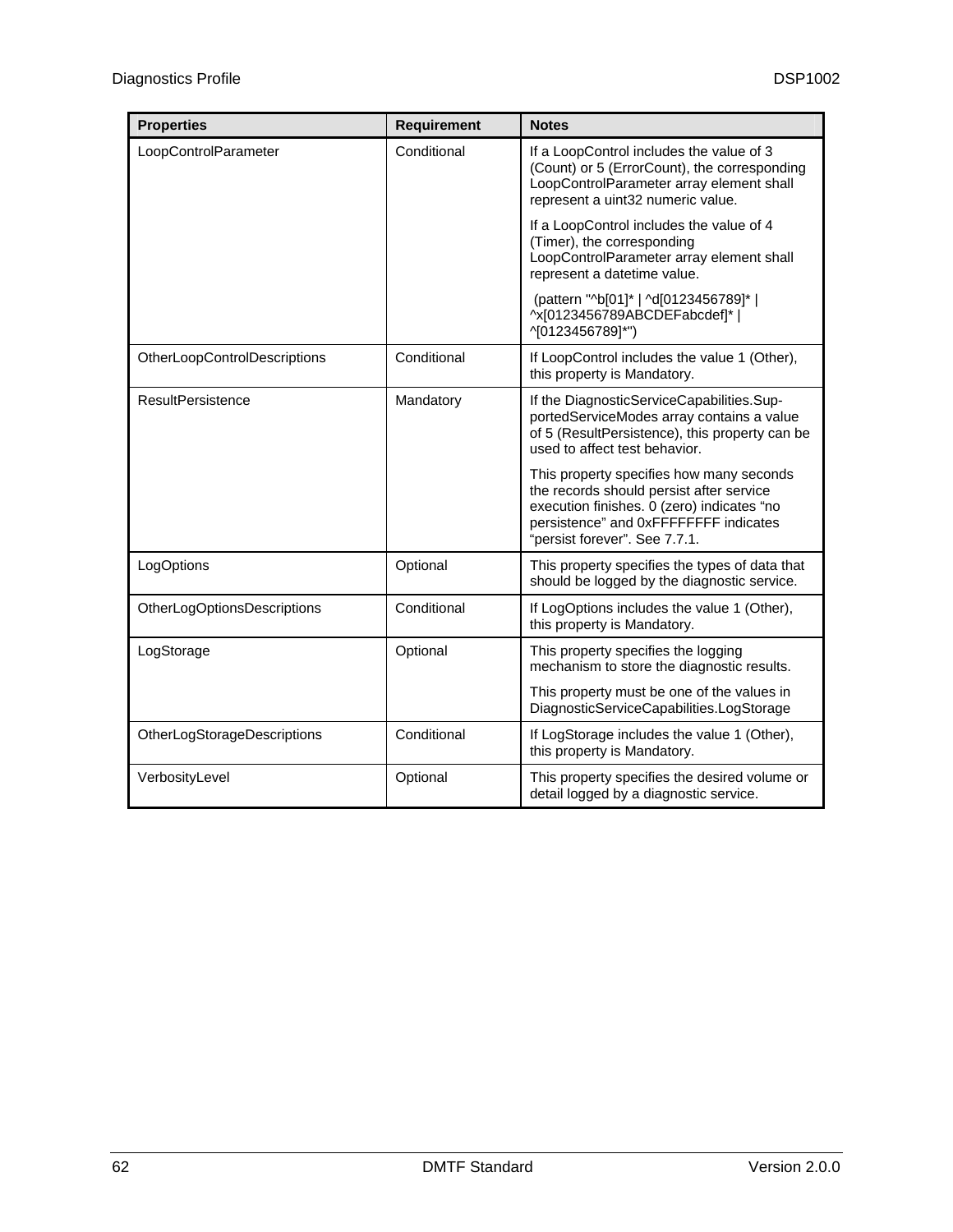## <span id="page-62-0"></span>1456 **10.12 CIM\_DiagnosticSettingDataRecord**

1457 CIM\_DiagnosticSettingDataRecord stores the settings used in a specific diagnostic service execution.<br>1458 Table 46 provides information about the properties of CIM DiagnosticSettingDataRecord. [Table 46](#page-62-2) provides information about the properties of CIM\_DiagnosticSettingDataRecord.

#### <span id="page-62-2"></span>1459 **Table 46 – Class: CIM\_DiagnosticSettingDataRecord**

| <b>Properties</b>  | <b>Requirement</b> | <b>Notes</b>                                                                                                                                                                                                                                                                                             |
|--------------------|--------------------|----------------------------------------------------------------------------------------------------------------------------------------------------------------------------------------------------------------------------------------------------------------------------------------------------------|
| InstanceID         | Mandatory          | Key                                                                                                                                                                                                                                                                                                      |
|                    |                    | Instance ID should be constructed using the<br>following preferred algorithm:                                                                                                                                                                                                                            |
|                    |                    | <concretejob.instanceid>:<n></n></concretejob.instanceid>                                                                                                                                                                                                                                                |
|                    |                    | < ConcreteJob.InstanceID> is<br><orgid>:<localid> as described in<br/>CIM_ConcreteJob, and <n> is an increment<br/>value that provides uniqueness. <n> should be<br/>set to \"0\" for the first record created by the<br/>job, and incremented for each subsequent<br/>record.</n></n></localid></orgid> |
|                    |                    | (pattern "^.*[:].*[:][0123456789]*\$")                                                                                                                                                                                                                                                                   |
| CreationTimeStamp  | Mandatory          | None                                                                                                                                                                                                                                                                                                     |
| ServiceName        | Mandatory          | This property shall be constructed as follows:<br><orgid>:<testname>.</testname></orgid>                                                                                                                                                                                                                 |
|                    |                    | (pattern "^.*[:].*\$")                                                                                                                                                                                                                                                                                   |
| ManagedElementName | Mandatory          | This property will be formatted as a free-form<br>string of variable length.                                                                                                                                                                                                                             |
|                    |                    | (pattern ".*")                                                                                                                                                                                                                                                                                           |
| ExpirationDate     | Mandatory          | See 7.7.1.                                                                                                                                                                                                                                                                                               |
| Settings           | Conditional        | This property is set to a string that encodes a<br>DiagnosticSettingData instance.                                                                                                                                                                                                                       |
|                    |                    | If an instance of CIM_DiagnosticSettingData is<br>associated through CIM_ElementSettingData<br>to the instance of CIM_DiagnosticTest at the<br>time the Diagnostic Service is run, this property<br>is Mandatory.                                                                                        |

## <span id="page-62-1"></span>1460 **10.13 CIM\_DiagnosticTest**

1461 CIM\_DiagnosticTest is a class that represents a diagnostic service developed to exercise and observe<br>1462 the behavior of a device that is implicated in some level of system malfunction. It contains properties the behavior of a device that is implicated in some level of system malfunction. It contains properties 1463 useful in test configuration and the RunDiagnosticService( ) method, a standard mechanism for invoking 1464 the test.

1465 [Table 47](#page-62-3) provides information about the properties of CIM\_DiagnosticTest.

<span id="page-62-3"></span>

| 1466 | Table 47 - Class: CIM_DiagnosticTest |
|------|--------------------------------------|
|      |                                      |

| <b>Properties</b>       | <b>Requirement</b> | <b>Notes</b> |
|-------------------------|--------------------|--------------|
| SystemCreationClassName | Mandatory          | Key          |
| SystemName              | Mandatory          | Key          |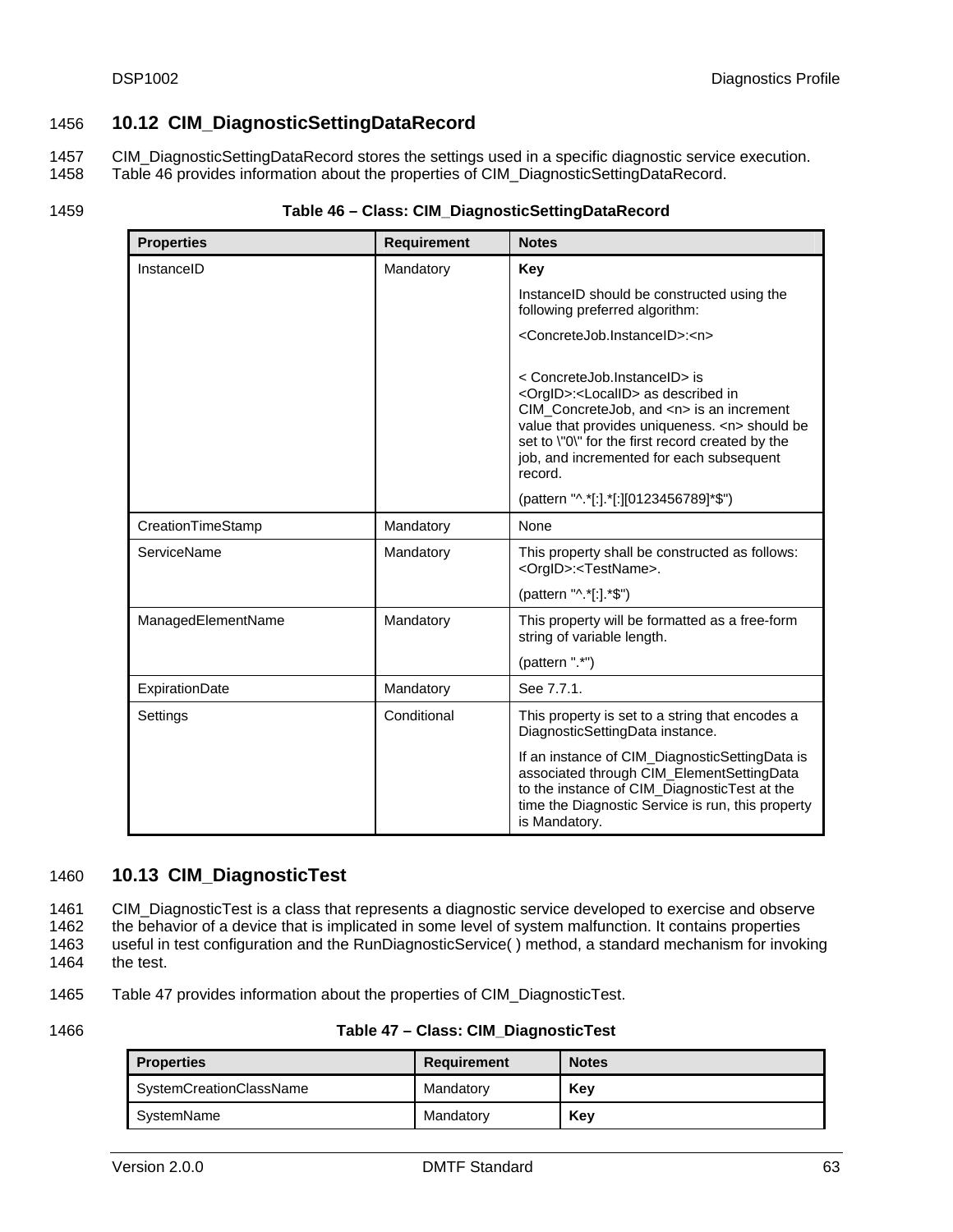| <b>Properties</b>                       | <b>Requirement</b> | <b>Notes</b>                                                                                    |
|-----------------------------------------|--------------------|-------------------------------------------------------------------------------------------------|
| CreationClassName                       | Mandatory          | Key                                                                                             |
| Name                                    | Mandatory          | Key                                                                                             |
|                                         |                    | The Name property shall be<br>constructed as follows:<br><orgid>:<testname>.</testname></orgid> |
|                                         |                    | (pattern "^.*[:].*\$")                                                                          |
| ElementName                             | Mandatory          | The property will be formatted as a<br>free-form string of variable length.<br>(pattern ".*")   |
| Characteristics                         | Mandatory          | See 7.1.3.                                                                                      |
| <b>OtherCharacteristicsDescriptions</b> | Conditional        | If Characteristics includes the value of<br>1 (Other) this property is Mandatory.               |
| RunDiagnosticService()                  | Mandatory          | See 8.1.                                                                                        |

## <span id="page-63-0"></span>1467 **10.14 CIM\_ElementCapabilities**

1468 CIM\_ElementCapabilities associates a diagnostic service with its capabilities. [Table 48](#page-63-2) provides

- 1469 information about the properties of CIM\_ElementCapabilities.
- 

## <span id="page-63-2"></span>1470 **Table 48 – Class: CIM\_ElementCapabilities**

| <b>Properties</b> | <b>Requirement</b> | <b>Notes</b>                                                                                                        |
|-------------------|--------------------|---------------------------------------------------------------------------------------------------------------------|
| ManagedElement    | Mandatory          | Key This property shall be a reference<br>to an instance of<br>CIM_DiagnosticService.                               |
| Capabilities      | Mandatory          | Key This property shall be a reference<br>to an instance of<br>CIM DiagnosticServiceCapabilities.<br>Cardinality 01 |

## <span id="page-63-1"></span>1471 **10.15 CIM\_ElementSettingData (JobSettingData)**

1472 CIM\_ElementSettingData associates the job settings with the job used to run a diagnostic test. [Table 49](#page-64-2) 

1473 provides information about the properties of CIM\_ElementSettingData.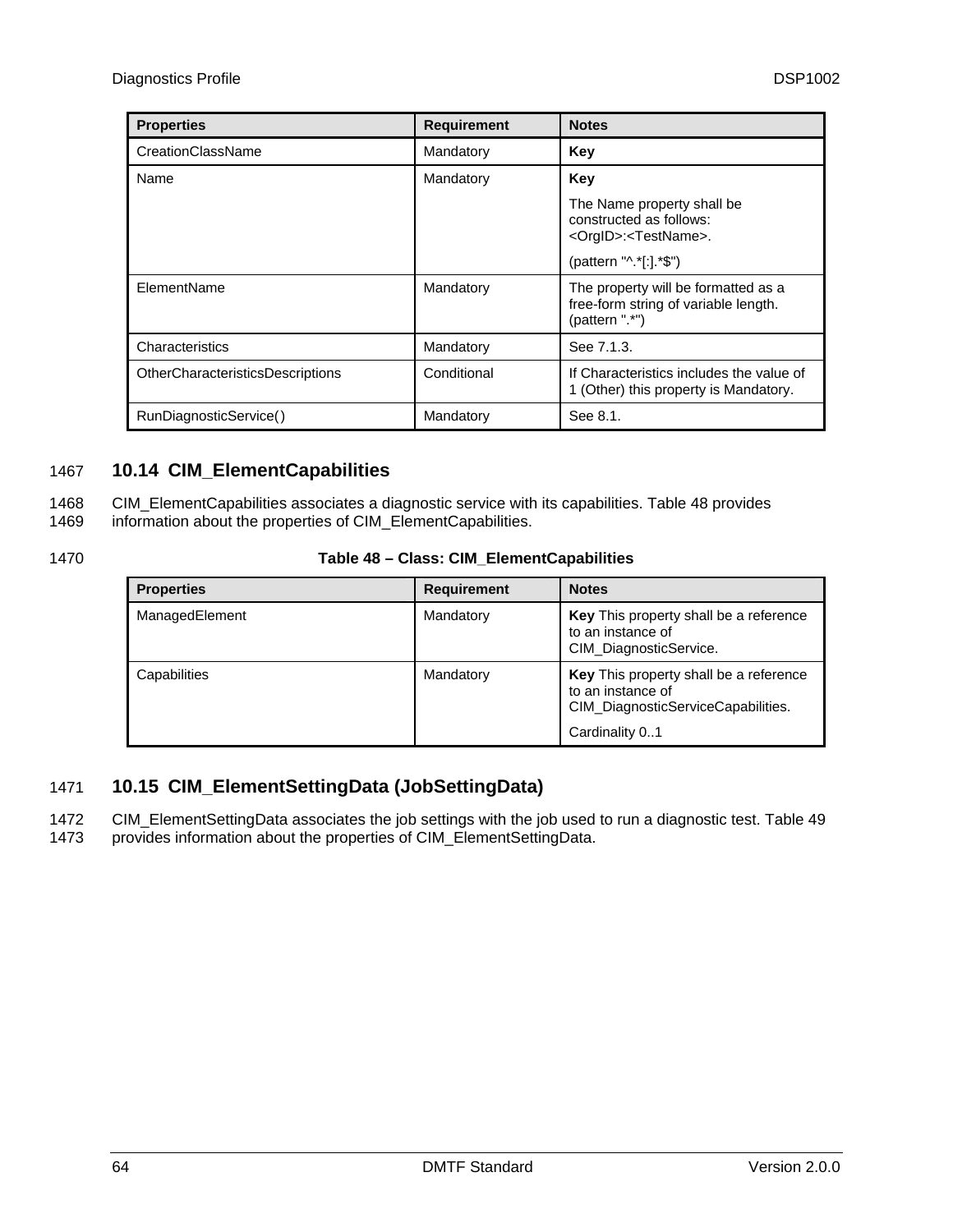## <span id="page-64-2"></span>1474 **Table 49 – Class: CIM\_ElementSettingData**

| <b>Properties</b> | <b>Requirement</b> | <b>Notes</b>                                                                                                    |
|-------------------|--------------------|-----------------------------------------------------------------------------------------------------------------|
| ManagedElement    | Mandatory          | Key This property shall be a reference<br>to an instance of<br>CIM DiagnosticService.<br>Cardinality 1          |
| SettingData       | Mandatory          | <b>Key</b> This property shall be a reference<br>to an instance of CIM_JobSettingData.<br>Cardinality 01        |
| <b>IsDefault</b>  | Mandatory          | If the instance of CIM_JobSettingData<br>is the default setting, this property shall<br>have the value of TRUE. |
|                   |                    | Otherwise, this property shall have the<br>value of FALSE.                                                      |

## <span id="page-64-0"></span>1475 **10.16 CIM\_ElementSettingData (DiagnosticSettingData)**

1476 CIM\_ElementSettingData associates the diagnostic service with its default. [Table 50](#page-64-3) provides information 1477 about the properties of CIM\_ElementSettingData.

### <span id="page-64-3"></span>1478 **Table 50 – Class: CIM\_ElementSettingData**

| <b>Properties</b> | <b>Requirement</b> | <b>Notes</b>                                                                                                                                                                            |
|-------------------|--------------------|-----------------------------------------------------------------------------------------------------------------------------------------------------------------------------------------|
| ManagedElement    | Mandatory          | Key This property shall be a reference<br>to an instance of<br>CIM_DiagnosticService.<br>Cardinality 1                                                                                  |
| SettingData       | Mandatory          | <b>Key</b> This property shall be a reference<br>to an instance of<br>CIM DiagnosticSettingData.<br>Cardinality 01                                                                      |
| <b>IsDefault</b>  | Mandatory          | If the instance of<br>CIM_DiagnosticSettingData is the<br>default setting, this property shall have<br>the value of TRUE.<br>Otherwise, this property shall have the<br>value of FALSE. |

## <span id="page-64-1"></span>1479 **10.17 CIM\_ElementSoftwareIdentity**

1480 CIM\_ElementSoftwareIdentity associates the diagnostic service with its version information. [Table 51](#page-64-4) 1481 provides information about the properties of CIM ElementSoftwareIdentity.

<span id="page-64-4"></span>

| 1482 | Table 51 - Class: CIM_ElementSoftwareIdentity |
|------|-----------------------------------------------|
|------|-----------------------------------------------|

| <b>Properties</b> | Requirement | <b>Notes</b>                                                                      |
|-------------------|-------------|-----------------------------------------------------------------------------------|
| Antecedent        | Mandatory   | Key This property shall be a reference<br>to an instance of CIM_SoftwareIdentity. |
|                   |             | Cardinality 1.                                                                    |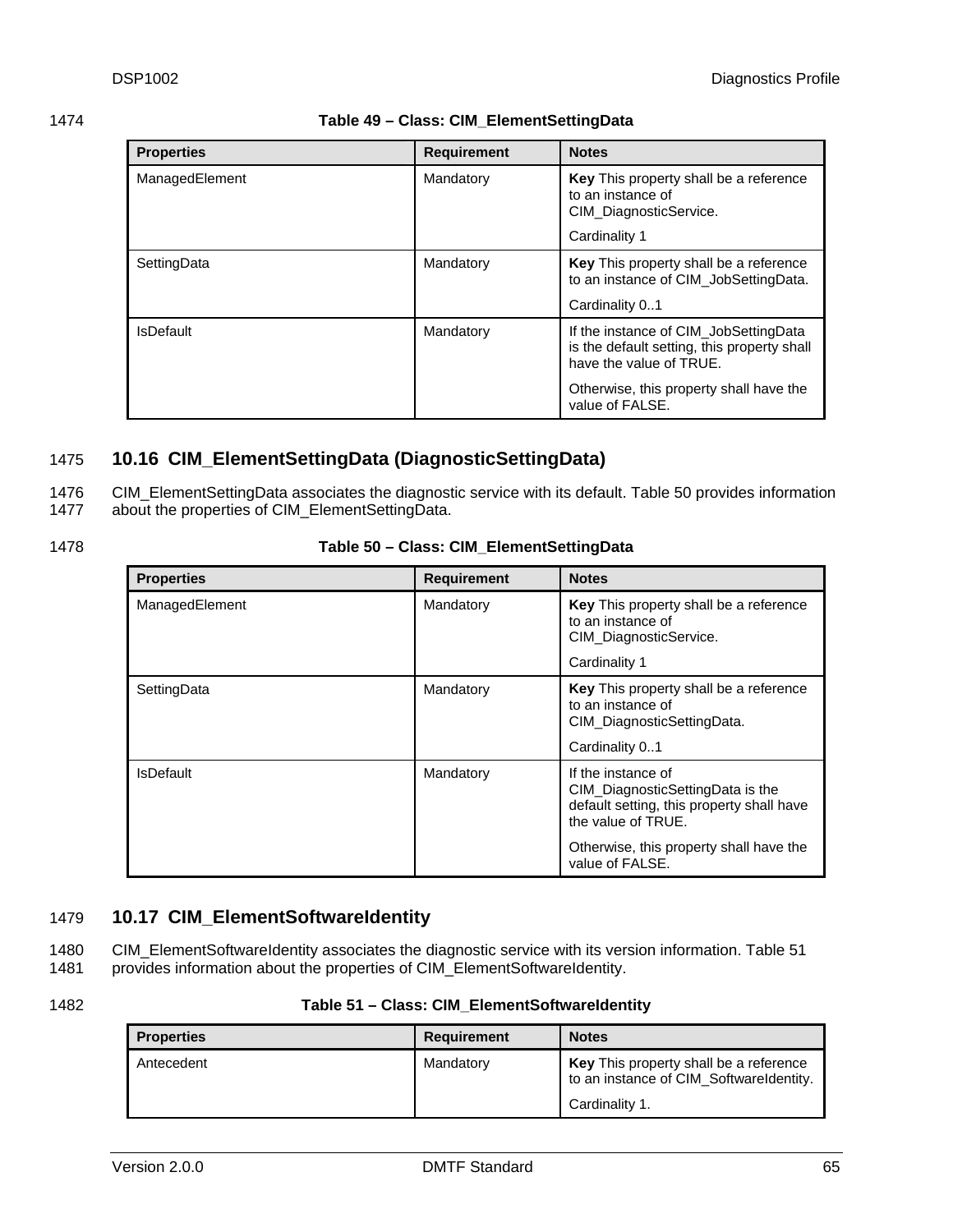| <b>Properties</b> | <b>Requirement</b> | <b>Notes</b>                                                                                 |
|-------------------|--------------------|----------------------------------------------------------------------------------------------|
| Dependent         | Mandatory          | <b>Key</b> This property shall be a reference<br>to an instance of<br>CIM_DiagnosticService. |
|                   |                    | Cardinality 1.                                                                               |

## <span id="page-65-0"></span>1483 **10.18 CIM\_HelpService**

1484 CIM\_HelpService is the preferred way for a service to publish online help information. [Table 52](#page-65-1) provides 1485 information about the properties of CIM\_HelpService.

## <span id="page-65-1"></span>1486 **Table 52 – Class: CIM\_HelpService**

| <b>Properties</b>              | <b>Requirement</b> | <b>Notes</b>                                                                                   |
|--------------------------------|--------------------|------------------------------------------------------------------------------------------------|
| SystemCreationClassName        | Mandatory          | Key                                                                                            |
| SystemName                     | Mandatory          | <b>Key</b>                                                                                     |
| CreationClassName              | Mandatory          | Key                                                                                            |
| Name                           | Mandatory          | Key                                                                                            |
|                                |                    | This property will be formatted as a<br>free-form string of variable length.<br>(pattern ".*") |
| ElementName                    | Mandatory          | This property will be formatted as a<br>free-form string of variable length.<br>(pattern ".*") |
| <b>DeliveryOptions</b>         | Mandatory          | None                                                                                           |
| OtherDeliveryOptionDescription | Conditional        | If DeliveryOptions has the value of 1<br>(Other), this property is Mandatory.                  |
| DocumentsAvailable             | Mandatory          | This property will be formatted as a<br>free-form string of variable length.<br>(pattern ".*") |
| <b>DocumentDescriptions</b>    | Mandatory          | <b>None</b>                                                                                    |
| <b>DocumentFormat</b>          | Mandatory          | None                                                                                           |
| OtherDocumentFormatDescription | Conditional        | If DocumentFormat has the value of 1<br>(Other), this property is Mandatory.                   |
| GetHelp()                      | Mandatory          | See 8.4.                                                                                       |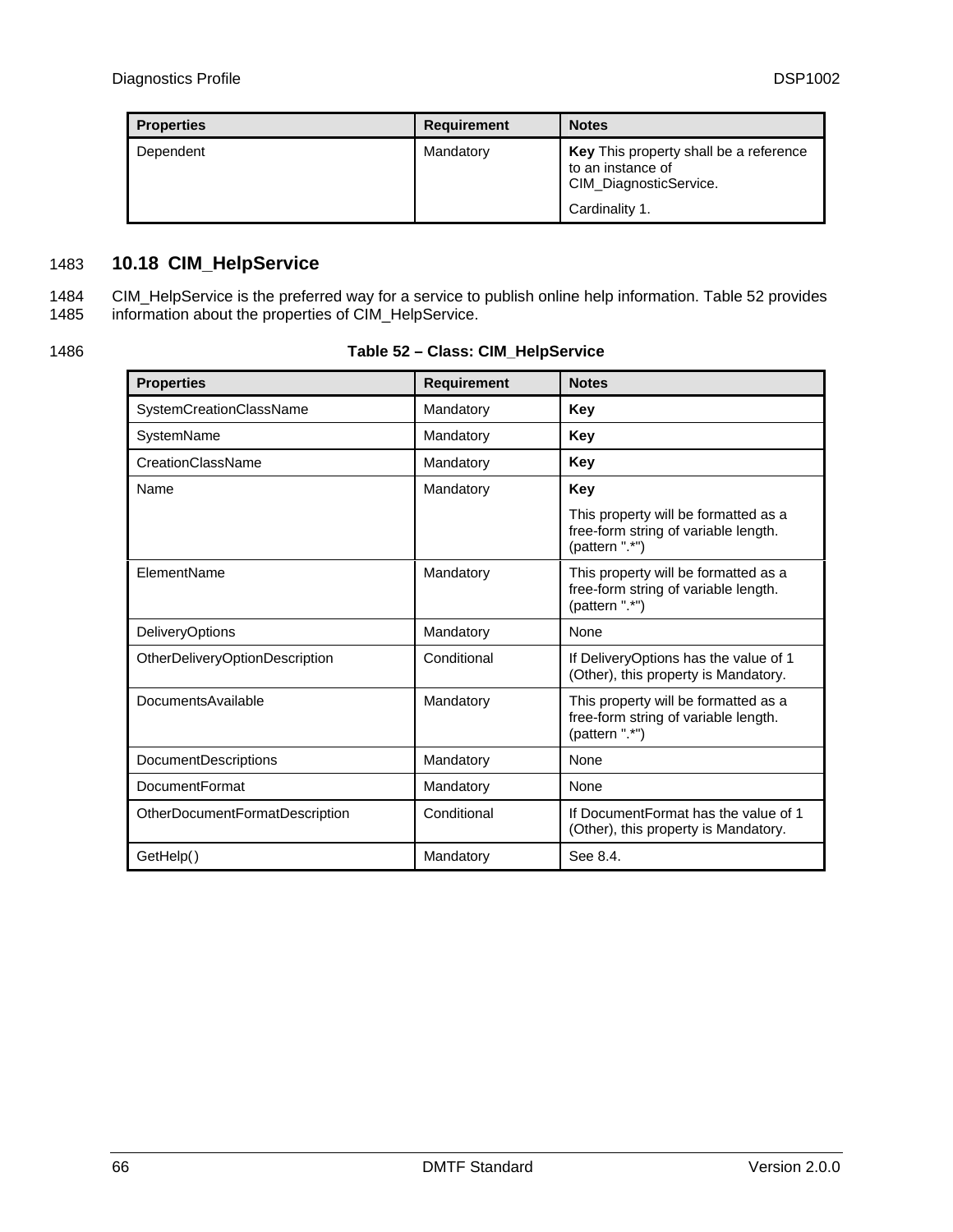## <span id="page-66-0"></span>1487 **10.19 CIM\_HostedService**

1488 CIM\_HostedService is used to associate an instance of CIM\_DiagnosticTest with an instance of

1489 CIM\_ComputerSystem to which the CIM\_DiagnosticTest is scoped and to associate an instance of

1490 CIM HelpService with an instance of CIM ComputerSystem to which the CIM HelpService is scoped.

1491 [Table 53](#page-66-3) provides information about the properties of CIM\_HostedService.

#### <span id="page-66-3"></span>1492 **Table 53 – Class: CIM\_HostedService**

| <b>Properties</b> | <b>Requirement</b> | <b>Notes</b>                                                                                             |
|-------------------|--------------------|----------------------------------------------------------------------------------------------------------|
| Antecedent        | Mandatory          | Key This property shall be a reference<br>to an instance of<br>CIM ComputerSystem.<br>Cardinality 1      |
| Dependent         | Mandatory          | <b>Key</b> This property shall be a reference<br>to an instance of CIM_DiagnosticTest.<br>Cardinality 1* |

## <span id="page-66-1"></span>1493 **10.20 CIM\_JobSettingData (Default)**

1494 Diagnostic services use CIM\_JobSettingData to publish default settings using CIM\_ElementSettingData 1495 where the IsDefault property has the value of TRUE. [Table 54](#page-66-4) provides information about the properties 1496 of CIM JobSettingData. of CIM\_JobSettingData.

<span id="page-66-4"></span>

| 1497 | Table 54 - Class: CIM_JobSettingData |
|------|--------------------------------------|
|------|--------------------------------------|

| <b>Properties</b>         | <b>Requirement</b> | <b>Notes</b>                                                                                                                                                                                                                                       |
|---------------------------|--------------------|----------------------------------------------------------------------------------------------------------------------------------------------------------------------------------------------------------------------------------------------------|
| InstanceID                | Mandatory          | Key                                                                                                                                                                                                                                                |
| ElementName               | Mandatory          | This property shall be formatted as a<br>free-form string of variable length.<br>$(pattern$ ".*")                                                                                                                                                  |
| <b>DeleteOnCompletion</b> | Conditional        | This property indicates whether the job<br>should be automatically deleted upon<br>completion. The<br>CIM ConcreteJob.TimeBeforeRemoval<br>property overrides this property.<br>If CIM JobSettingData is supported.<br>this property is Mandatory. |

## <span id="page-66-2"></span>1498 **10.21 CIM\_JobSettingData (Client)**

- 1499 A client uses CIM JobSettingData to override the defaults settings and run a diagnostic service using
- 1500 specific job settings. Such settings are passed as the JobSetting argument when the<br>1501 RunDiagnosticService() extrinsic method of CIM DiagnosticTest is invoked. Table 5
- RunDiagnosticService() extrinsic method of CIM\_DiagnosticTest is invoked. [Table 55](#page-66-5) provides
- 1502 information about the properties of CIM\_JobSettingData.

#### <span id="page-66-5"></span>1503 **Table 55 – Class: CIM\_JobSettingData**

| <b>Properties</b> | Requirement | <b>Notes</b> |
|-------------------|-------------|--------------|
| InstanceID        | Mandatory   | Kev          |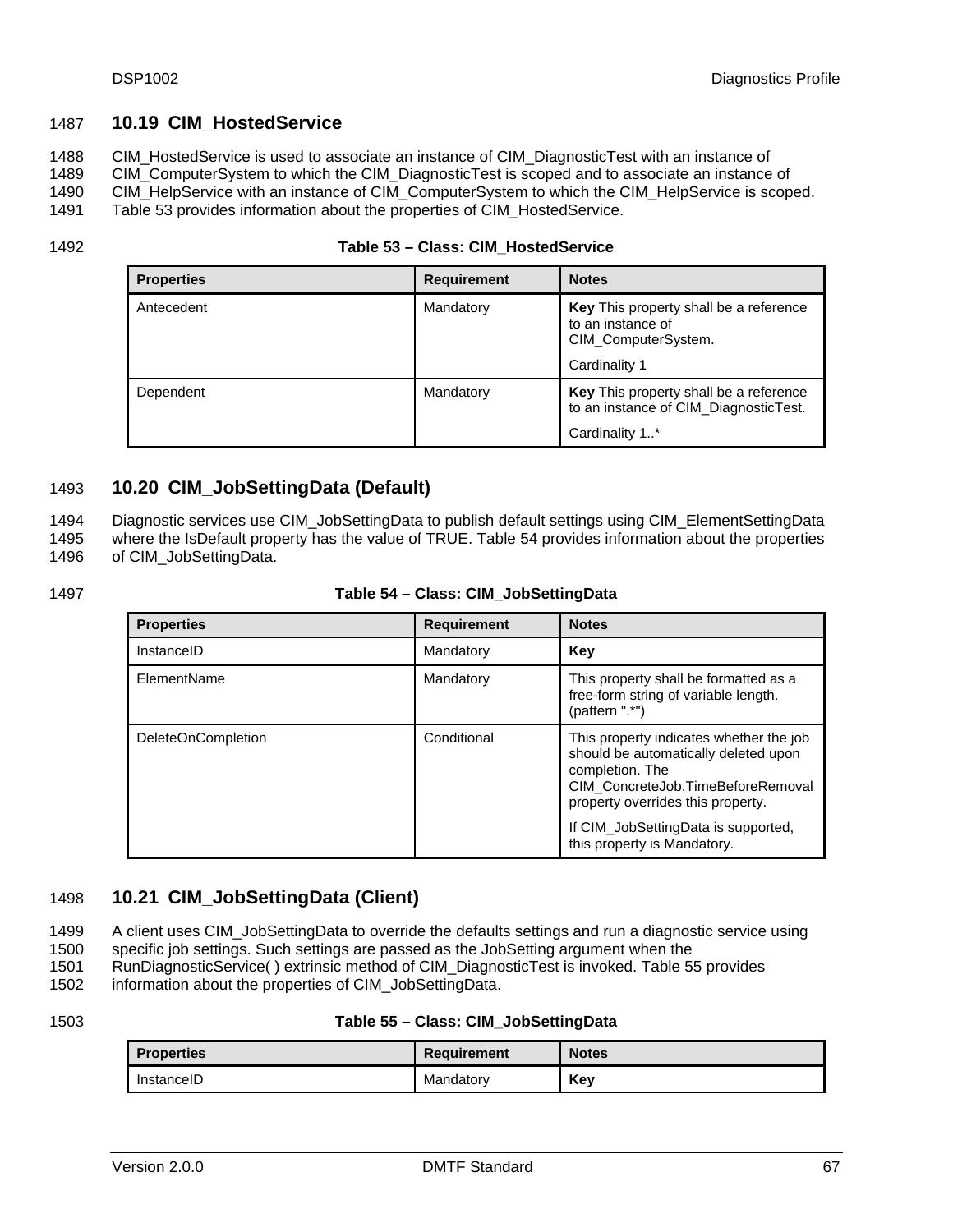| <b>Properties</b>  | <b>Requirement</b> | <b>Notes</b>                                                                                                                                                                 |
|--------------------|--------------------|------------------------------------------------------------------------------------------------------------------------------------------------------------------------------|
| ElementName        | Mandatory          | This property shall be formatted as a<br>free-form string of variable length.<br>(pattern ".*")                                                                              |
| DeleteOnCompletion | Conditional        | This property indicates whether the job<br>should be automatically deleted upon<br>completion. The<br>CIM_ConcreteJob.TimeBeforeRemoval<br>property overrides this property. |
|                    |                    | If CIM_JobSettingData is supported,<br>this property is Mandatory.                                                                                                           |

## <span id="page-67-0"></span>1504 **10.22 CIM\_LogManagesRecord**

1505 CIM\_LogManagesRecord associates a log with its records (service records, setting records, or<br>1506 completion records). Table 56 provides information about the properties of CIM LogManagesR completion records). [Table 56](#page-67-2) provides information about the properties of CIM\_LogManagesRecord.

<span id="page-67-2"></span>

| 1507 | Table 56 - Class: CIM_LogManagesRecord |
|------|----------------------------------------|
|------|----------------------------------------|

| <b>Properties</b> | <b>Requirement</b> | <b>Notes</b>                                                                          |
|-------------------|--------------------|---------------------------------------------------------------------------------------|
| Log               | Mandatory          | <b>Key</b> This property shall be a reference<br>to an instance of CIM_DiagnosticLog. |
| Record            | Mandatory          | Key This property shall be a reference<br>to an instance of<br>CIM DiagnosticRecord.  |

## <span id="page-67-1"></span>1508 **10.23 CIM\_OwningJobElement**

1509 CIM\_OwningJobElement associate a diagnostic service with its jobs (jobs that are launched by this 1510 diagnostic). [Table 57](#page-67-3) provides information about the properties of CIM\_OwningJobElement.

## <span id="page-67-3"></span>1511 **Table 57 – Class: CIM\_OwningJobElement**

| <b>Properties</b> | <b>Requirement</b> | <b>Notes</b>                                                                                                  |
|-------------------|--------------------|---------------------------------------------------------------------------------------------------------------|
| OwningElement     | Mandatory          | <b>Key</b> This property shall be a reference<br>to an instance of<br>CIM_DiagnosticService.<br>Cardinality 1 |
| OwnedElement      | Mandatory          | <b>Key</b> This property shall be a reference<br>to an instance of CIM_ConcreteJob.                           |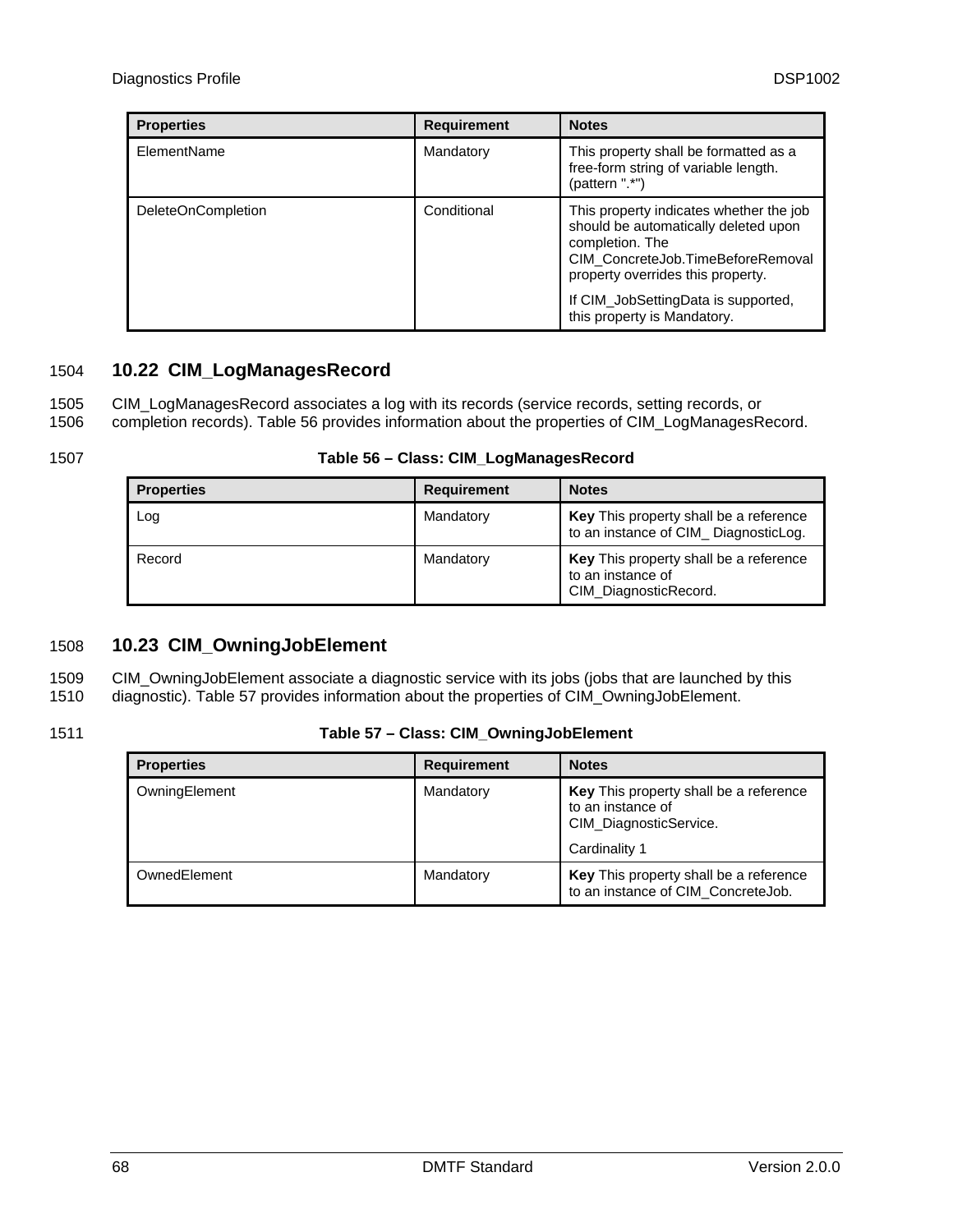## <span id="page-68-0"></span>1512 **10.24 CIM\_RecordAppliesToElement**

1513 CIM\_RecordAppliesToElement associates a record with the managed elements (diagnostic service and

1514 device) that have a relationship with this record. [Table 58](#page-68-3) provides information about the properties of

- 1515 CIM\_RecordAppliesToElement.
- 

#### <span id="page-68-3"></span>1516 **Table 58 – Class: CIM\_RecordAppliesToElement**

| <b>Properties</b> | <b>Requirement</b> | <b>Notes</b>                                                                         |
|-------------------|--------------------|--------------------------------------------------------------------------------------|
| Antecedent        | Mandatory          | Key This property shall be a reference<br>to an instance of<br>CIM_DiagnosticRecord. |
| Dependent         | Mandatory          | Key This property shall be a reference<br>to an instance of<br>CIM_ManagedElement.   |

## <span id="page-68-1"></span>1517 **10.25 CIM\_RegisteredProfile**

1518 CIM\_RegisteredProfile identifies the *Diagnostics Profile* in order for a client to determine whether an 1519 instance of CIM\_DiagnosticService is conformant with this profile. The CIM\_RegisteredProfile class is 1520 defined by the *[Profile Registration Profile](#page-8-0)*[. With the exception of the mandatory values specified in Table](#page-68-4)  [1521 59, the behavior of the CIM\\_RegisteredProfile instance is in accordance with the](#page-8-0) *Profile Registration*  1522 *[Pr](#page-8-0)ofile*.

## <span id="page-68-4"></span>1523 **Table 59 – Class: CIM\_RegisteredProfile**

| <b>Properties</b>      | <b>Requirement</b> | <b>Notes</b>                                       |
|------------------------|--------------------|----------------------------------------------------|
| RegisteredName         | Mandatory          | This property shall have a value of "Diagnostics". |
| RegisteredVersion      | Mandatory          | This property shall have a value of "2.0.0".       |
| RegisteredOrganization | Mandatory          | This property shall have a value of 2 (DMTF).      |

## <span id="page-68-2"></span>1524 **10.26 CIM\_ServiceAffectsElement**

1525 CIM\_ServiceAffectsElement is used to associate to the diagnostic service any managed elements that

1526 are affected by the running of the service. [Table 60](#page-68-5) provides information about the properties of

1527 CIM\_ServiceAffectsElement.

## <span id="page-68-5"></span>1528 **Table 60 – Class: CIM\_ServiceAffectsElement**

| <b>Properties</b> | <b>Requirement</b> | <b>Notes</b>                                                                              |
|-------------------|--------------------|-------------------------------------------------------------------------------------------|
| AffectedElement   | Mandatory          | <b>Key</b> This property shall be a reference<br>to an instance of<br>CIM_ManagedElement. |
| AffectingElement  | Mandatory          | Key This property shall be a reference<br>to an instance of<br>CIM_DiagnosticService.     |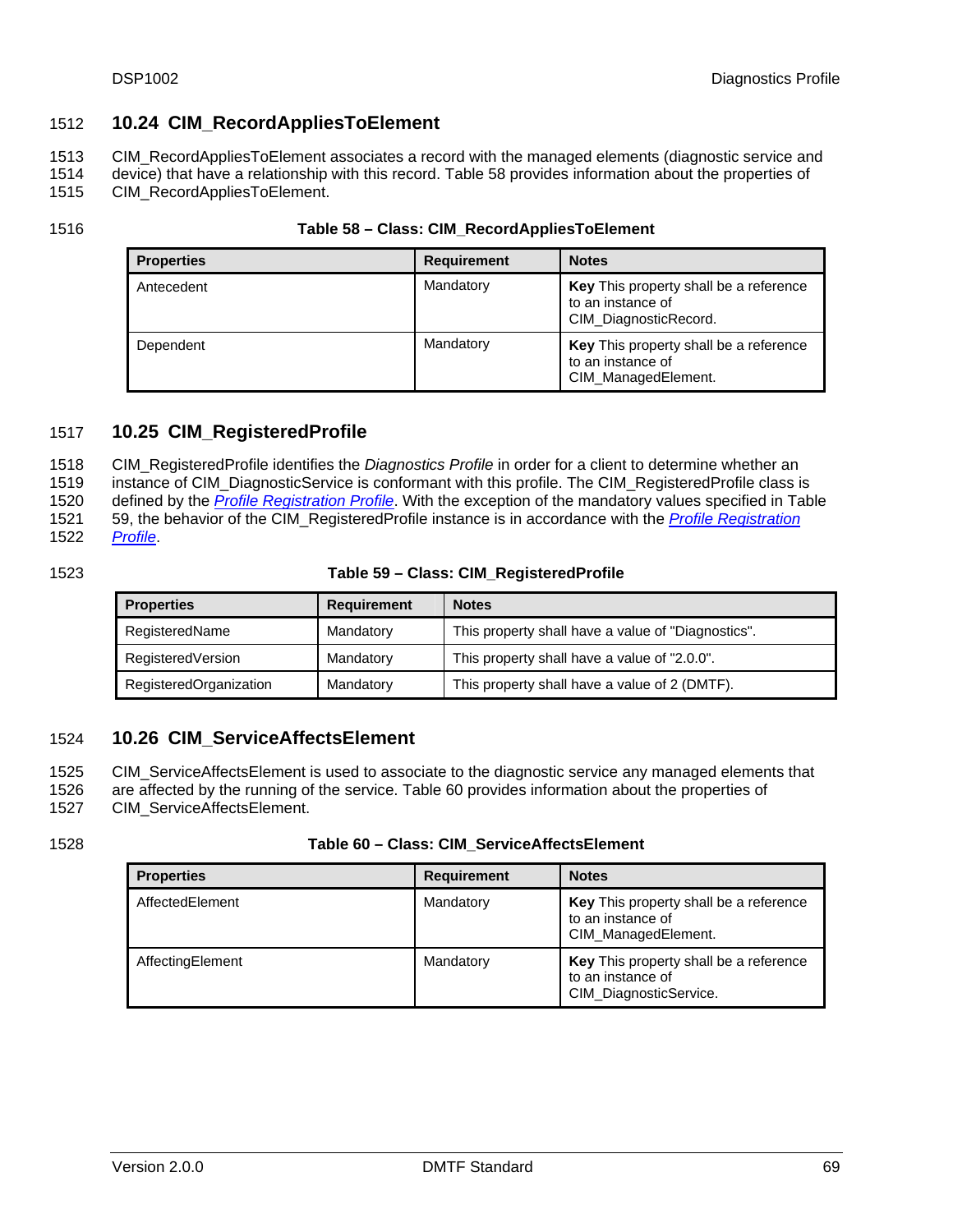## <span id="page-69-0"></span>1529 **10.27 CIM\_ServiceAvailableToElement**

1530 CIM\_ServiceAvailableToElement associates the diagnostic service with its help service information. Table<br>1531 61 provides information about the properties of CIM ServiceAvailableToElement. 61 provides information about the properties of CIM\_ServiceAvailableToElement.

#### <span id="page-69-2"></span>1532 **Table 61 – Class: CIM\_ServiceAvailableToElement**

| <b>Properties</b>      | <b>Requirement</b> | <b>Notes</b>                                                                                           |
|------------------------|--------------------|--------------------------------------------------------------------------------------------------------|
| <b>ServiceProvided</b> | Mandatory          | Key This property shall be a reference<br>to an instance of CIM_HelpService.<br>Cardinality 1          |
| <b>UserOfService</b>   | Mandatory          | Key This property shall be a reference<br>to an instance of<br>CIM_DiagnosticService.<br>Cardinality 1 |

## <span id="page-69-1"></span>1533 **10.28 CIM\_ServiceComponent**

1534 CIM\_ServiceComponent associates a test that is also part of another test. This class is used when

1535 DiagnosticTest.Characteristics includes the value 6 (Is Package) and subtests are implemented as

1536 separate instances of DiagnosticTest. [Table 62](#page-69-3) provides information about the properties of

1537 CIM ServiceComponent.

#### <span id="page-69-3"></span>1538 **Table 62 – Class: CIM\_ServiceComponent**

| <b>Properties</b> | <b>Requirement</b> | <b>Notes</b>                                                                                 |
|-------------------|--------------------|----------------------------------------------------------------------------------------------|
| GroupComponent    | Mandatory          | Key This property shall be a reference<br>to an instance of<br>CIM_DiagnosticService.        |
| PartComponent     | Mandatory          | <b>Key</b> This property shall be a reference<br>to an instance of<br>CIM_DiagnosticService. |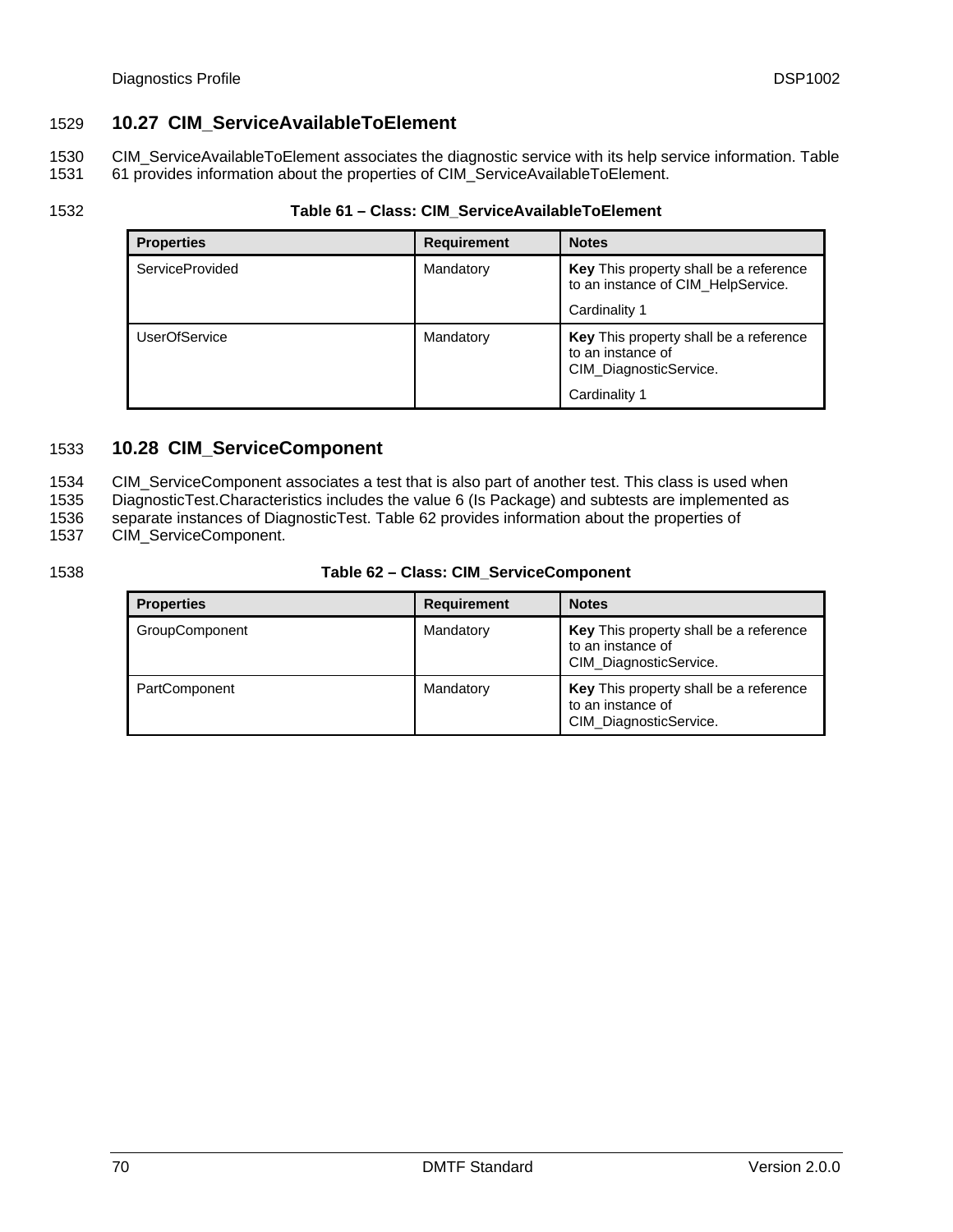## <span id="page-70-0"></span>1539 **10.29 CIM\_SoftwareIdentity**

1540 CIM\_SoftwareIdentity is used to publish version information about the diagnostic service. [Table 63](#page-70-2)<br>1541 provides information about the properties of CIM SoftwareIdentity. provides information about the properties of CIM\_SoftwareIdentity.

### <span id="page-70-2"></span>1542 **Table 63 – Class: CIM\_SoftwareIdentity**

| <b>Properties</b>     | <b>Requirement</b> | <b>Notes</b>                                                                                   |
|-----------------------|--------------------|------------------------------------------------------------------------------------------------|
| InstanceID            | Mandatory          | Key                                                                                            |
|                       |                    | InstanceID should be constructed using<br>the following preferred algorithm:                   |
|                       |                    | <orgid>:<localid></localid></orgid>                                                            |
|                       |                    | (See the MOF file for more detail.)                                                            |
|                       |                    | (pattern "^ *[:] *\$")                                                                         |
| MajorVersion          | Mandatory          | None                                                                                           |
| MinorVersion          | Mandatory          | None                                                                                           |
| <b>RevisionNumber</b> | Mandatory          | None                                                                                           |
| VersionString         | Mandatory          | None                                                                                           |
| Manufacturer          | Mandatory          | This property will be formatted as a<br>free-form string of variable length.<br>(pattern ".*") |

## <span id="page-70-1"></span>1543 **10.30 CIM\_UseOfLog**

1544 CIM\_UseOfLog associates a log with a managed element (a device or diagnostic service) whose

1545 information is stored in the log. [Table 64](#page-70-3) provides information about the properties of CIM\_UseOfLog.

<span id="page-70-3"></span>

| Table 64 - Class: CIM_UseOfLog |
|--------------------------------|
|                                |

| <b>Properties</b> | <b>Requirement</b> | <b>Notes</b>                                                                                 |
|-------------------|--------------------|----------------------------------------------------------------------------------------------|
| Antecedent        | Mandatory          | <b>Key</b> This property shall be a reference<br>to an instance of CIM_DiagnosticLog.        |
| Dependent         | Mandatory          | <b>Key</b> This property shall be a reference<br>to an instance of<br>CIM_DiagnosticService. |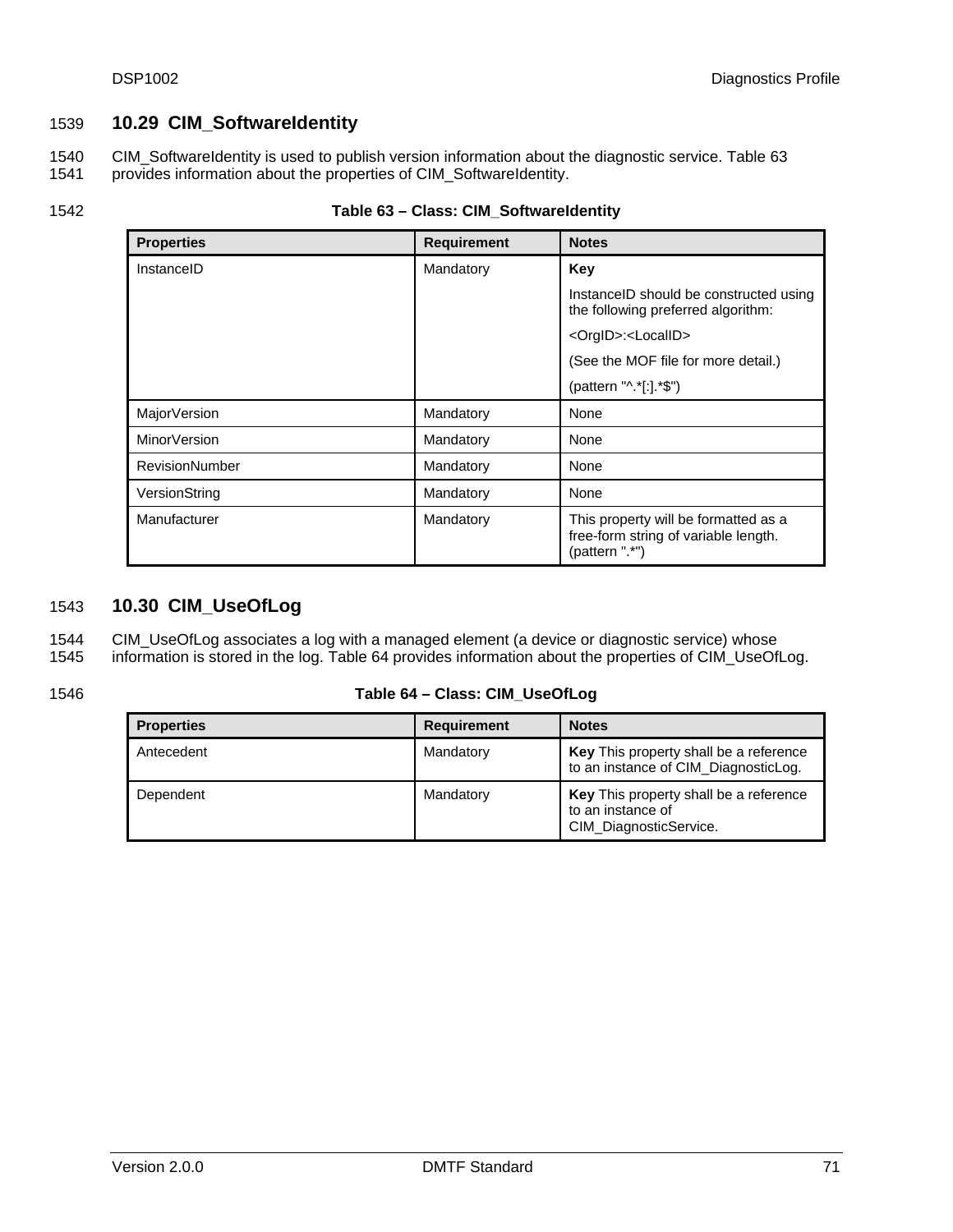1549

## 1547 **ANNEX A** 1548 (informative)

# 1550 **Change Log**

| <b>Version</b> | Date       | <b>Description</b>    |
|----------------|------------|-----------------------|
| 1.0.0a         | 2006-04-17 | Preliminary           |
| 1.0.1          | 2009-09-23 | <b>Final Standard</b> |
| 2.0.0          | 2010-10-21 | <b>DMTF Standard</b>  |